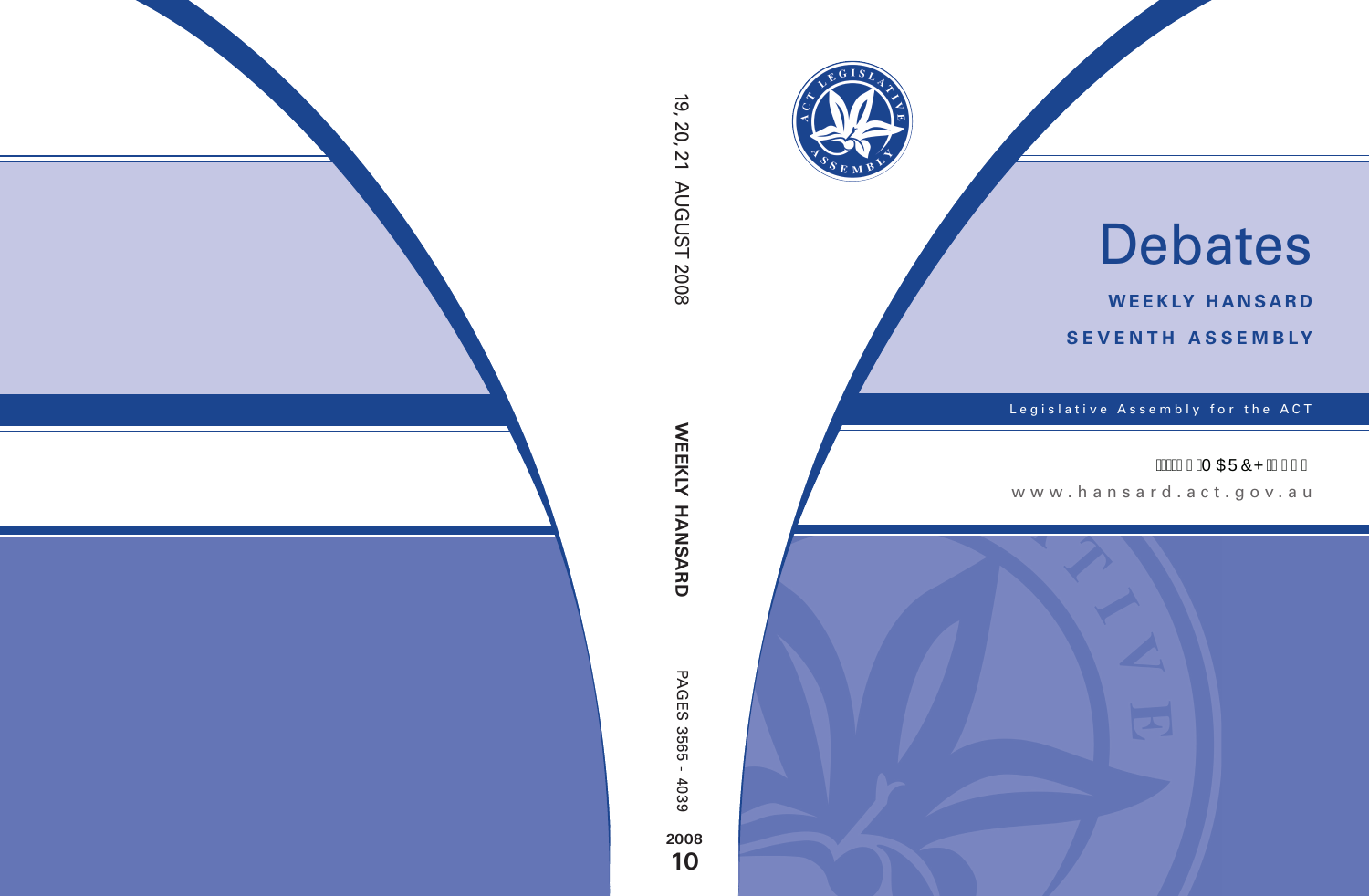## **[Tuesday, 16 March 2010](#page-2-0)**

| Petition: Clare Holland House—petition No 106—ministerial response  813      |  |
|------------------------------------------------------------------------------|--|
|                                                                              |  |
|                                                                              |  |
|                                                                              |  |
|                                                                              |  |
|                                                                              |  |
|                                                                              |  |
|                                                                              |  |
|                                                                              |  |
| Questions without notice:                                                    |  |
|                                                                              |  |
|                                                                              |  |
|                                                                              |  |
|                                                                              |  |
|                                                                              |  |
|                                                                              |  |
|                                                                              |  |
|                                                                              |  |
|                                                                              |  |
|                                                                              |  |
|                                                                              |  |
|                                                                              |  |
|                                                                              |  |
|                                                                              |  |
|                                                                              |  |
|                                                                              |  |
| Adjournment:                                                                 |  |
|                                                                              |  |
|                                                                              |  |
|                                                                              |  |
|                                                                              |  |
|                                                                              |  |
|                                                                              |  |
|                                                                              |  |
|                                                                              |  |
| Schedules of amendments:                                                     |  |
| Schedule 1: Health Practitioner Regulation National Law (Act) Bill 2009  934 |  |
| Schedule 2: Health Practitioner Regulation National Law (Act) Bill 2009  934 |  |
| Schedule 3: Health Practitioner Regulation National Law (Act) Bill 2009  935 |  |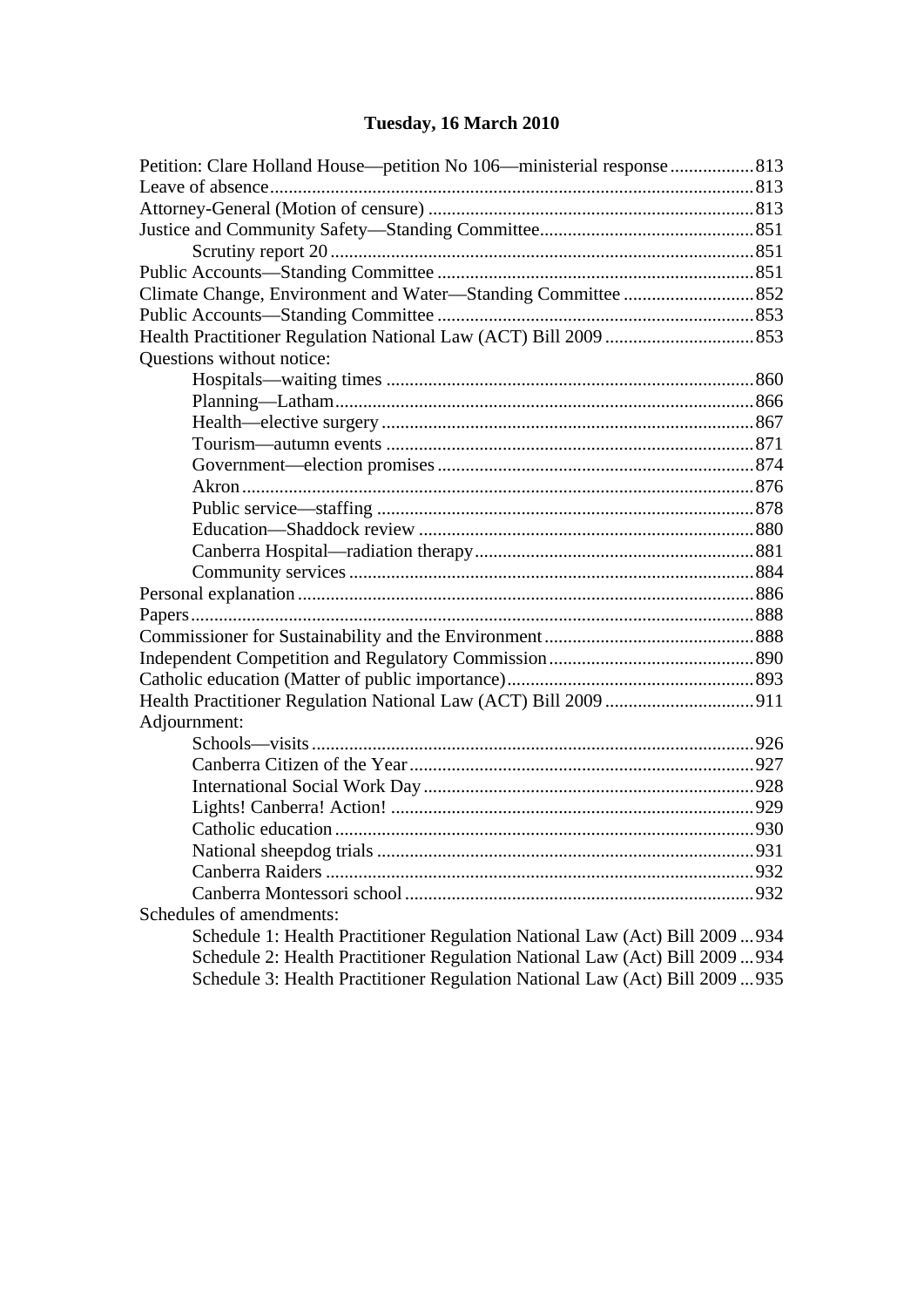### <span id="page-2-0"></span>**Tuesday, 16 March 2010**

**MR SPEAKER** (Mr Rattenbury) took the chair at 10 am, made a formal recognition that the Assembly was meeting on the lands of the traditional custodians, and asked members to stand in silence and pray or reflect on their responsibilities to the people of the Australian Capital Territory.

#### <span id="page-2-1"></span>**Petition Clare Holland House—petition No 106—ministerial response**

**The Clerk**: The following response to a petition has been lodged by a minister:

By Ms Gallagher, Minister for Health, dated 4 March 2010, in response to a petition lodged by Mr Stanhope on 9 February 2010 concerning the transfer of ownership and control of Clare Holland House.

The terms of the response will be recorded in *Hansard*.

*The response read as follows*:

In response I can advise that the organisation involved in negotiations with the ACT Government in relation to the proposal to transfer ownership and control of Calvary Public Hospital and Clare Holland House has withdrawn from discussions regarding the proposal.

#### <span id="page-2-2"></span>**Leave of absence**

Motion (by **Ms Bresnan**) agreed to:

That leave of absence be granted to Ms Hunter for this sitting due to ill health.

#### <span id="page-2-3"></span>**Attorney-General Motion of censure**

**MR SESELJA** (Molonglo—Leader of the Opposition) (10.01), by leave: I move:

That this Assembly censures the Attorney-General for persistently and wilfully misleading the Assembly in relation to the Home Insulation Scheme by denying:

- (1) the existence of any documents relating to the scheme only to subsequently release hundreds of documents upon being forced to through a motion in the Assembly;
- (2) that the ACT Government had received complaints about 'dodgy' installation of insulation; and
- (3) that the ACT Government had received complaints about poor installation of insulation.

I am moving this motion today because Simon Corbell persistently and wilfully misled the Assembly in relation to the ACT Labor government's involvement in,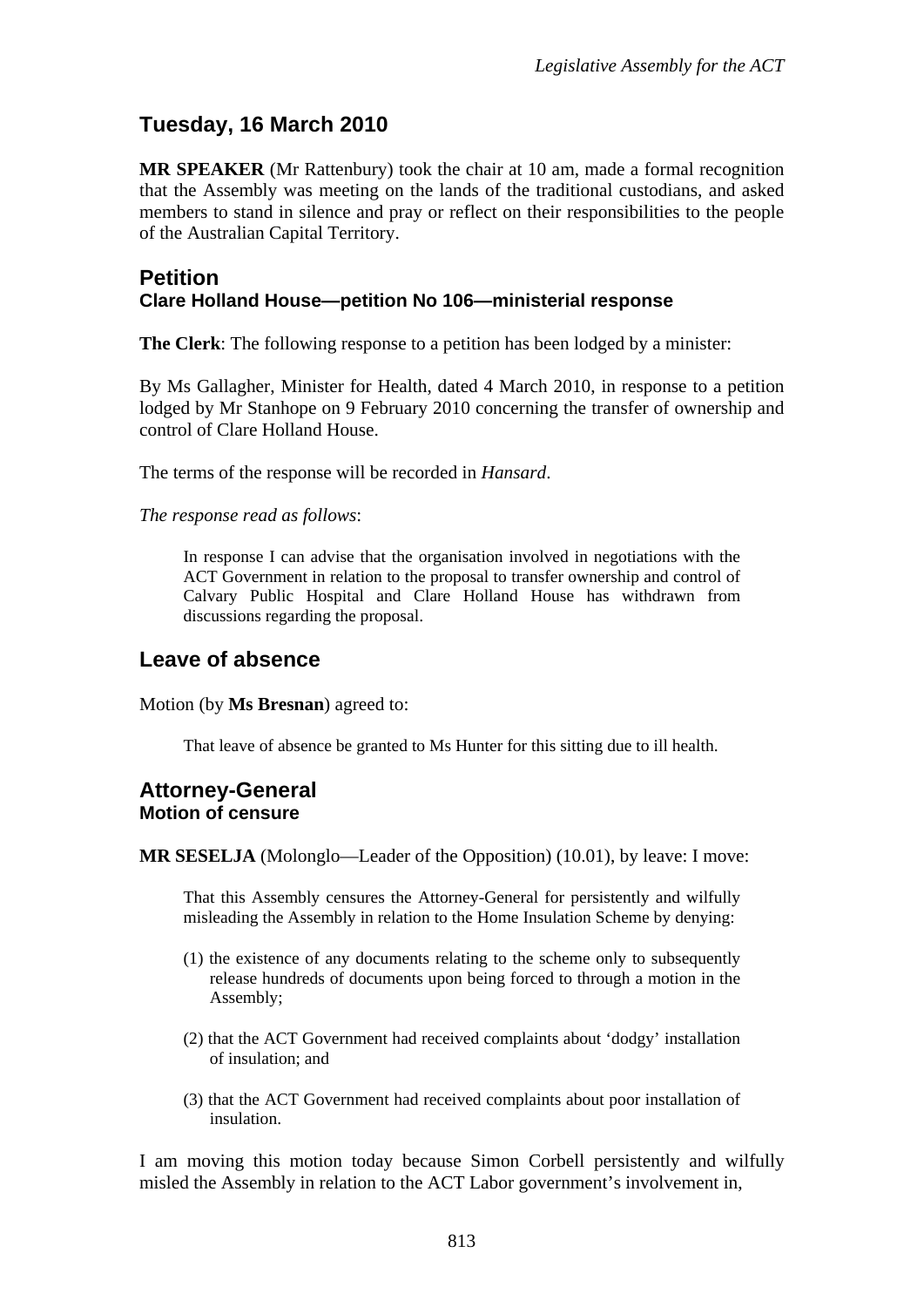knowledge of and actions in relation to the commonwealth home insulation scheme. Why he did this will be something for the minister to explain. We can only speculate on the motivation. Was it laziness? Was it an attempt to distance himself from the Rudd government scheme, or perhaps to cover up the shameful lack of information provided to the community by this minister and this government on the dangers and problems associated with the insulation scheme? Whatever the reason, it is clear that Mr Corbell misled the Assembly on several occasions.

Let us look at the facts in relation to this matter. First, Simon Corbell claimed that he knew nothing. He came into this place claiming that there were no documents. He said:

The government does not have documents in relation to the home insulation program because we do run the home insulation program.

That was his first mislead. He said there were no documents. He was wrong. In fact, when we pointed out that Peter Garrett had mentioned an MOU, I believe on that very day, and therefore there must have been documents, he wrote a letter to Assembly members to clarify. And I think there has never been a more disingenuous clarification letter, Madam Assistant Speaker. In the letter, he makes two incorrect claims, one implicit and one explicit. First, in the letter, he says this:

At the time I answered the question correctly …

No, you did not answer the question correctly. You gave misleading information to the Assembly. That is not a correct answer; that is an incorrect answer. That is a misleading answer, and he misleads again in this letter to members when he claims that what he said was actually correct. Whether he knew it was incorrect or not is something we will debate, and it is becoming increasingly clear that his case for knowing nothing is a very weak one. But he did not answer it correctly. So, having misled the Assembly the first time, having claimed there were no documents, he comes back to Assembly members and says, "Well, at the time I answered the question correctly." Well, no, you did not. The letter then goes on to deal only with this MOU:

I was not informed by officials that they possessed any documents relating to the Commonwealth insulation installation program. The information provided by me to the Assembly on 11 February 2010 was based on the information provided to me by my Department.

He blames the public servants. As we will see as we go through these documents, this minister should have known. This minister signed letters which we will get to. This minister must have known. Any claim that he was not briefed talks to his incompetence as a minister in not asking the question and goes to his honesty as a minister, because we know that he was personally aware of a number of documents in relation to this scheme.

Let us again look at the facts in relation to this case. Mr Corbell comes in and says that there are no documents. He is caught out on day one: there is an MOU. He comes back with a disingenuous letter which does not clarify; it actually further misleads, claiming things were correct when they were not. We then had a motion to table the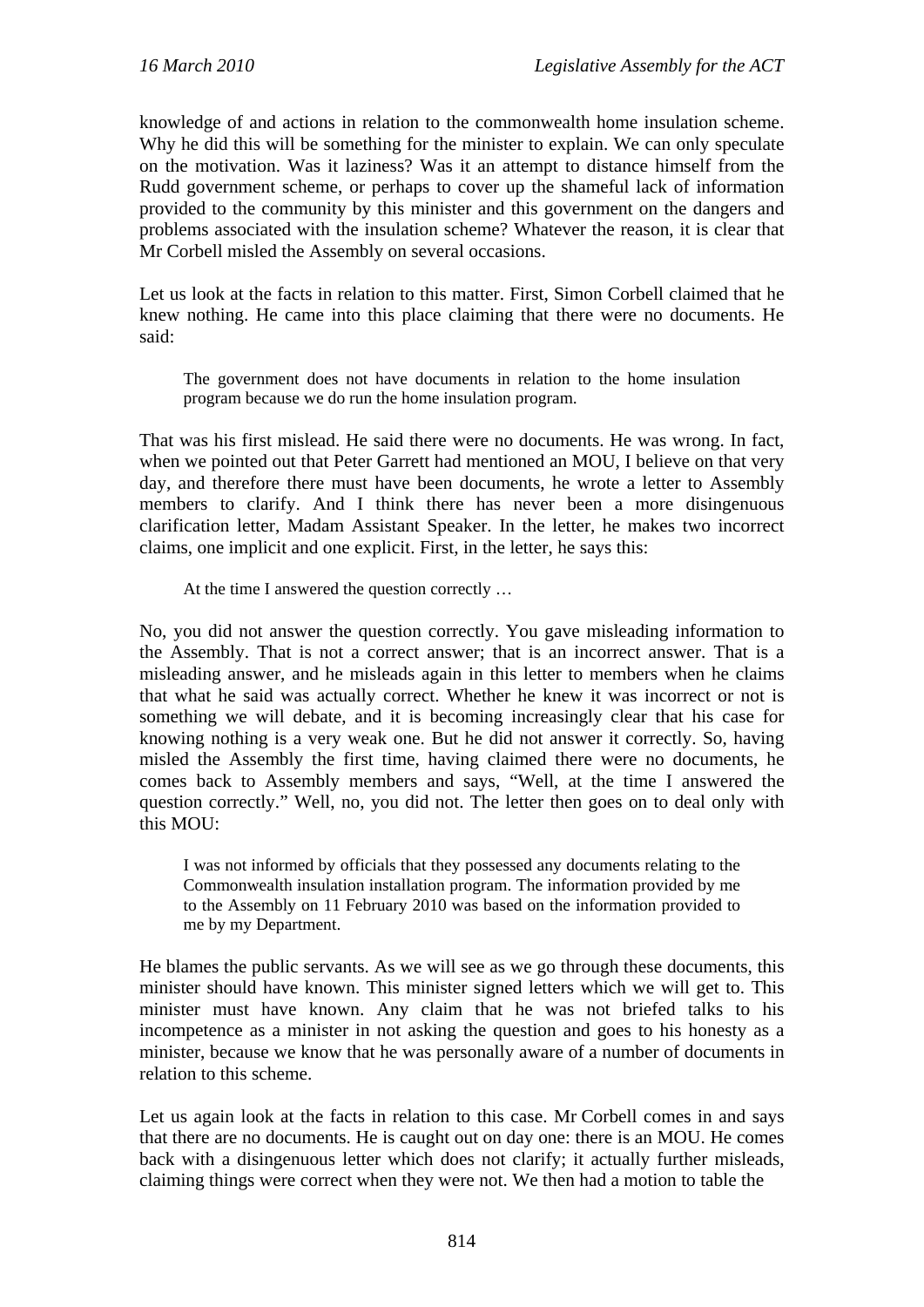documents, and hundreds of pages turn up. He says, "How was I to know about everything?" That was his response in the paper. He said, "If you think that I'm going to know about every email, well, you've got rocks in your head." Those were his words.

You do not come into the Assembly and give information when either you know it is incorrect or you do not know whether it is correct or not. You do not come in and give information and not care about whether you are telling the truth. You have a responsibility to get to the bottom of it. You have a responsibility to seek briefings. You have a responsibility to ask questions.

But it goes further than that, Madam Assistant Speaker, because it is not just about some emails, some other correspondence and an MOU that he did not know about. This minister sought a briefing in relation to the scheme. On the back of that briefing which he received, he wrote a letter to Peter Garrett in relation to the scheme. He received a letter back from Mr Garrett in relation to the scheme. He then came into this place and said, "There are no documents." And when he got caught out, he said, "Well, I wasn't to know about some emails or some file notes in some bottom drawer somewhere that some junior officer within some department had pulled out."

First and foremost, he had a responsibility to find out. Second, he signed documents; he received a briefing. So he sought a briefing, he received a briefing, he wrote a letter to Peter Garrett, he received a letter from Peter Garrett, but he came in here and said: "I know nothing. The scheme, we don't administer it. We don't have any documents in relation to it." That was wrong; that was a mislead; that was a persistent mislead of this place.

We in the Canberra Liberals believe that the integrity of our process relies on honest answers, on up-front answers from ministers. We have to be able to rely on the information which is given to us in this place, particularly at times such as question time where we seek information on behalf of the community from ministers.

This minister failed to tell the truth on a number of occasions, and his defence has been blown out of the water. His defence, firstly, was that there were no documents and he claimed, "Well, I shouldn't have known about them." Well, you had to ask. Secondly, we know that he personally signed and received some of these documents.

This is a minister who has misled the Assembly. This is a clear case of misleading the Assembly. We will get to some of his other defences, but I will go to the other part of this motion. It goes to whether there were complaints, because we have heard a lot of shifting of the position from Mr Corbell on this issue on a number of occasions. Mr Corbell on several occasions said: "There are no complaints about dodgy installation. There are no complaints about poor installation."

We asked him for a simple answer to this: have there been complaints? Have there been complaints about poor installation? This is what he said. These are quotes from the Assembly:

There have not been any matters brought to the attention of ACT regulatory authorities about poor installation. Mr Speaker, I have already answered that question.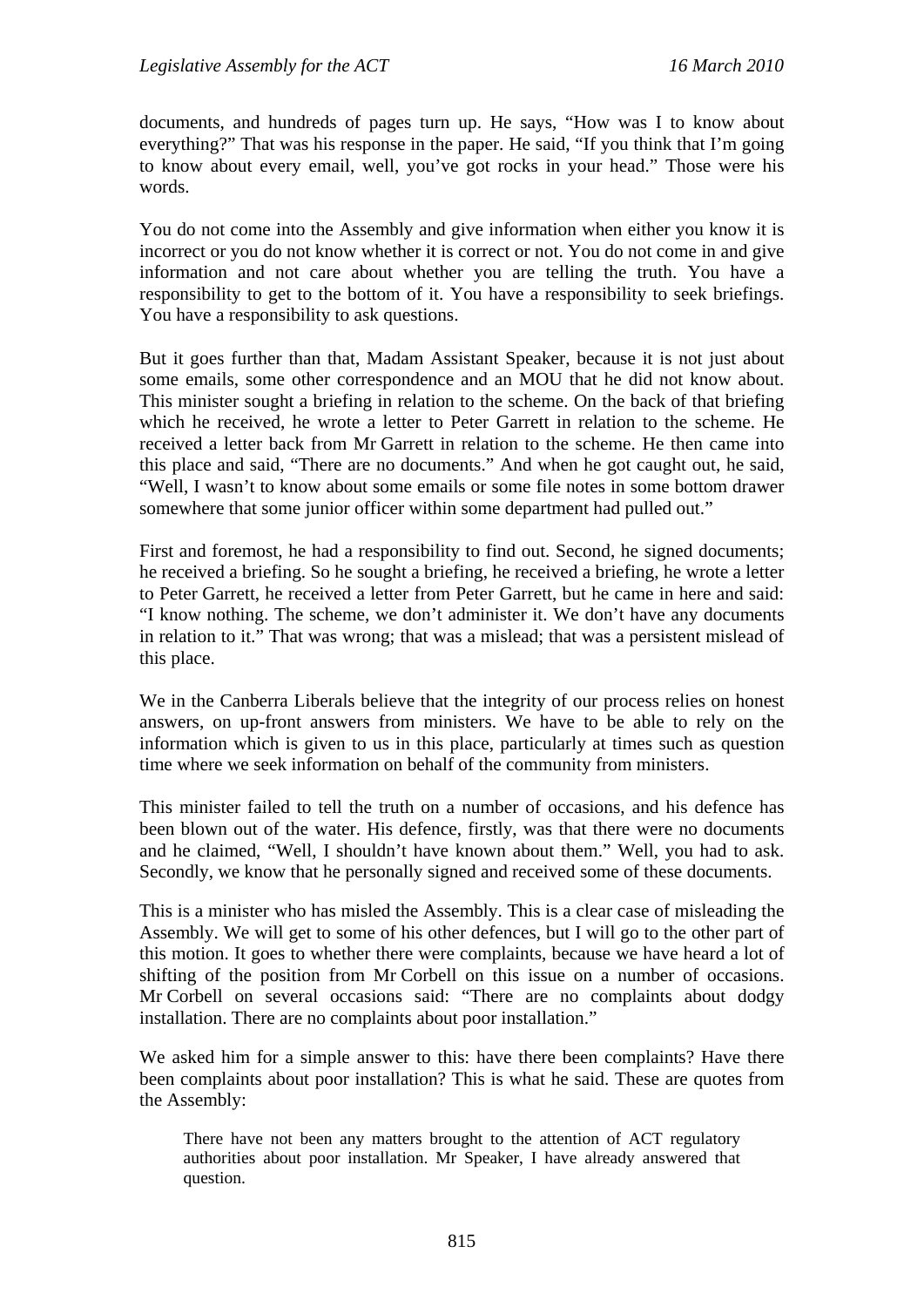That is not right. We have, indeed, a departmental document—one of the documents which Mr Corbell said did not exist; one of the documents that we were told did not exist—which was actually created on 11 February which said, "Actually, there were a number of complaints." The document states:

There were a number of complaints in relation to the home insulation scheme. We have seen a number in relation to potential M&D conduct following the change in the amount of the rebate. This issue made up 4 of the complaints. 1 complaint related to an occasion where allegedly they had been denied the rebate. 2 complaints relate to inadequate quality of installation.

We ask a question. He answers and says, "There are no complaints about poor installation." And we have a document which he claimed did not exist which shows otherwise, which contradicts what he told this place. And he expects us to accept that this is just semantics. It is semantics for a minister to come in and say, "There are no documents." When he is caught out on that he says, "Well, I didn't know about any of them and I shouldn't have known about any of them."

Then when he is caught out again, in that he has signed documents, that he received documents, he says on Ross Solly's program today: "I didn't think they meant those documents. I didn't think they meant correspondence in relation to the scheme." I mean, you guys didn't mean that, did you?

#### **Mr Hanson**: No.

**MR SESELJA**: No, "You only meant these types of documents which I had in my hand." It is a ridiculous response. It is a ridiculous defence. The documents that he wanted to hide, the documents that he claimed did not exist, contradict what he told this place on several occasions. He went on to say:

I have … indicated to this place that the government has received no complaints about dodgy installation since the commonwealth program commenced … We have not seen any reports of dodgy installation to the regulatory authorities.

"There have been no complaints received by our regulatory agencies in relation to dodgy practice." No complaints about dodgy practice, no complaints about poor installation. The document which he claimed did not exist clearly and unambiguously contradicts what he told this Assembly.

Why is this important? It is important from a number of perspectives. We have, first and foremost, a principle that in this place you tell the truth, that in this place you come in and give honest answers. And if you ever get it wrong, you correct it at the first opportunity. He did not do that. In fact, his correction misled again. His apparent correction actually muddied the waters more, actually misled again and actually omitted to mention the documents that he himself had signed—the documents that he himself had received.

But we know that this is not a trivial issue. We have a situation where ACT regulatory authorities, the ACT government, were concerned. At some level there was serious concern about this scheme. There was concern about the fact, as was put in that April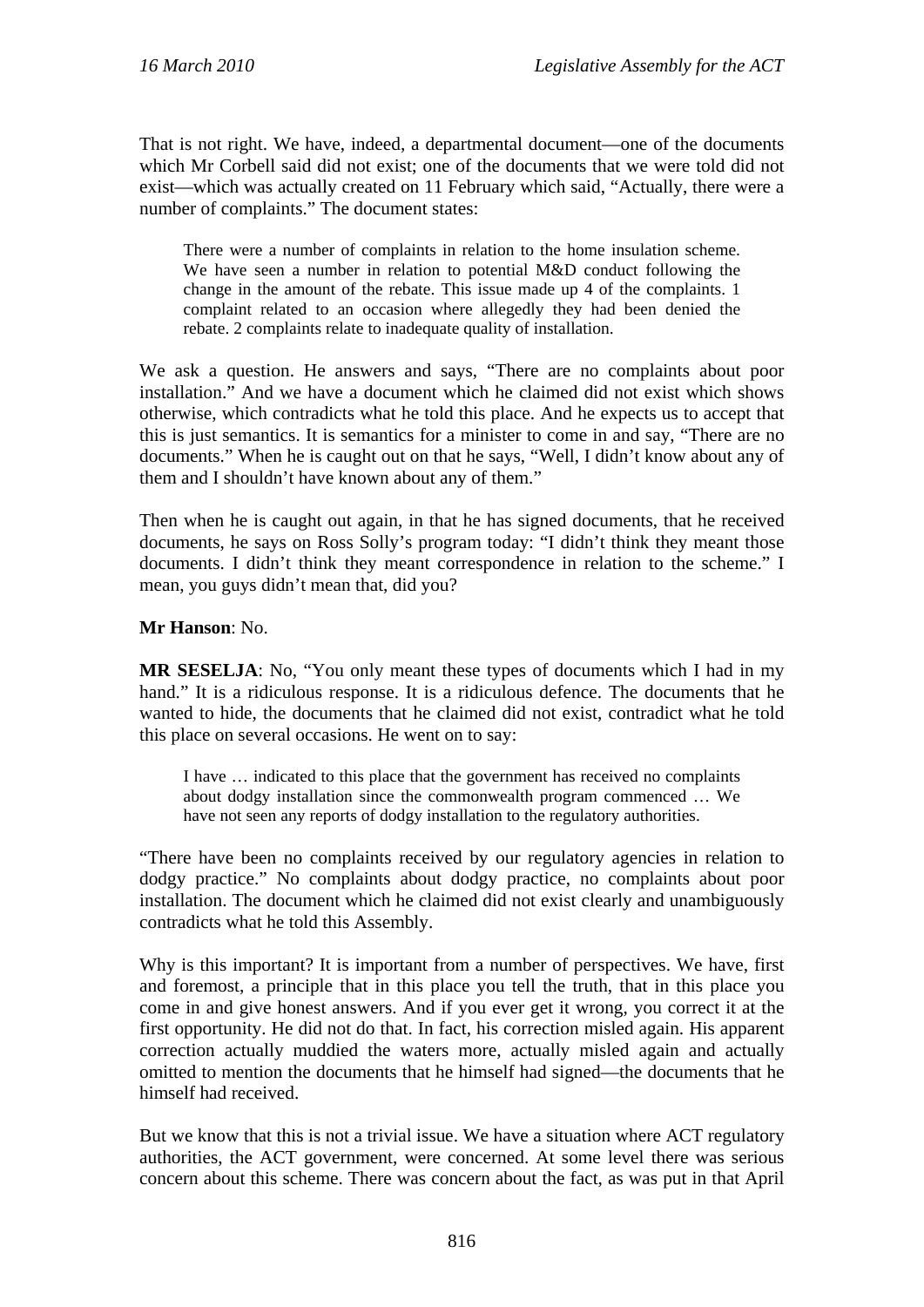meeting, that in fact the way it was being rolled out meant that you could not actually properly regulate it.

The people of the ACT told us. The minister said today: "There were warnings given in November. There were warnings to consumers given in November." He said, "We talked to installers before that." What did they tell the community? The warnings were so strong that when this first arose neither Minister Corbell nor Minister Barr was actually aware of it. But, apparently, according to them, the people of the ACT should have been. They should have been aware of something ministers apparently had no idea about.

They had these concerns, they expressed them internally, they expressed them to the commonwealth government, but they did not bother to tell the community. No wonder he wanted to cover up. No wonder he did not want to answer, honestly and openly, questions about his involvement in this scheme. No wonder he sought to mislead the Assembly. No wonder he gave us such misleading answers when the response was so inadequate.

It is our understanding—although we hope that the Greens will reconsider their position, particularly given the clarity of some of those documents and what they show—that the Greens will be endorsing this mislead, that the Greens will be saying: "It's okay to come into this place and mislead the Assembly. It's okay to come into this place and mislead the Assembly on several occasions." The Greens will apologise for the minister rather than hold him to account.

We all have an important role to play in this Assembly. The role of those not in government is, first and foremost, to advocate on behalf of their community and to hold ministers and the government to account. That is what we are doing today. This minister tried to stop us getting to the bottom of what he knew, what he did and what the government did in relation to this scheme. He did it by clearly misleading. There has rarely been such a clear case of a minister misleading the Assembly on several occasions. There is no defence. And we have seen from the minister's shifting defences that he barely believes it. Even when he had the opportunity to correct, he gave further misleading information.

This is a minister who deserves to be censured by this place because he persistently and wilfully misled the Assembly. He misled it in relation to a serious issue. He misled it in relation to a scheme that is potentially linked to house fires in the ACT and has been linked nationally to deaths and house fires. This minister deserves to be condemned by this place. Anyone who does not vote for this motion is endorsing misleading the Assembly and is endorsing this kind of behaviour by Mr Corbell. We will not endorse it. We will hold him to account even if the Greens and the Labor Party will not.

**MRS DUNNE** (Ginninderra) (10.17): So Mr Corbell does not want to defend himself and the Greens will not speak. That is usual. Madam Assistant Speaker, we have already heard the words that were spoken by Mr Corbell and reported in the *Hansard* of 11 February 2010. He said:

The government does not have documents in relation to the home insulation program because we do not run the home insulation program.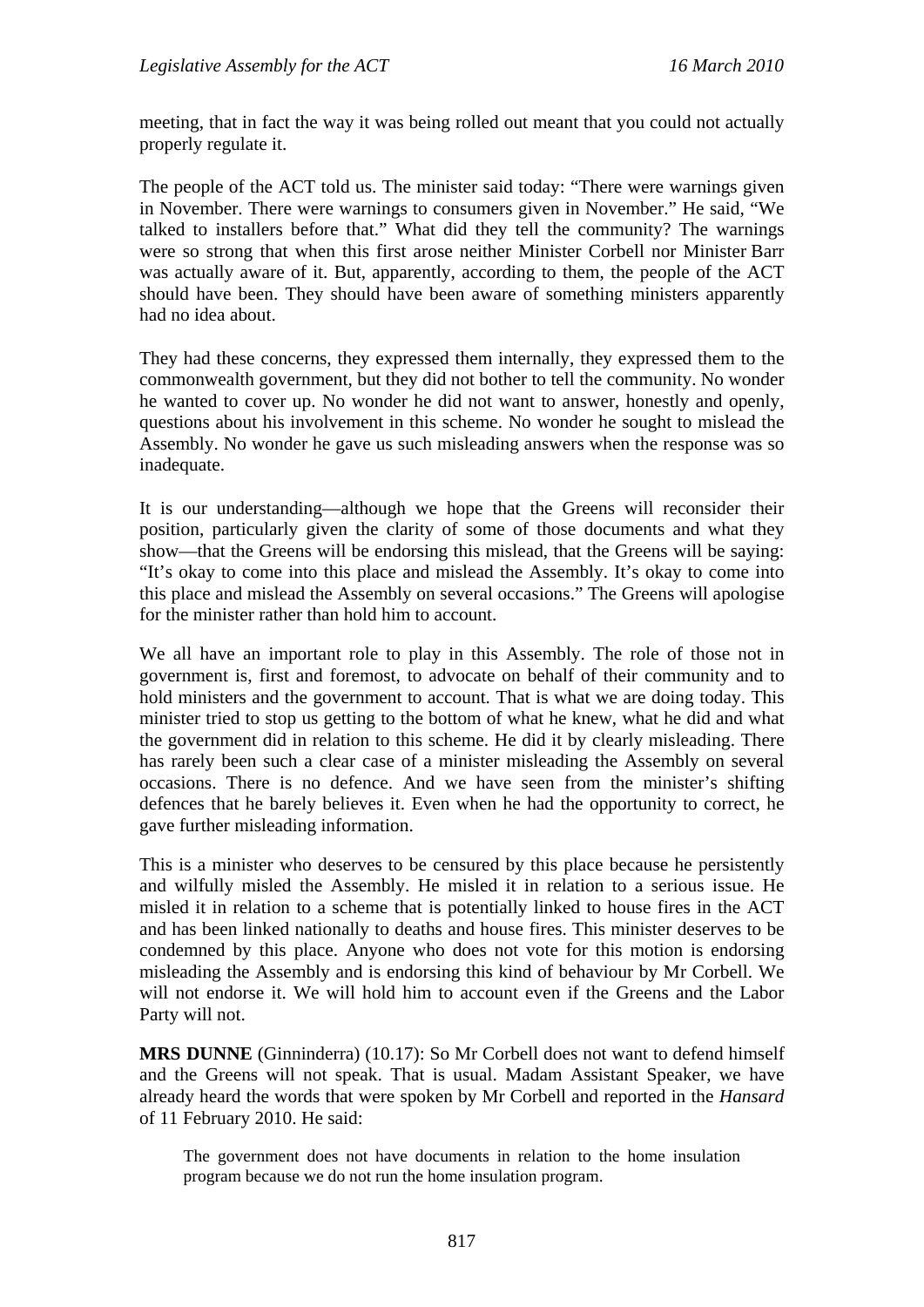That is the case: the government did not run the commonwealth's bungled and now defunct home insulation program, a program so badly bungled by the Rudd government that it will cost Australians hundreds of millions of dollars in taxpayers' funds, the loss of over 100 homes and, more importantly, the loss of four young Australians.

I am sure the ACT government is glad that it did not have to add the bungled and now defunct home insulation program to its list of bungles over the last nine years, but there is a bungle for this government. The bungle is Minister Corbell and his persistent and continuous misleading of the Assembly in relation to this program.

The minister, as we have heard and as is clear now, did have documents when he said in the Assembly on 11 November that there were no documents. I point out to members that these are the documents that became available to members as a result of the motion in the Legislative Assembly late in February and that came to the members of the Assembly in early March. These are the documents. These are all copied back to back. There are about 1,000 pages of non-existent documents!

That, more than anything else, is the evidence that Simon Corbell lied to this Assembly. He said there were no documents. He said there were no documents, and there are clearly documents. When he said there were no documents, he knew that, in the past year, he himself had received a brief, he had written to the minister and the commonwealth minister had written back to him in relation to this matter. If he knew nothing else—if he was so ignorant about everything else—he knew that. He should have therefore known not to say in this place in such a misleading way that there are no documents. There clearly are documents. The evidence of this pile of documents before us today is enough to censure this minister for misleading the Assembly.

The minister could have done a whole lot of things. He could have said, "I do not think there are any documents because it is not our program, but I will check," or, "I will check to see what the documents are and I will get back to the Assembly." But he made a definite statement: "There are no documents." This pile shows that Simon Corbell misled the Assembly on 11 February.

He came back a few days later with a letter that Mr Seselja has adverted to, but that letter makes the situation worse. When he wrote that letter and then came into the Assembly later in February and essentially recommitted what was in this letter as a clarification in the Assembly, he further misled the Assembly because he went on to say essentially that the only documents that we had were in relation to an MOU and "I did not know about the MOU at the time I gave my answer".

Again, with the job of a minister, the code of practice requires that the minister gives truthful answers. If he does not know what the answer is, he is not entitled to make it up. His job is to say, "I do not know what the answer is and I will get back to the member."

By making it up, Simon Corbell misled the Assembly. By coming in, recapitulating the contents of his letter in this place and saying that it was really about the MOU, he again misled the Assembly because he knew—he knew—that he had written to Peter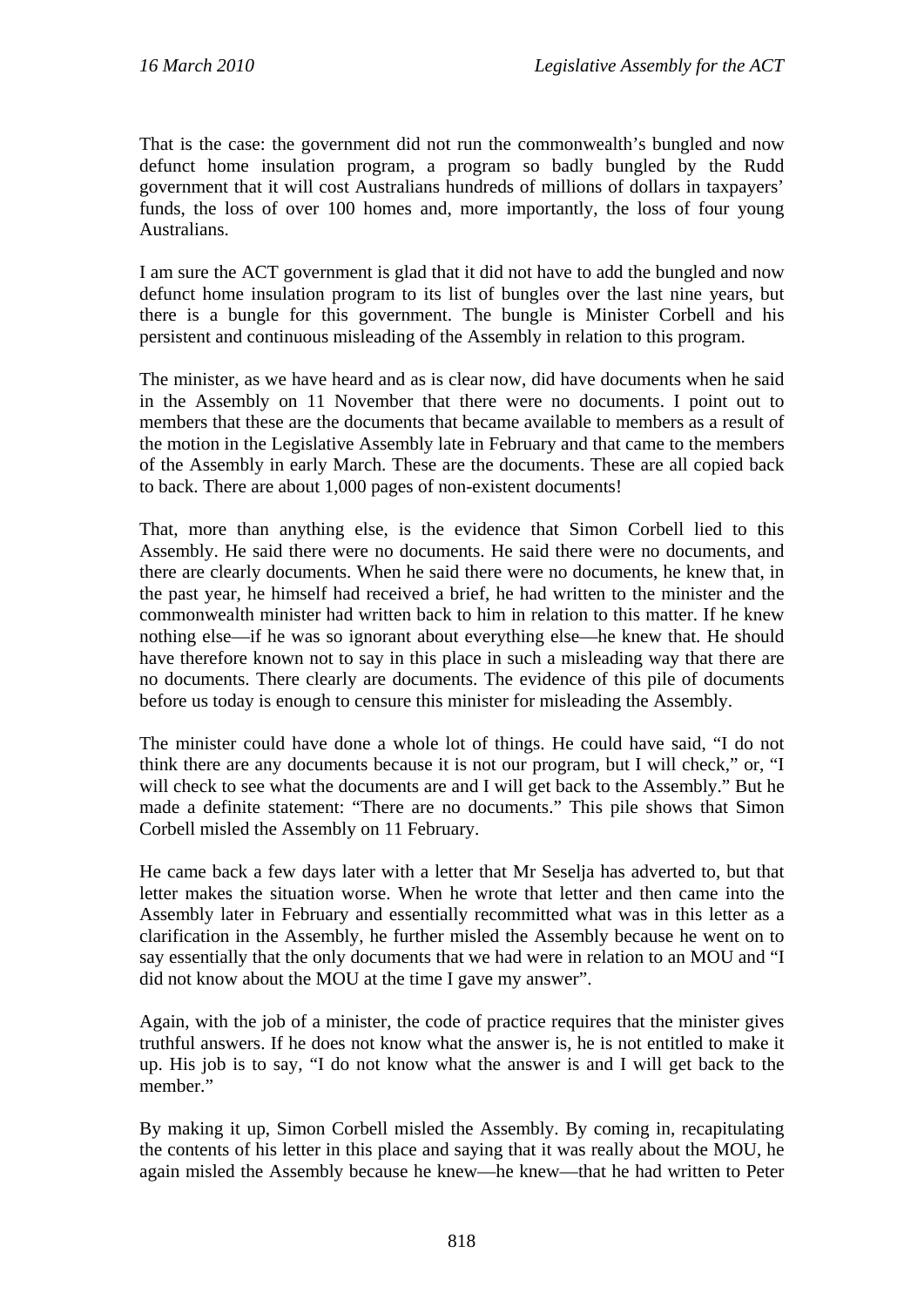Garrett about this scheme. He knew that he had received briefings about this scheme and he knew that Peter Garrett had written back to him.

While we are on this subject, I will ask the minister to address this issue when he deigns to speak: is this pile of documents the complete list? It is quite clear to me, as someone who has worked as a ministerial adviser, that there are obvious lacunae. This minister attends ministerial councils for environment protection and other things. There are no briefings in here in relation to anything that may have come up in relation to the home insulation scheme or any of the other energy efficiency schemes as part of his ministerial council responsibilities. I want the minister to assure this place that no such documents exist. If he cannot assure this place that no such documents exist, I want him to assure this place that he will search to see if any such documents exist and report back here. It seems to me that there are documents missing.

In addition to those missing documents, there are documents that are clearly missing from correspondence between the Chief Minister and Senator Birmingham in relation to the Senate inquiry into energy efficiency. There are in this pile a letter from Senator Birmingham asking the ACT government, through the Chief Minister, to contribute to that Senate inquiry and a letter back from Mr Stanhope to Senator Birmingham saying, "Thanks, but no thanks." Anyone who has ever worked in ministerial liaison knows that there are more documents that are associated with that. A request like that from a senator to participate in an inquiry would not go to the Chief Minister without briefing material attached to it. Where is the briefing material? Is this the complete list? I think not.

The minister has said there were no complaints. Then he qualified. He said there were no documents, and then he said there were no complaints of a particular sort. He said on 11 February that the ACT fair trading authorities had received seven complaints in the last seven months about high-pressure sales tactics from people trying to sell insulation. That is not true. The minister said this; he also said it in the media. But what he was actually told—the email that Mr Seselja referred to makes it quite clear—was this: they had received seven complaints, but they were not solely about high-pressure sales tactics. The email says:

Predominantly these … related to … M&D conduct …

"M&D" is "misleading and deceptive". The email goes on:

… this issue made up 4 of the complaints.

1 complaint related to an occasion where allegedly they have been denied the rebate—

that is, it was not about misleading and deceptive comments—

2 complaint relates to inadequate quality of installation.

When the minister in this place said that he had received seven complaints about high-pressure sales tactics, that itself was untrue. There is an email to support that which was circulated about 2½ hours before he answered that question in the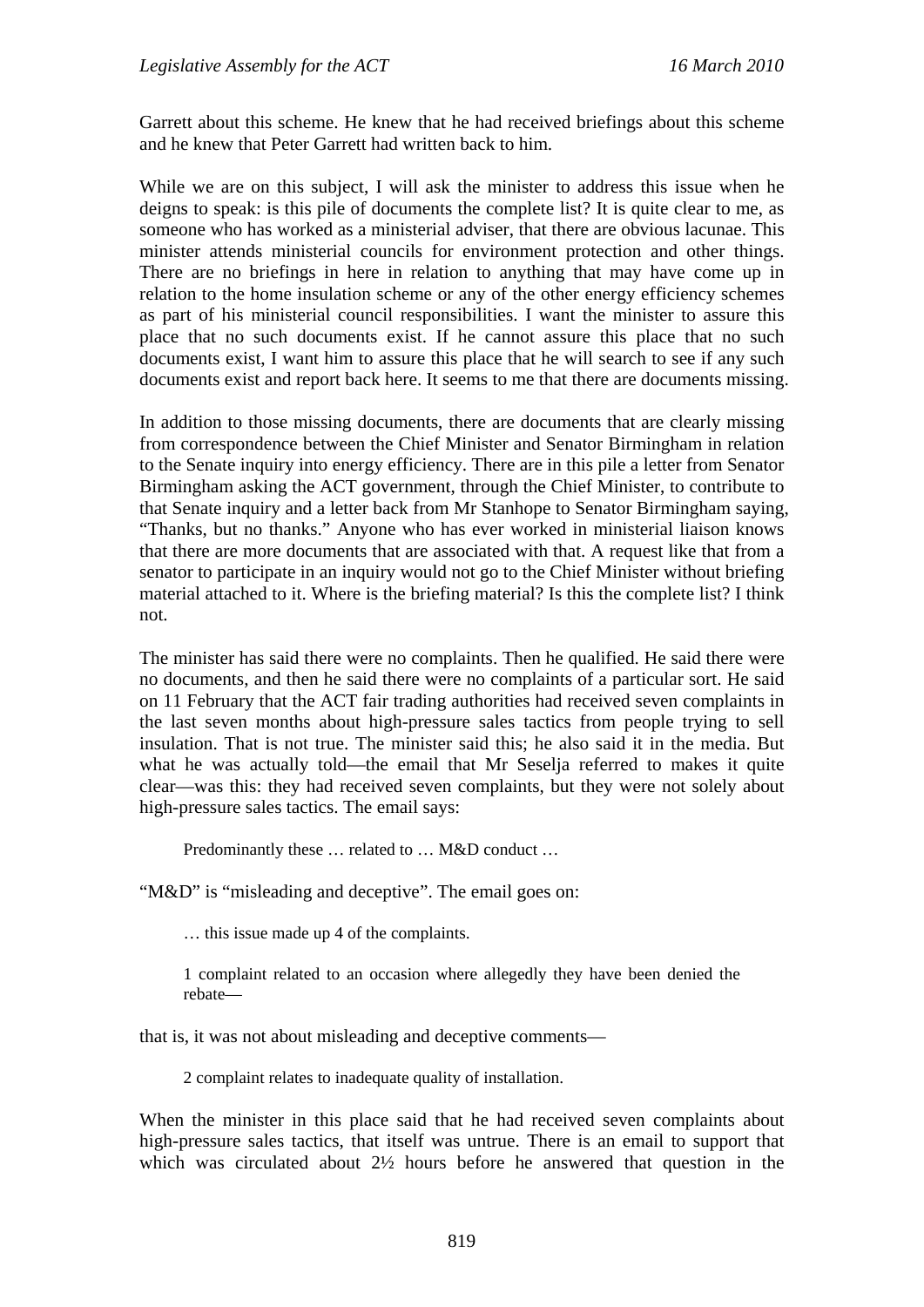Assembly. Obviously he had that information, because he gave a version of it in the Assembly. He also gave a version of it to the media.

The other thing we have to know is that this minister's office was directly approached by Ms Porter's office, possibly in late December but definitely on 15 January. I seek leave to table a document.

Leave granted.

**MRS DUNNE**: I table the following document:

Commonwealth Home Insulation Scheme—Copy of email from Andrew Hunter, Senior Adviser, Office of Mary Porter, AM, MLA, to Andrew Butters and Ashley King, dated 15 January 2010.

I will read it for members. It is from Ms Porter's senior adviser and it is to various staff in Mr Corbell's office. It says:

I am following up on a constituent issue. I believe that Charles—

who is in Ms Porter's office—

has contacted a DLO in your office in regards to …

Then there is a blank. It continues:

Charles is currently away …

The adviser says that he is unsure of what has happened in relation to this inquiry. The email goes on:

The constituent is keen to receive a response.

It says that he "was contracted to replace the yellow batts in her ceiling under the Feds' Home Insulation Scheme" and "is extremely disappointed with the level of service provided". It goes on:

The relevant Federal office says that no contractor by that name on the Government's register.

By consequence, this may be an issue for Police? I'm not sure, so it would be great to get advice—

so that Ms Porter can get back to her constituency.

This was a matter that in January this year was taken directly to Mr Corbell's office. The complaint was about whether the person had bona fides and the quality of the insulation that was installed.

Again, the minister tried to minimise the facts. These issues came directly to his office from a member of his own party. He came into the Assembly and he lied when he said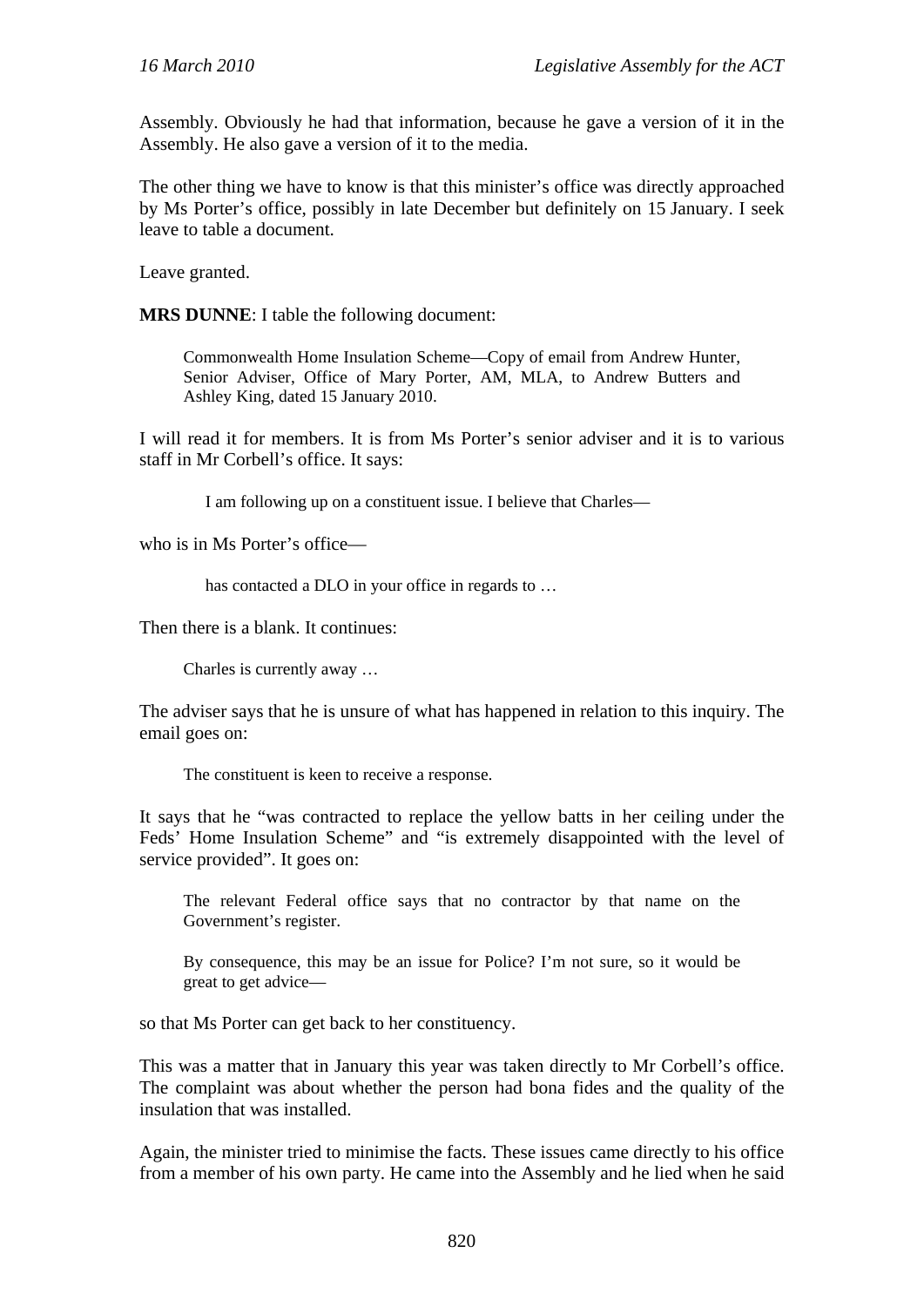that the complaints were completely about fair trading issues. That is not the case. Mr Corbell has misled this place, and it is up to this Assembly to censure him for that mislead.

**MR RATTENBURY** (Molonglo) (10.27): One of the Greens' key aims for this Assembly is to promote accountability and to improve the integrity, sometimes known as the fourth arm, of government. To this end, we have instituted a range of measures designed to build on the traditional accountability mechanisms to improve our democracy.

#### *Opposition members interjecting—*

**MR RATTENBURY**: It only took me four lines for you guys to start interjecting. These have included amendments to the Assembly's standing orders, the adoption of the Latimer House principles and the new process for resolving disputes over Assembly calls for documents.

Whilst the fringes remain hazy, the core doctrine of ministerial responsibility in Westminster government is fairly well established. Senior lecturer in law David Kinley outlines in the *University of New South Wales Law Journal* the longstanding view that "the executive's primary responsibility in its prosecution of government is owed to parliament".

Chief Justice Spigelman said in a speech to the World Jurist Association Congress in 2005:

In the case of personal integrity the focus of attention is on the conduct required of occupants of public office in terms of characteristics such as honesty, absence of corruption, ethical conducts and compliance with proper practice.

This brief expression captures the standard against which conduct must be measured. It is our job as the legislature to ensure accountability of the executive and particularly those who have been given the responsibility of being ministers of the government. This is a task which the Greens have taken on from the moment we first entered the chamber and it is something we will pursue for the full length of our terms.

The issues presented by this motion are: did the minister act honestly when he responded to questions by members of the Assembly? And if not, did the minister honestly and openly correct any misunderstandings at the first available opportunity?

On 11 February, in the wake of revelations about the federal government's problems with the home insulation program, the Attorney-General answered a series of questions here in the Assembly. The debate that was raging in the media at that time was about the dangerous nature of some ceiling insulation work that had been undertaken around the country and that had led to the tragic deaths of four installers. The federal government had, on 9 February, banned the installation of foil insulation as part of the home insulation program and the public were, understandably, quite disturbed about the possibility that there were more live ceilings and more risks of roof fires.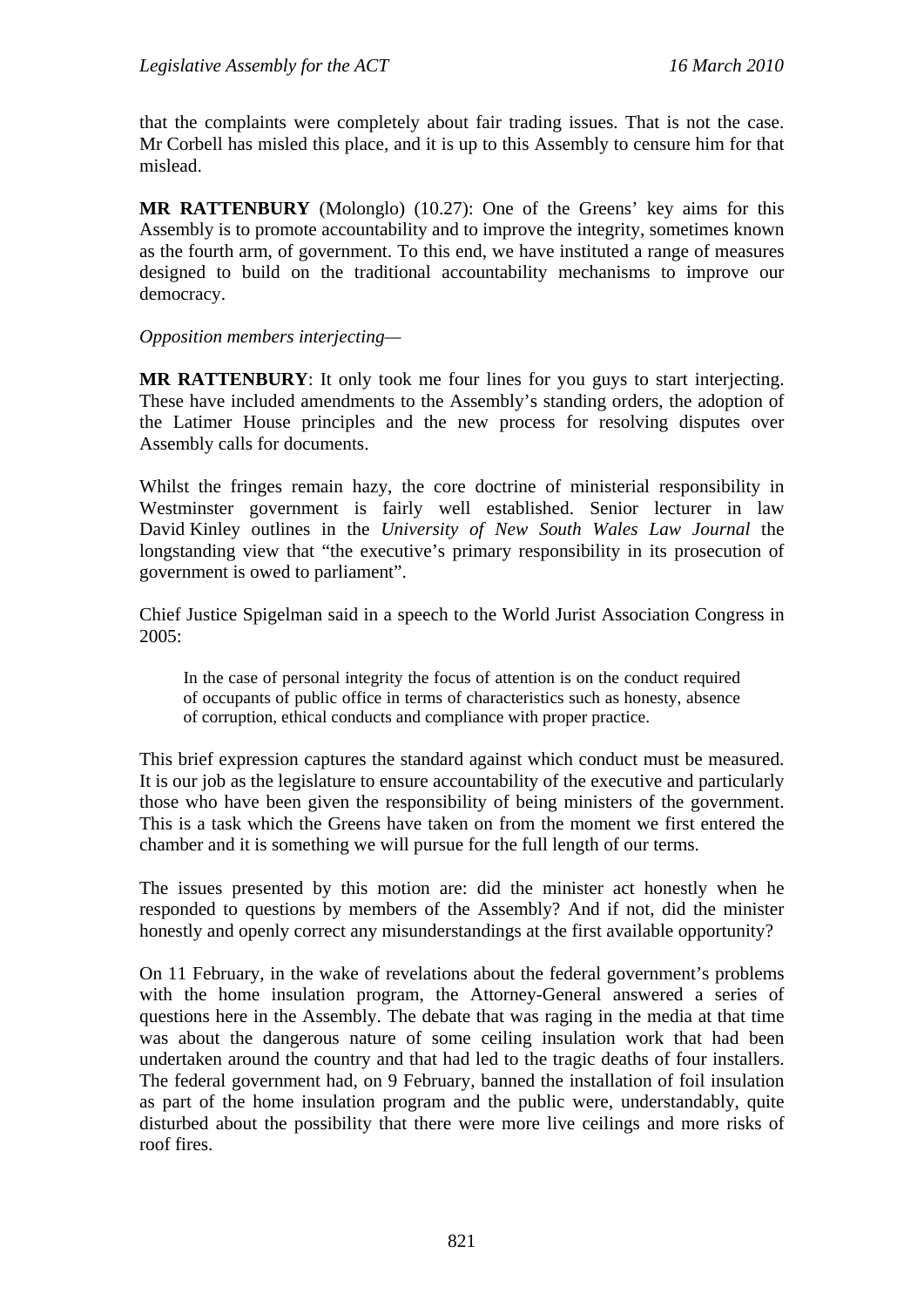It is against this backdrop that today we need to make a decision about whether, in regard to complaints made by insulation consumers and potential consumers in the ACT, the minister persistently and wilfully misled the Assembly.

Essentially, the debate we are talking about here today does, I think, focus on the finer semantics of what the minister said in the chamber rather than the insulation debacle, or whether the ACT government upheld its duty in relation to the health and wellbeing of its citizens. Indeed, the debate on the latter we have already had in this chamber. At that time, I made it clear that I believed the ACT should have taken a more proactive approach to ensure safety standards were upheld than what was a rather hands-off approach to the issue of potential safety concerns. The ACT government should have been clearly aware that concerns were raised about the safety issues. Indeed, minutes from a meeting held between officials from state, territory and commonwealth governments indicate that they did know this, but that they did not specifically warn about the dangers of the rollout of the insulation program. Failing to disclose that risk to installers and the community as soon as is practicable should be acknowledged as a failure.

But it appears that against a backdrop of exceedingly serious allegations about poor workplace safety standards, poor occupational health and safety and massively dangerous situations occurring across the country, we are today reduced to a debate about what constitutes "dodgy" insulation here in the ACT.

*Opposition members interjecting—* 

**MR RATTENBURY**: Now, I do not want to appear frivolous here, because this is not a frivolous issue.

#### *Opposition members interjecting—*

**MADAM ASSISTANT SPEAKER** (Ms Le Couteur): Members of the opposition, please let Mr Rattenbury speak in silence.

**MR RATTENBURY**: As I said, this is not a frivolous issue, but the word "dodgy" comes with many meanings—everything from evasive, shifty, unsound and unreliable, to risky, weird, deviant and dishonest. But, of course, while it could mean any of those things, it is clear that context affects meaning so much.

The question is: did the minister, in providing information to the Assembly about the nature of complaints that have been received here in the ACT, include all complaints in his use of the words "dodgy" and "poor" in the answers that he provided to the Assembly that day, and did he fail to inform the Assembly about documents that were available on the issue of insulation?

On the issue of complaints raised in question time, the minister's statement in response to a question is clear—that there had been no complaints about unsafe installation of insulation. He said: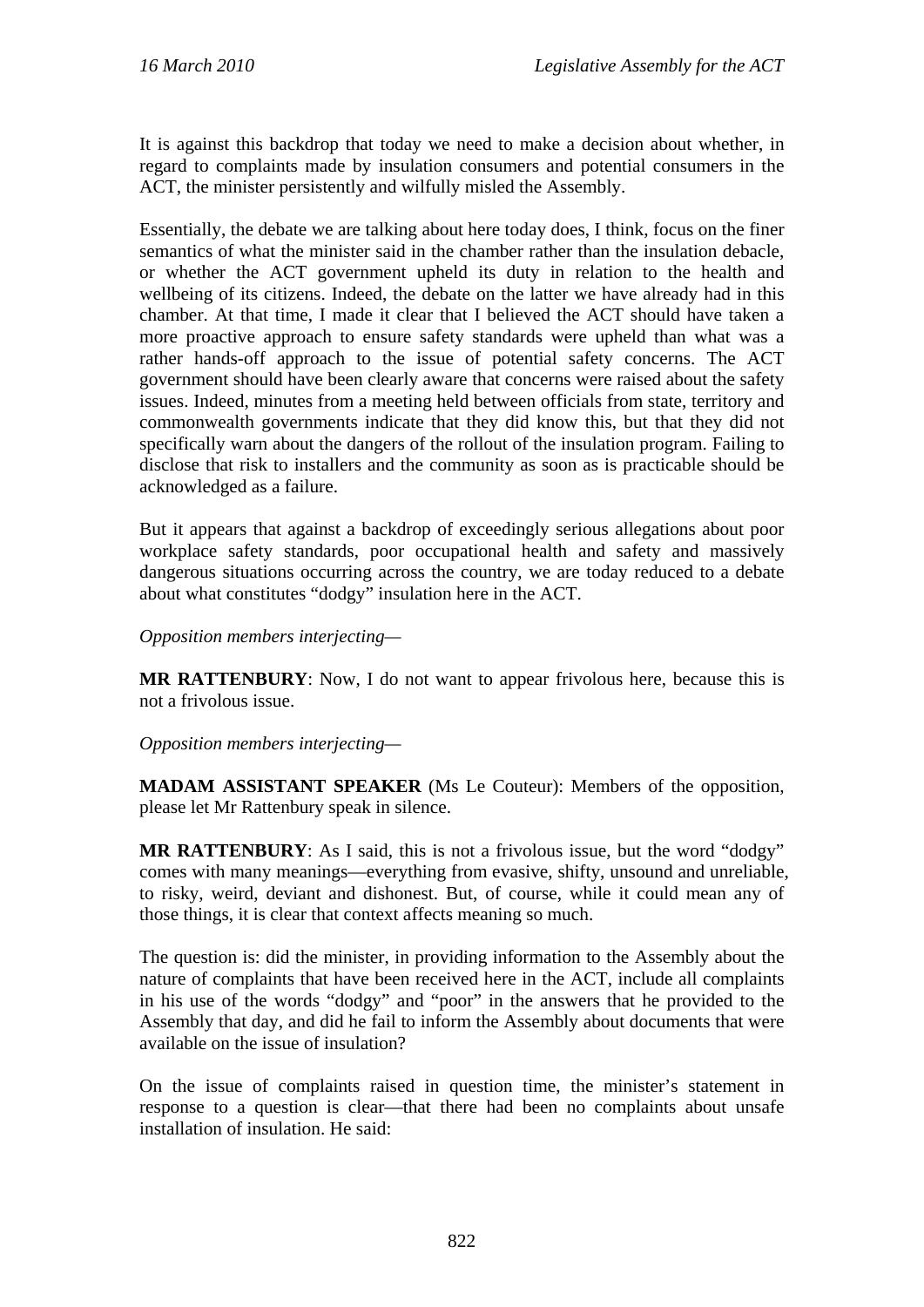In relation to electrical safety and in relation to occupational health and safety, there have been no complaints from industry or unions representing workers in the industry of poor or dodgy installation practice.

Again, later in the same question time, the minister said:

There were no instances of unsafe practice in the ACT being reported to authorities and to date there have been no instances of unsafe practice reported to the regulatory authorities.

And again, in response to a supplementary question from Ms Bresnan, the minister said:

There have not been any matters brought to the attention of the ACT regulatory authorities about poor installation.

I agree that when you read the transcript, the answer that the minister provided there was not actually responding to the question that was asked, as often is the case in this place, but the context for the question was clearly about house fires as a result of installation of insulation.

I am concerned that the case being put by the Liberal Party is somewhat disingenuous in regard to the use of the words "dodgy" and "poor". I think it is clear that the debate, both inside the Assembly and outside the Assembly, was primarily about safety, about roof fires and electrification of roof spaces and that the installation of unsafe insulation was what the minister and even I took to mean by "poor" and "dodgy". I support that notion that ministers and, indeed, all of us, should be as clear as we can in this place and not use language that is confusing or that could be misunderstood. As I said earlier when I quoted Chief Justice Spigelman, honesty and adherence to proper practice are of the utmost importance in a minister's execution of their duties, but in a public debate where the word "dodgy" is being used, I think there are clearly some issues around the sort of language that is being used.

I think there is a splitting of hairs here about what the minister was referring to that makes the criticisms being raised by Mr Seselja somewhat misleading in themselves. Again, we must ask: do the accusations of "persistently and wilfully misleading" apply here? Again, it goes back to your understanding of the context and what was meant by the words "dodgy" and "poor". If your understanding is that "dodgy" and "poor" did not relate to safety-related complaints, as the context indicated, then perhaps the case could be made. But if your understanding of the debate sits in context, as I believe it does, then I do not think there is a case to be made. Yes, I agree the minister was persistent in his use of the word "dodgy", but if he was using it in the way the context indicated then I do not think that a case can be made that he was misleading.

Let us turn to the seven cases where complaints were registered by the Office of Regulatory Services in regard to insulation. It appears that the minister was briefed on these cases prior to attending question time that day, though perhaps not briefed as thoroughly as he might have been. But while the information that was provided by the minister that day was light on detail in regard to the nature of the complaints that were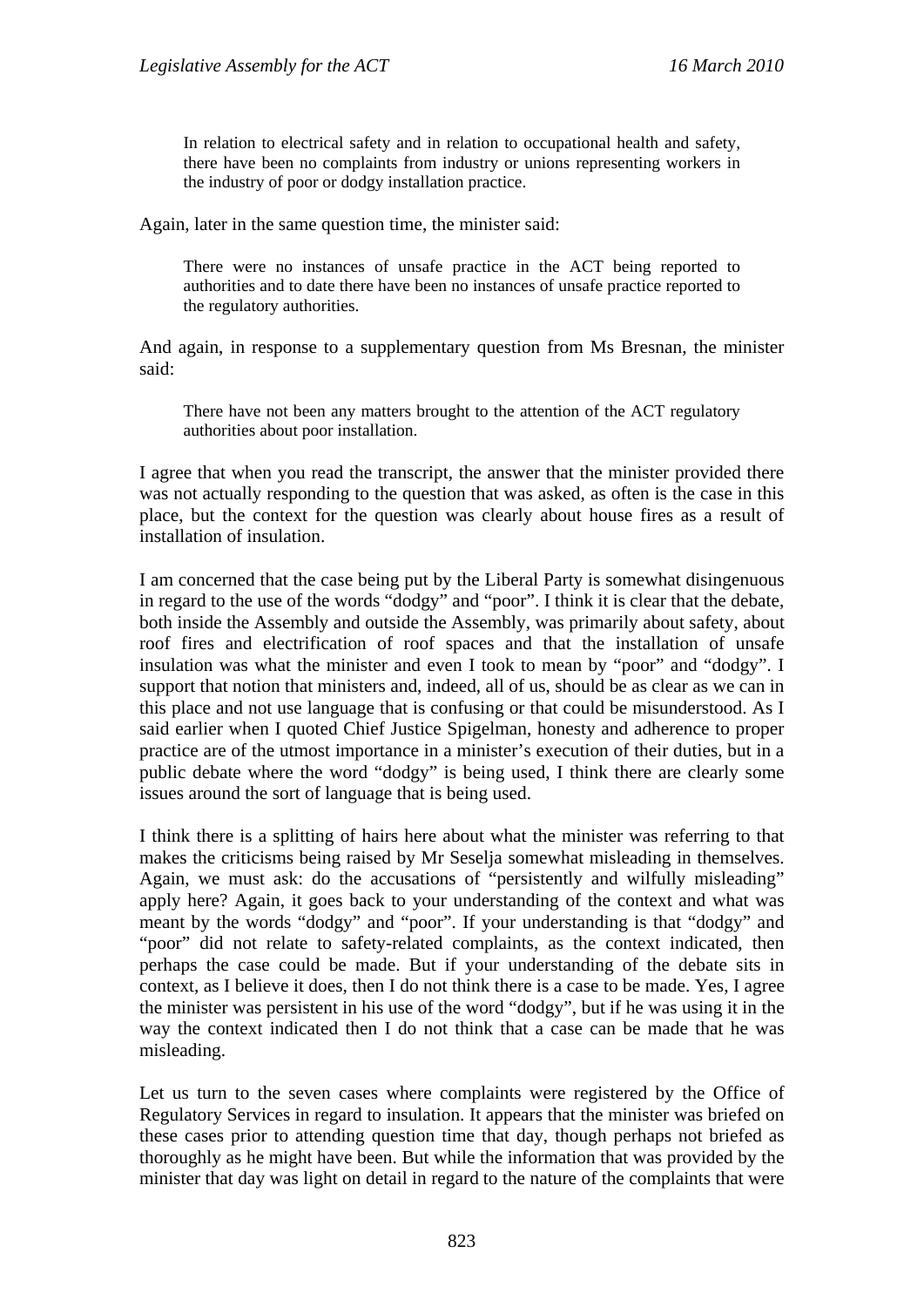registered with ORS, I do not believe that it meets the claims being set by the Liberal Party here this morning as to "persistently and wilfully misleading the Assembly".

However, at the same time, I think that his summation of them all as being about high-pressure sales tactics was an overgeneralisation. That, given the Assembly's need for detail on this subject, has proven inadequate. I am assured that the seven cases were all about fair trading issues, such as misleading and deceptive conduct and breach of contract, and were not related to safety. But now would be a good time for the minister to put the details of those complaints, such as can be provided while respecting the privacy of those involved, to the Assembly. If we were to now discover that any of those complaints were related to safety then I think the minister has a case to answer.

The other aspect of Mr Seselja's motion today is that the minister misled the Assembly in regard to documents held by the ACT government in regard to the insulation program, because he says that the truth is that there are nearly 1,000 pages within ACT departments. I think this is somewhat of an exaggeration. Mr Seselja and his staff know full well that the documents that were delivered to him in response to a motion on this issue in the last sitting week, which the Greens supported, were primarily made up of repeat copies of pages freely available on both the commonwealth and ACT government websites or pages and pages of repeat email strings sent between the ACT and commonwealth government officials or within the ACT government. It is unsurprising that the minister did not consider these to be the documents that the Liberals were referring to in their questions. It is reasonable to have raised a concern that the minister did not mention the memorandum of understanding between ORS and the commonwealth environment department but, again, it does not appear that the minister was wilfully misleading the Assembly, as he communicated the presence of this document both in a letter to all MLAs and in a statement to the Assembly on 23 February.

Having reviewed the documents that were provided to the Assembly as a result of the motion—and Mrs Dunne has demonstrated what a tremendous thud they make when they land on the table—there appear to be few other substantial internal documents about the home insulation program beyond the day-to-day internal communications between officials. Do not misunderstand me: I think it is perfectly reasonable for the Assembly to ask for and receive all of these documents. They do serve to tell part of the story of the home insulation program rollout, the compliance processes and information gathering that was put in place. But, again, I cannot see that Mr Seselja has made a case that the minister persistently and wilfully misled the Assembly in regard to documents. Aside from the MOU, on which the record was corrected, I think it would have been beyond any reasonable expectation that the minister would be aware of or report on the internal communications between officials.

**Mr Seselja**: What about his letter to Peter Garrett?

**MR RATTENBURY**: If you go to the letter to Mr Garrett that Mr Seselja is referring to, that was a letter about the conduct of the program. Again, let us go to the context of the debate, which was all about roof fires, safety and electrification of roofs. In reaching a judgement about persistently and wilfully misleading the Assembly, it is important, I believe, to outline what the minister did tell the Assembly that day and to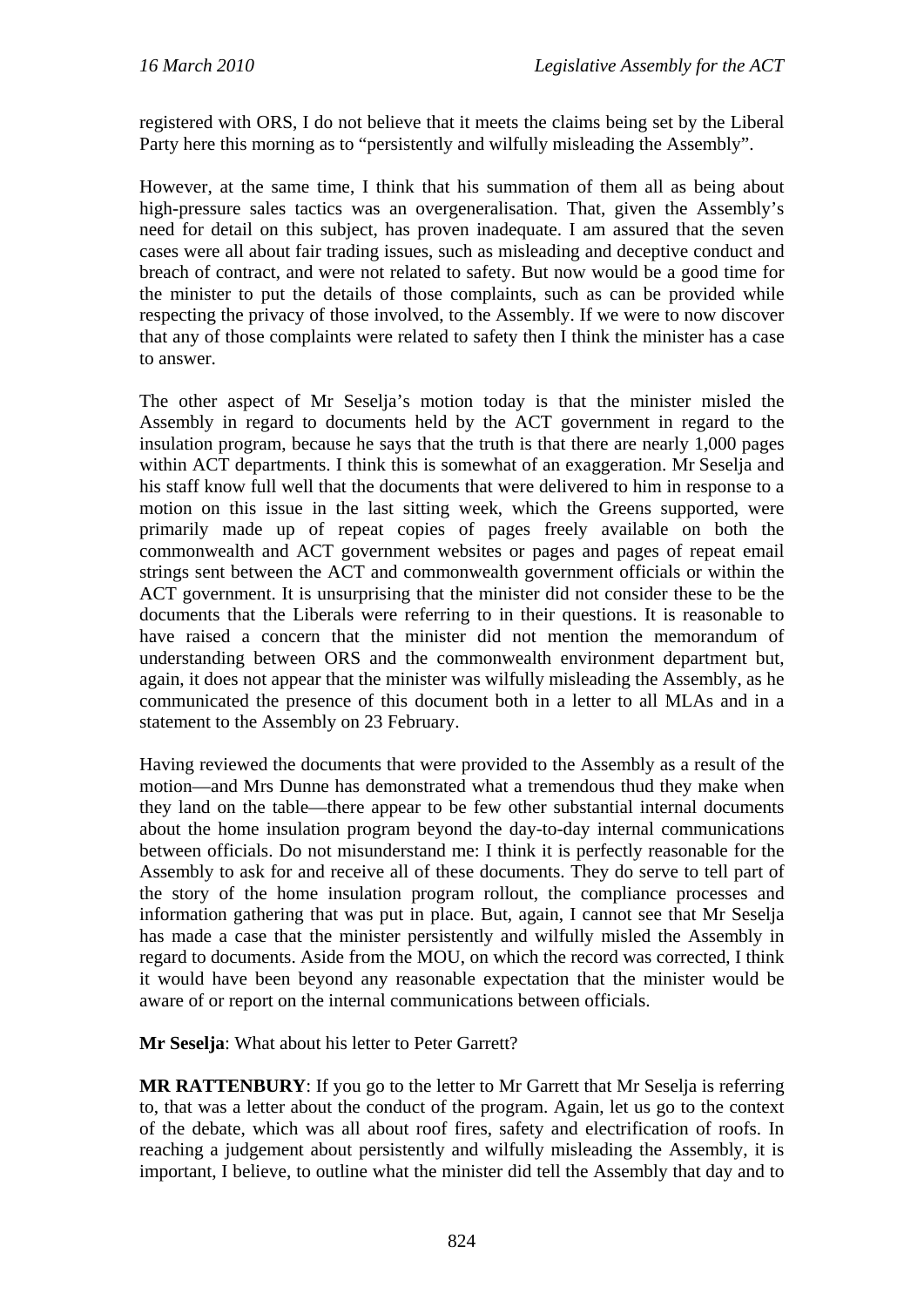examine whether there appeared to be a systematic avoidance of answering and a failure to provide information. Having reviewed the transcript of question time and the letter sent by the minister in regard to the memorandum of understanding, I have come to the conclusion that, while I acknowledge that the minister could have used somewhat clearer language on occasions, the Greens cannot support Mr Seselja's motion that the minister persistently and wilfully misled the Assembly in regard to this matter. There appears to be no systematic avoidance of providing information, which is what this motion implies. Had the accusation been about providing a lack of detail in that question time debate or use of words that had a somewhat ambivalent meaning then perhaps there would be a case to answer.

I would briefly like to take the opportunity to raise an issue of government accountability, because I am sure Mr Seselja's colleagues are going to get up and have a bang-on about that and the Greens' lack of adherence to it. I note that Mr Seselja is running a line, in the media at least, where he puts the view that the Greens have no interest in holding the government to account.

I find that view rather interesting. I would put to Mr Seselja that holding the government to account comes in many forms, and that before he is so quick to criticise he might want to look at his own party's contribution on the current policy issues on the table. For example, I wonder where the Liberal Party's contribution to the energy debate in this town is. Did they make any kind of submission to critique the government's rather unambitious policy?

**Mrs Dunne**: On a point of order, Madam Assistant Speaker, this is a serious matter about a censure of the minister for misleading the Assembly—

**MR RATTENBURY**: Stop the clock, please, Clerk.

**MADAM ASSISTANT SPEAKER**: Yes, stop the clock, please.

**Mrs Dunne**: It does not relate to our approach to energy policy. If Mr Rattenbury wants to have a debate about the Liberal Party's approach to the energy policy, he is free to bring something in here on a Wednesday, but this is a censure motion, and he needs to be relevant to the censure motion.

**MADAM ASSISTANT SPEAKER**: Thank you, Mrs Dunne. There is no point of order. Mr Rattenbury.

**MR RATTENBURY**: I wonder where the Liberal Party's contribution is. Why did they not make a submission on such an ambitious policy, or would that kind of holding to account require too much work? Have the Liberal Party put forward any critique of the government's vision of the Molonglo Valley development? Have they put forward a view on the funding of mental health services in the ACT? It would seem to me that there are some major debates in the town where the Liberal Party are nowhere to be seen.

*Opposition members interjecting—*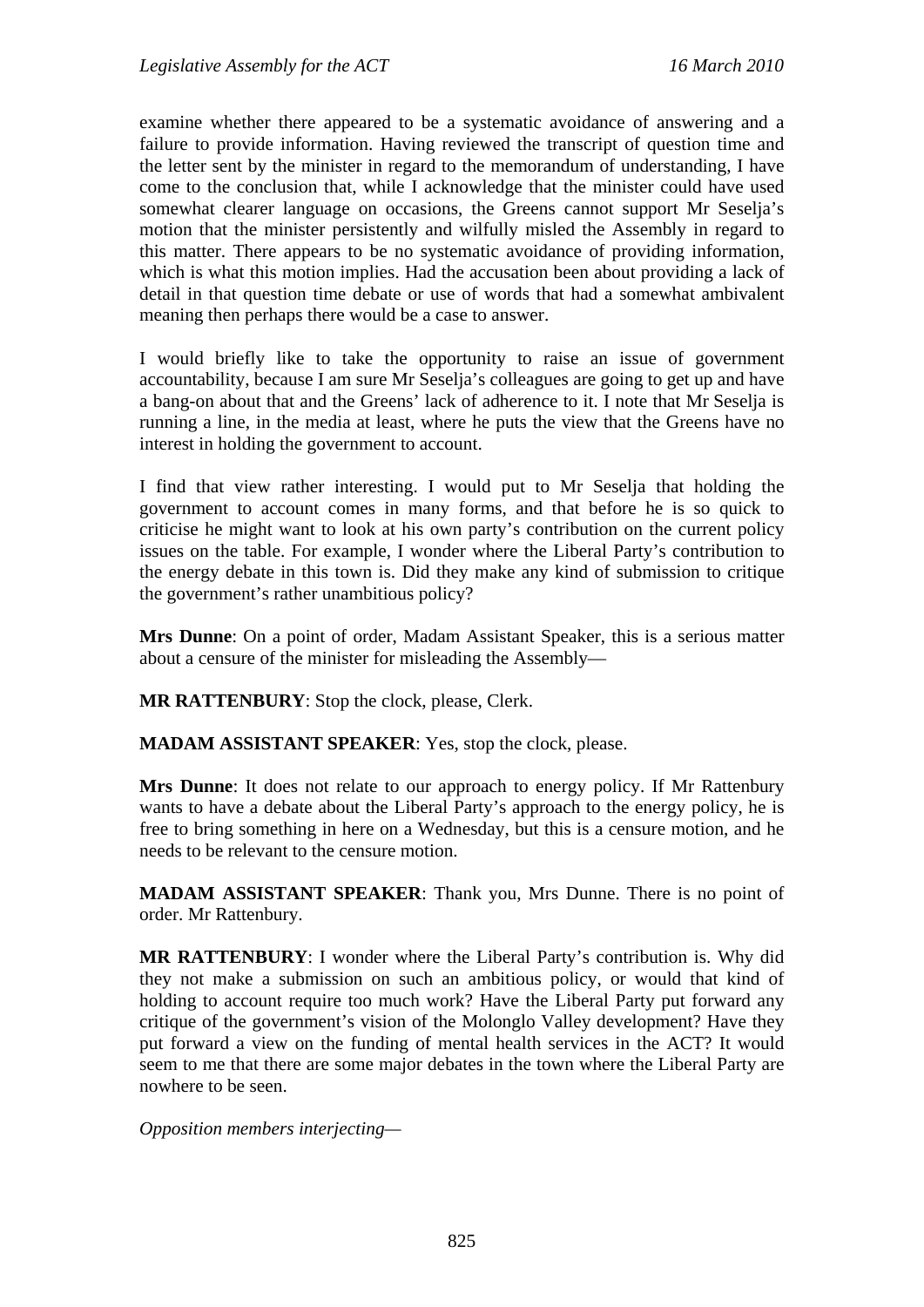**MADAM ASSISTANT SPEAKER**: Excuse me, stop the clock. Members of the opposition, I cannot hear a word Mr Rattenbury is saying.

**Mr Seselja**: Madam Assistant Speaker, could you just give some clarification of your ruling in relation to Mrs Dunne's point of order. It is not clear to me what part of the debate this relates to.

**MR RATTENBURY**: On the point of order, Madam Assistant Speaker, the debate clearly is about government accountability. I am taking the opportunity to elaborate my views on what is a possible interpretation of government accountability. The fact that the Liberal Party are uncomfortable about that is their problem, not a matter of order.

**MADAM ASSISTANT SPEAKER**: Thank you, Mr Rattenbury.

**Mrs Dunne**: On the point of order, Madam Assistant Speaker, the debate is about whether or not the Attorney-General should be censured for misleading this Assembly. That is what the debate is about. If Mr Rattenbury wants to extend it, it is a matter of relevance. Mr Rattenbury needs to be brought back to the matter before us today, which is whether or not this minister should be censured.

*Opposition members interjecting—*

**MADAM ASSISTANT SPEAKER**: Members of the opposition, please, can we hear the speakers in quiet? I cannot hear what anybody is saying. Mr Corbell.

**Mr Corbell**: Madam Assistant Speaker, it is the convention in this place when it comes to motions of censure and, indeed, motions of no confidence, when they are rarely debated, that the debate is necessarily wide ranging. Previous Speakers have ruled that members are entitled to be wide ranging in their comments, because it is one of the most serious motions that can be brought to the chamber, and that the relevance rule in those contexts is allowed a greater degree of flexibility because the debate is, of necessity, wide ranging.

**Mr Hanson**: Madam Assistant Speaker, on the point of order, if it was a wide ranging debate about the minister's performance then I think that would be within the context of the debate. But to form part of the debate and to discuss how the Liberals' input into an energy debate could be in any way construed as relevant to this matter, which is about the mislead of the Assembly by the minister, is beyond the realm of plausibility, Madam Assistant Speaker. Although the point of order about expanding the debate so that it fits within the broader message of the accountability of the government is relevant, to say that in any way the points that Mr Rattenbury raised were relevant to this debate is erroneous.

**Ms Bresnan**: On the point of order, Madam Assistant Speaker, the Liberal Party have quite clearly been raising issues of integrity and holding the government to account. Therefore, Mr Rattenbury has every right to address those allegations, those comments which they are raising, which he is doing in his speech, and which the Liberal Party have done in their speeches.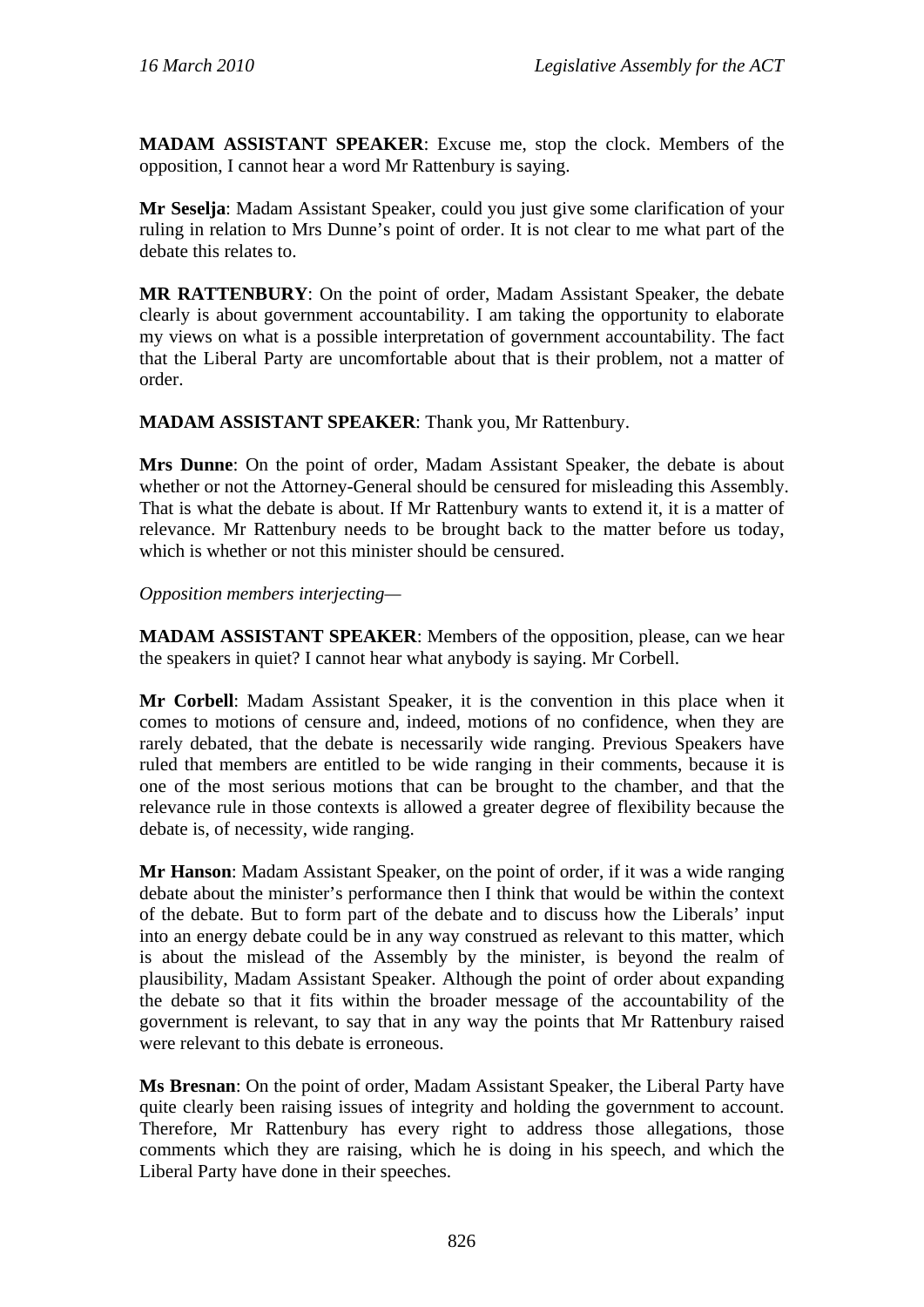**MADAM ASSISTANT SPEAKER**: Thank you very much for your contributions. As I said before, there is no point of order. Mr Rattenbury, you have the floor.

**MR RATTENBURY**: Thank you, Madam Assistant Speaker. I will wrap this point up for the comfort of the Liberal Party because there are some major policy initiatives being planned by government where the Liberals are perhaps not fulfilling their potential to hold the government to account. Whilst I fully acknowledge that we cannot all do everything, there is much work to be done here. I think Mr Seselja should be wary of using such cheap throwaway lines.

In summary, the Greens will not be supporting this motion today. We believe that Mr Seselja and the Liberal Party have failed to make a strong enough case that the minister wilfully and persistently misled the Assembly in regard to information about the home insulation program here in the ACT. Their arguments failed to consider the context of the statements that the minister made or acknowledge the lack of specificity in the request for documents made in question time that day.

It is true that the minister could have been more specific and accurate in language but it is also clear when you read the transcript that the minister drew a clear distinction between safety issues and consumer cases. When you cut through the semantics and focus on the meaning, it is clear this censure motion does not stack up. Persistently and wilfully taking things out of context is not enough to justify a censure motion.

**MR CORBELL** (Molonglo—Attorney-General, Minister for the Environment, Climate Change and Water, Minister for Energy and Minister for Police and Emergency Services) (10.46): The energy efficient homes package, the insulation installation scheme, was a commonwealth government run program. The scheme was funded and designed by the commonwealth government. The rules of partaking in the scheme were designed by the commonwealth government. The scheme was not of this government's creation. Like all state and territory governments, the ACT was consulted in relation to its deployment. Departmental officers provided feedback to the federal government but in the end any concerns that may have been expressed were not ours to action nor to control against.

This was a program of the commonwealth government. But this motion today is simply based on a Tony Abbott tactic from a lazy opposition. It is an issue and an argument about semantics. I did not mislead the Assembly when I said there had been no complaints in relation to unsafe installation of insulation. The context in which I answered the questions, the questions themselves, has been ignored by this opposition. I answered questions about dodgy work that may lead to fires or to electrocution about dodgy, unsafe work. They were the questions I was asked. That was the context in which the questions were put. I was not asked about fair trading issues of door-to-door salespeople, of misleading and deceptive conduct or of breach of contract. These were, however, the fair trading type complaints that the Office of Regulatory Services received.

Prior to the commencement of the program the commonwealth government Department of the Environment, Water, Heritage and the Arts identified that consumers with concerns, disputes or disagreements with insulation installers were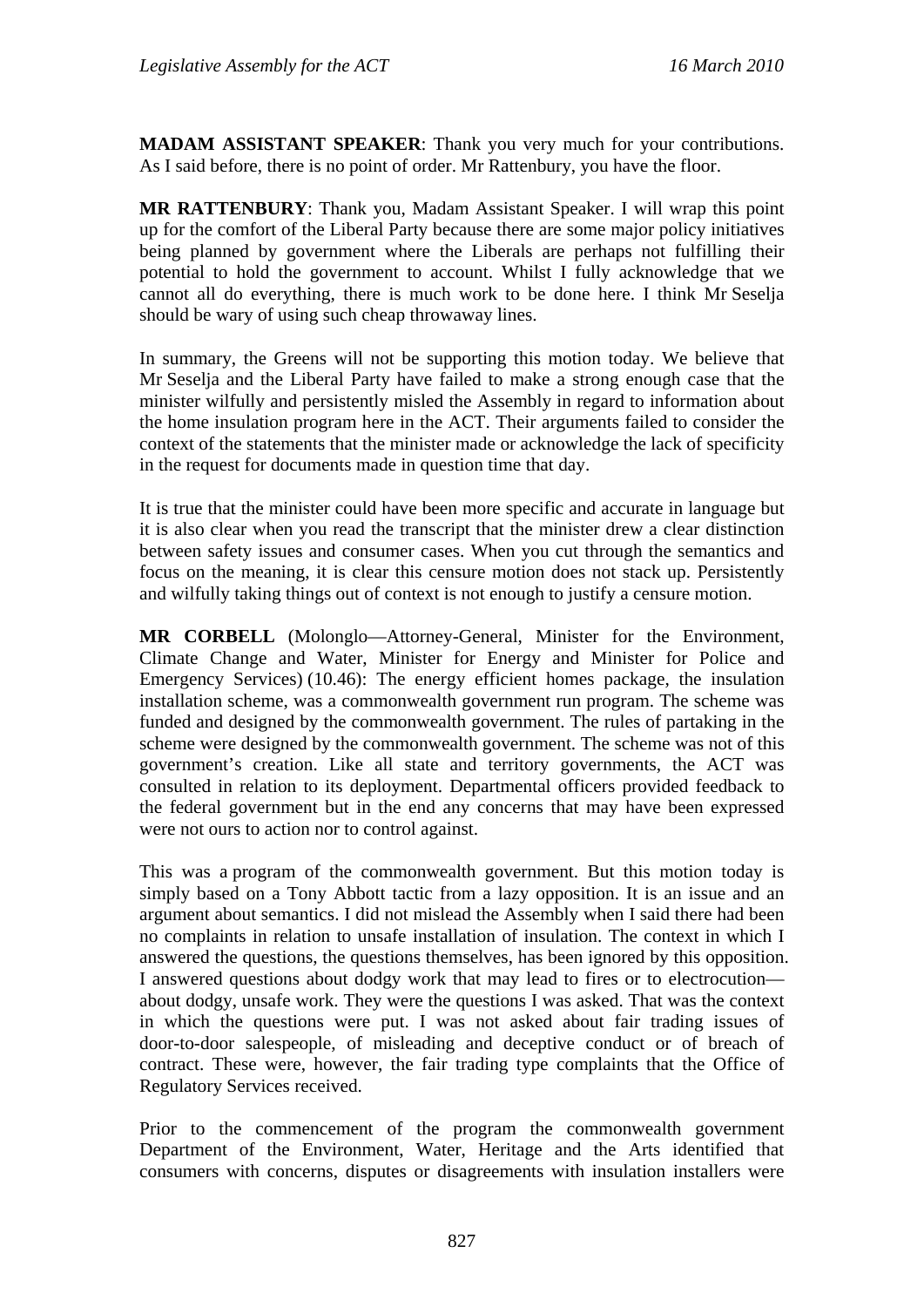likely to contact state or territory fair trading agencies for help, advice or redress. The ACT Office of Regulatory Services in my Department of Justice and Community Safety was approached by the commonwealth as the ACT agency best placed to assist consumers in resolving certain concerns.

As I explained last month, and as every member here now is aware, in July 2009 the Office of Regulatory Services entered into a memorandum of understanding with the commonwealth Department of the Environment, Water, Heritage and the Arts in relation to the sharing of information around complaints lodged with ORS about insulation installation under the homeowner insulation plan.

Officers within my department, as with all government departments, frequently engage with counterparts in other jurisdictions, including the commonwealth government, in relation to information-sharing arrangements. Such arrangements and MOUs are commonplace and are usually handled at an agency level, as was this one.

I have provided to the Assembly all documents that relate effectively to the chatter between ACT public servants about the program. The emails, the notes and the information about the scheme, I provided all of it—all of it. This in no way means that I have not answered correctly the questions I have been asked in this place. When asked about official documents between the federal government and the territory, I answered the question correctly at the time and as soon as I was made aware of the MOU I corrected the record.

This MOU was not, and was never intended to be, a contract for the provision of work by the ACT government under the homeowner insulation plan. It was not a document that contemplated the relationship between the consumer and the supplier. It was not a document that considered what was safe or appropriate installation of insulation, nor was it a document that provided for special consumer remedies in situations where there was a problem.

It was a document that provided for the sharing of information between jurisdictions about complaints lodged, in this case with ORS, about insulation installation under the commonwealth scheme. It was one way for the federal government to capture information about registered installers who were not meeting their obligations under the commonwealth scheme—an obligation to meet specified standards as a condition of being registered as an installer-provider for the purposes of the commonwealth scheme.

The ACT fair trading unit receives approximately 148 inquiries a week from consumers across a broad range of topics. Where the issues raised do not fall within the responsibility of the territory, consumers are referred on to the appropriate state or commonwealth government agency. The fair trading unit refers approximately 12 per cent of matters every week.

When the ACT entered into the MOU with the relevant commonwealth department, it did so to ensure that ACT consumers were protected and to ensure that information about any inappropriate practices in relation to the installation of insulation under the government program would be made available to the relevant commonwealth government department for appropriate action. Information was able to be passed to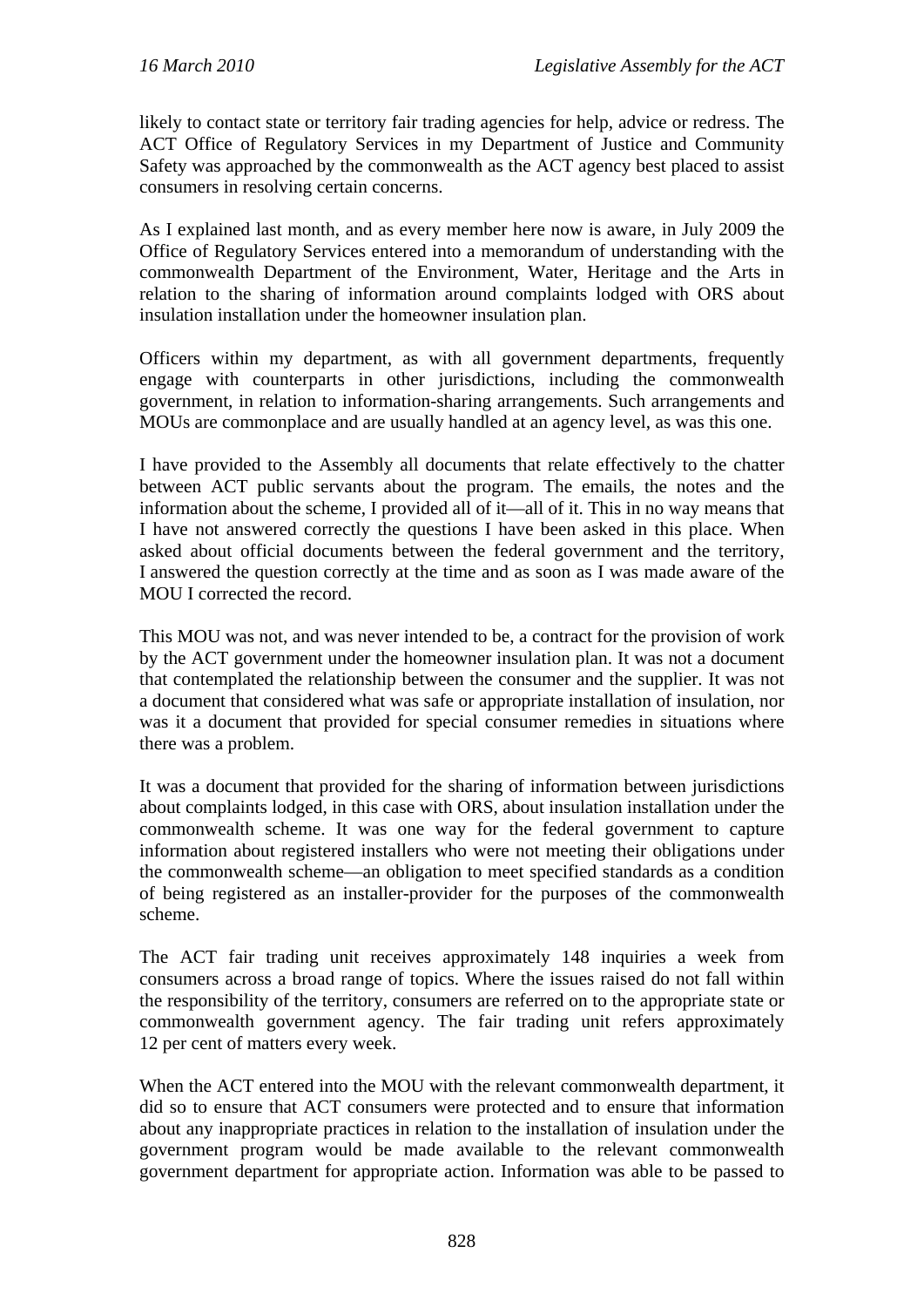the commonwealth government under the MOU only with the permission of the complainant.

Since the commonwealth government's insulation rebate scheme commenced on 1 July last year, the Office of Regulatory Services has received 12 formal complaints—12 complaints. There have been thousands of homes receiving insulation under this program and how many complaints have we had? What is this big issue that the opposition are so concerned about? Twelve complaints! This is four more formal complaints than when I last updated the Assembly in February and that is because more complaints have been received since that time. And I remind members that a formal complaint is one where the consumer has progressed from just seeking information and advice on a matter and an investigation has commenced.

As I advised the Assembly previously, until this last month there had been no complaints lodged with the Office of Regulatory Services in relation to unsafe installation of insulation. The advice I provided at the time was correct and I stand by it. And there is no evidence to the contrary.

The most recent of the complaints received are similar in nature to those lodged across a number of industries and are related to potential misleading and deceptive conduct. All of these complaints have been lodged with the ACT fair trading unit and they are being assessed and, where appropriate, either mediated or investigated.

Of the 11 complaints received up to 9 March 2010, all related to consumer affairs issues, not safety issues. A breakdown of the formal complaints is as follows:

- six complaints regarding misleading and deceptive conduct on the trader's part following the change in the amount of the commonwealth government's rebate. The complaints related to how much of the rebate could be claimed by consumers, not a safety complaint;
- one complaint regarding an occasion where the consumer was allegedly denied the rebate because the trader told them they were ineligible, not a safety complaint;
- three complaints regarding an inadequate quality of installation, but not in relation to the safety, not a safety complaint; and
- one complaint regarding delay in installation following the signing of a contractual agreement, not a safety complaint.

It is now the case that, subsequent to the questions being asked in the Assembly and documents being ordered, a 12th complaint has been received and is being investigated by both ACTPLA and ORS and this does relate to a potential safety issue.

All of these matters are being investigated by ORS and, where relevant to the commonwealth government's scheme, this information has been or will be passed on to the relevant commonwealth department under the MOU for their action in relation to installers registered under the insulation program. I repeat: none of the complaints received until March this year related to unsafe installation. I have not misled the Assembly and the claim made by the opposition is fundamentally flawed.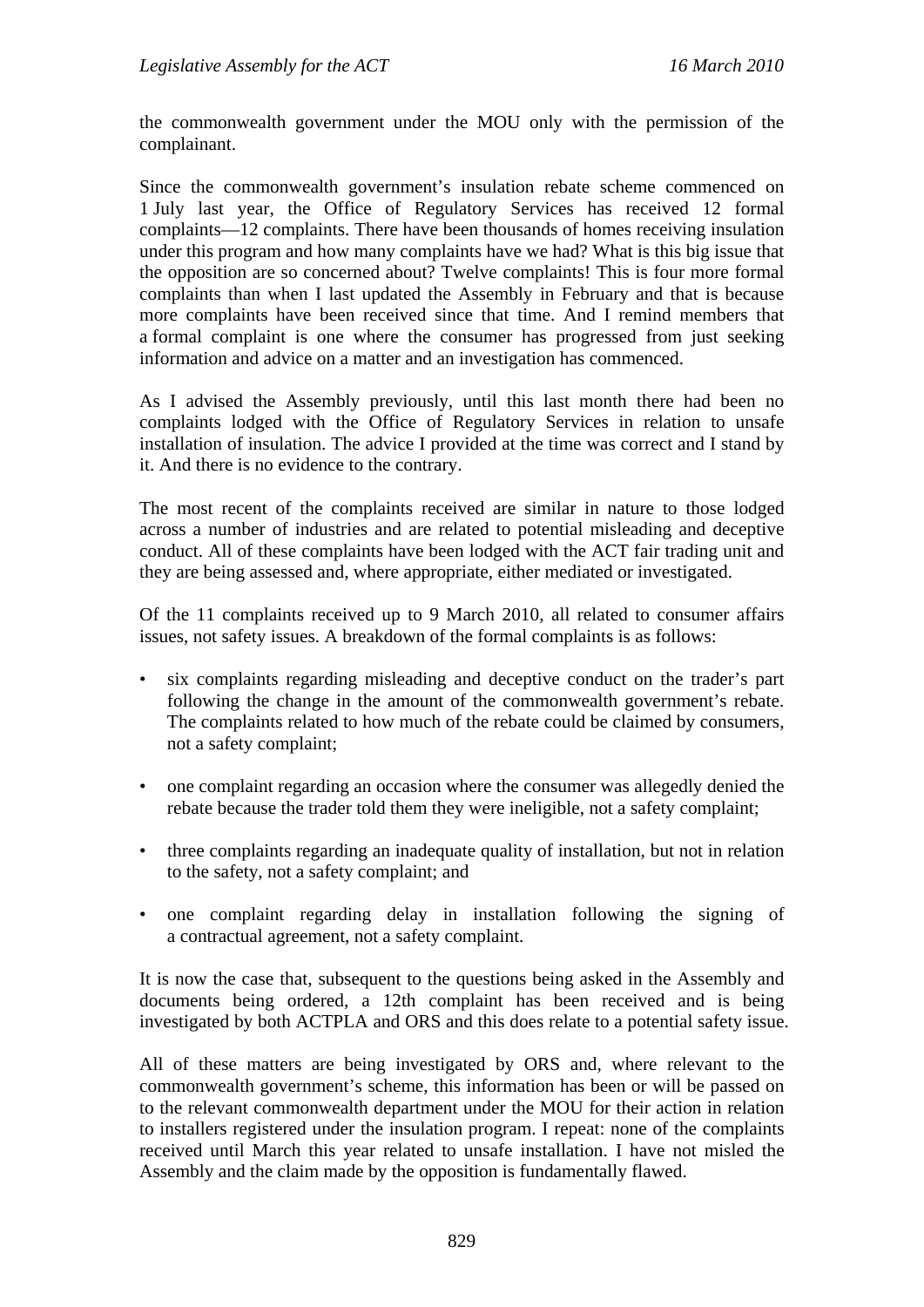In November last year, the government became aware of a number of incidents in relation to insulation installations, including the deaths of four installers in other jurisdictions. My department has had no role in the registration of insulation installers under the commonwealth scheme but my department did actively engage with business, industry and the community to ensure that safety concerns about the installation of insulation were brought to light.

Following the increased risks identified with foil-type insulation last month, the government undertook to contact every household in the ACT that had foil-type insulation installed under the program. As I understand it, there are two, and we have offered inspections in relation to both of those homes. This was over and above the commonwealth government's commitment to inspect residences which were at potential risk.

Acting on the front foot again, and with consumer and industry safety in mind, in November last year the Office of Regulatory Services, in conjunction with the Work Safety Commissioner, Mr McCabe, issued a media release in relation to the hazards associated with the installation of insulation. Installers were reminded of the duty to their employees to provide a safe workplace environment, to ensure that installers were properly trained and supervised, to take account of inherent dangers in undertaking the work and to protect their employees. The urgent warning drew the attention of insulation installers specifically to the hazards of extreme temperature and potential electric shock.

In line with other jurisdictions, the Office of Regulatory Services also issued a hazard alert specifically on safety issues when installing ceiling insulation. This was also issued in November last year. A media statement was released by the Office of Regulatory Services advising of this hazard alert. This hazard alert was sent to all insulation installers registered on the commonwealth government register and all industry bodies.

This alert was comprehensive and covered the range of possible dangers and potential safety issues that could arise in installation situations. It went so far as including a photograph of an example of the electrical hazard that appears to have caused death in other jurisdictions. It showed a staple piercing a piece of wire and highlighted the dangers of that practice. The alert was also provided to the Master Builders Association to ensure this important information was disseminated to industry. This information has been available on the ORS website since November last year.

But as early as February last year, before the commonwealth scheme commenced, there were warnings being issued by ACT government agencies.

*Opposition members interjecting—* 

**MR CORBELL**: In early February last year, the ACT Planning and Land Authority issued a public warning to industry bodies reminding them of the dangers in relation to insulation.

*Opposition members interjecting—*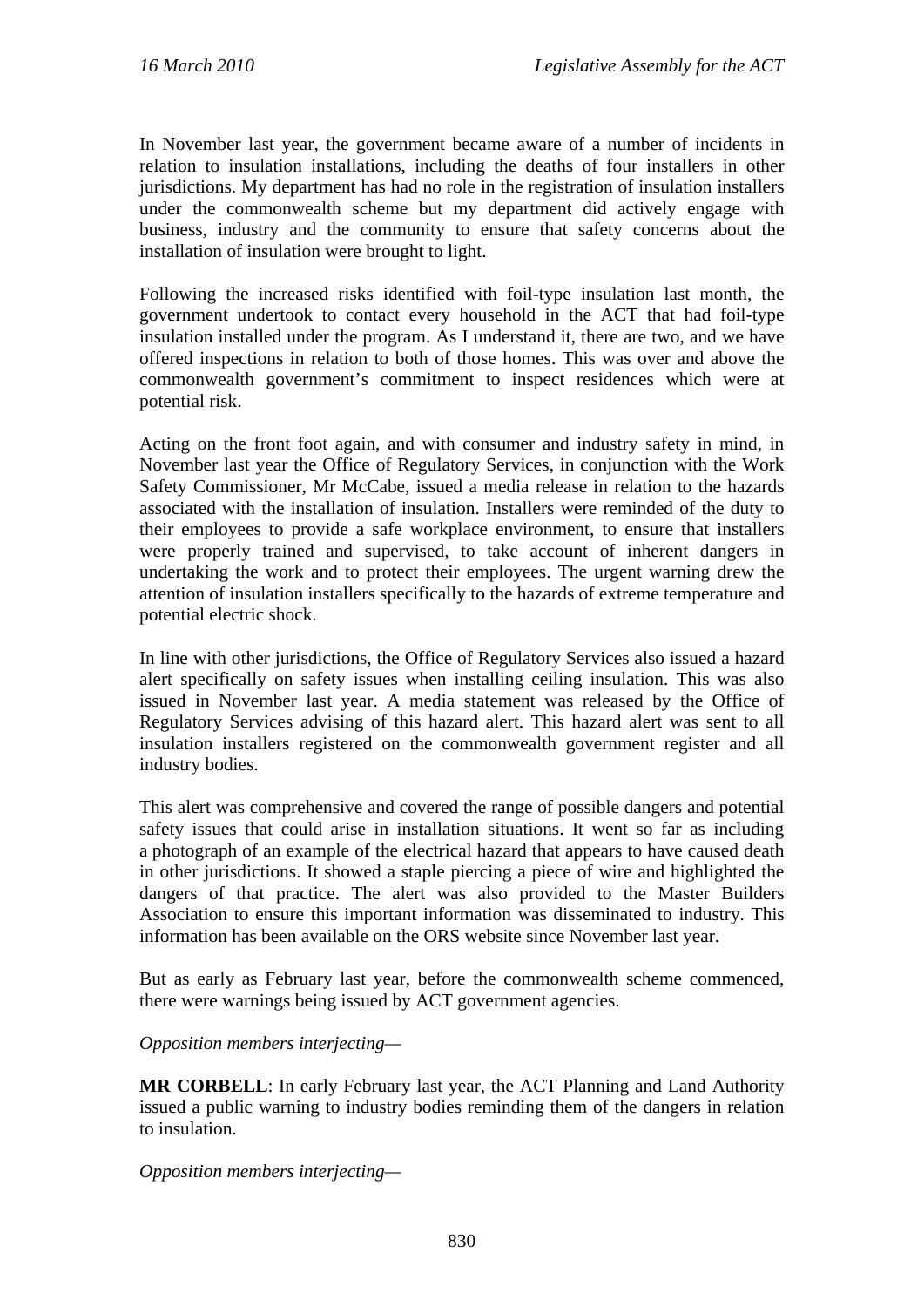**MADAM DEPUTY SPEAKER**: Members of the opposition, you will remain silent.

**MR CORBELL**: So the warnings were issued before and after the commonwealth scheme commenced—before and after—early last year, late last year.

**Mr Hanson**: But no documents. How could that be possible, though?

#### **MADAM DEPUTY SPEAKER**: Mr Hanson!

**MR CORBELL**: Following up on this, in early February this year the Office of Regulatory Services also ran an article in their monthly newsletter that is distributed electronically to over 3,000 subscribers across ACT business and industry, as well as to the members of this Assembly, I should note, which focused on the safety issue of installing ceiling insulation.

Further to these alerts, the Commissioner for Fair Trading issued a separate warning alerting consumers to dubious sales tactics and urging Canberra's consumers to be wary of door-to-door traders who may not comply with consumer law. It drew attention to an example of the tactics that had been used by a door-to-door trader specifically selling the installation of insulation.

So how often do I need to state that, as soon as information was brought to light in relation to the dangers associated with foil-type insulation, my department proactively liaised with the commonwealth department to ascertain how many residents in the ACT had sought the commonwealth government rebate in relation to this type of insulation? There were two, as I have previously said. One property has since been inspected and cleared by the ACT Planning and Land Authority. The owner of the other property has advised ACT government authorities they wish to await an inspector from the commonwealth government.

With regard to some recent house fires in the ACT, I have previously noted several times that there is a coronial inquiry currently being undertaken. For the information of those of you who may be unaware, the coroner does not just investigate deaths; the coroner traditionally and by legislation has a role in fire investigation. The coroner may choose to investigate fires that have resulted in property damage. This investigation is a fact-finding investigation. It is designed to establish the cause of the fire and the coroner can make recommendations to the government and to other authorities to improve fire safety and reduce the incidence and risk of fire. *(Extension of time granted)*.

Whether these fires were related to the commonwealth government's insulation scheme is still a matter for the coroner to determine. I will emphasise this point again: it is inappropriate to speculate, as has been done in the past, as to what the cause may be. And no matter the findings of the coroner or the recommendations, the government will be listening to the coroner and taking all appropriate and necessary action recommended by the coroner, if there are outstanding issues that need to be addressed.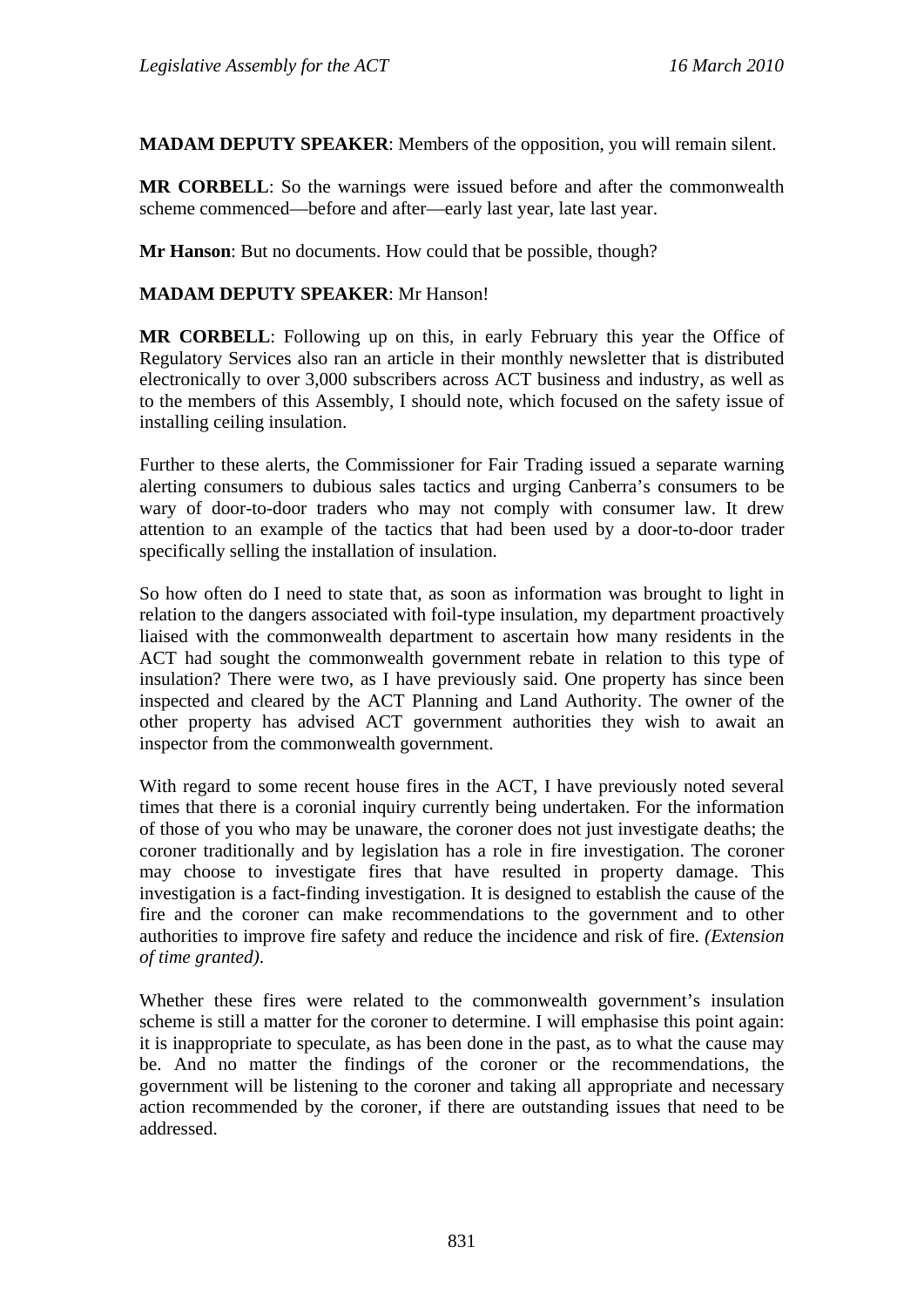It is in part due to this engagement with the community and the industry that there have been no fatalities in the ACT. This is a credit to the large number of reputable operators in the industry, as much as it is to the ACT government's regulatory authorities that have at all times sought to provide timely warnings and education.

I have not misled anyone about the information that I have had. I have answered questions in the context in which they have been put to me and I note that, on repeated occasions in relation to requests for documents, I asked the opposition to be more specific about the types of documents they were seeking. They refused to do so.

**Mr Seselja**: Any and all.

**Mr Hanson**: Any and all.

#### **MADAM DEPUTY SPEAKER**: Mr Seselja, Mr Hanson!

**MR CORBELL:** The opposition's ignorance of the operations of government is extraordinary.

**Mr Seselja**: It is hard to specify—

**MADAM DEPUTY SPEAKER**: Mr Seselja, remain silent, please.

**MR CORBELL**: Do they seriously believe that ministers should be aware of email exchanges and file notes between public servants? For them to characterise the document release that occurred as a result of the order of this Assembly as a thousand pages of documents is disingenuous at best.

**Mr Seselja**: What about the letter?

**MADAM DEPUTY SPEAKER**: Mr Seselja, do you want me to warn you, because I will, next.

**Mr Smyth**: A lot of coordination then?

#### **MADAM DEPUTY SPEAKER**: Mr Smyth!

**MR CORBELL**: As Mr Rattenbury has highlighted, many of those documents are multiple copies of a single document held across agencies, and a large amount of those documents are publicly available documents from the Department of the Environment, Heritage, Water and the Arts website about how the home insulation scheme operated.

**Mr Smyth**: So there were documents?

#### **MADAM DEPUTY SPEAKER**: Mr Smyth!

**MR CORBELL:** Quite clearly, what we see from the opposition is an attempt to copy the tactics of Tony Abbott. They cannot think of any tactics of their own; they cannot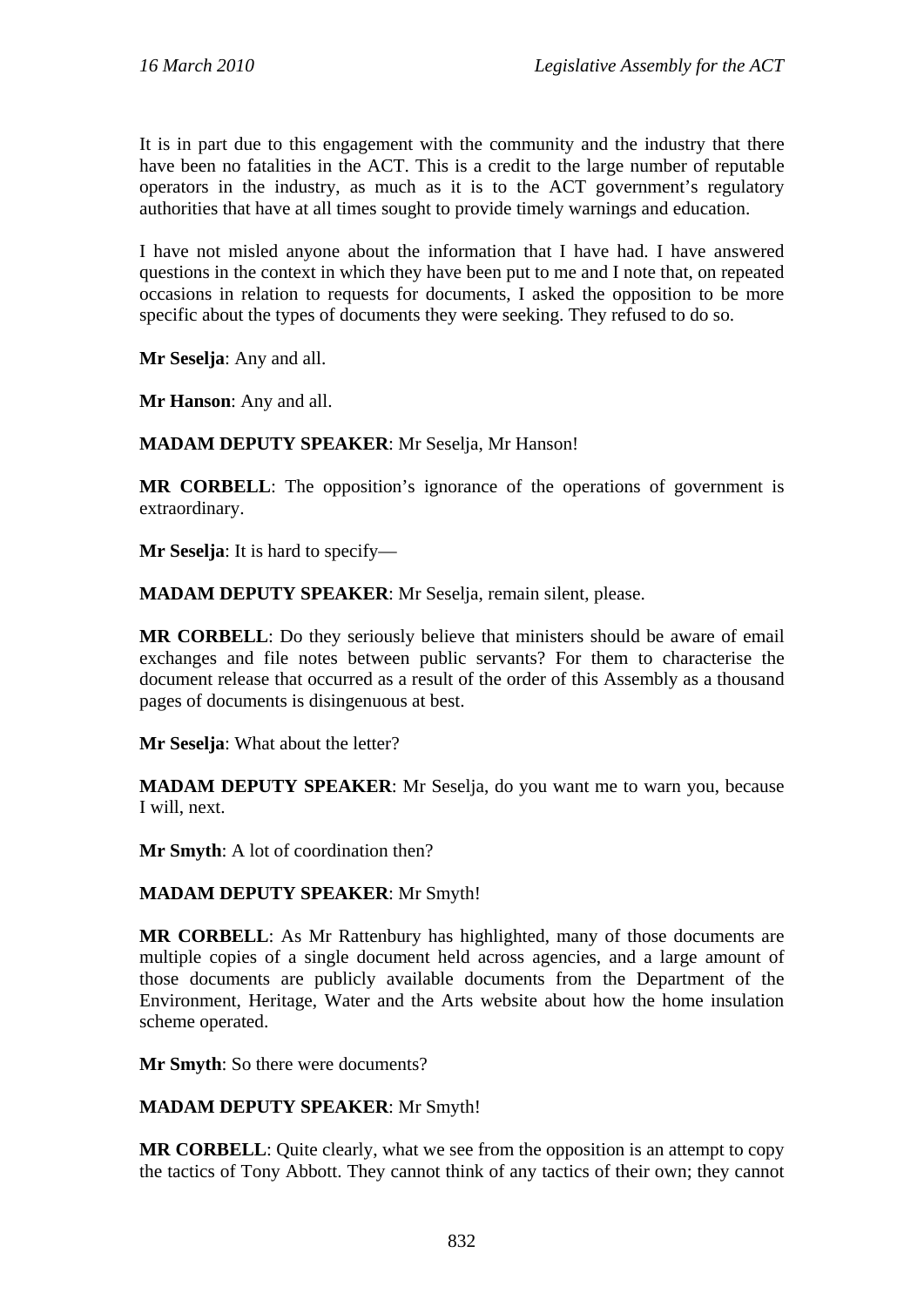think of any political strategy of their own; so they simply use Tony Abbott's. Zed Seselja is just a miniature Tony Abbott trying to copy what Tony Abbott does in the federal parliament.

**Mr Hanson**: You are a miniature Peter Garrett.

**MR CORBELL**: But do they seriously believe that they can finger the ACT government or Simon Corbell on the issue of the problems with the home insulation scheme? Because, at the end of the day, that is what they are trying to do. That is what they are trying to do.

**Mr Seselja**: You misled the Assembly.

**MADAM DEPUTY SPEAKER**: Stop the clock, please, Clerk.

**MR CORBELL**: I would much rather be compared to Peter Garrett than Tony Abbott any day, I have got to say.

**MADAM DEPUTY SPEAKER**: Mr Corbell, could you sit down. Members of the opposition—

**Mr Hanson**: I think he has finished.

**MADAM DEPUTY SPEAKER**: Mr Corbell, have you finished?

**MR CORBELL**: No, I have not.

**MADAM DEPUTY SPEAKER**: No, he has not finished. Mr Smyth, sit. Remain seated, please. The reason I have asked for the clock to be stopped is that I have asked you several times to remain silent while Mr Corbell is speaking and you are ignoring me. Next time someone on this side opens their mouth, I am going to warn them. So you have been told. Please remain silent for just a few more minutes; that is all you have got to go. Can you contain yourselves, please. Thank you.

**MR CORBELL**: Thank you, Madam Deputy Speaker. And what is quite clear is that the Liberal opposition are trying to construct a political attack which is a straight mimicking of Tony Abbott and what is happening in the federal parliament. It is pathetic. It is lazy and it just shows they do not have an agenda of their own.

Mr Seselja is quite clearly trying to be a mini Tony Abbott. I do not believe in any way that I am anywhere like or as significant a public figure as Peter Garrett but, if they want to compare me to Peter Garrett, I am delighted. I am delighted because I think Peter Garrett has a lot more integrity than anyone on that side of this chamber.

But what I would say in conclusion is that this was not an ACT government program. You cannot try to finger the ACT government.

**Mr Coe**: What do you think about uranium?

**MADAM DEPUTY SPEAKER**: Mr Coe, you are warned.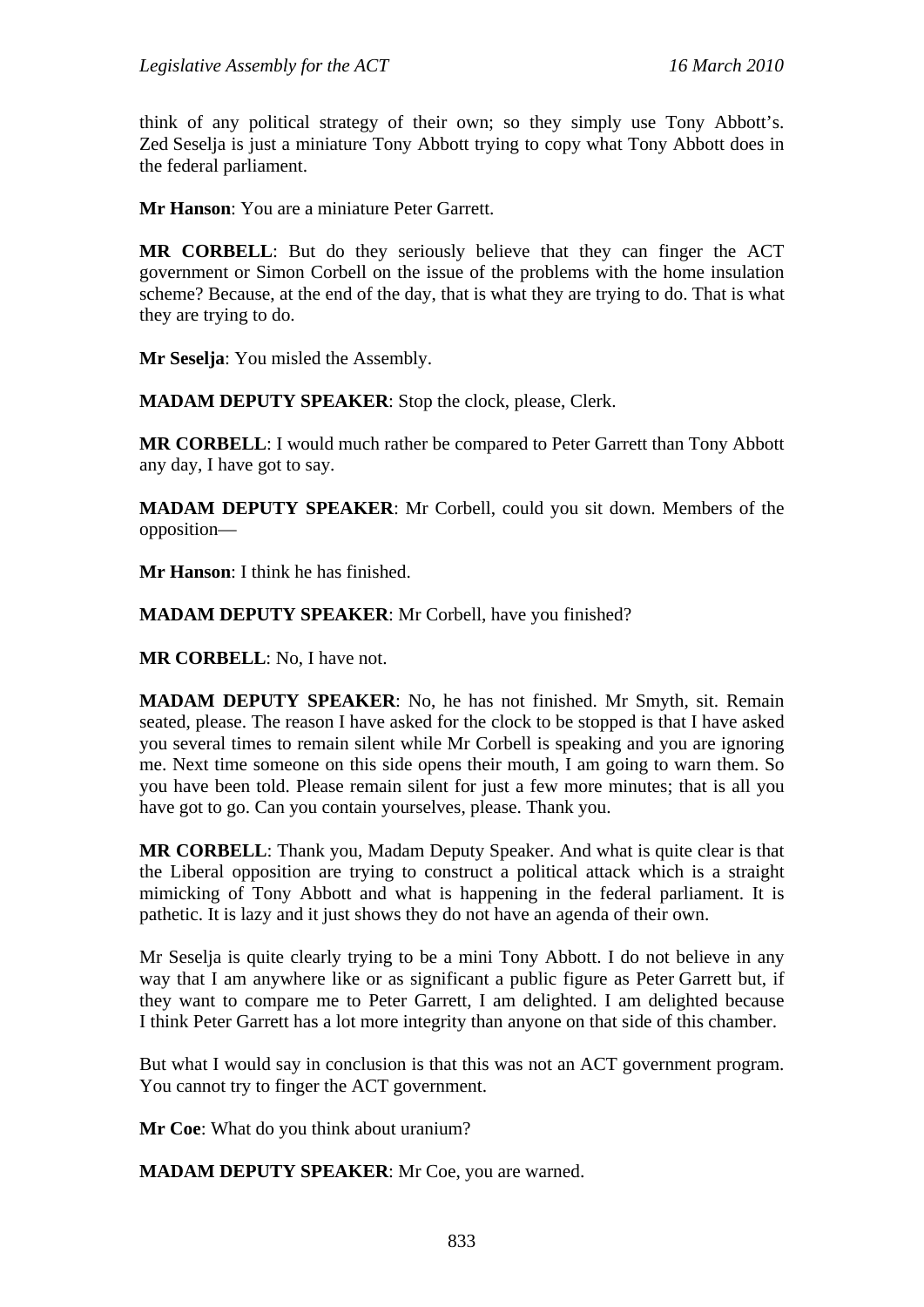**MR CORBELL**: You cannot try to finger Simon Corbell for problems with a commonwealth government program, but that is what this whole strategy from the Liberal opposition has been about from day one. It is lazy. It is lazy tactics from a lazy opposition. I have never denied the existence of documents.

**Mrs Dunne**: You did.

#### **MADAM DEPUTY SPEAKER**: Mrs Dunne!

**Mrs Dunne**: You did, in this place.

**MADAM DEPUTY SPEAKER:** Mrs Dunne, you are warned.

**MR CORBELL**: I have never denied that complaints have been received. I have answered the questions asked of me about unsafe installation of insulation under the federal government scheme. That is what I have done. I have been honest and complete in my answers at all times. But what we have from this opposition is the use of the half-story, statements out of context and semantics to try to score some cheap political points, and I will not be buying it.

**MR SMYTH** (Brindabella) (11.07): The minister, in his finish, completes the case. The minister's final comment was, "I have been complete with my answers." Well, you only have to go to the minister's answers to find out that he was not. The minister said in this place on 11 February:

Mr Speaker, the government does not have any documents about the home insulation program because we do not run the home insulation program.

He goes on to say:

The government does not have documents in relation to the home insulation program because we do not run the home insulation program.

And yet we do have documents. If you want to get into an argument about what a document is, go for your life. But the reality is that there are documents signed by the minister to the federal minister and documents in return, as well as the MOU, which he says do not exist. He misled the Assembly. He then persistently and wilfully continues to say, "These documents don't represent documents that I was talking about because the opposition question wasn't clear enough." Well, what was the opposition question? It is very, very interesting. The opposition's question from Mrs Dunne was:

A supplementary question, Mr Speaker. Minister, can you and your cabinet colleagues table any and all documents relating to—

this issue. Again: "any and all documents". That might include an MOU, which I would assume is not an insubstantial document. It actually might include letters that the minister signed, which he did. But he told this place they did not exist, and he has perpetuated that lie today. This is persistent; this is wilful behaviour of a minister who refuses to take responsibility for his actions. This is the persistent and wilful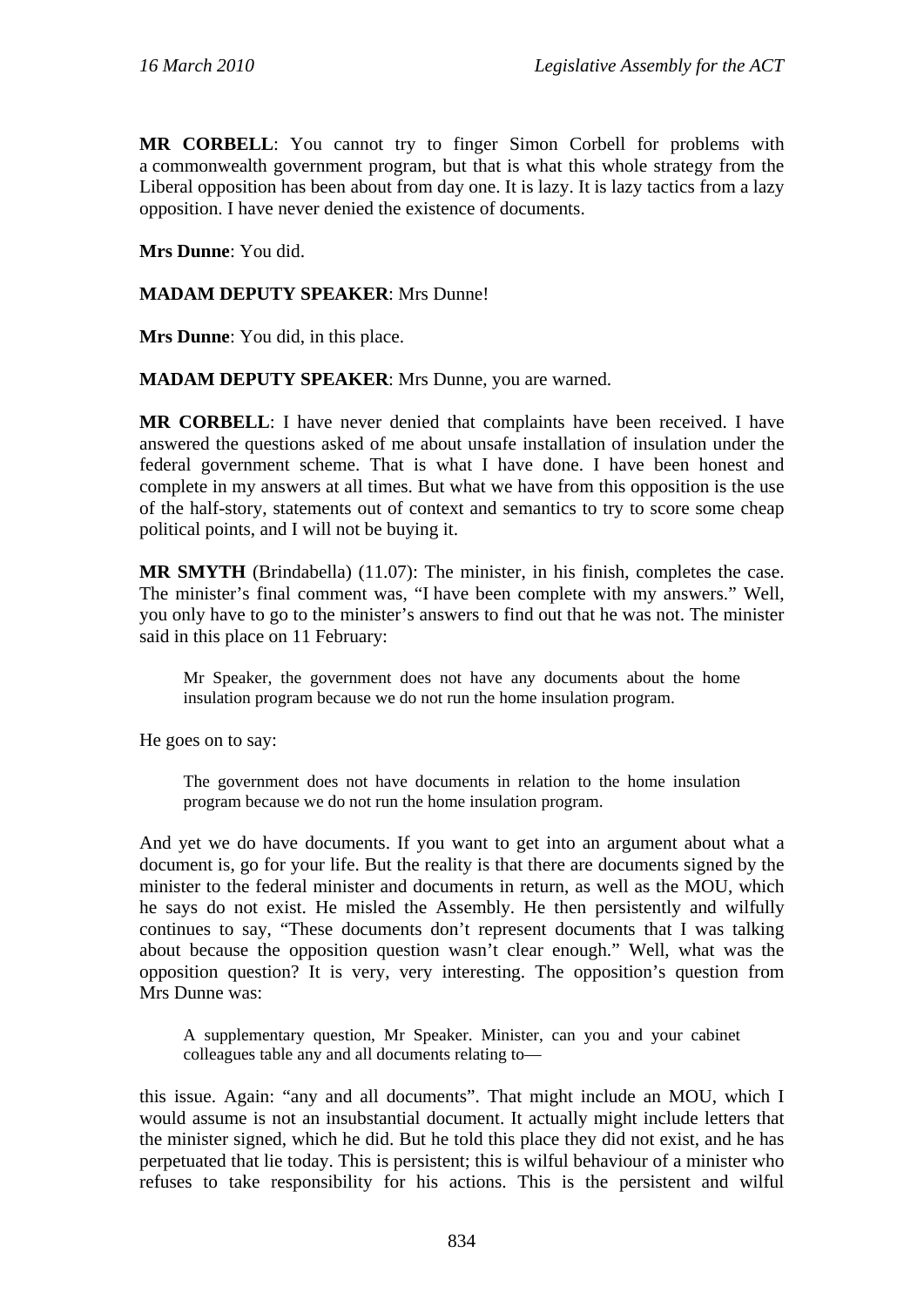behaviour of a minister who has just said that he now aspires to be as good a minister as Peter Garrett. Well, Peter Garrett just got sacked by his boss. He is demoted; he is the minister for environment with no portfolio responsibilities. He is an empty shell of a minister, as is this minister in this place.

Madam Deputy Speaker, the persistent and wilful misleading of this place continues this morning in this debate, where the minister gets up and tries to take any document that has been tabled and says, "Well, it's not really a document." In a dreadful affront to the ACT public service, he describes these emails and the documents between them as "chatter". What is "chatter"? Is it sort of idle chatter? "It's just chatter between public servants. They're not documents. They don't count."

He is dismissive. It is misleading. It is wilful, and it is persistent, because what is in this idle chatter that the minister talks about? Well, let me see. One of the comments from the ACT Planning and Land Authority's construction services director—not a junior officer, the director—Craig Simmons, was that he was concerned about the risk as early as May last year and he wrote:

They—

meaning the federal government—

have no answer for what happens when due to a poorly undertaken installation a house fire starts and there is significant loss of property or worse.

That, according to the minister, is idle chatter. Another federal warning: one of the department staff, ACTPLA officer Vanessa Morris, told colleagues on 27 November:

As the gate shuts, somewhere far in the distance a horse bolts onwards.

Now he thinks that is idle chatter. So the persistence and the wilfulness of this minister continues, as it has done for years. There are some new members in the Assembly and, let us remember, the minister has got form on this. In fact, on 24 June 2004, the Assembly passed the following censure motion of the minister:

That the Assembly expresses a lack of confidence in the Minister for Health and Planning—

at that time, Mr Corbell—

for persistently and wilfully misleading the Assembly on a number of issues.

The Assembly censured Mr Corbell on 23 September 2003 for his refusal to negotiate. On 18 November 2003, the Assembly had grave concerns about the minister's conduct. This is a minister who does it, and does it continuously, and this is the third-party insurance that will allow him to continue to do what he does. That is the shame of the day. The case is quite clear simply on the minister's own words on the day. Now, on the radio, in this place, in interviews, he has tried to explain it away as context. "It wasn't the question I was asked. What I said was the truth." Mr Corbell says: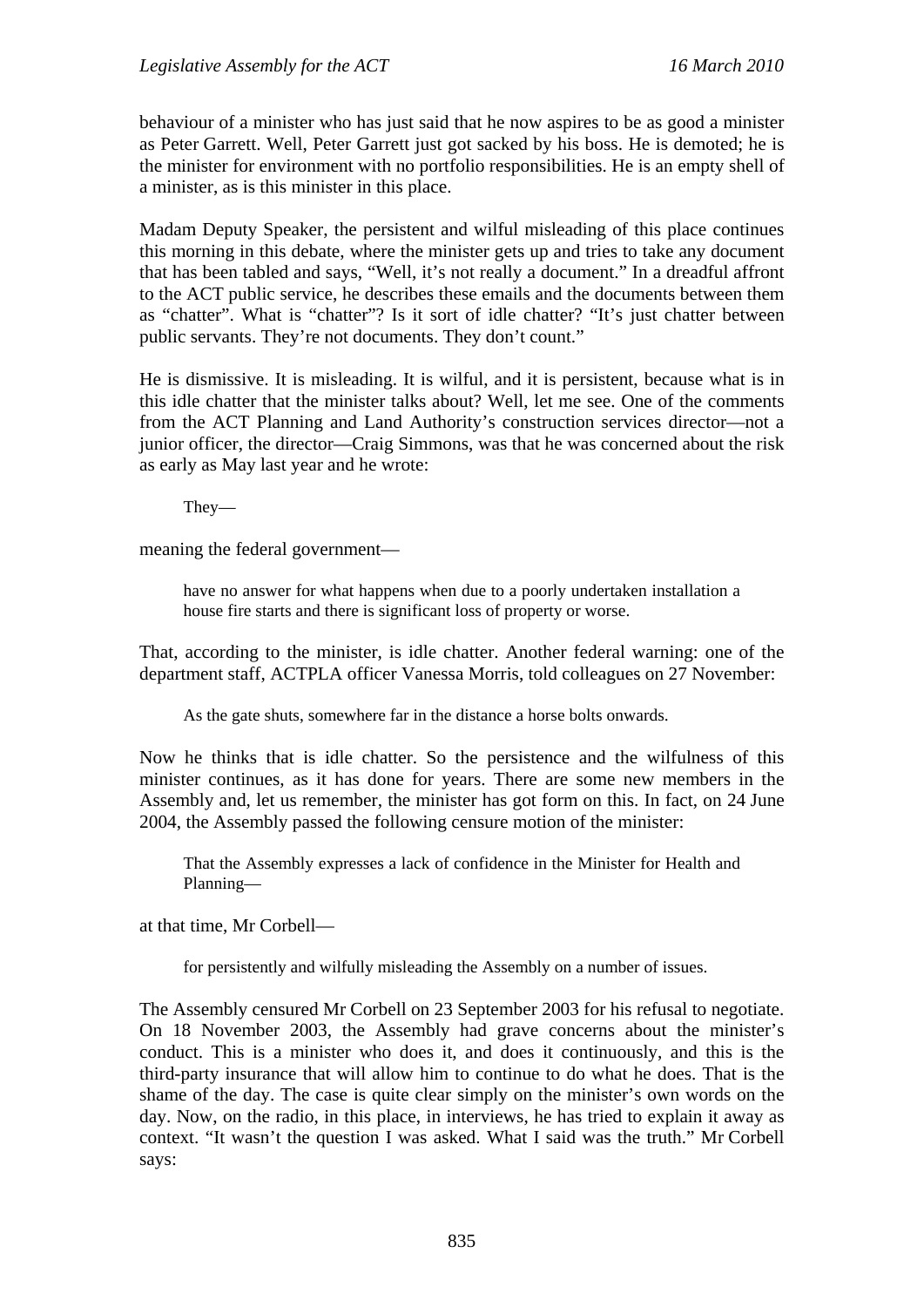In relation to my answers to the Assembly, Ross, the question was couched in terms of documents relating to the administration of the scheme. Well, we don't administer the scheme.

That is the second persistent and wilful misleading. It is a lie to say, "We don't have documents relating to the scheme." That is not what he was asked. He was asked:

Minister, can you or your colleagues table any and all documents relating to the commonwealth government's home insulation program …

It does not talk about the regulation or the administration; it talks about all of the documents. The minister misled the Assembly when he said:

The government does not have any documents …

He goes on to say:

I think the members opposite are going to need to be a bit more specific with their request.

Well, the question was quite specific—any and all. What Mr Corbell does is rely on the old Labor Party adage of never explain, never apologise, never resign. The Greens are now allowing him to get away with this. That is the shame of this day. We see the true colours out here today. We see the Greens-Labor alliance is stronger and much more important than the safety of the people of the ACT. We see the Greens-Labor alliance is more important than integrity in this place. You only have to go to the government's own code of conduct, where it says:

… ministers are to recognise the importance of full and true disclosure—

full and true—

and accountability to the Parliament.

What did the minister say? "We have no documents." Full and true. "We have no documents of any kind." That was the question: "What have you got?" "We have no documents." The code continues:

Being answerable to the Assembly requires Ministers to ensure that they do not wilfully mislead the Assembly in respect of their Ministerial responsibilities.

He did it on the day; he did it when he came back and made his abject apology; and he has done it again this morning. The ministerial code of conduct—which the Chief Minister might like to comment on about its application and how he sees it—goes on to say:

Ministers should take reasonable steps to ensure the factual content of statements they make in the Assembly are soundly based and that they correct any inadvertent error at the earliest opportunity.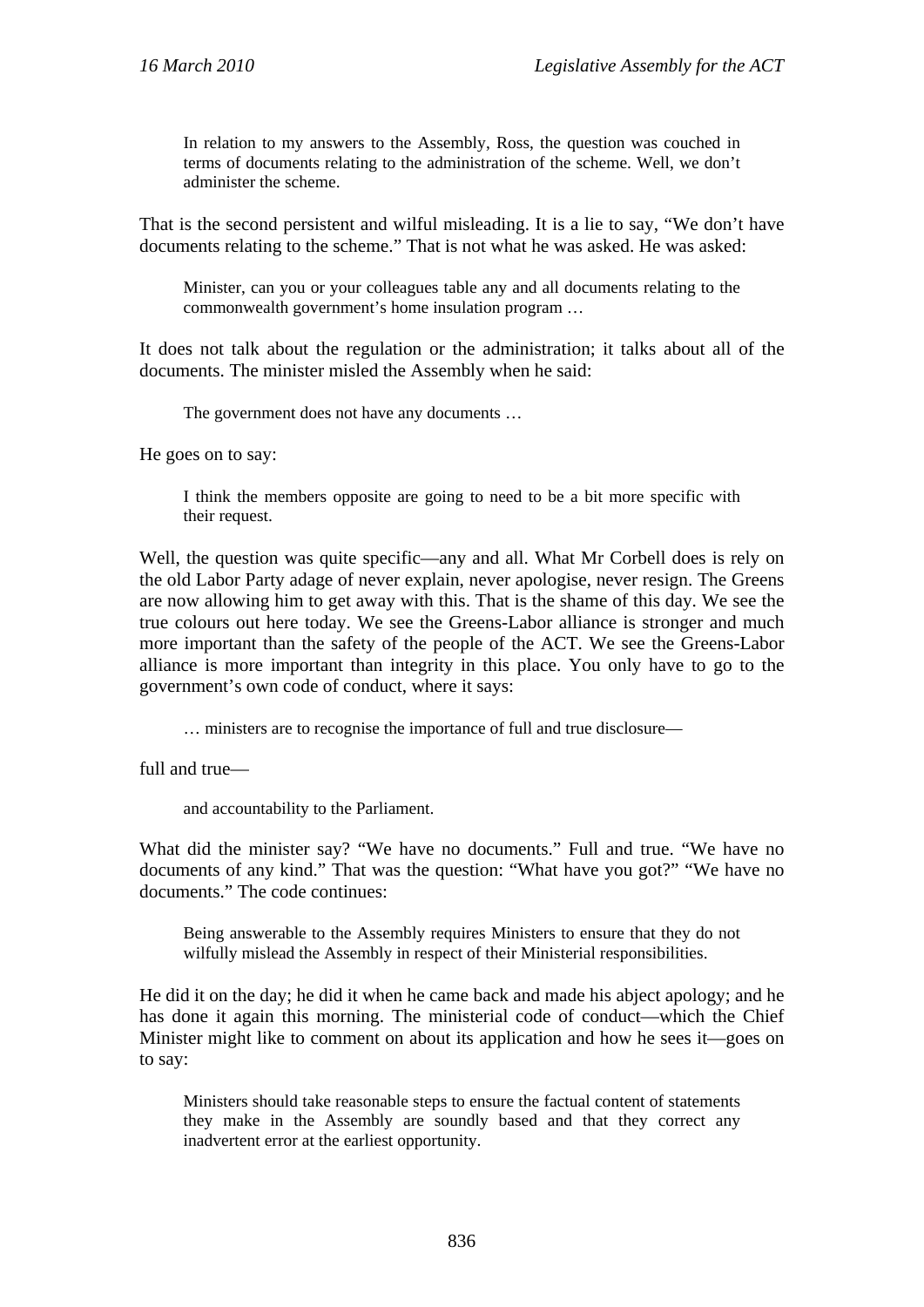Well, the question for the minister is: did he ask of his officials whether there were documents? But the problem for the minister in that is that that question is almost irrelevant, because the minister signed a document. He wrote to the federal minister on behalf of the industry about their concerns, and he got a response. The question is: what did he do with the response? Well, we are not to know that. But when Mr Corbell was caught out and he wrote to members after 11 February, this is his defence:

I was briefed by officials from the Office of Regulatory Services … in relation to the Commonwealth insulation program on Thursday 11 February 2010. The advice that I received related to a meeting that occurred between officials from the Australian Government and states and territories.

I do not see in that paragraph that he asked whether there were documents. I do not hear in that paragraph that he asked whether or not there were complaints. But that is what he told this place—there were no complaints and there were no documents. But then he goes on:

I was informed that the meeting took place in … April 2009 and was attended by a relatively junior officer from ORS.

It is interesting; we might work out who the ORS officer was and whether or not he is relatively junior. He continues:

I was not briefed … prior to 11 February 2010. I was not informed by officials that they possessed any documents relating to the Commonwealth insulation … program. The information provided by me to the Assembly on 11 February … was based on the information provided … by my Department.

So the question is: did an officer tell the minister there were no documents? You need to ask him that question. The Greens need to be satisfied of this, because they are swallowing this guff hook, line and sinker. He says:

I was not informed by officials that they possessed any documents relating to the Commonwealth insulation installation program. The information provided by me to the Assembly … was based on the information provided … by my Department.

So unless an official told him emphatically, "There are no documents, minister, and there are no complaints, minister," then what he told the Assembly is a mislead, and it is wilfully misleading, because he made it up. The reality is that there are complaints. We know that there are documents; we have seen the documents. Whether you want to laugh and joke and go on with a semantic argument about them being repeats, it does not matter. The documents exist in so many forms. It is so clear that he had documents, and, at the end of the day, even if there was only one document, there are documents, and he signed one document, and he got a response to that document, and his government signed up to an MOU. *(Extension of time granted.)*

Then we go to complaints. Now, in an email released under the motion of the Assembly, it actually says there are two complaints relating to inadequate quality of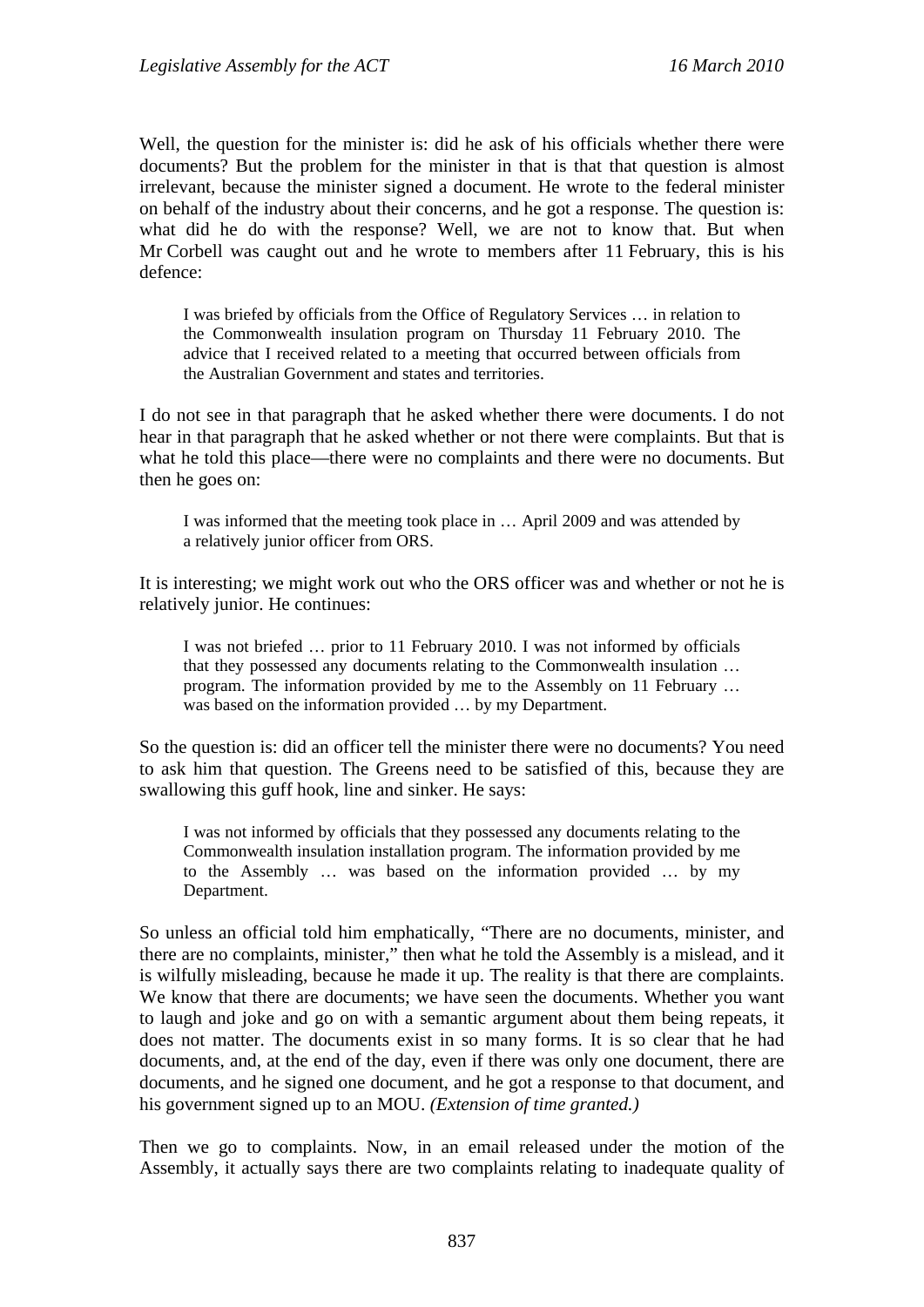installation. Is that not what we asked? He denied it. He said there were no dodgy installations. But, yes, there are. His own department has at least two. But, worse than that, the document goes on to say:

There were 8 specific enquiries by phone—since 1 January 2010 prior to that data cannot be extracted for phone contacts re insulation as there was no specific insulation identifier in goods field for IBS phone contacts.

So we know there are eight specific phone inquiries, but we do not know how many before that, because we did not bother tracking it. The document continues:

2 related to M&D conduct—4 related to bona fides of the company—2 with enquiries re d2d. Please note this information is nonspecific due to the lack of an insulation category.

So the answer is: he did not know. He could not know about the phone inquiries because they were not tracking them, but this minister came into this place and was absolutely emphatic that there were no complaints. He said:

The problem with Mrs Dunne's question is that there have been no complaints to authorities about any dodgy installation.

Well, hang on. Yes, there are two complaints relating to inadequate quality of installation. Again, he has misled. He persists with it today by using words like "context", by using words like "not my responsibility", by using words like "it's a federal government scheme". It does not matter. These are very simple issues when it comes to discussing whether you have misled the Assembly. You have to, according to Jon Stanhope's code of conduct, take reasonable steps to ensure the factual content of statements made in the Assembly are soundly based. There is no sound basis to the statements that the minister made emphatically. It is a shame that the *Hansard* does not show the emphasis, because he said: "There are no documents. There have been no complaints."

Then he persistently and wilfully comes back in this place and makes his statement where he regurgitates this letter to explain away the failings of the department, those who just make idle chatter. Again, he persistently and wilfully misleads this place.

The interesting thing about the FOI request is, in fact, the letter that Mr Corbell wrote to Minister Garrett. Because not only did Mr Corbell write to Mr Garrett, but it was suggested that the letter also be copied to the Hon Martin Ferguson MP "with whom you have already raised the matter". So the minister was not only talking to one federal minister; he had been talking to two federal ministers and had correspondence with the federal government over this matter. Yet he came into this place on 11 February, and returned later in February and said, "I still stand by what I said." Then today he comes in and stands here and tries to run the same line to say that he has not misled.

Misleading, in the end, is very simple: is what you told the Assembly at the time the truth? If it is not, did you come back in and then tell the Assembly the truth? Today when this is being debated, when you are called to account, have you told the truth? The answer is: this minister did not tell the truth. This is a minister who, over a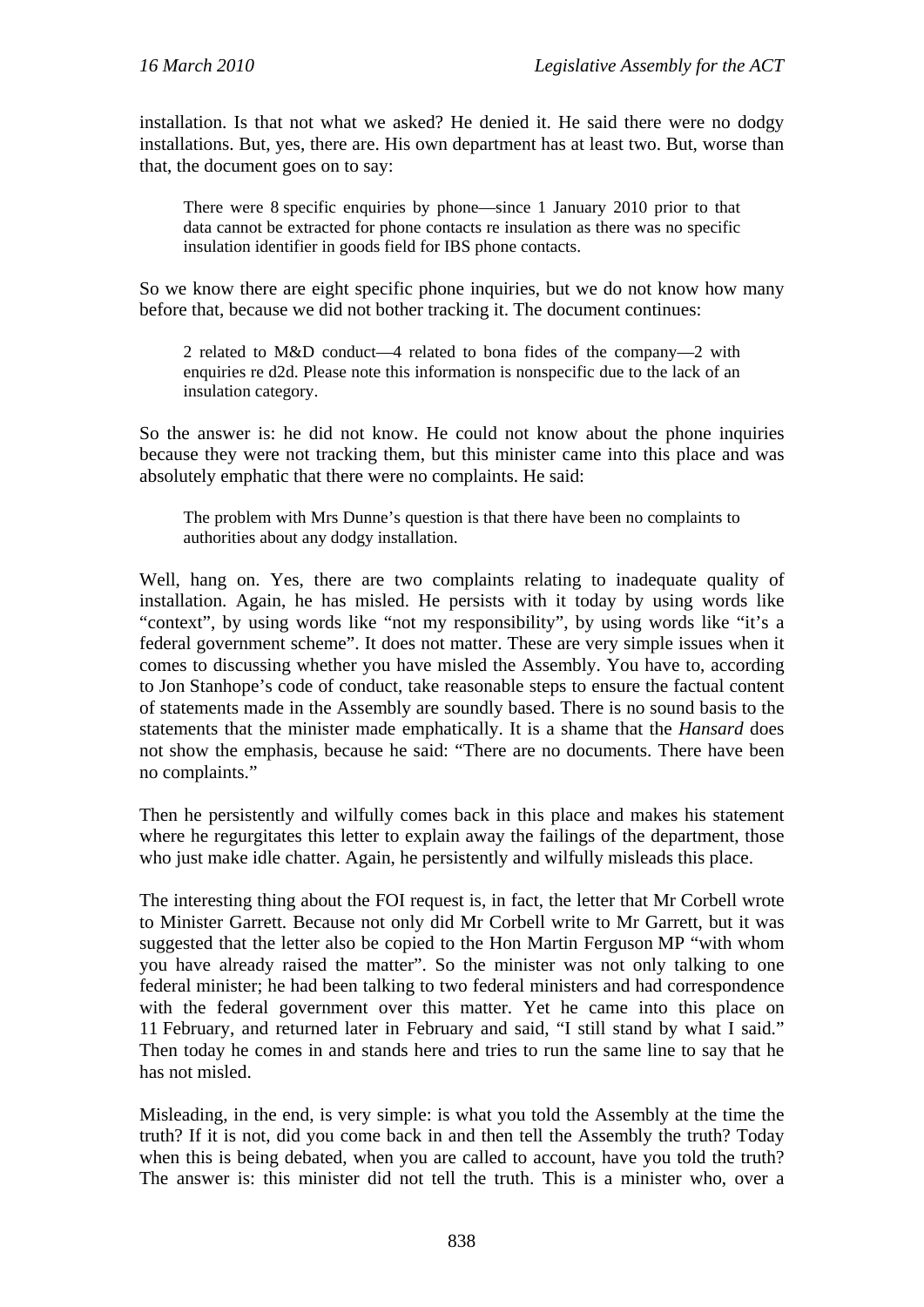number of years, has persistently and wilfully not told the truth to this place and has been censured before. Based on the outcome of today—although the Greens will not be third-party insurance—I suspect he will be censured again for persistently and wilfully misleading the Assembly and, through the Assembly, the people of the ACT.

Madam Deputy Speaker, it is very serious. Forget the lines; forget the guff. The question is: when you told the Assembly something, was it true? Now, sometimes we inadvertently make mistakes and we come back and correct them. But this minister said, "No documents, no complaints." He came back in and compounded that by making the same excuse in late February, and he comes back into this place today when being held to account by the opposition—not by the Greens, clearly—and he compounds it again by persistently and wilfully making the same case that he has not misled. In doing so, again he misleads the Assembly. The problem for the Assembly is that the Greens will not honour their agreement to hold the government to account. *(Time expired.)*

**MR HANSON** (Molonglo) (11.22): What is crystal clear is that Simon Corbell, as a minister, has come into this place and wilfully and persistently misled the Assembly. There can be no question of that. Mr Corbell and Mr Rattenbury are trying to distract from the issue by centring their debate on the conduct of the scheme. The conduct of the scheme in itself is indefensible but that is not the issue that is being discussed today before the Assembly. It is an important motion about a minister misleading the Assembly. Although you may wish to come in here and talk about the merits of the scheme or the failings of the scheme—and I think it is clear to everybody in Australia now that this is an incredibly flawed scheme—that is not the issue that is for debate today. It is a very clear issue: did Simon Corbell mislead the Assembly?

Let me quote again from the *Hansard* in relation to the question that was asked of the minister. It was clarified on a number of occasions, in this case by me. Mrs Dunne asked:

Minister, can you and your cabinet colleagues table any and all documents relating to the commonwealth government's home insulation program …

Mr Corbell, in answering that question, refused to acknowledge that question that had been asked by Mrs Dunne; he refused to acknowledge that he would table those documents. I then had to stand up on two points of order to clarify the issue. On the first occasion I said:

Mr Speaker, the question was very specific. It related to the tabling of a document—this document and all other documents.

That was the first point of order. In the second point of order I said:

… the question that was asked by the member was very specific, about the tabling of this and all other documents related to the home insulation program.

For the minister to say that the opposition were not clear enough—Mrs Dunne had asked it in her initial question and then on two points of order I had clarified the issue. It was about all and any documents. He had this question asked of him three times and the point of order had been clarified by the Speaker. There was no question about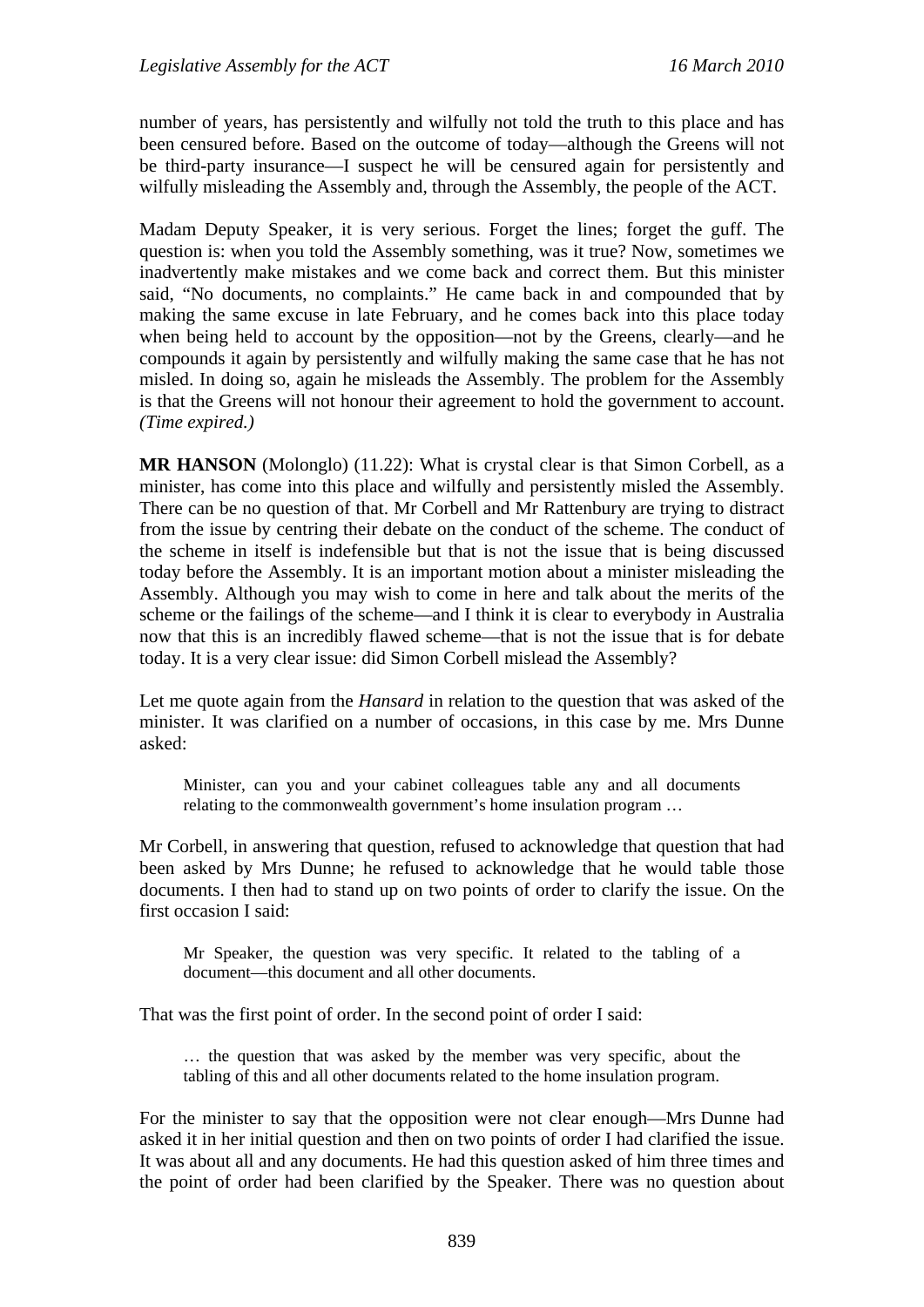what was being asked. There is also no question about the answer. The answer was equally specific. Mr Corbell said:

Mr Speaker, the government does not have any documents about the home insulation program because we do not run the home insulation program.

He went on and said again:

The government does not have documents in relation to the home insulation program because we do not run the home insulation program.

We know that was simply not true. The question could not have been more specific. It was asked three times. It was clarified in two points of order. The answer could not have been more clear. What do we find out through the course of events? Those documents as tabled by Mrs Dunne, which include correspondence from the federal government to the minister and documents signed by the minister, absolutely, in black and white, contradict the minister's assertions. How anybody in this Assembly, most particularly members of the crossbench, could be left with any doubt whatsoever that Mr Corbell has misled this Assembly is absolutely preposterous.

Madam Deputy Speaker, this is a very important issue. This is not a trivial matter that we are dealing with today. Short of a vote of no confidence, this is about as serious as it gets. I question why the Speaker has not been dealing with this in his role as the Speaker. This was an issue that was raised, the conflict of interest, by Mr Hargreaves when this issue was initially raised. Today we see Mr Rattenbury refusing to hold Mr Corbell to account. We see him vacating the chair so that he can run this issue from the floor. This is a very serious issue.

Mr Rattenbury is still taking his money as the Speaker. He takes that money because of the very serious responsibilities he has as the Speaker of this Assembly. But today we see that he has shirked his responsibilities as the Speaker. He has decided that he is going to sit on the crossbench so he can run this issue and not accept his responsibilities to run the issue as the Speaker. He has had a choice: "What is more important to me, Shane Rattenbury? Is it to sit on the crossbench and run a defence on behalf of Simon Corbell and run a Greens line? Or is it, on this very important issue of a minister being censured, to sit in the chair?" He has had that decision before him and what has he chosen? He has chosen to sit on the crossbench so he can defend his Labor mate. That is what we have seen today, Madam Deputy Speaker. This is a man who has put himself and his party ahead of the Assembly. That is what we have seen here today and it is disgraceful.

What is the Greens' position? We all remember the rhetoric throughout the election campaign, that of third-party insurance. What we see here today is third-party insurance fraud. What we see is a government that has come into this place, a minister of the government, and clearly misled the Assembly. The Greens once said they stood for accountability and for making sure that this government was held to account. That was their rhetoric. We see an abject failing on behalf of the government and, in particular, on behalf of Mr Rattenbury—Mr Rattenbury the radical. We remember his maiden speech. He said, if you remember: "I've been labelled as a radical. I'm glad to be a radical." What have we seen from Mr Rattenbury, other than kowtowing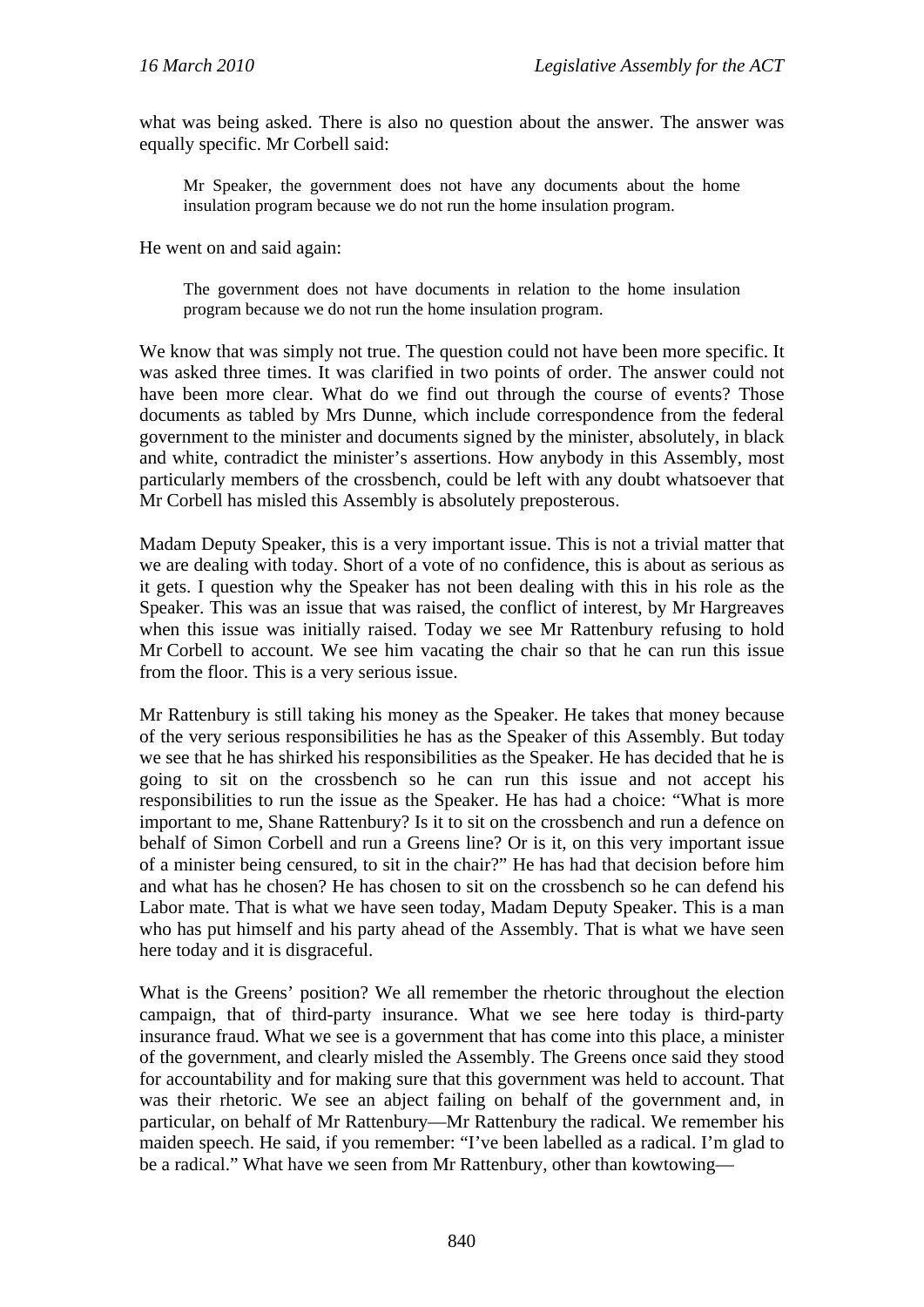**Mr Stanhope:** We remember yours too, when you weren't going to actually endure discrimination against gays and lesbians. How long did that last? It lasted five minutes.

**MR HANSON**: Madam Deputy Speaker—

#### **MADAM DEPUTY SPEAKER**: Mr Stanhope!

**MR HANSON**: What we see is the most conformist of all of the members in this place and the member who is most likely to kowtow to the line fed to him by the government, by his ministerial mates. Madam Deputy Speaker, what we have seen today is someone who has failed in his role as the Speaker. He has not stepped up and fulfilled his full responsibilities in such an important issue before the Assembly.

**Mr Rattenbury**: On a point of order, Madam Deputy Speaker—

**MADAM DEPUTY SPEAKER**: On a point of order, Mr Rattenbury.

**Mr Rattenbury**: whilst I am happy for Mr Hanson to go on with whatever he cares about, we are at a point, under standing order 55, where Mr Hanson is giving imputations of improper motives on my part to participate in this debate.

**MR HANSON**: Can we stop the clocks please, Madam Deputy Speaker?

**MADAM DEPUTY SPEAKER**: Stop the clocks.

**Mr Rattenbury**: I think it has gone beyond the pale.

**Mr Seselja**: On the point of order, Madam Deputy Speaker, it is very difficult for members in this place. Mr Hanson is having a go, clearly, at Mr Rattenbury, but Mr Rattenbury is not sitting in the Speaker's chair. He cannot have it both ways—the second he vacates the Speaker's chair he cannot be touched because he is also the Speaker. He is there as a shadow. The point about whether or not he is a shadow and whether or not he is a Speaker is a reasonable one. Given the previous ruling, where Mr Rattenbury was able to speak on energy policy instead of dealing with the substance of the censure, I would ask you, Madam Deputy Speaker, to reject the point of order. Mr Rattenbury simply cannot have it both ways. He is not in the Speaker's chair now and any attack on him is not an attack on the Speaker.

**Ms Le Couteur**: On the point of order, Madam Deputy Speaker, standing order 55 does not refer to the Speaker at all. It refers to all personal reflections on members to be considered highly disorderly. This protection is available for all members, not just the Speaker, and Mr Rattenbury was speaking as a member.

**Mr Seselja**: Madam Deputy Speaker, we know that the Greens are very sensitive, but this has been a robust debate. If we were to apply that standing order to every criticism that is levelled at another member in this place we would have very little debate. The idea that that standing order should be used to prevent criticism of a member, to prevent criticism in this case of a Greens member, is ridiculous. If you were to rule that way, it would essentially shut down much of the debate that goes on in this place.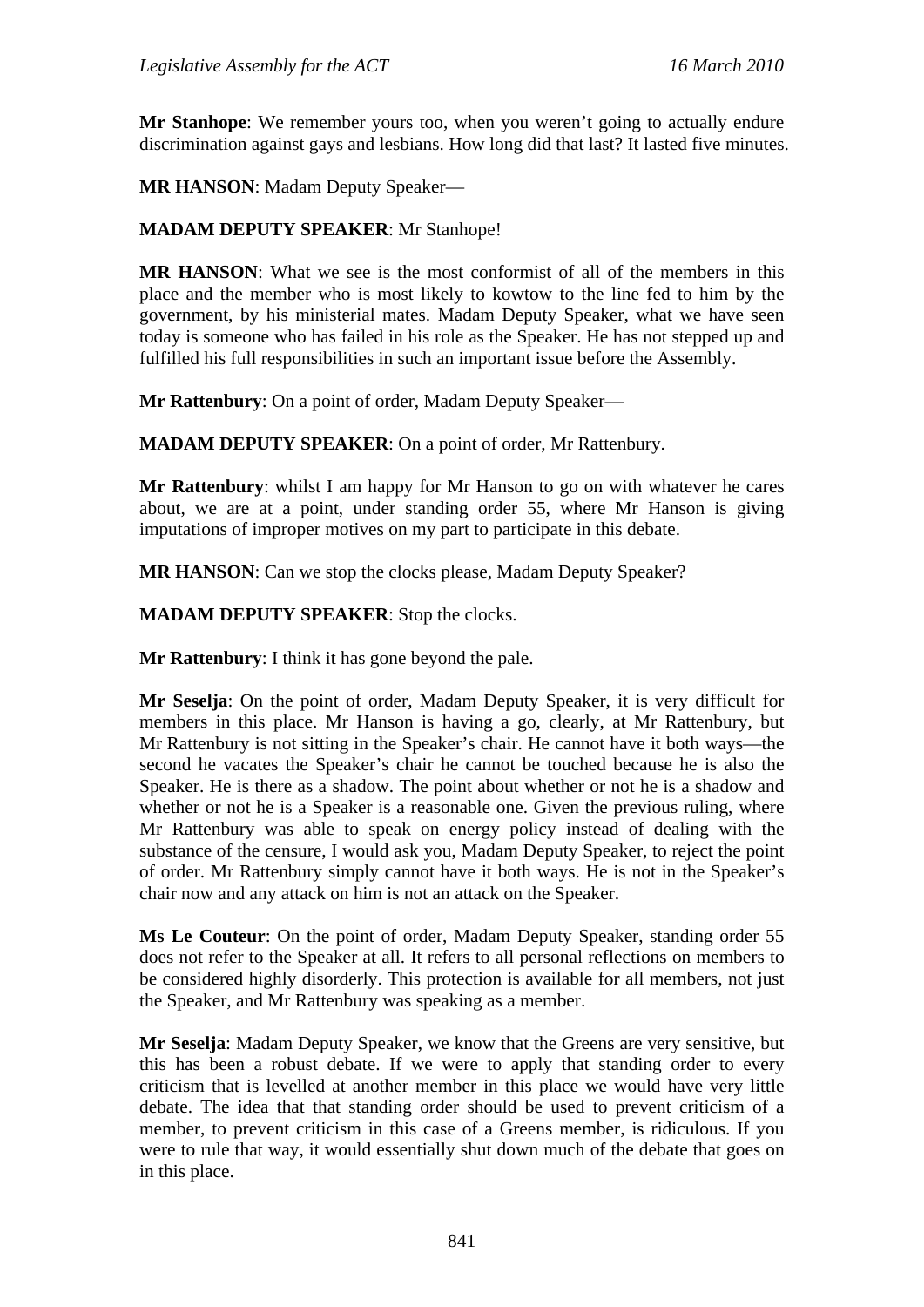**MADAM DEPUTY SPEAKER**: If you want to reflect on and criticise the Speaker, Mr Hanson, you need to raise that in a separate motion. You will not do that within this motion, so the point of order is upheld. Do you want to continue now without—

**MR HANSON**: Madam Deputy Speaker, I get confused about who is the Speaker in this place, because clearly the man who should be here presiding over this very important motion is not.

**MADAM DEPUTY SPEAKER**: Just go back to the motion please, Mr Hanson.

**MR HANSON**: It gets confusing for me. Clearly, I cannot criticise him for his failings as a Speaker. Based on your ruling, I cannot say that he should be in this chair and that he has failed in his role as the Speaker. So I will not do that.

**MADAM DEPUTY SPEAKER**: Mr Hanson, if you wish to do that, you can do it at another time.

**MR HANSON**: What I will do is say that he has failed in his role as a Greens crossbencher. He has failed to hold a minister to account when it is in black and white in the *Hansard* repeatedly that this minister has misled the Assembly. For Mr Rattenbury, in his leadership of the Greens here today, with the absence of Meredith Hunter, to abjectly refuse to hold a minister to account is a failing of the crossbench.

What we see here today is a unity between the government and the Greens over important matters of accountability. I would expect that all of us in this place have differences when it comes to opinion on policy, but the only party in this place that is putting the probity of the Assembly before itself and before anything else is the Liberal Party. The Labor Party, through Mr Corbell's actions, and the Greens, through their support of Mr Corbell today, have put themselves before the Assembly and, most importantly, Madam Deputy Speaker, before the community.

I am disappointed in Mr Corbell's actions and I am disappointed in his response today, but I am not surprised. I do not think any of us are surprised. He has form. We know that he has somewhat of a track record and is willing to say pretty much anything he can get away with in this Assembly. What does disappoint me and will disappoint the community—and I think it would disappoint many of the grassroots membership of the Greens, if they believe in the accountability and scrutiny of government—is the fact that today Shane Rattenbury and his Greens colleagues have decided to put themselves ahead of accountability in this place. That is what we have seen. It is disgraceful. In summation, it is clear that we have been misled. It is clear that Mr Corbell continues to mislead us and it is clear that he has the ongoing support of his Greens mate, particularly Mr Rattenbury, and I question why. *(Time expired.)*

**MR COE** (Ginninderra) (11.35): What we have seen today from Mr Corbell, the government and also the crossbench is very much indicative of how this government is tiring and how this Assembly is not doing its job. What we have here is a government with extreme arrogance that will not put the people of Canberra first people who have lost their homes and people who have perhaps lost family members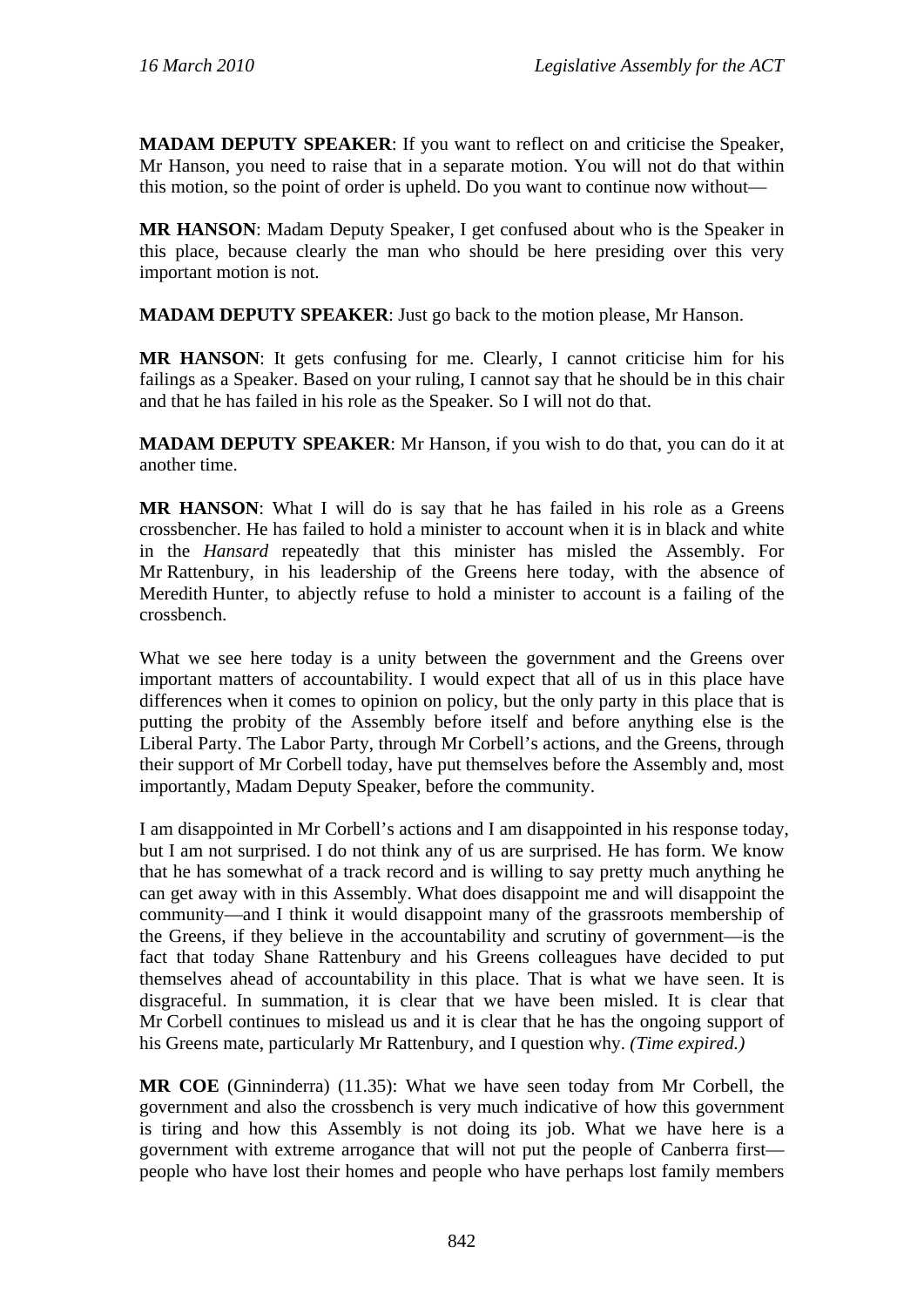due to gross negligence. What we as an opposition were doing in February was trying to get to the bottom of what is an absolute tragedy. We tried to get the documents and the information so that we could stop this sort of thing happening again both in the short term and in the long term.

Yet here we have a minister who has resisted every single opportunity to cooperate to cooperate with the opposition, to cooperate with the public and to even cooperate with his own department and departments of other state and federal governments around Australia. Mr Corbell has been totally negligent. To this day, his pride and his arrogance stop him admitting that he made a mistake and that we should try and rectify it. Mr Corbell repeatedly denied that he had received complaints. We heard about the problem with Mrs Dunne's question. He said:

The problem with Mrs Dunne's question is that there have been no complaints to authorities about any dodgy installation.

That is what he said—that no complaints had been received by our regulatory agencies in relation to dodgy practice. He also said:

I have clearly indicated to this place that the government has received no complaints about dodgy installation since the commonwealth program commenced.

He continued:

There have not been any matters brought to the attention of ACT regulatory authorities about poor installation.

I think it is quite clear that Mr Corbell did have documents. Mrs Dunne has presented them here, 1,000 pages, yet Mr Corbell did not seem to know they existed. This goes to a very serious problem about whether this minister is in control of his departments, whether this minister and, indeed, cabinet are in control of taxpayers' money and whether the ACT government can capably deliver a service which really is a matter of life and death. It is a pretty serious situation and it is a shame that Mr Corbell's pride is stopping us getting to the bottom of it.

We have seen a few interesting things today. Mr Rattenbury's speech was quite extraordinary. Here you have Mr Corbell, the defendant, and then you have his defence lawyer, Mr Rattenbury, desperately trying to get his man off the mark, trying to get his man out of death row—going for technicalities, going for absolutely anything he can possibly do, having a go at the collection of evidence, having a go at the police officers, having a go at every single step of the way, but failing to address the core issue, which is about his competence and his ability to be a minister in this government.

If Mr Corbell is incapable of telling the truth on this matter, how can he be trusted in the future? How can we possibly have confidence in this minister to deliver government services and government programs in the future? I think it is very unlikely that we can. The Greens have put themselves in a very tricky situation. Are they going to keep giving a blank cheque to the government to do what they want? Are they going to keep letting the government get away with what is gross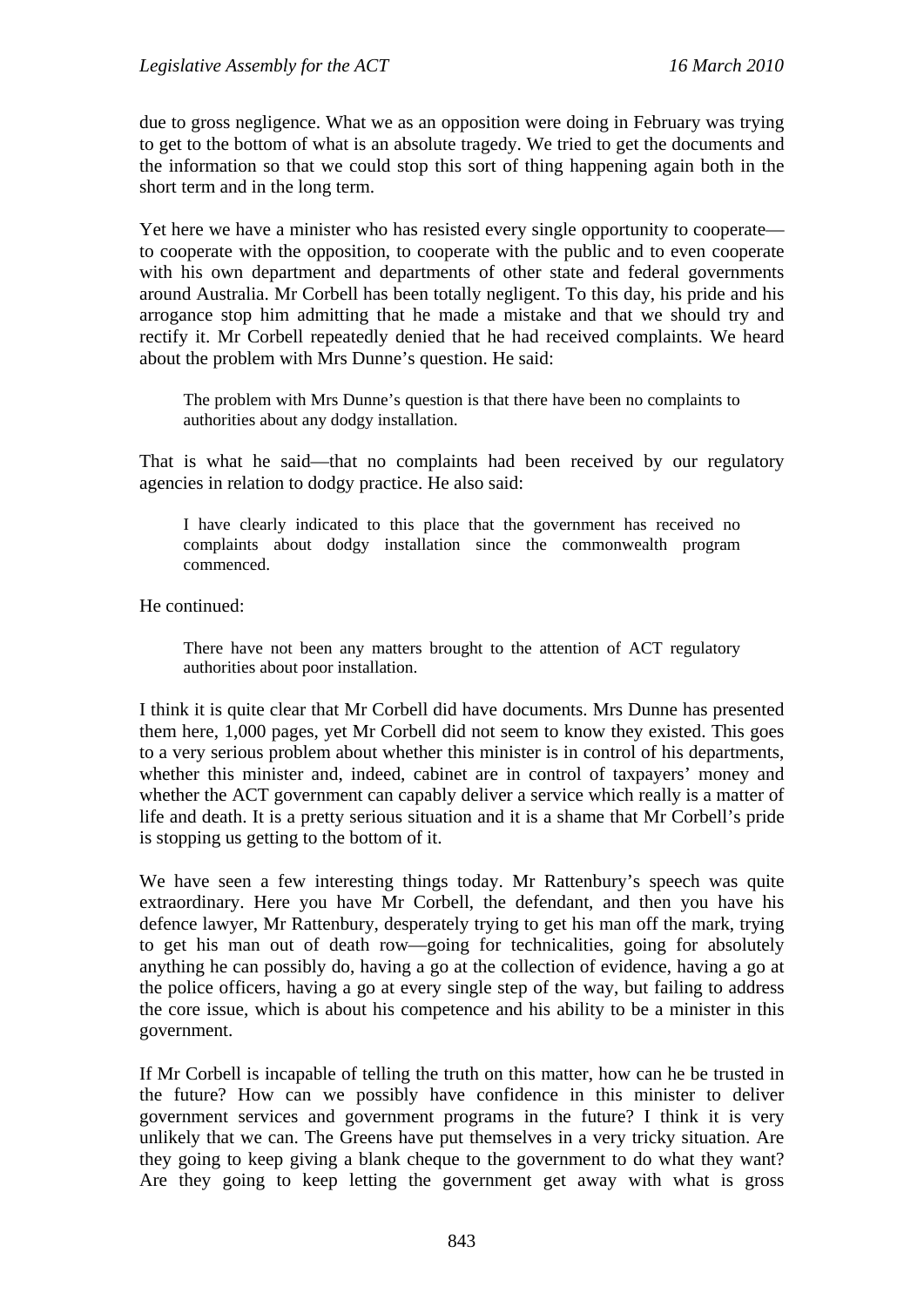negligence? I hope they had a robust discussion in their party room about this, but I fear that maybe they did not. Maybe everyone just said, "Oh no, we couldn't possibly censure someone from the government, one of our ALP mates."

You would think the Greens would have the upper hand in this situation. After granting government to the Labor Party, you would think the Greens would have a bit of leverage. You would think the Greens would be able to say, "You know what, that's not good enough." Of course, they have not been able to do that pretty much with any of their other initiatives in their Labor-Greens agreement. Admittedly, it would cost billions of dollars. They have not been able to pull any weight with those issues. I guess I should not be surprised that they are not able to pull any weight when it comes to integrity either. It comes down to their integrity and whether they actually value integrity in ministers of this government.

This is a very serious issue. That is why we have moved a censure motion today and we hope that it gets up. Of course, the Greens have given their preference to prop up this terrible government, a government that will repeatedly and wilfully mislead this Assembly. Yet no-one from the crossbench or from the government will stand up and say it is wrong. It is a very sad day and I urge all those in the house to support this motion.

**MADAM DEPUTY SPEAKER**: Mr Doszpot.

**Mr Stanhope**: Who wrote your speech, Steve?

**Mr Hanson:** Where are all your mates to support you, Simon?

**MADAM DEPUTY SPEAKER**: Mr Hanson, when you are ready, we will hear from a member of your party.

**Mr Hanson**: My apologies, Madam Assistant Speaker. Mr Stanhope's interjections were—

**Mr Stanhope**: Support against this limp lettuce leaf?

**MADAM DEPUTY SPEAKER**: When you are both ready—Mr Doszpot.

**MR DOSZPOT** (Brindabella) (11.41): Thank you, Madam Deputy Speaker. There is a strong case being presented here today to censure Mr Corbell for misleading members of the Assembly and the ACT community with regard to the failed insulation program. What is even worse is that his mislead continued unabated.

This is a minister with no credibility who should go the same way as his colleague on the hill, his role model Peter Garrett. What makes this situation particularly important is that, in the case of both Mr Corbell and Mr Garrett, human life was at risk. This was no time to avoid the situation, it was no time to not act in a diligent manner and it was most definitely not the time to mislead.

Mr Corbell said this morning that Mr Seselja was adopting the Tony Abbott line by moving this motion today. It can be said that Mr Corbell is adopting the Peter Garrett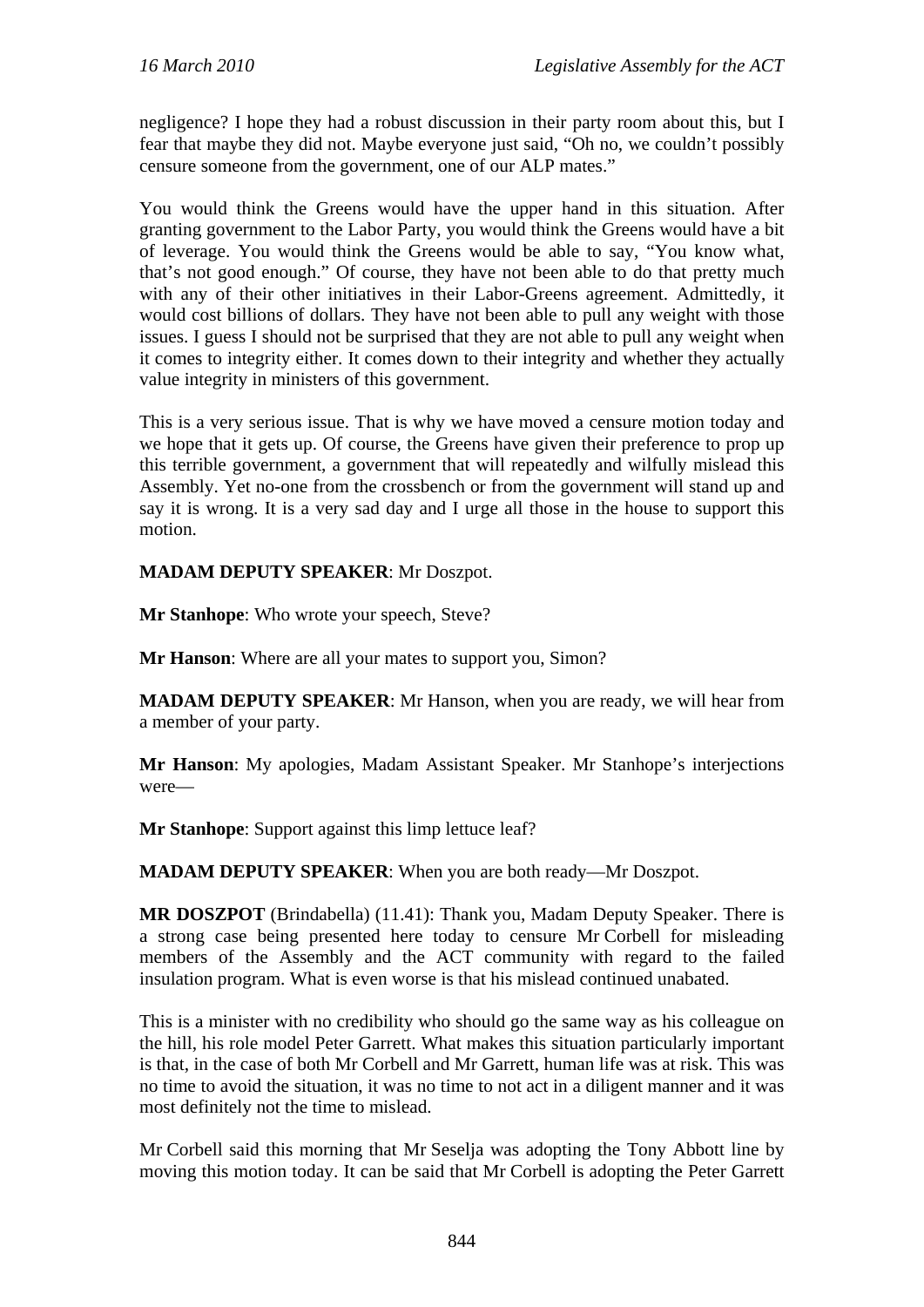line by ignoring the facts and misleading the community. The difference is that in Mr Garrett's case the Prime Minister had the ticker to act on a situation where he felt that a minister was not doing the job; he benched one of his own ministers. This Chief Minister has kept extremely quiet on this topic all morning. The first time we heard from him was through interjection—just interjection at this late stage of the debate. Yet again, there was no leadership—which we are not surprised about. And we should not be surprised about ministers acting in the way Mr Corbell has when leadership and the lack of adherence to the ministerial code of conduct that is laid down by the Chief Minister are ignored so badly.

Mr Corbell has stated, "How was I to know about every email?" Well, Mr Corbell, the question really is this: why did you not know more about all the emails? Why did you not go looking? Mr Rattenbury has alluded to the fact that this government has not been diligent enough. It is time that we, the opposition and the crossbench, took this government to task. This is what we are attempting to do. It would be very timely for the crossbench to support what the opposition is trying to do. What we are trying to do is to make this government, this minister and this Chief Minister accountable.

This Assembly deserves a far better performance from ministers of this government. The community has every right to expect a more responsible attitude from this minister—and indeed every minister on the government side, including the Chief Minister—to ensure that every effort is made to protect the community. What we were seeking was the introduction of documents that showed us what was being done to protect the community. Instead of getting answers to that, what we got was misleading statements from the very people who should be defending the community's stance and the community's safety in this instance.

"How was I to know about every email?" Well, Mr Corbell, you should have been seeking more information, as we said, not distancing yourself and setting up a series of excuses. This government has a history of taking no responsibility and not acting according to the ministerial code of conduct. Again, where is the Chief Minister while all this cover-up and non-performance is coming to light?

Mr Corbell has form on censure motions, as we have already heard this morning. As minister for health, he faced a censure motion in 2005 over the mismanagement of our hospital system. In 2006, he faced another one over his mismanagement of emergency services. What does this tell us about the due diligence adopted by this minister? And what does it say about the Chief Minister, who has not been able to stem the incompetence of this member of this cabinet? Now we have proof of his misleading in this instance—a litany of misleading misleads, in fact.

Mr Corbell has been quoted in this place on numerous occasions denying the existence of any documents relating to the home insulation program. On 11 February in this place, Mr Corbell stated:

The government does not have documents in relation to the home insulation program because we do not run the home insulation program.

That is from *Hansard* of 11 February 2010. On the same day, he said: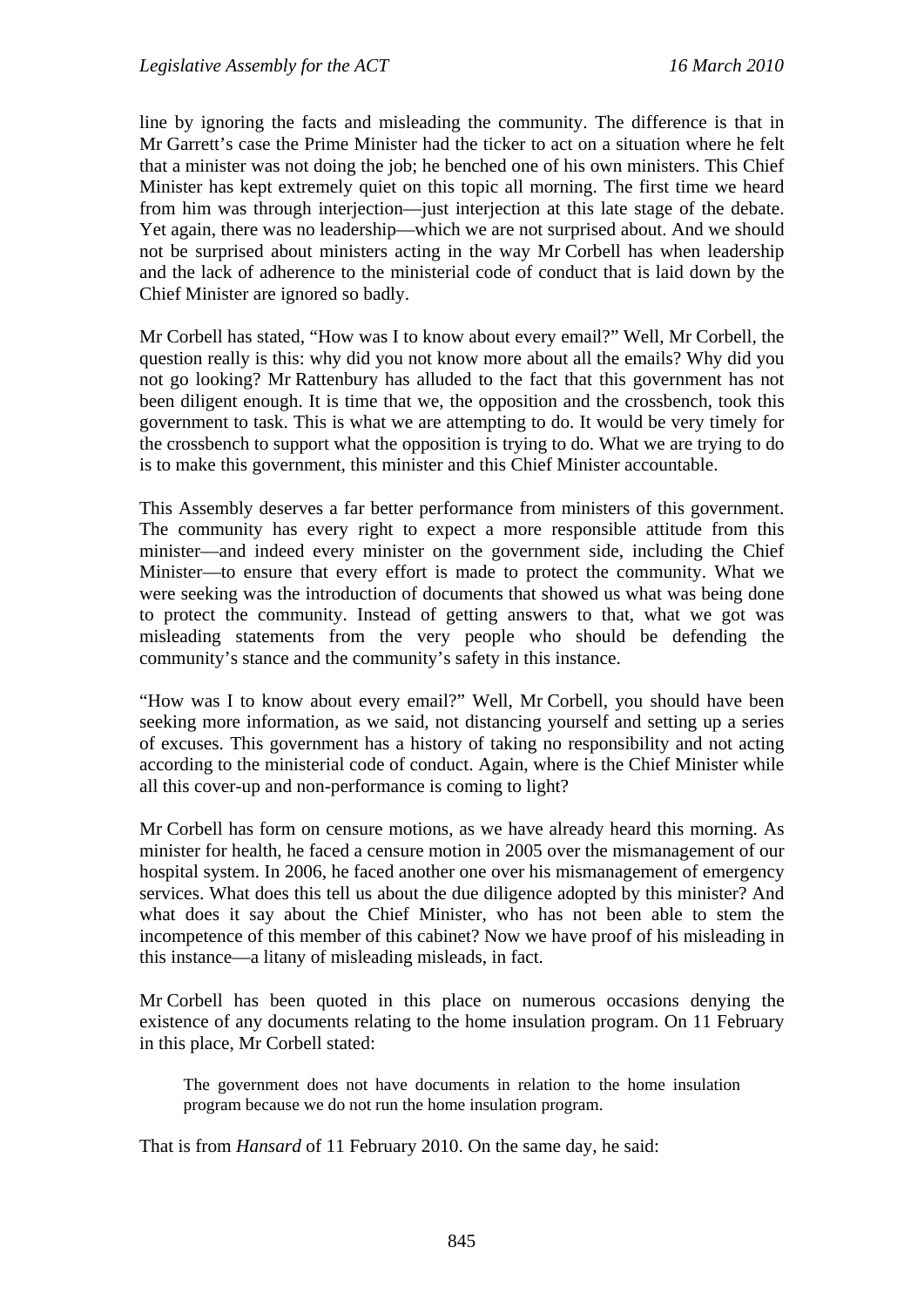… there have been no complaints received by our regulatory agencies in relation to dodgy practice.

That is from *Hansard* of 11 February 2010. Yet again he reiterated:

There have not been any matters brought to the attention of ACT regulatory authorities about poor installation.

That is from *Hansard* of 11 February 2010. Yet we are now aware, through documentation received in an FOI, that there were documents and that there were grave concerns raised by departmental officers regarding the home insulation programs. We know that Mr Corbell wrote a letter to Peter Garrett and that Peter Garrett replied. We have heard Mr Corbell say that he did not believe that shoddy operators were a problem in the ACT. However, he did acknowledge that three house fires currently under coronial investigation could have been a result of dodgy insulation installation.

The minister and his friends the Greens will say that this is merely a case of semantics, a case of nitpicking over what constituted dodgy insulation installation. This is not the case. Simon Corbell has repeatedly misled the Assembly and the community about a program that had the potential to kill people and, at the very least, destroy property. The ministerial code of conduct clearly states that ministers should exercise due diligence. In fact, it states clearly:

Ministers should exercise due diligence, care and attention, and at all times seek to achieve the highest standards practicable in relation to their duties and responsibilities in their official capacity as a Government Minister.

The preamble of the ministerial code of conduct states:

The position of Government Minister is one of trust. A Minister has a great deal of discretionary power, being responsible for decisions which can markedly affect individuals, organisations, companies, and local communities.

Being a Minister demands the highest standards of probity, accountability, honesty, integrity and diligence in the exercise of their public duties and functions.

That the Assembly censures the Attorney-General for persistently and wilfully misleading the Assembly in relation to the home insulation scheme is not a frivolous matter. It is not a frivolous motion, Madam Deputy Speaker. This is a motion that goes to the heart of how we conduct business in this place. I am disappointed that yet again we see a lack of real substance from our colleagues the Greens. This wishy-washy attitude, staying away from the hard issues, is becoming a pattern with the Greens, our so-called third-party insurance—a pattern that does not go unnoticed in the electorate, I might add.

**Mr Stanhope**: Who is it you are censuring here, Steve? Mr Corbell or the Greens?

**Ms Bresnan**: It's us.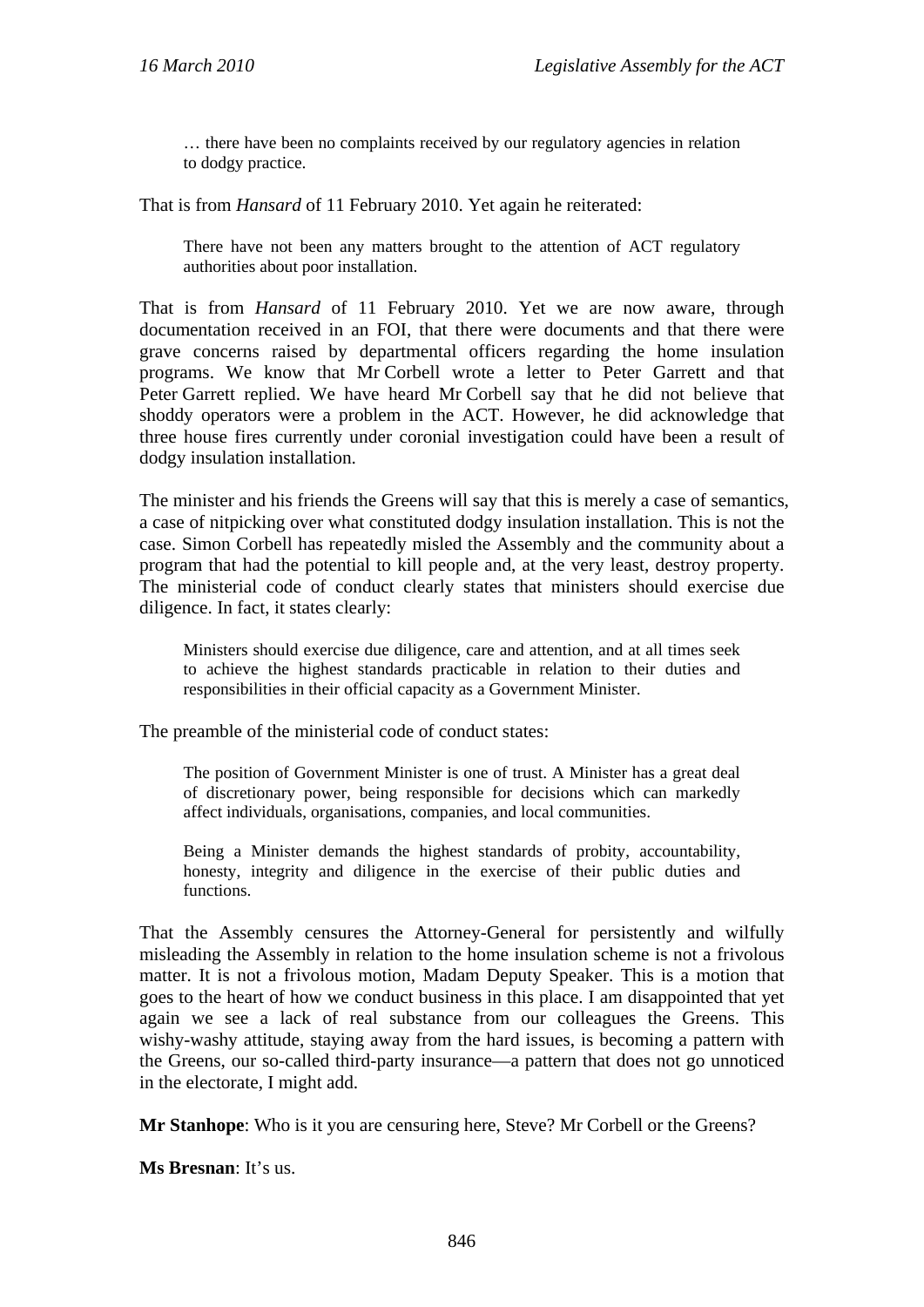**MR DOSZPOT**: There is a case to censure Mr Corbell here today, Chief Minister. There is no need for dodgy ministers in this place.

**Mr Stanhope**: Who are you censuring? We are a bit confused.

**MADAM DEPUTY SPEAKER**: Mr Stanhope!

**Mr Hanson**: Madam Deputy Speaker, if you are going to hold the opposition members quiet and prevent them from interjecting then at least be—

**Mr Seselja**: Can we stop the clock?

**MADAM DEPUTY SPEAKER**: I have, on a number of occasions, Mr Hanson.

**Mr Stanhope**: Oh, petal. Oh, petal. Get back in your hole.

**MADAM DEPUTY SPEAKER**: Mr Stanhope!

**Mr Stanhope**: Little petal; oh dearie me.

**MADAM DEPUTY SPEAKER**: Mr Stanhope, cease interjecting, please. Mr Doszpot.

**MR DOSZPOT**: Madam Deputy Speaker, I had actually finished.

**MADAM DEPUTY SPEAKER**: Mr Stanhope.

*Opposition members interjecting—* 

**MADAM DEPUTY SPEAKER**: Order! This is not a signal for you all to start talking.

**MR STANHOPE** (Ginninderra—Chief Minister, Minister for Transport, Minister for Territory and Municipal Services, Minister for Business and Economic Development, Minister for Land and Property Services, Minister for Aboriginal and Torres Strait Islander Affairs and Minister for the Arts and Heritage) (11.50): As the attorney has pointed out, and quite rightly, the energy efficient homes package insulation installation scheme is a federal government scheme and program; it has nothing to do with this government or with this minister. The scheme was designed and funded by the federal government; the rules for those participating in the scheme were designed by the federal government.

Last month this government was asked about its role in relation to the insulation program. As has already been explained to the Assembly, the ACT government was not a party to this scheme or to this initiative. The only role for the ACT was in ensuring consumer protection and worker safety; this, of course, is what this government does every day as a matter of course. It looked to protect consumers and workers. To this end, officers within ACT government departments did engage with the federal Department of the Environment, Water, Heritage and the Arts in order to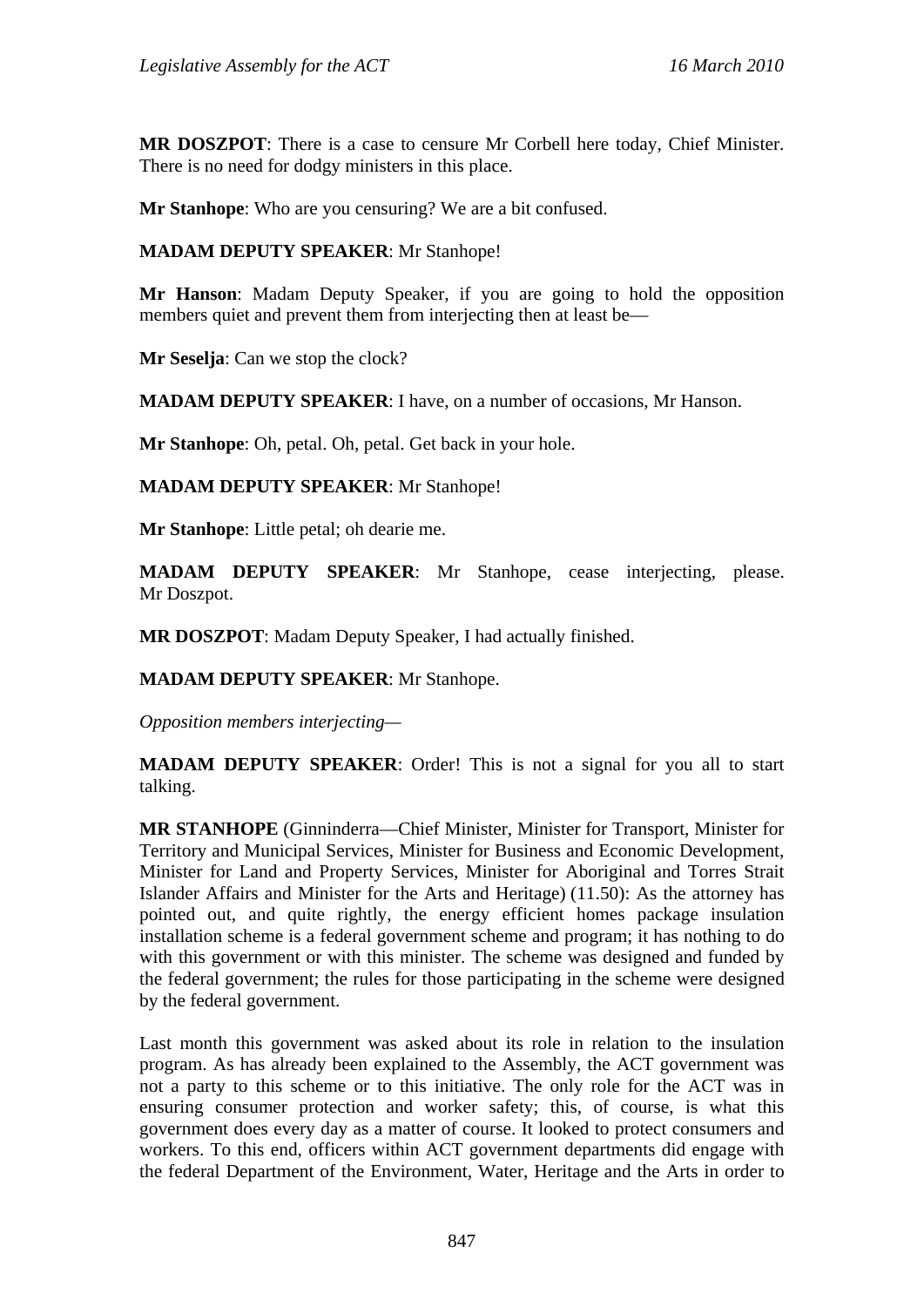convey information about any impact the Australian government initiative may have in the territory and on the community.

Let us be clear that the insulation scheme was a worthy and worthwhile initiative, though ambitious in scale. The Australian government program was designed to encourage and support homeowners to install or retrofit insulation to reduce energy use, thus reducing greenhouse gas emissions, a laudable aim. This government supports the reduction in greenhouse gas emissions and to this end is actively working towards our target of zero net emissions by 2060.

When my colleague Mr Corbell was asked about documents relating to the Australian government scheme, he was completely open in his account that this government was not a party to this program and that his department held no documents other than an information-sharing memorandum of understanding, a document that required the ACT government to share information with the Australian government. It did not tie the ACT to the scheme in any other way or require any work to be done by the ACT on the Australian government's behalf.

You need to understand that. It was a federal scheme. Essentially, it shows just how confected this entire debate and motion are. We are talking here about a federal government scheme, a federal government initiative, federal government ideas, a federal government funded program—in relation to which, through an MOU, we had undertaken to share information. The Attorney-General had no administrative responsibility for this scheme, no responsibility for the management of this scheme no responsibility in any way for this scheme or its management.

This really is the longest bow imaginable in relation to an attempt by an opposition to make a political issue out of anything. As the attorney, Simon Corbell, has said, it is a typical response of a lazy opposition and a lazy Leader of the Opposition with no ideas, with no policies to run, that do not want to do the hard yards, do not want to do the hard yakka, and that look for issues as spurious as this—a federal government program, federally initiated, federally managed, in relation to which they had all, total, administrative and other responsibility—in order to seek to tie or to make a link to an ACT government minister whose role as a fellow government was simply to provide information.

And then they confect this storm. It is actually not a storm; it really is quite pathetic. It is and will be seen by the people of Canberra as a pathetic attempt by a clueless opposition that is lazy, that struggles to get out of bed in the morning and come to work to do some real or genuine work on anything of substance. At the end of the day, that is all this is about. It is about a lazy opposition without any ideas or policies that is floundering, that does not know where to go, that is looking for a political issue and confecting an issue in relation to a commonwealth program.

It really is bizarre. It is absolutely bizarre. You have to ask why they are doing it. They are doing it for a headline. There is an easy headline in it—nothing more than that: a one-day wonder, a little bit of noise to remind people that they actually exist and that perhaps they do have a function. But there is nothing beyond that except an appalling waste of Assembly time, particularly on a day of executive business.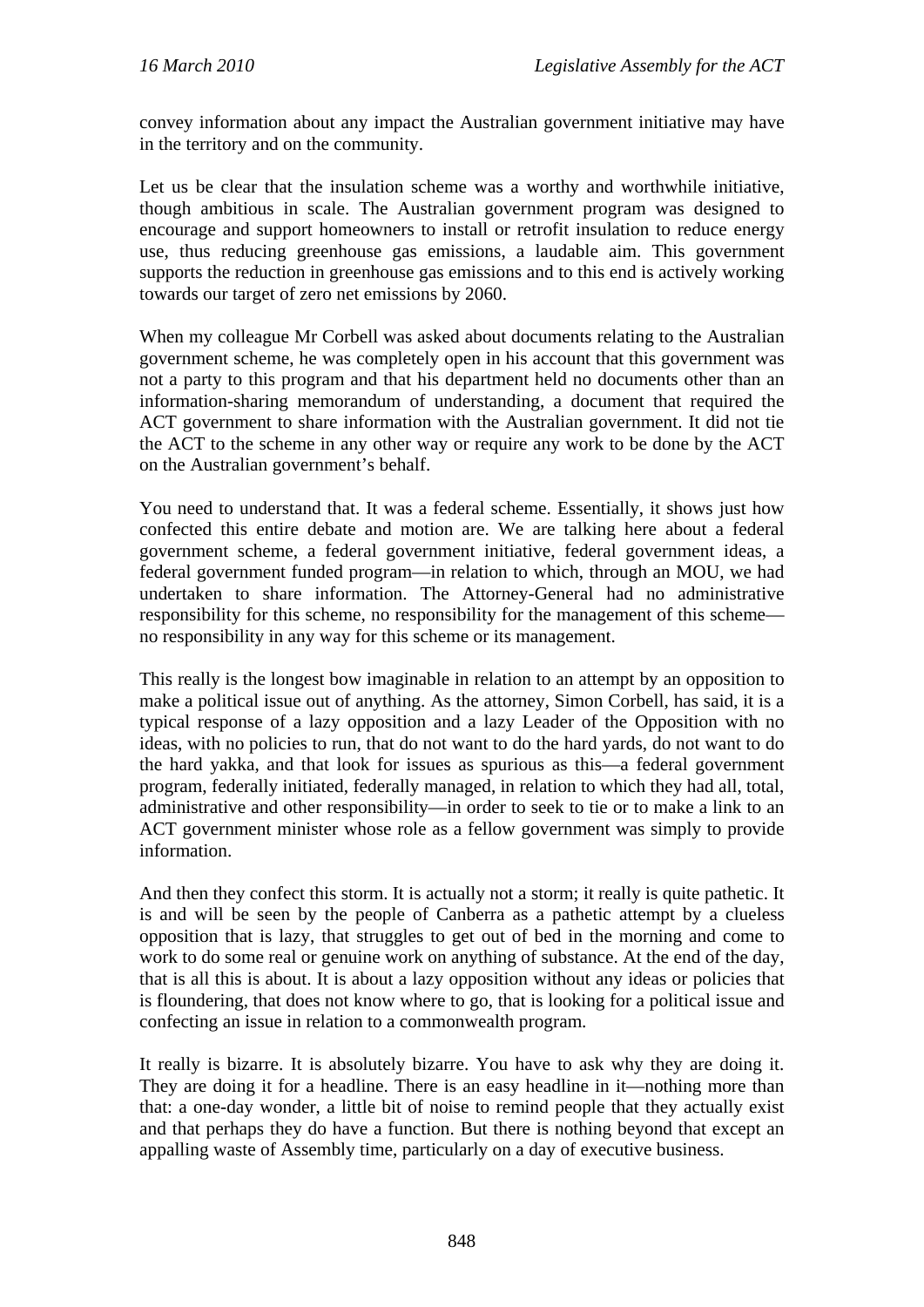There are important bills to be debated today. Indeed, there are three very significant pieces of legislation that should be being debated at this very minute in relation most particularly to health. Here we have the entire morning of a day of executive business—the day set aside to debate legislation of the government for the people of Canberra—where the business is essentially put in second place, referred to second place, reduced to a lesser priority by an opposition that thinks this spurious, nonsensical notion that an ACT minister in some way can be held responsible for a federal program is more important than debating health legislation.

That is the opposition's priority in relation to this. "Let's talk about some spurious issue that might get us on TV or get us a headline in the paper"—rather than having to do the hard work of trying to assess and understand important legislation that the government was hoping to debate today. That is what we have.

This morning has just been the most ridiculous waste of time. It was quite clear that not a single member of the opposition, led by the Leader of the Opposition, believed for a minute anything they said. That is how confected it is. There was no energy in the place, no atmosphere, no feeling that this was genuine or that there was any substance to the motion. Indeed, it has to be said that the majority of the last two hours has been spent attacking the Greens for daring to have an opinion that did not match theirs. The entire morning has been consumed by each and every one of the Liberal Party members in this place standing up and attacking the Greens for daring, for having the temerity, to come to an independent view on a matter, for daring to disagree with the Liberal Party. We have had a two-hour attack on the Greens because they did not agree. As I said, it could almost have been a censure motion by the Liberal Party against the Greens for daring to think.

I do have a prepared speech here, Madam Assistant Speaker, but this is all so tawdry and boring that I cannot be bothered delivering it.

**MR SESELJA** (Molonglo—Leader of the Opposition) (11.58), in reply: We see that the Chief Minister again has run out of puff. The best they could put up in defence of this minister was a member of the Greens and a Chief Minister who could not be bothered. It is extraordinary, isn't it, to see the amount of passion and energy defending this minister?

We did not hear the Chief Minister address the issue once. We did not hear it, because it is indisputable. It is indisputable that he misled. It is as clear as day. Even Mr Rattenbury could not deny it. All he could say was, "Well, you have got to put it into context," and, "Well, I don't know if he really meant to say that." It is crystal clear. Even the defenders of Mr Corbell—such as they are, in the Greens and Mr Stanhope—could not dispute the substance of the issue.

We had a minister who persistently and wilfully misled. He did it on several occasions. He claimed more than once in this place that there were no documents, and there were hundreds of documents. He claimed that there were no documents. He said, "Well, there may have been some emails, some chatter." But he signed a letter to Minister Garrett. He received a letter. He received a briefing. That pathetic defence is blown out of the water.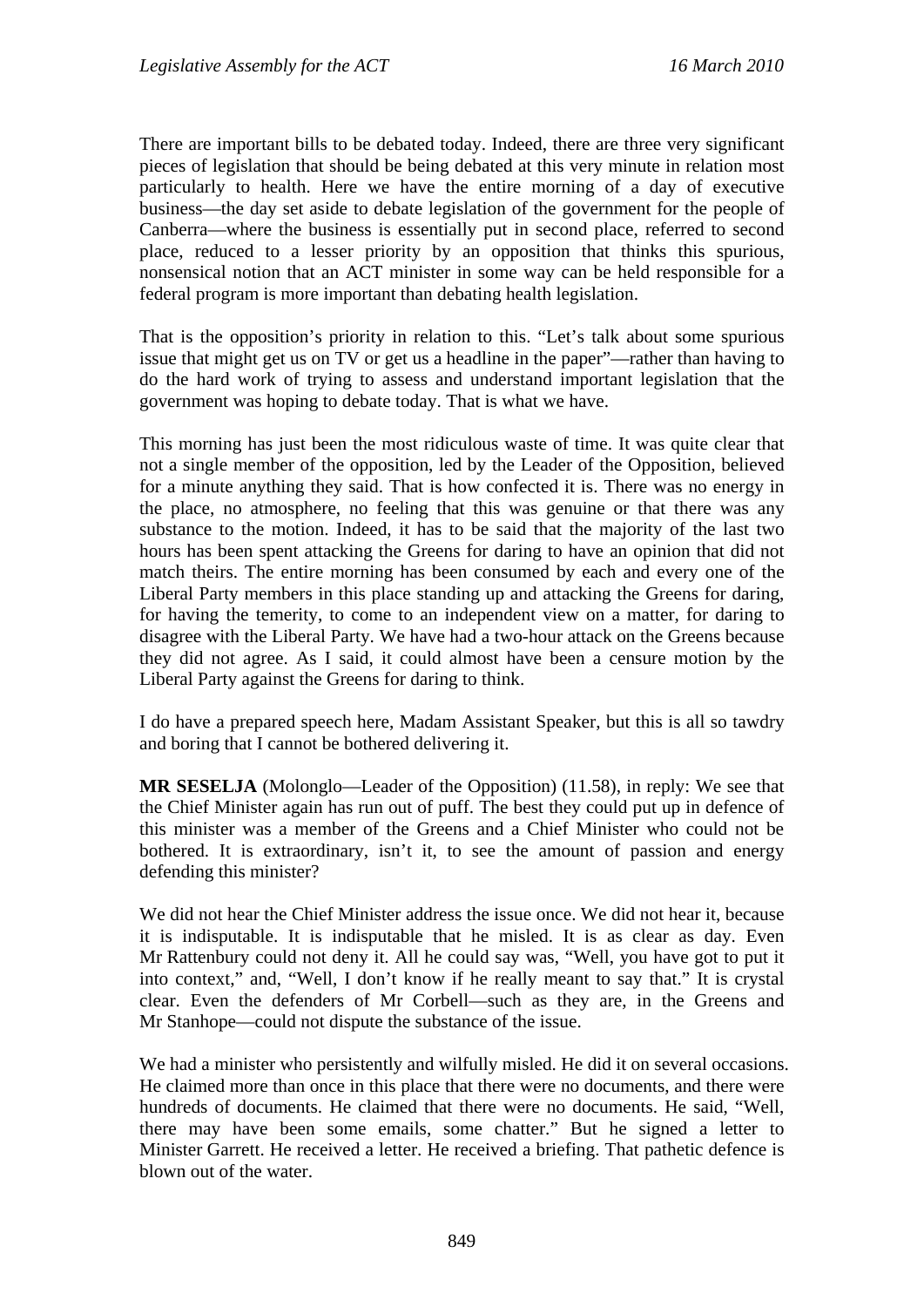We have seen the shifting defence from Simon Corbell. We have seen the shifting defence even today. Even on the radio today, he was misleading. He was not telling the truth. He said, "Look, Ross, in relation to my answer to the Assembly, Ross, the question was couched in terms of documents relating to the administration of the scheme; well, we do not administer the scheme." What was the question? "Any and all documents relating to the scheme." What he told Ross Solly, what he told the community again today, was wrong. It was a lie; it was not true.

It gives you a sense of how much this minister has dug himself in with his misleads that the defence shifts every day and that when he has the opportunity again to defend himself on the radio today, he says something that simply is not true. That is the only way. He assumed that he could just tell the community whatever because they are not going to go and read the *Hansard* and they are not going to know that what he is saying is untrue. We have read the *Hansard*, and what he said again on radio today was untrue. What he said several times in the Assembly was wrong. It was clearly wrong. It was not just a little bit wrong; it was way wrong. No documents to hundreds of documents. Then the defence is: "It is only some emails from staff." Actually, it is a letter that he received—that he signed and received. It is a briefing that he received.

This is a minister who has been dishonest in this place. This is a minister who has not told the truth. He has had opportunities to correct it. He compounded this mislead. And this government—this Labor Party and this Greens party—defends this behaviour to the hilt. They say, "Oh well, you know, it was the vibe; it was the context".

This is crystal clear. This minister misled. He has done it before; he has form in this place. We have had to bring him here in the past. In the past he has had motions against him of persistently and wilfully misleading the Assembly as a minister. He has done it again. The only reason that this motion is not going to pass is that the Greens and the Labor Party have done a deal. The Greens and the Labor Party see that it is more important to keep their dysfunctional alliance going than it is to hold the minister to account, to ensure that ministers tell the truth in this place, to ensure that ministers tell the truth to the community.

You can always tell from the case put up by the defence just how much they believe it and how strong it is. Jon Stanhope's comments were that he could not be bothered code for "I can't defend this minister. I can't talk about any of the substance because the minister has so clearly misled the Assembly".

Madam Assistant Speaker, this minister deserves to be condemned by this Assembly; he deserves to be censured by this Assembly. He has misled the Assembly; he has misled the community. He should be condemned and held to account for those actions.

Question put:

That **Mr Seselja's** motion be agreed to.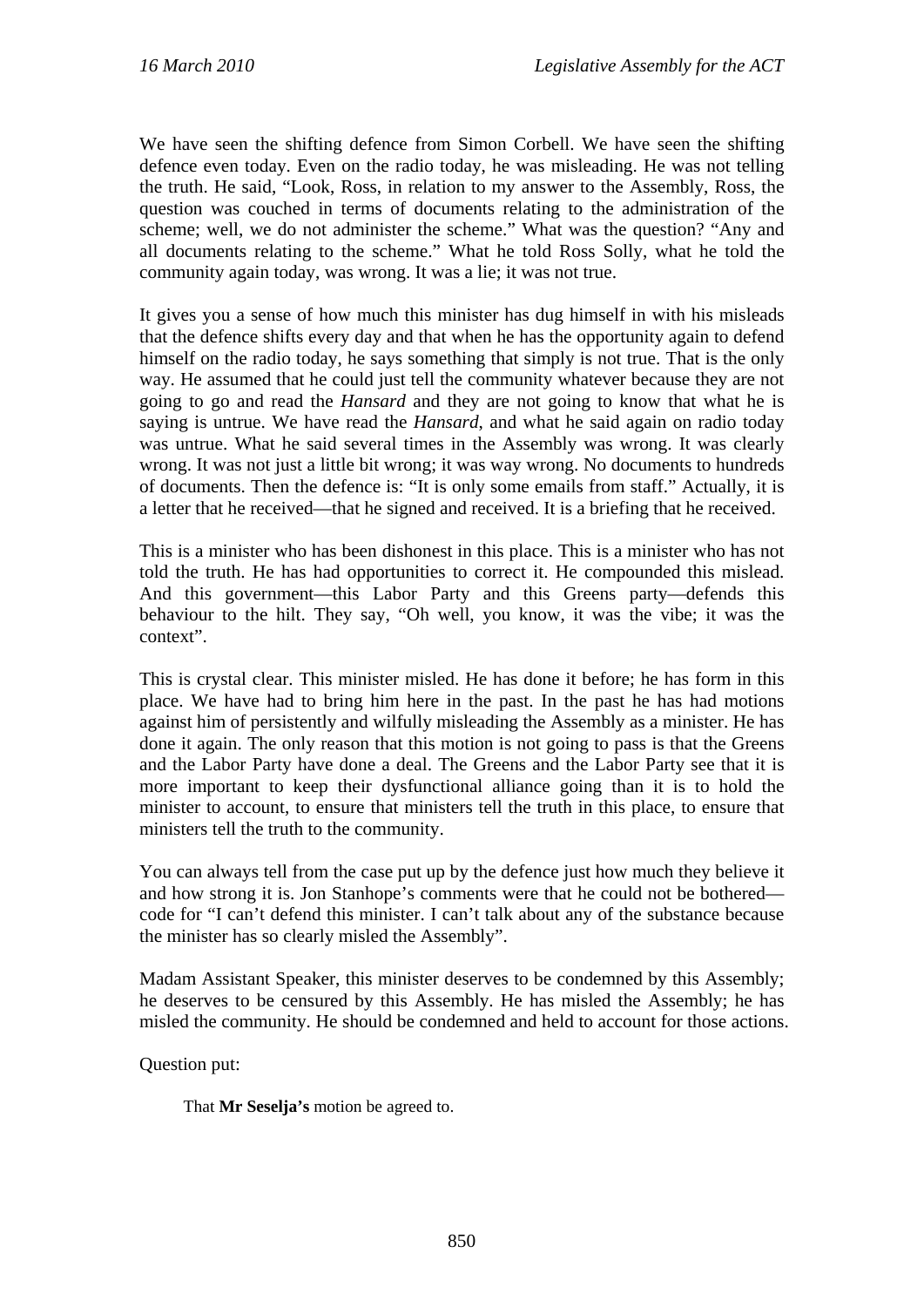The Assembly voted—

Ayes 6 Noes 10

Question so resolved in the negative.

# **Justice and Community Safety—Standing Committee Scrutiny report 20**

**MRS DUNNE** (Ginninderra): I present the following report:

Justice and Community Safety—Standing Committee (performing the duties of a Scrutiny of Bills and Subordinate Legislation Committee)—Scrutiny Report 20*,* dated 15 March 2010, together with the relevant minutes of proceedings.

I seek leave to make a brief statement.

Leave granted.

**MRS DUNNE:** Scrutiny report 20 contains the committee's comments on five bills, 23 pieces of subordinate legislation, four government responses and a submission from the Human Rights and Discrimination Commissioner concerning the Crimes (Surveillance Devices) Bill 2010 and the Crimes (Serious Organised Crime) Amendment Bill 2010. The committee has made comments on these two bills and these are contained in the report. These, however, are not the committee's final comments; they are preliminary, and the committee is seeking a speedy response from the government before it makes its final comments on these bills. The report was circulated to members when the Assembly was not sitting and I commend the report to the Assembly.

# **Public Accounts—Standing Committee Statement by chair**

**MS LE COUTEUR** (Molonglo): Pursuant to standing order 246A, I wish to make a statement on behalf of the Standing Committee on Public Accounts relating to government submissions to Auditor-General's reports. On behalf of the public accounts committee, I would like to draw the Assembly's attention to a matter of great concern to the committee. As members would be aware, PAC is charged by the Assembly to examine all reports of the Auditor-General. An integral part of this process involves the committee receiving a submission from the government. This submission is the government's official response to the findings and recommendations of each Auditor-General's report.

Under the government's own guidelines they are required to provide this submission to PAC within three months of the tabling of the report. Unfortunately, in many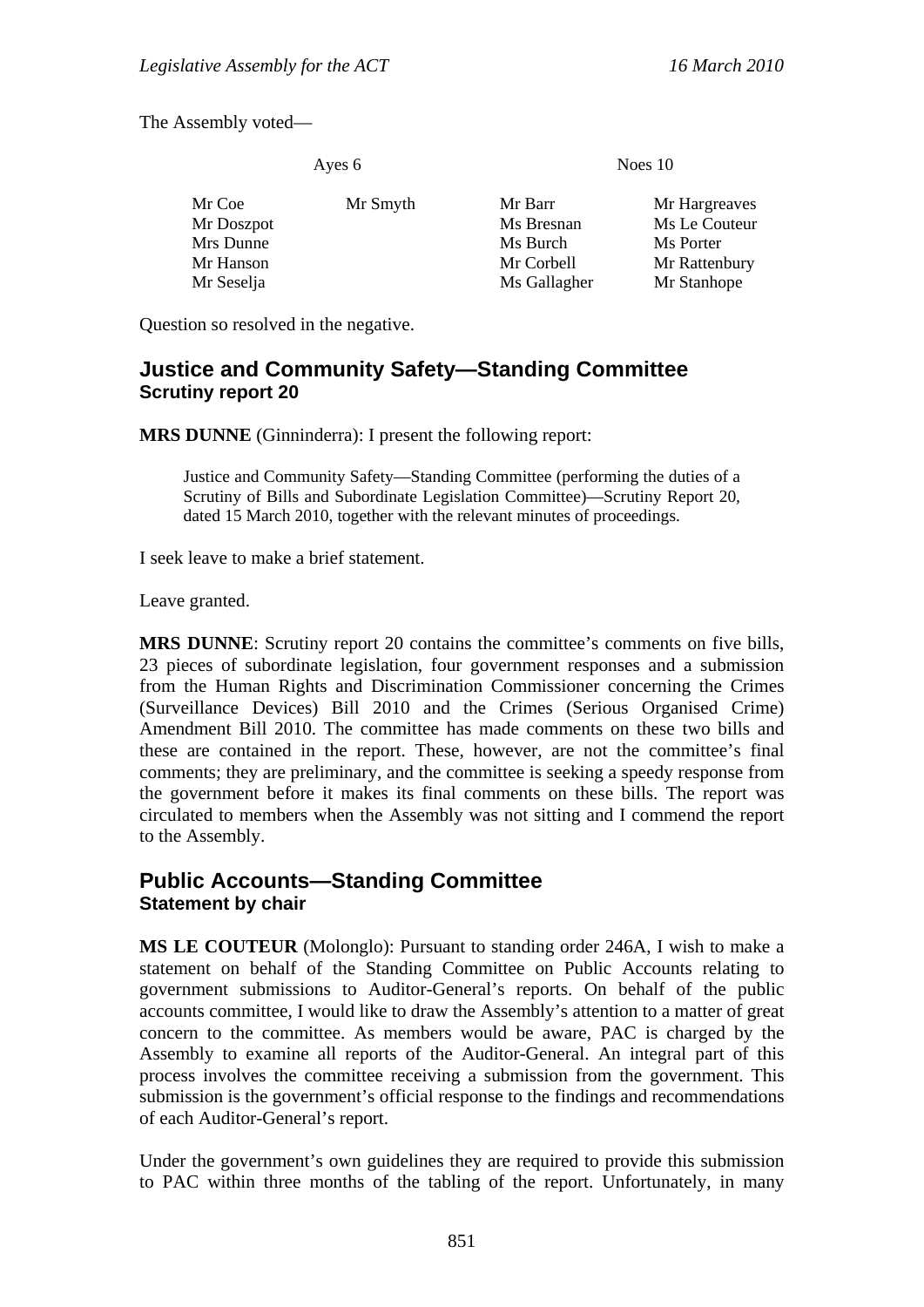instances in recent times, the committee's examination of the Auditor-General's reports has been severely hampered by the failure of the government to provide timely submissions to the committee. Currently, there are four overdue government submissions.

I would like to elaborate on these examples for the benefit of the Assembly. On 29 May 2008 Auditor-General's report No 2 of 2008, *Management of Calvary Hospital agreements*, was presented to the Speaker. The government submission to the report was therefore due by 29 August 2008. It has still not been received. In order to provide the necessary context to this particular case, I should point out that on 12 February 2009, almost six months after the government submission was due, the committee informed the Assembly that it had resolved that the report did not warrant further inquiry. However, the committee noted that a formal, publicly available response from the government was still required. The committee wrote to the Minister for Health on 23 February 2009 requesting such a response.

The committee received a reply to this letter on 21 April 2009 in which the minister stated that she was of the understanding that "if the committee determines not to inquire into an Auditor-General's report then the government is not obligated to provide a government submission". The committee responded to this letter on 24 June 2009, and again on 19 February 2010, noting the three-month time frame for government submissions and the fact that the government's own guidelines do not provide for any circumstance where a government submission to an Auditor-General's report is not required.

The other three overdue submissions relate to Auditor-General's reports tabled last year. Auditor-General's report No 2 of 2009, *Follow-up audit: implementation of audit recommendations on road safety*, was tabled on 1 May 2009. The government submission was therefore due by 1 August 2009. Similarly, Auditor-General's report No 5 of 2009, *Administration of employment issues for staff of members of the ACT Legislative Assembly*, was tabled on 7 August 2009. The government submission to this report was therefore due by 7 November 2009. Finally, the government submission to Auditor-General's report No 6 of 2009, *Government office accommodation*, was due on 28 November 2009.

The committee wrote to Mr Stanhope in relation to these three reports on 19 February 2010, but the government submissions remain outstanding. The committee is very concerned about the government's failure to consistently respond to Auditor-General's reports in a timely manner. Not only does this hinder the work of the committee; it also raises the issue of whether the government is giving the very important work of the Auditor-General the attention it deserves.

### **Climate Change, Environment and Water—Standing Committee Amendment to resolution**

Motion (by **Mr Hargreaves**), by leave, agreed to:

That the resolution of the Assembly of 11 December 2008, as amended 23 June and 15 September 2009, which referred the issue of ACT greenhouse gas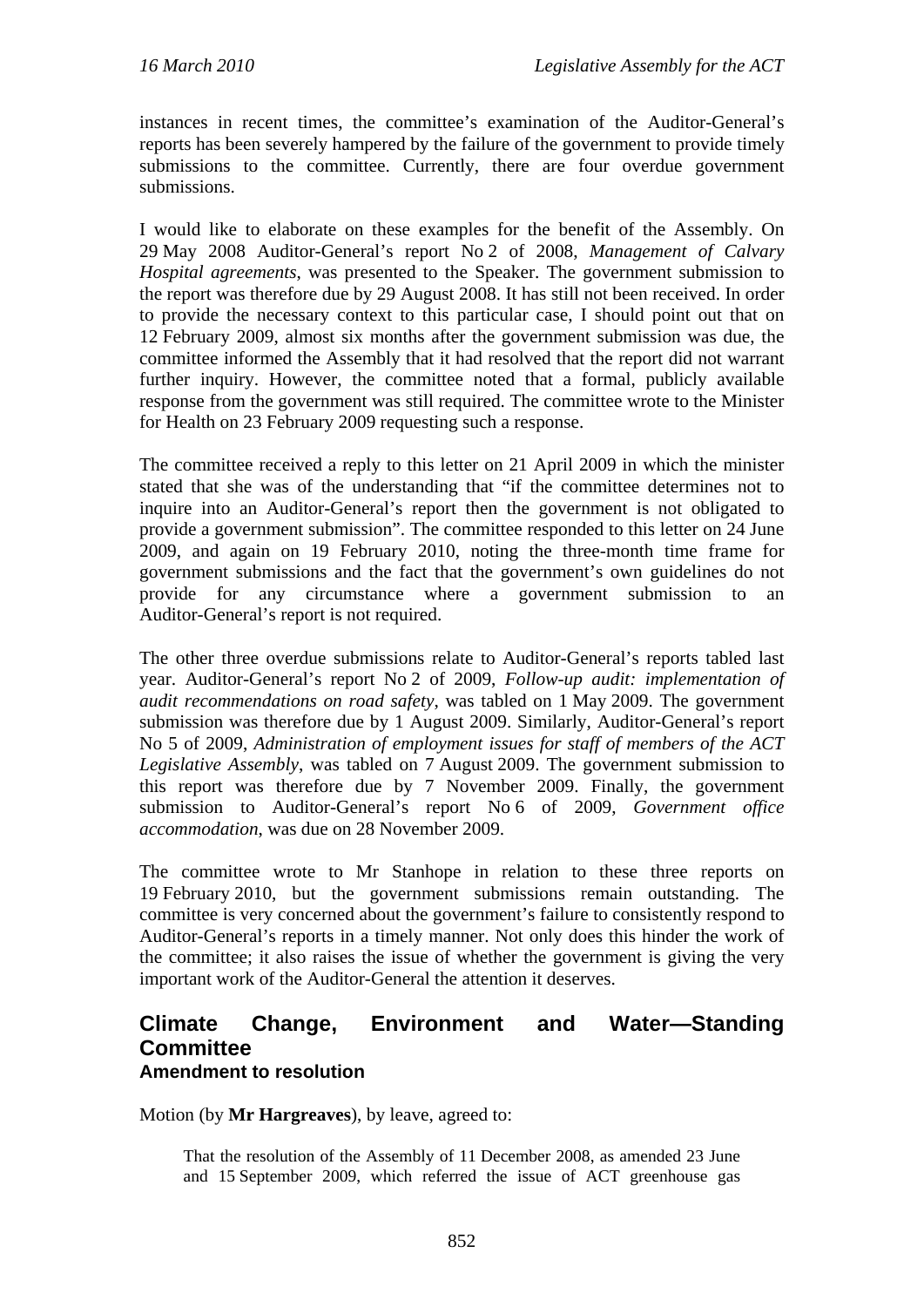reduction targets to the Standing Committee on Climate Change, Environment and Water be amended by omitting the following words in paragraph (3):

"present a final report by the last sitting in March 2010;" and substituting:

"present a final report by the last sitting in August 2010;".

# **Public Accounts—Standing Committee Report 5—government response**

**MS BURCH** (Brindabella—Minister for Disability, Housing and Community Services, Minister for Children and Young People, Minister for Ageing, Minister for Multicultural Affairs and Minister for Women), by leave: I rise today to inform the Assembly about the progress on the response to the Standing Committee on Public Accounts report No 5 of 2009 to the ACT Auditor-General's report No 4 of 2008 into the maintenance of public housing.

The Standing Committee on Public Accounts tabled in the Assembly on 8 December 2009 its report on the Auditor-General's report on maintenance of public housing. In accordance with standing orders, the ACT government's response to the report must be tabled in the Assembly within three months of the tabling of the standing committee's report. There has been considerable work undertaken to date to address the recommendations in the public accounts committee report, and I have asked the department to finalise the government's response as soon as possible and to provide the report out of session to the standing committee.

One of the committee's recommendations was that the government report back to the Assembly on the progress and effectiveness of the Auditor-General's recommendations. There were 12 recommendations from the Auditor-General, many of which led to negotiation of changes to the contract with Housing ACT's facilities manager, Spotless, and revisions to the performance and management system. Whilst the changes were initiated on receipt of the Auditor-General's audit report, the evaluation of their effectiveness as requested by the committee has taken longer to complete than anticipated.

I intend to formally table the government response in the Assembly during the May sitting period. The ACT government welcomes both the ACT Auditor-General's report and the public accounts committee report on the maintenance of public housing. The opportunities provided in these reports to improve the level of service to some of the most vulnerable in our community are excellent. Through a collaborative approach, the ACT government will continue to provide a positive outcome for public housing tenants and their families.

# **Health Practitioner Regulation National Law (ACT) Bill 2009**

Debate resumed from 10 December 2009, on motion by **Ms Gallagher**:

That this bill be agreed to in principle.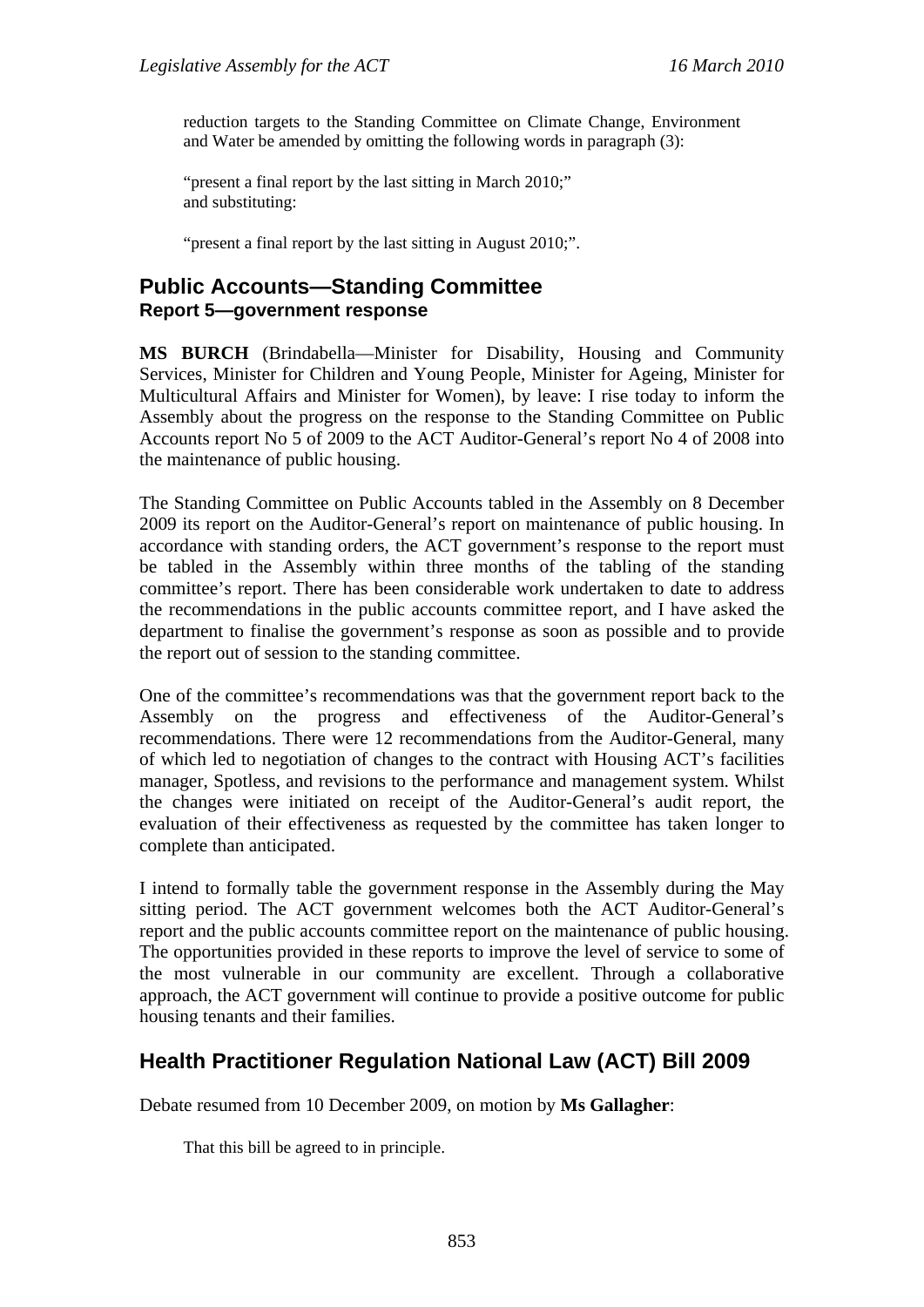**MR HANSON** (Molonglo) (12.15): The opposition will be supporting this legislation today. It is important legislation relating to health practitioner regulation. There is no doubt that this legislation is a significant step forward not only in relation to health practitioner regulation but also in terms of public safety and medical education and training accreditation standards.

As outlined by the health minister in her presentation speech, this bill is the ACT's commitment to a COAG-led reform initiative agreed to by all the states and territories in 2008. As stated in the intergovernmental agreement, the objective of the reform is to establish a single national registration and accreditation scheme for health professionals. I will say that again, because it is relevant to a number of the amendments that I will be putting forward later. It is to establish a single national registration and accreditation scheme for health professionals.

The reform will have a number of benefits, not only to the ACT but, I believe, to all health stakeholders right across the nation. As members may be aware, the genesis of this reform is the 2006 Productivity Commission report titled *Australia's health workforce*, which examines and reports on the significant demands and pressures our health workforce is likely to experience in the future. Importantly, the full Productivity Commission report made a number of excellent recommendations about some of the structural changes which would improve the quality and enhance the capacity of our health workforce. One of these recommendations was that a new national registration regime be established for the registration of health professionals.

Some of the issues identified by the Productivity Commission which led to this recommendation included that there are currently more than 20 bodies involved in accrediting health workforce education and training, and over 90 registration boards across Australia. This leads to duplication in administration, variations in regulation and registration requirements between jurisdictions, barriers to workforce mobility, fragmentation in responsibilities, ineffective coordination between various other bodies and poor public safety outcomes, amongst other outcomes.

Under the nationally agreed reform, the more than 90 registration bodies across Australia will be abolished and there will be 10 national boards representing the following professions: medicine, nursing and midwifery, chiropractic, dentistry, optometry, osteopathy, pharmacy, physiotherapy, podiatry and psychology. Other professions will be considered for inclusion in the national scheme following the establishment of the first 10 boards.

Whilst I note that the Productivity Commission report recommended that a single registration body for all health professionals be established, I do believe the model that was agreed to and adopted by COAG to be the best and most appropriate model for a national health professional registration regime.

The national scheme will be a welcome step forward in terms of public safety by ensuring that health practitioners across the nation will now be monitored by a single national agency. This means that when a complaint is made about a health practitioner, and that complaint is fully investigated or resolved, the results of action taken by a board will be effective in every jurisdiction in the nation. While the opposition are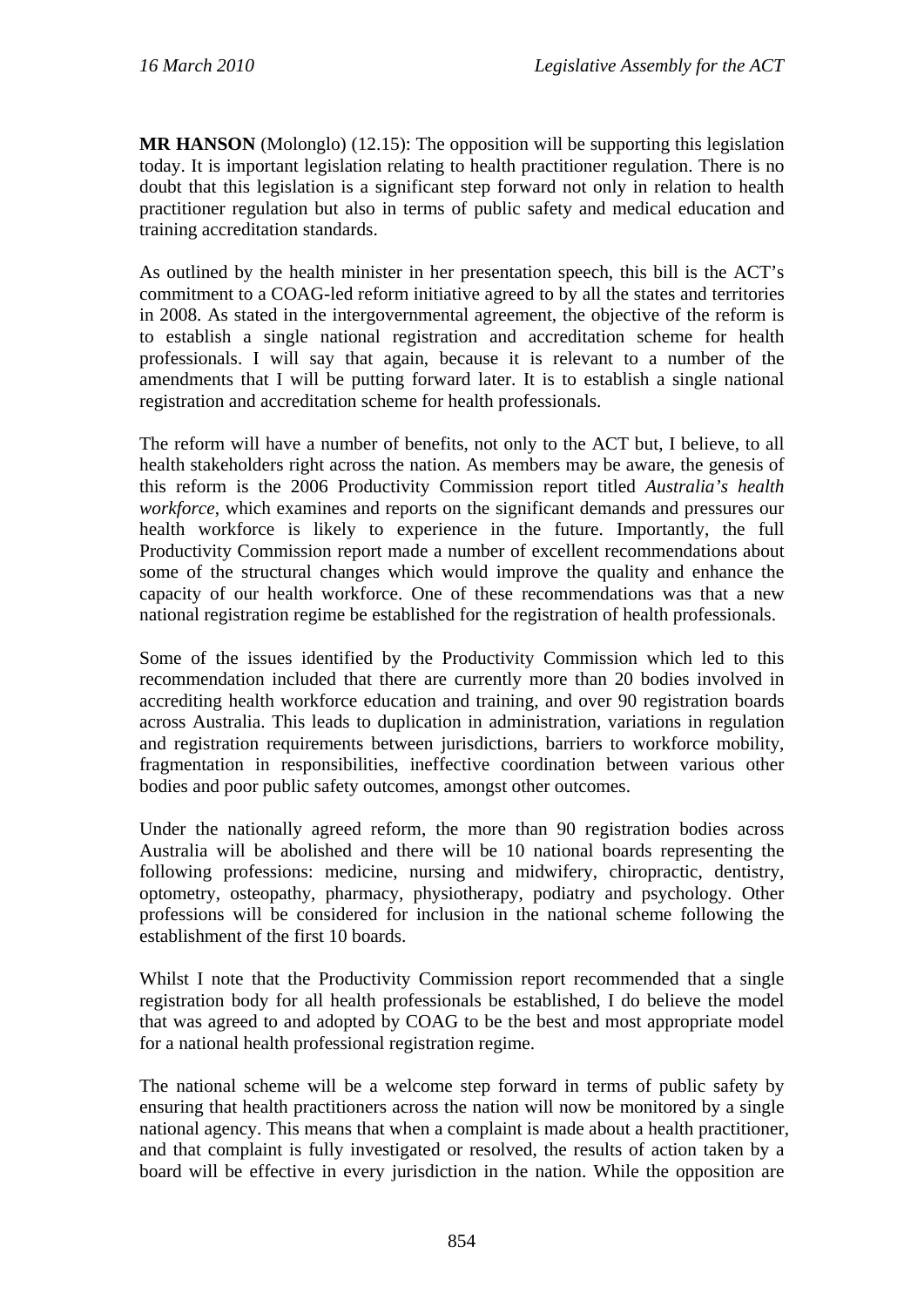very supportive of this national scheme, it is unfortunate that the ACT bill fails to be truly nationally consistent, as was intended. After considerable consultation, the Canberra Liberals have been left with no choice but to make some necessary amendments which we believe will improve this legislation.

The fundamental intent of this major reform initiative was to do away with duplication and differing registration criteria between states and territories for health professionals, as well as to ensure public safety by having a single, uniform complaint handling process. But when we look at what the government is proposing here, we see that the ACT bill most definitely fails the test on national consistency and will potentially hinder the workings of the national boards as well as delay the processing and ultimate resolution of complaints. In the worst case scenario, such delays could put public safety at risk.

Where the ACT bill deviates substantially from the national model is in relation to the complaints handling process. I do note that the minister briefly addressed this issue in her presentation speech. However, I do not think she did so in a very satisfactory manner, and I will address that in a moment.

Effectively, what is being proposed by the government is to give the health complaints entity in the ACT—that being the ACT Health Services Commissioner additional powers, more than what the commissioner's counterparts in the other states will be given. The bill, as presented, provides for instances where the ACT Health Services Commissioner will be permitted to participate in various stages of an investigation by a panel of a national board into the conduct of a health practitioner and will be given the power to be involved in the deliberations stage of an investigation.

This is at odds with what the other jurisdictions will be implementing or, in the case of Queensland and Victoria, already have implemented. Even New South Wales, which has completely departed from the national agenda on this issue, at least have made a clear and unambiguous distinction between the role of their Health Complaints Commission and the national boards.

Importantly, however, the New South Wales model will not have any impact on the workings of a national board, because the national boards will not have to deal at all with complaints made against New South Wales based practitioners, as this will remain the responsibility of the New South Wales Health Care Complaints Commission.

As a result, registration fees for health professionals will be lower in New South Wales to reflect that a large portion of the national board's work in New South Wales will be actually carried out by the New South Wales Health Care Complaints Commission. It does beg the question: will the ACT government commit to also subsidising registration fees for ACT health practitioners if it is shown that the ACT government is funding a significant portion of the complaint handling?

What the government is proposing here, however, is a hybrid complaints handling system for the ACT which differs vastly from every other jurisdiction and which severely undermines the nationally consistent model that was negotiated and agreed to.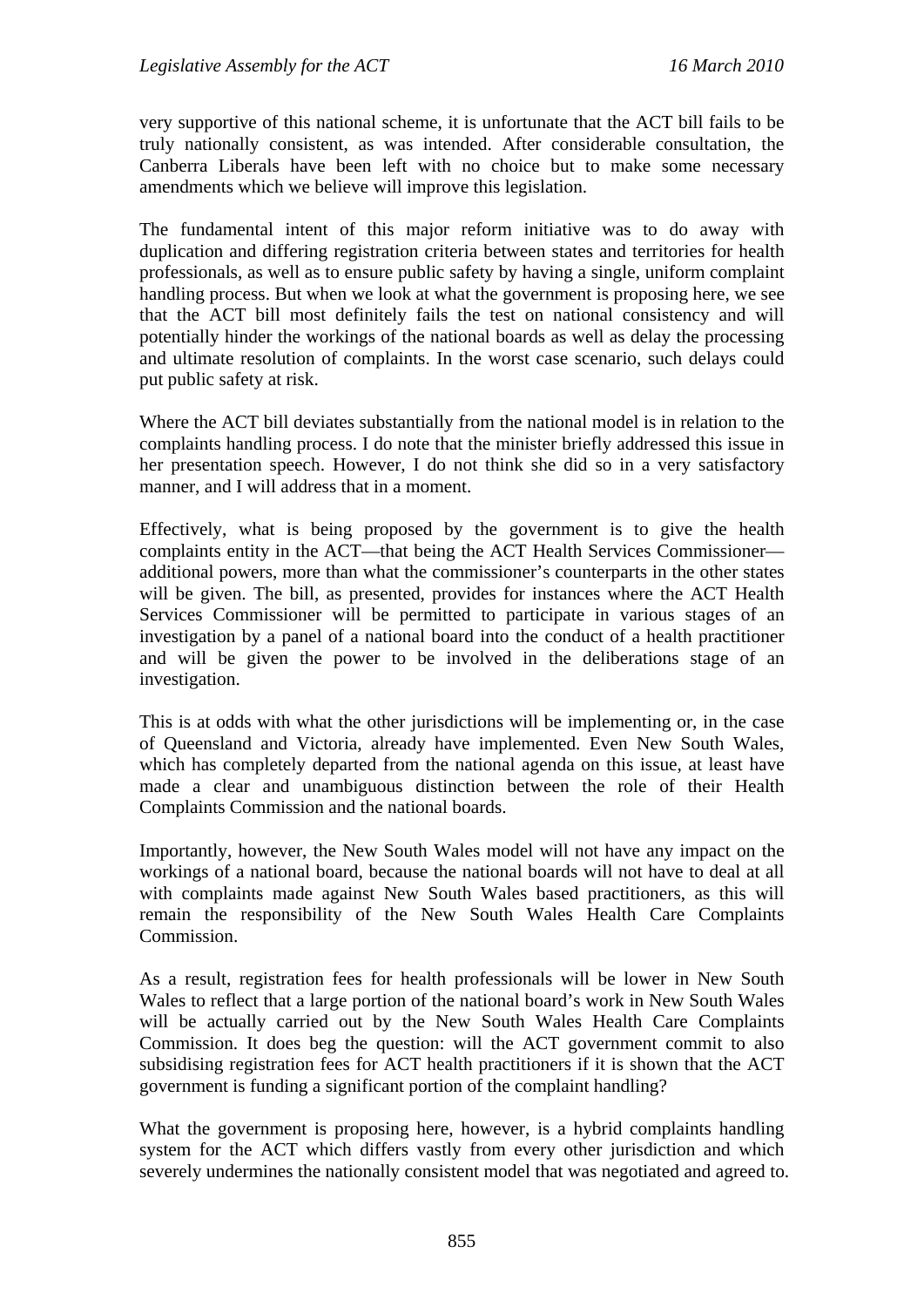The amendments I am moving today will simply ensure that the ACT does not deviate from the nationally agreed and consistent model.

I will briefly go through my substantive amendments in the order in which they appear. I will do so now before we get to the detail stage because they are relevant to the whole debate. What I will be seeking to do is remove the proposed new section 35A relating to national board consideration of criminal history, as this places a greater impost on national boards to implement for ACT-based practitioners alone.

This modification to bill B is simply impractical and, as outlined in the explanatory statement, requires a national board to apply a specific set of criteria, including case law precedents, when considering an applicant's criminal history. One possible result of this will be that practitioners will apply for registration as ACT-based practitioners because of a perceived leniency in application criteria, and then they are free to practise their profession across Australia. This is hardly in the national interest.

On another note, I believe the government is refusing to make a technical amendment to reflect that this section should really be located in section 135 of the act and not section 35. Whilst there is nothing to prevent this from appearing in either section, I do believe it was a mistake, and an honest mistake by the government, but they are simply compounding that mistake.

The next amendment is to remove new section 150(4A). This provision closely resembles the public interest assessor—PIA—model which the minister outlined in her presentation speech. This section gives the ACT Health Services Commissioner the additional powers which the commissioner's counterparts in the other jurisdictions will not be given. I will discuss the removal of the PIA in a minute.

I will also be asking for the removal of modification 1.16 in section 177, which gives the ACT health services commission presumed authority to jointly consider a report by an assessor under division 9 of bill B. Again, this is above and beyond the powers to be given to the relevant health complaints entity in other jurisdictions.

For the same reasons as outlined before, I will also seek to remove the new section  $178(1)$ , the new section  $178(4)$ , the new section  $184(3)$ , the new section  $185(4)$  and the new section 186A, as these simply grant considerably more authority than health complaints entities in other jurisdictions will be given.

This initiative went through an extensive and exhaustive national consultation process and the reform package was considered in detail by the Senate committee inquiry last year. I do understand that there are a number of concerns still held by various stakeholders about elements of the national law. I have received a significant volume of correspondence from the various boards. But we are now at the point where this legislation has been passed or introduced in a number of other jurisdictions, and the ACT legislation proposes a model of complaint handling which deviates significantly from that nationally consistent model that has been either adopted or introduced.

I have met with the local health professional boards, all of which you will note are due to be abolished when this legislation commences. All of the boards are united in their commitment to the national scheme. That is all the boards including the medical board,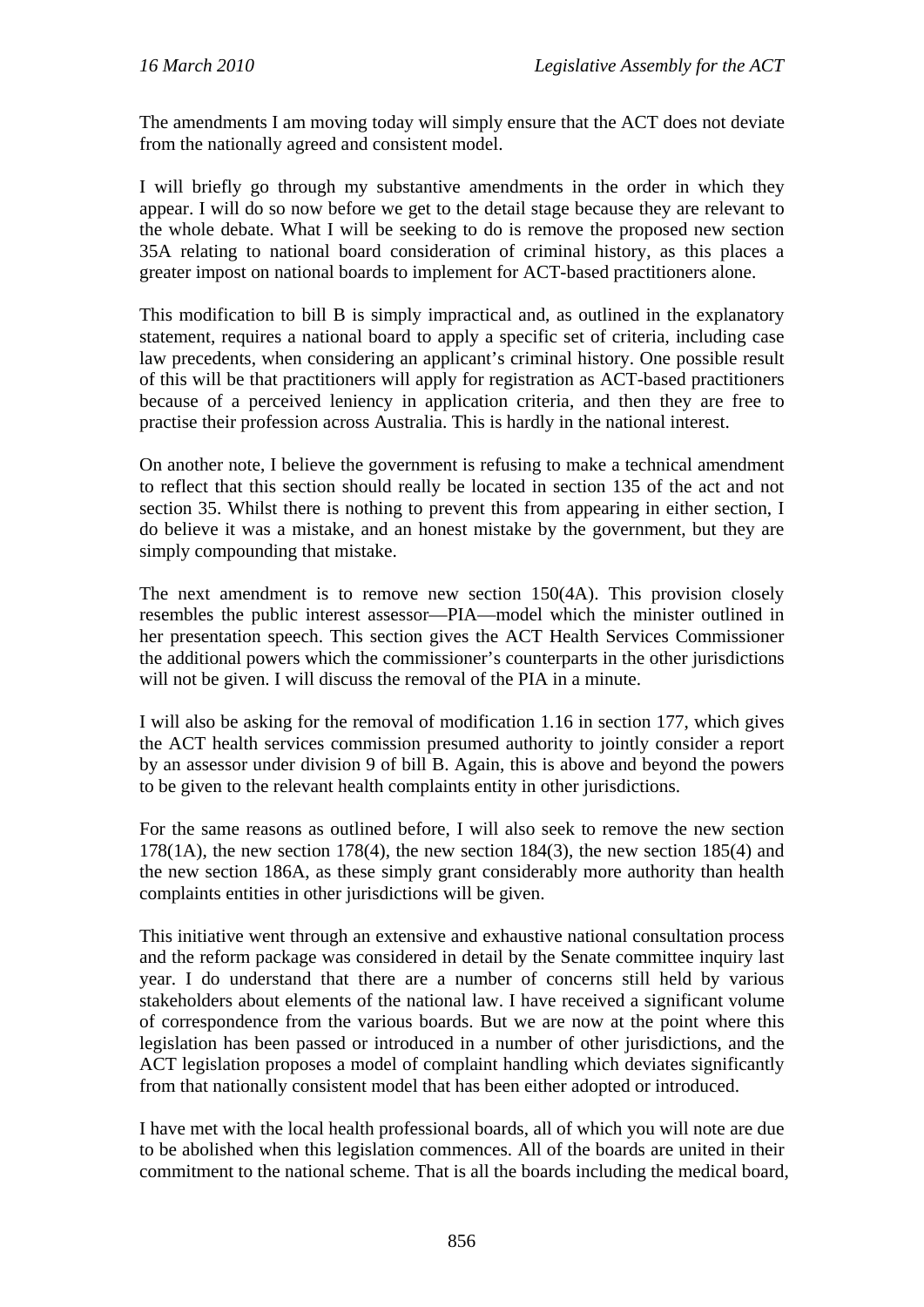which is the largest and most complex of the boards, and the midwifery and the nurses. So this is not a simple matter of doctors. This is all of the boards, and I emphasise that point. It includes the nurses and midwifery boards.

Let me take a look at some of the very valid comments and concerns raised by the boards. I turn first to the ACT Pharmacy Board. This is a point that they have raised:

The National Scheme aims to facilitate mobility for health practitioners wishing to move between participating jurisdictions, or to practise in more than one participating jurisdiction. It would create confusion and potentially cause delay for health practitioners to have varying models and processes in relation to complaints processes.

The ACT Optometrists Board states:

I—

that is, the chair—

would like to see the Health Services Commissioner investigating administrative and systemic matters but not scope and standards.

The ACT Podiatrists Board said:

It is of concern that consumers of health services in the ACT would have differing processes and procedures and different organisations to negotiate with. The Board feels that this will reduce timeliness, accessibility and clarity for consumers around the process and which organisation is responsible and who to communicate with.

The ACT Medical Board said:

Whilst the Board is strongly supportive of the national approach to health professions regulation, it is most concerned about the trend of this bill which appears to set out to make the ACT "different" to the other States and Territories. The Board is most concerned that these differences will dilute the long-awaited national approach to health professions regulation and simply continue the current inefficient and costly state-based health professions regulation.

The Nursing and Midwifery Board said:

The ACT Nursing and Midwifery Board recommends that the ACT adopt a bill which reflects cooperation with other jurisdictions to produce nationally consistent legislation.

They are excerpts from what the boards have said. They are unanimous in their desire to see the bill that has been tabled by the government be amended based on the amendments that have been tabled by the opposition to reflect the nationally consistent model. That is all of the boards, Mr Speaker.

I do note that the public interest assessor model was discarded, as the minister outlined in her presentation speech. The PIA model was initially included in the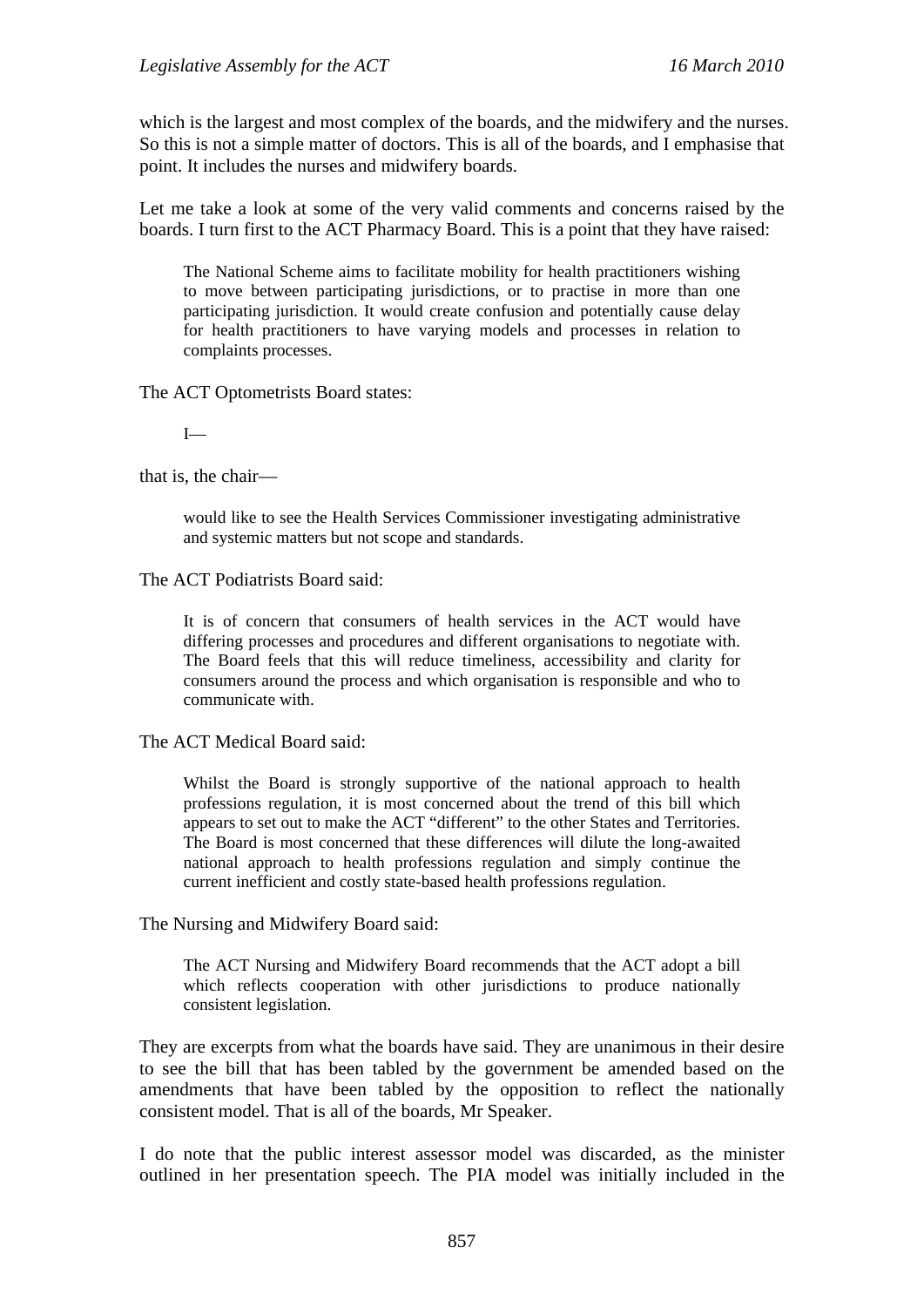exposure draft of the national bill. However, it was ultimately taken out in the final version following the lengthy consultation that took place. The removal of the PIA appears to have been a failing of the Australian Health Workforce Ministerial Council, and it is disappointing.

I must say that the opposition has no particular problem with either the PIA model or the ACT bill in particular. That is not my objection to the bill that is being debated today. It is simply that it is not nationally consistent, and that was the original intent of this legislation. It remains a matter to clarify how this ACT legislation deviates from the nationally agreed and negotiated model. I believe that we risk this national model with this legislation.

If all of the Australian health ministers in the other states and territories agreed to either the PIA model or to enacting legislation similar to the ACT bill that we are debating today, I believe that this would be a positive outcome and, of course, I would be supportive of that. However, the fact remains that the PIA model, for better or worse, was not adopted by the Australian Health Workforce Ministerial Council.

I understand that the Greens will be proposing amendments which basically further compound the mistake that has been made by the government and which the Canberra Liberals are seeking to address. We obviously will not be supporting their amendment or amendments. I actually question how much consultation the Greens, or in fact the government, undertook with the boards and whether the Greens have actually developed an understanding of how the national boards will operate.

**Ms Bresnan**: Yes, we did. We got the same letters as you.

**Ms Gallagher**: They just have not accepted one position like you have.

**Ms Bresnan**: Did you talk to the health complaints commissioner?

**MR HANSON**: Yes, she had a meeting with me, actually.

**Ms Gallagher**: And you ignored everything she said?

**Ms Bresnan**: So you ignored her?

**MR HANSON**: No, there is a difference between ignoring and taking a balanced view to make sure that we adhere to the intent of the bill which is a nationally consistent model.

**Ms Gallagher**: A balanced view. Is that what you do? A balanced view, ignoring everything she says?

**MR HANSON**: Indeed, in all that I do, Ms Gallagher.

**Ms Gallagher**: I love that balanced view.

**MR HANSON**: Well, there you go. I also met with the Health Services Commissioner and heard about the issues she had with the bill. Ultimately, however,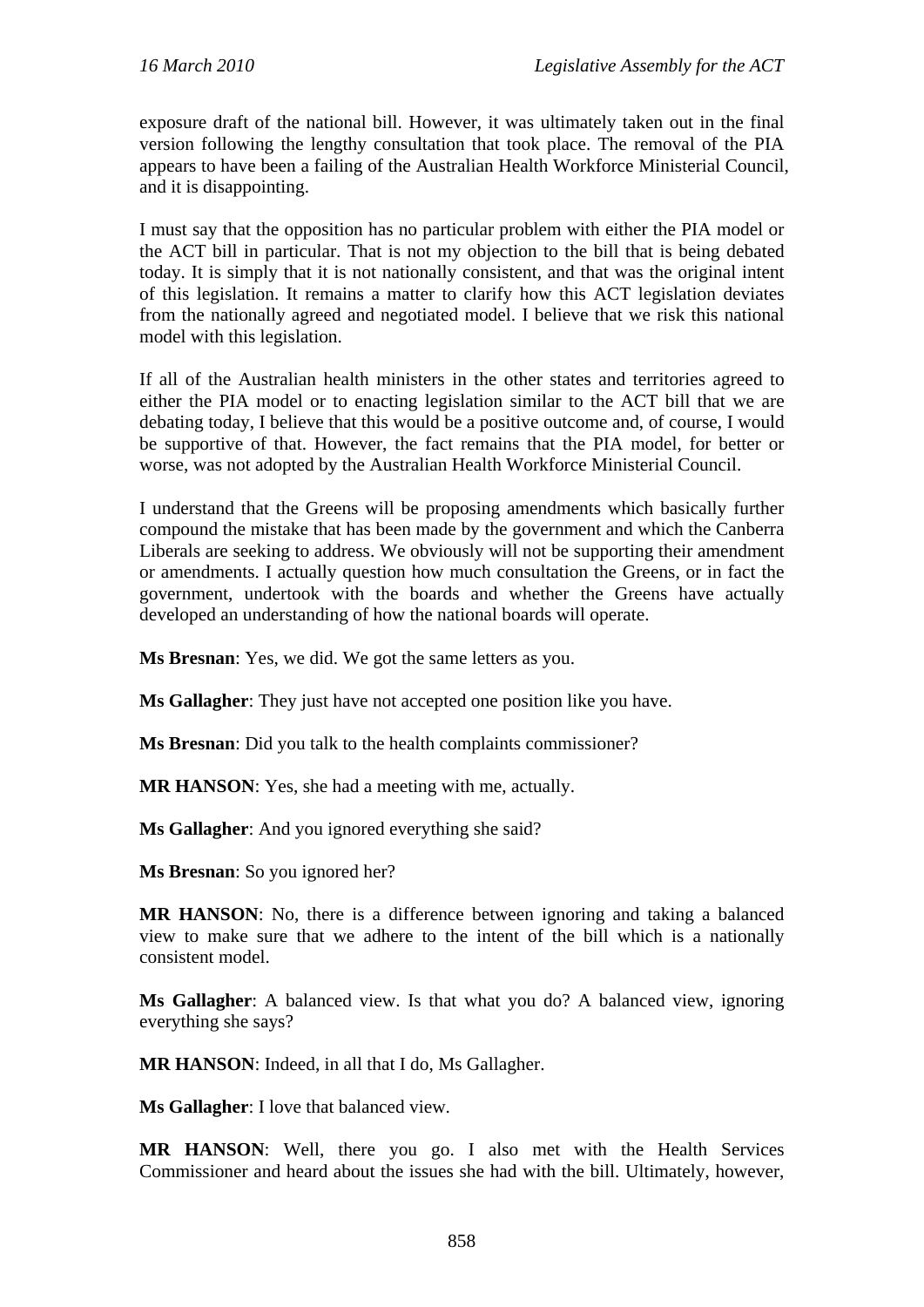we were not prepared to risk the effectiveness and the success of the national scheme. It is disappointing that the government is prepared to do so.

I believe that the health services commission is given adequate opportunity to jointly consider a notification with a national board and to determine a course of action. However, once that course of action is determined, it is only appropriate that each entity carry out their task independently of each other under the very different statutory frameworks relevant to each.

Moreover, reading the legislation in detail it is clear that the role of the health complaints entity in all jurisdictions is perfectly robust and their role is clearly enshrined in national legislation. Specifically, section 150(4) of the national law states:

If the National Board and the health complaints entity are not able to reach agreement on how a notification or complaint, or part of the notification or complaint, is to be dealt with, the most serious action proposed by either must be taken.

I firmly believe that the boards and the health services commission are both committed to the highest standards of clinical care and professional conduct with the health professions. I regret that, to an extent, despite the fact that they work closely together, there is a degree of mistrust or misunderstanding between the two bodies. My amendments today do not reflect any, I suppose, picking of sides or disagreement with the—

**Ms Bresnan**: Exactly what was in that medical board letter?

**Ms Gallagher**: You never want to make an enemy of anyone, do you?

**MR SPEAKER**: Order, members!

**MR HANSON**: I was prepared to make an enemy of you, Ms Gallagher.

**Ms Gallagher**: You have already done that, Jeremy.

**MR HANSON**: Well, there you go.

**MR SPEAKER**: Order! Mr Hanson, have you got far to go? I am conscious of the time.

**MR HANSON**: A couple of minutes, three minutes.

**Ms Gallagher**: I think we should adjourn. We are coming back to this later on.

**MR HANSON**: I am happy to adjourn.

*Debate interrupted in accordance with standing order 74 and the resumption of the debate made an order of the day for a later hour.* 

### **Sitting suspended from 12.31 to 2 pm.**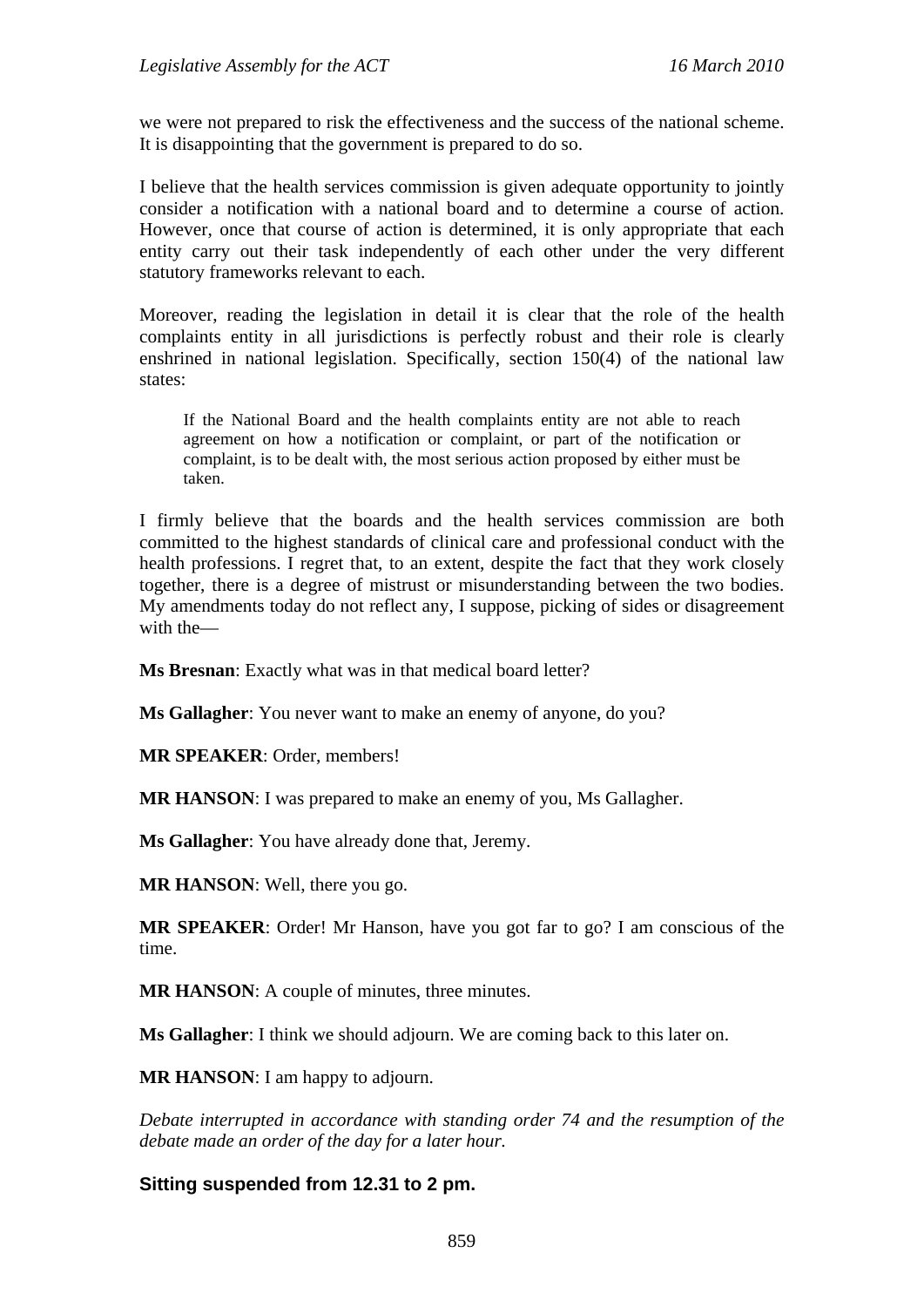## **Questions without notice Hospitals—waiting times**

**MR SESELJA**: My question is to the Minister for Health. I refer to comments made by the Chief Minister on 5 March 2010 about waiting times. The Chief Minister said:

At the end of the day, these perhaps are the least relevant of all of the indicators of the way in which our health system's operating.

He also appeared to suggest that complaints about waiting times were whinges. Were the Chief Minister's comments consistent with the government's position on waiting times?

**MS GALLAGHER**: The context in which those comments were made was about Mr Stanhope's experience as a parent in the emergency department at the Canberra Hospital. I, too, as a parent, have spent some time in the emergency department at the Canberra Hospital where I have experienced a considerable wait. But that is part of the public health system that responds to demand. At times people will have to wait, and they have to wait because more urgent people are being seen ahead of them.

In terms of whether the waiting times are an accurate reflection of the performance of the health system, I completely support the comments of the Chief Minister. I have been in this place a number of times saying that the median waiting time for elective surgery, in isolation, cannot be seen as the best way of assessing the performance or the quality of your public health system.

*Mr Hanson interjecting—* 

**MS GALLAGHER**: It is one measure, but there are many other measures—

*Mr Hanson interjecting—* 

**MR SPEAKER**: Order, Mr Hanson!

**MS GALLAGHER**: and it is the only measure that the opposition focus on. They prefer not to focus on all of the measures which show we have a very good public health system—

**Mr Hanson**: Bed occupancy, access block!

### **MR SPEAKER**: Mr Hanson!

**MS GALLAGHER**: an excellent public health system. Mr Hanson interjects with "bed occupancy", for example. Bed occupancy, when we came to government, was not even measured because they were so embarrassed about it. It would have been running almost at 100 per cent.

*Opposition members interjecting—*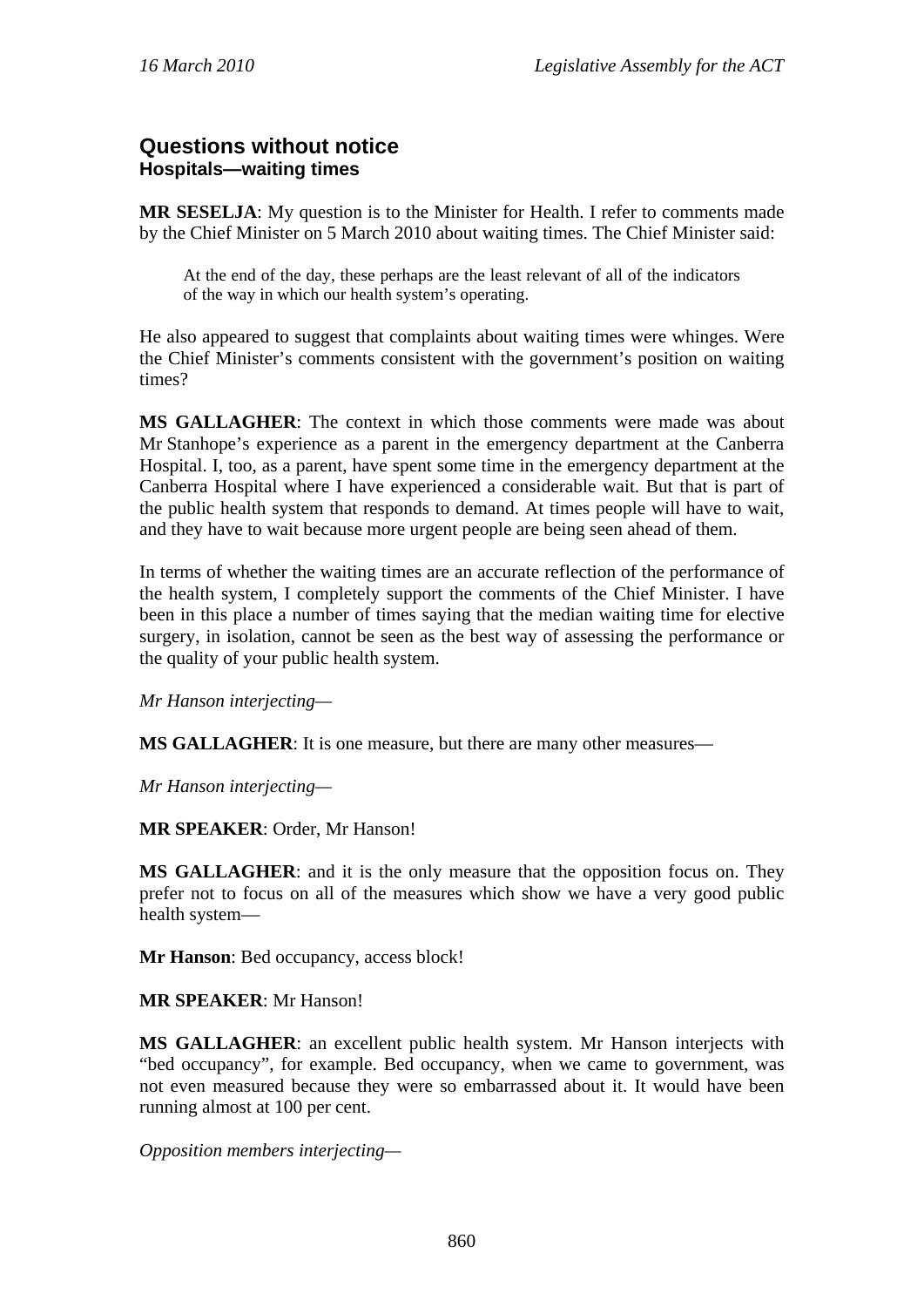### **MR SPEAKER**: Order!

**MS GALLAGHER**: No, you did not measure bed occupancy. Bed occupancy was not measured until about four or five years ago. So it was not measured, and it was not measured because it was running at pretty much 100 per cent capacity, because 114 beds had been stripped from the system. Bed occupancy now, in the latest data, is almost down to 85 per cent, which is the target we set ourselves. And the reason we are reaching that target is because of the beds that we have replaced—over 170 beds that we have replaced. So, if you look across all of the performance areas and indicators of the public health system, you will see that the ACT has a high quality public healthcare system run by dedicated professionals where efficiency is being improved all the time, despite demand growing at record levels and demand growing at levels that no other government in this place has ever seen before or ever dealt with.

*Mr Smyth interjecting—* 

### **MR SPEAKER**: Mr Smyth!

**MS GALLAGHER**: So, in the context of waiting, and at times waiting for care, that is going to be part of our public health system, and it is part of every public health system. If you look at major metropolitan tertiary hospitals, you will see that the waits are not dissimilar to Canberra Hospital, where 53 per cent of everything that walks in our theatres every day, or rolls in our theatres every day—

#### *Mr Smyth interjecting—*

**MS GALLAGHER**: Just for a moment have a think about this: 53 per cent of everything that occurs in our theatres every day is unplanned; nobody knows it is going to turn up. That is 53 per cent every day, and that system copes. That system not only gets through emergency work—53 per cent; it also gets through the elective work. And the median waiting time for elective surgery is coming down all the time.

**MR SPEAKER**: Mr Seselja, a supplementary question?

**MR SESELJA**: Thank you, Mr Speaker. Minister, will you apologise to people who have waited for hours in the emergency department for the Chief Minister suggesting that they were whingers?

#### **MS GALLAGHER**: Again—

**Mr Stanhope**: I didn't suggest that. I do not know how we deal with these issues of misrepresentation and mislead like this at question time, Mr Speaker. I would welcome your advice and your ruling on what one does when one is quite deliberately misrepresented, where there is mislead such as the mislead we have just had—

#### *Opposition members interjecting—*

**MR STANHOPE**: I would welcome your ruling on whether or not I need now to actually move a censure motion against the Leader of the Opposition in order to have this misleading statement withdrawn.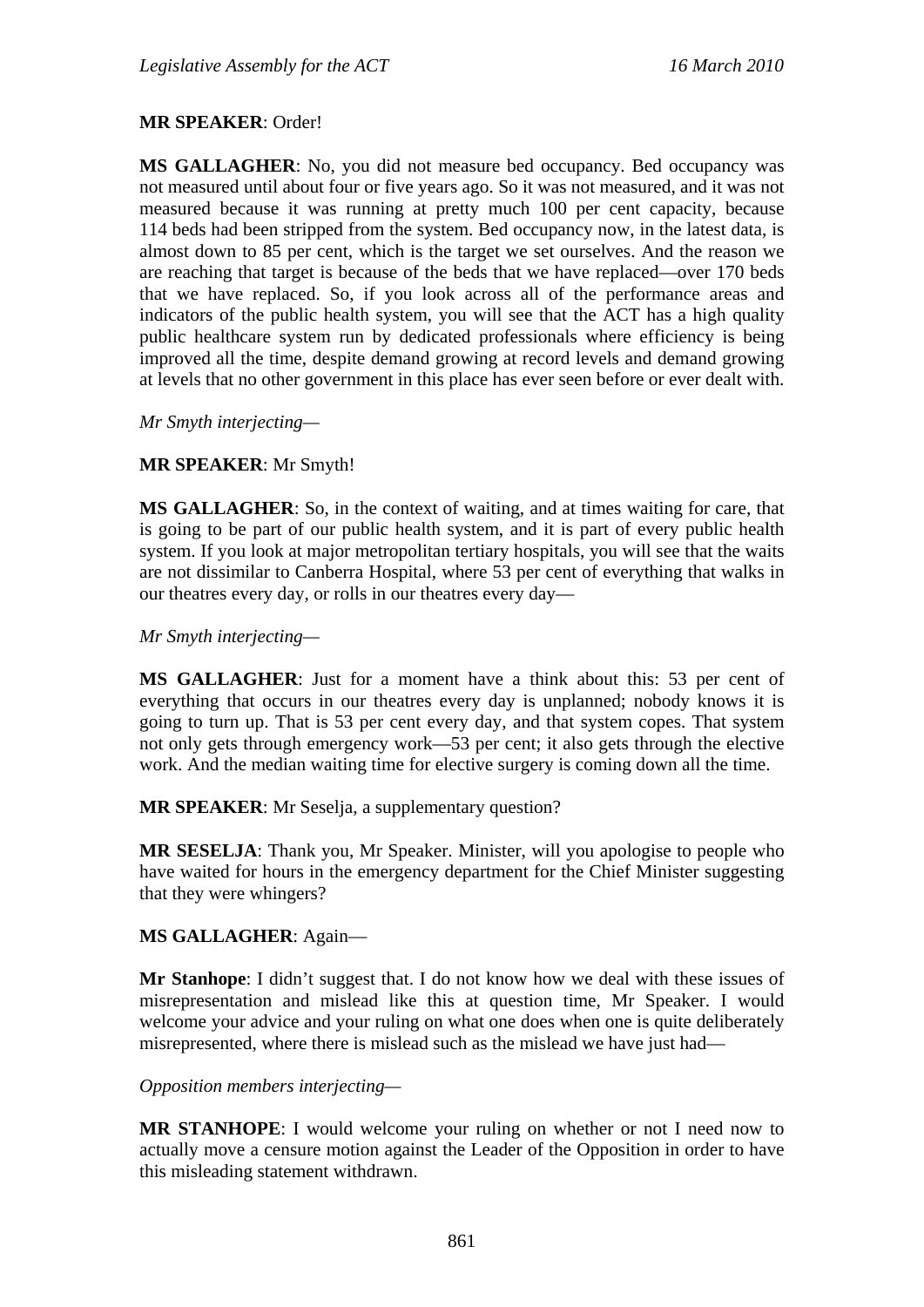**MR SPEAKER**: Mr Stanhope, my best advice at this point is that you could seek the Speaker's leave—I think at the end of question time; I will have to check—under standing order 46 to make a personal explanation. That is the mechanism, I believe.

**MS GALLAGHER**: When I get complaints about waiting times in the emergency department, I ask that Health investigate those complaints. They do. If it requires an apology from me, I apologise. I frame that apology in the sense "I am sorry you had to wait", but I also put it in the context of what was being dealt with that day—for example, "Dear so-and-so, during the time that you were waiting, 171 people were seen that day, of whom three were category 1, 27 were category 2 and 50 were category 3. You were in category 4." That is the context.

One of the issues with the emergency department is that when you are sitting in that room it is not often clear what is happening behind the windows in the clinical area. But people need to understand that in both our emergency departments—Calvary is experiencing exactly the same—demand continues to grow. What we ask for is an understanding that, when those places are busy and when, based on clinical need, more urgent cases come ahead of you, that will result in a wait.

I do not know that it is an unreasonable thing as a community to say that, when you have a baby under one year presenting in a critical condition, yes, they will be seen ahead of the person with the cut finger. That may mean that the person with the cut finger gets pushed down the line. And, for example, as happens on a regular basis, Snowy Hydro SouthCare may arrive with an accident from New South Wales. Again, that may push the person back.

**MR SPEAKER**: Mr Hargreaves, a supplementary question?

**MR HARGREAVES**: Thank you, Mr Speaker. Is the minister aware that a patient presented to accident and emergency on Sunday at 6.30 and was seen by the staff there?

**MR SPEAKER**: Preamble, Mr Hargreaves?

**MR HARGREAVES**: No. Is the minister aware that a patient presented at 6.30 on Sunday, was triaged, was treated, was strapped for a snapped Achilles tendon, was presented again to the accident and emergency section on the Monday, was operated on—

*Opposition members interjecting—* 

**MR HARGREAVES**: Hang on. I have heard you in absolute silence.

**MR SPEAKER**: Mr Hargreaves, in the way you have framed it clearly you are pushing the boundaries.

**MR HARGREAVES**: It is a concertina game, Mr Speaker. They do not like it, Mr Speaker. That is hard luck; suck it up. Mr Speaker, I would like to know if the minister is aware that, in fact, that same patient received an operation yesterday, the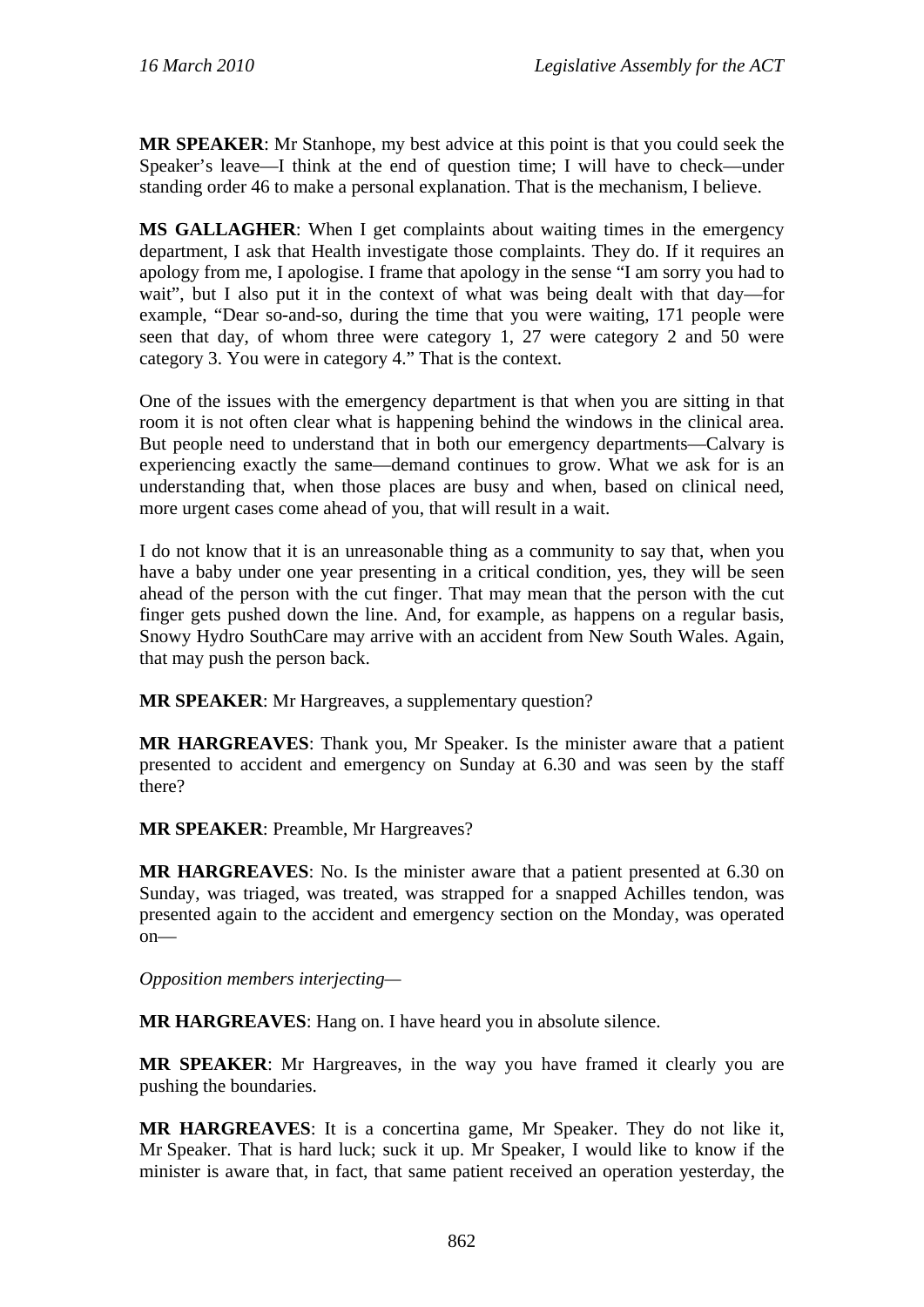Monday following, and is home today. Is that not an example of the efficiency of accident and emergency and how outpatient services work in the hospital?

**MS GALLAGHER**: I thank Mr Hargreaves for the question. I am not aware of the individual Mr Hargreaves speaks about, but the point he raises is a good one, which is that our emergency department—

### *Members interjecting—*

**MS GALLAGHER**: Again, if those opposite took the time to have a look at the treatment times from entering the emergency department to exit they would see that we run, I think, the most efficient hospital in the country in relation to the provision of emergency care once in the emergency department.

In all areas of emergency department categories, categories 1 to 5, we are seeing gradual and continued improvement in the numbers reaching our performance targets. Again, in category 1 the figure is 100 per cent. I do not think there is another jurisdiction that delivers 100 per cent timeliness for all category 1 patients. In category 2, 83 per cent of those are seen on time; in category 3, 61 per cent—a 13 per cent improvement on this time last year; in category 4, 56 per cent are seen on time an eight per cent improvement on last year. In category 5, 78 per cent are seen on time. In three of those categories we are performing above the national benchmark and in categories 3 and 4 we are heading there very quickly.

*Mr Smyth interjecting—* 

*Mr Stanhope interjecting—* 

**MR HARGREAVES**: You guys had better start picking another campaign to run on because the emergency department improvements are continuing. They have been consistently improving over time and they will continue to improve. Do you know what? It is the staff in that emergency department that deserves the credit that those opposite do not ever give them.

*Members interjecting—* 

**MS GALLAGHER**: They have got your number, Mr Hanson.

**MR SPEAKER**: Ms Gallagher, resume your seat, thank you. Mrs Dunne.

**Mrs Dunne**: Three times, I think, Mr Speaker, Mr Stanhope said to one member here—I do not know who—to stop lying. I would like him to withdraw.

**MR SPEAKER**: Mr Stanhope, it is unparliamentary language.

**Mr Stanhope**: I withdraw, Mr Speaker, but I did not say it and anybody that says I did is a liar.

**MR HANSON:** A supplementary, Mr Speaker. I am sure I will give him another opportunity now.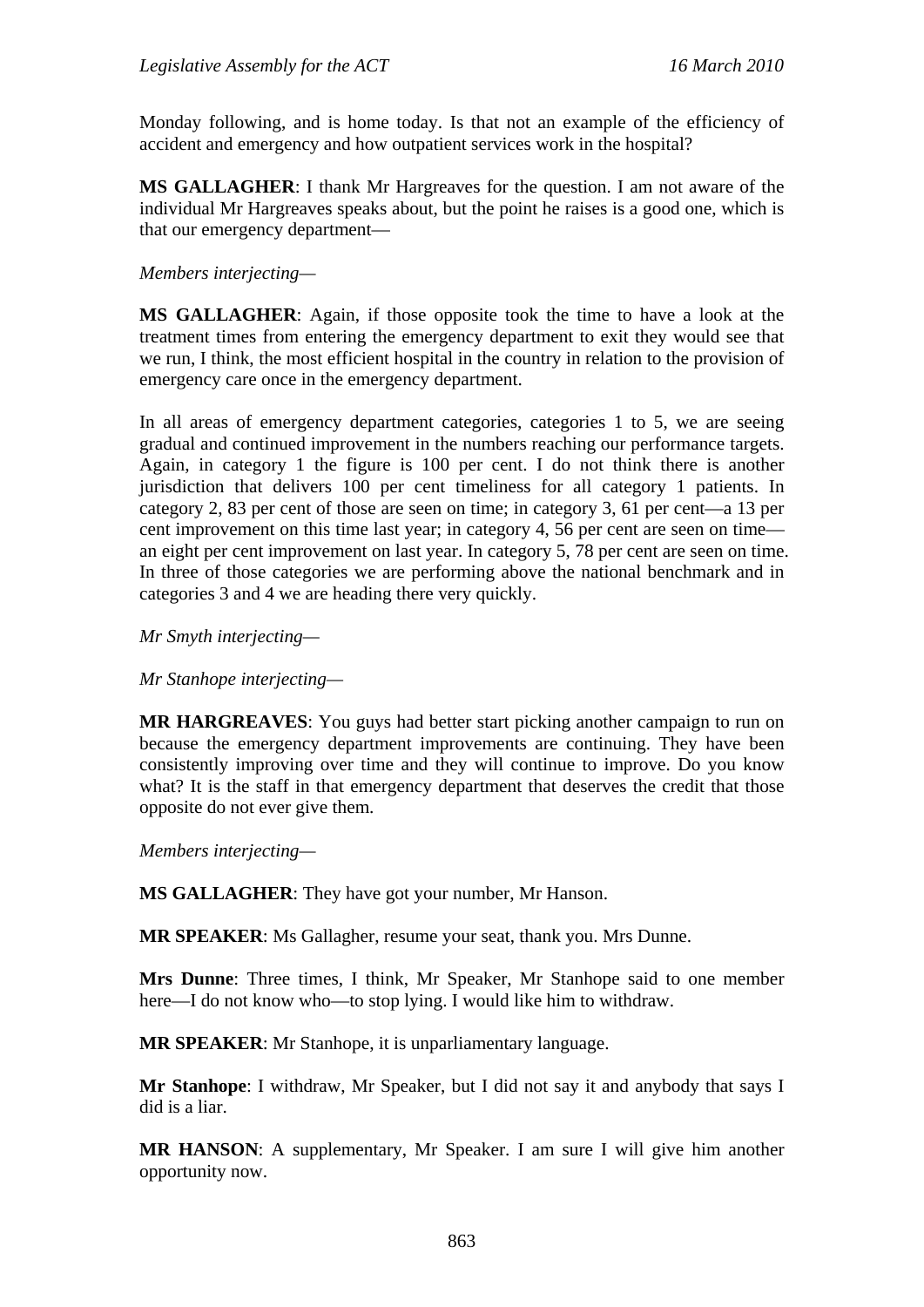**MR SPEAKER**: Yes, Mr Hanson. A supplementary.

**MR HANSON**: Minister, will you apologise to the many people who are waiting for elective surgery—

**Mr Hargreaves**: On a point of order, Mr Speaker, I am not aware to which minister Mr Hanson is addressing his question.

**MR HANSON**: It is a supplementary.

**MR SPEAKER**: It is a supplementary, Mr Hargreaves.

*Members interjecting—* 

**MR SPEAKER**: Order! Mr Hanson has the floor.

**MR HANSON**: I will start again, Mr Speaker. Just to clarify for Mr Hargreaves, who is asleep up there in the back, this is a supplementary, so it is addressed to the original minister, the Minister for Health. Minister, will you apologise to the many people who are waiting for elective surgery for the Chief Minister suggesting that they were whingers?

**Mr Stanhope**: On a point of order, Mr Speaker, this will become tedious because I am going to object every time somebody verbals me or every time somebody lies, as Mr Hanson has just lied.

**Mr Smyth**: On a point of order, that is unparliamentary.

**MR SPEAKER**: We will come to it.

**Mr Stanhope**: I will stand and take a point of order whilst they continue to lie. I am going to stand here—

**MR SPEAKER**: Thank you, Mr Stanhope.

**Mr Stanhope**: and raise a point of order every time somebody in this place rises and tells a lie about something that they allege I said. I will do it every time somebody stands in this place and lies about this.

**Mr Hanson**: Mr Speaker—

**MR SPEAKER**: Is it on the point of order?

**Mr Hanson**: Yes, on the point of order, what we have said is to suggest that Mr Stanhope had intimated that people have been whingeing. I could read the direct quote, if you wish, that makes it very clear that this was a suggestion from Mr Stanhope that people should stop whingeing. That is the assertion we are making and these are the questions we are asking. No-one has directly verballed him at all. If he can point to a quote where we have verballed him then he should do so. But what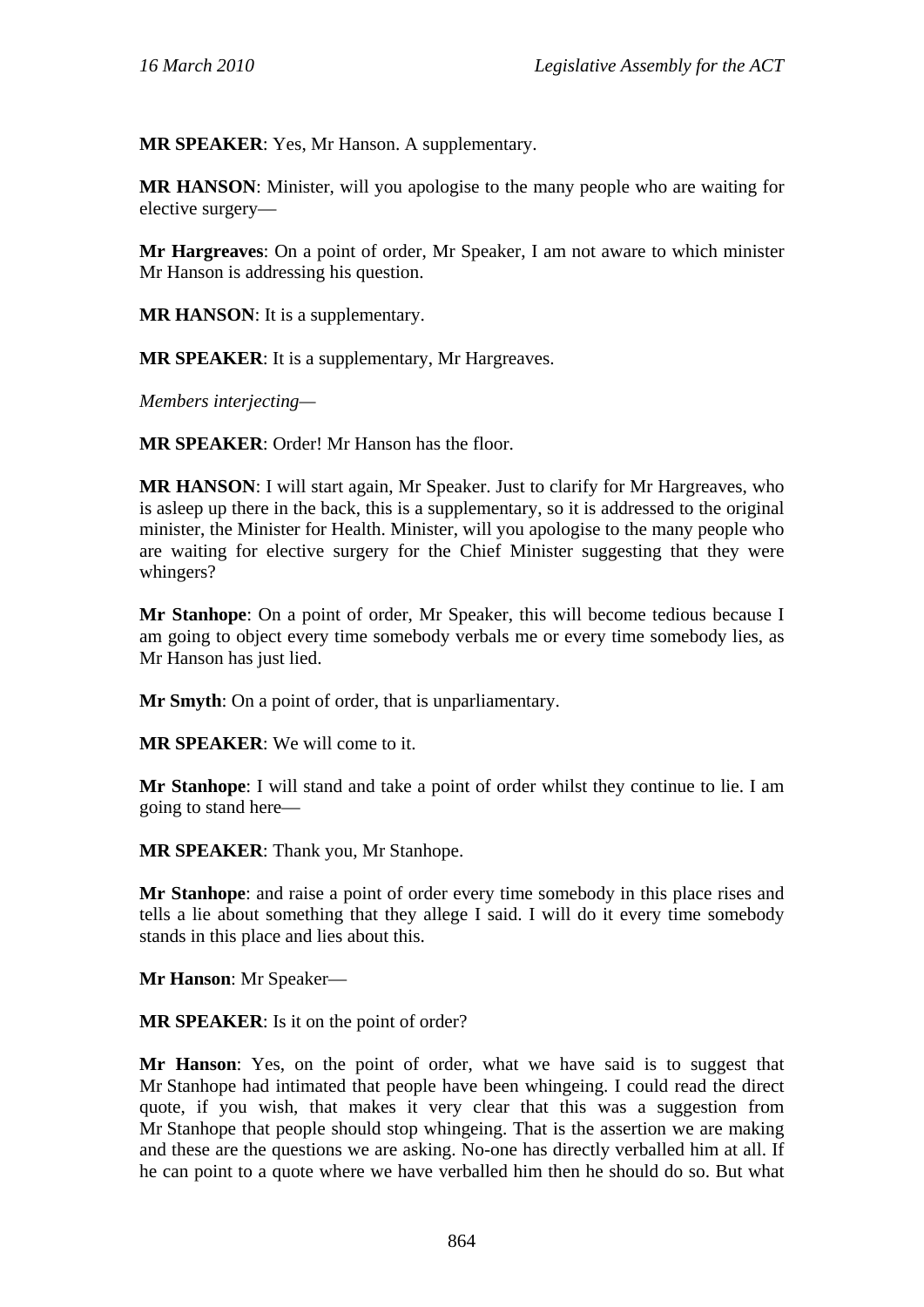we have said is that he has suggested, quite clearly, that people should not whinge, and that is a direct extrapolation from the comments he made on radio, and I can quote from those.

**Mr Stanhope**: On the point of order, there we have it: oh, it is an extrapolation! I said I did not whinge. I was not speaking for anybody else; I was speaking for myself. What I said was that I did not whinge.

*Members interjecting*—

**Mr Stanhope**: I said I did not whinge about it. The claims that I said other people are whingeing is a lie.

**MR SPEAKER**: Order, thank you! Mr Stanhope, resume your seat.

**Mr Hanson**: This was about the context, Mr Speaker.

**MR SPEAKER**: Order, Mr Hanson! Mr Stanhope, I have already indicated to you that the option available to you is a personal explanation to correct the record on this one. In the meantime, there is no point of order.

**Mr Seselja**: Mr Speaker, Mr Stanhope again ignored your ruling and several times said there were lies being told and that people in the chamber were lying. I would ask you to ask him again to withdraw.

**MR SPEAKER**: Mr Stanhope, it was provocative. Perhaps you could withdraw that.

**Mr Stanhope**: I will withdraw that, Mr Speaker, out of deference. But I stand by what I said. If anybody stands here and lies, as they have been, then I will raise a point of order.

**Mrs Dunne**: You can't withdraw and qualify it; it is not a withdrawal.

**Mr Stanhope**: I did; I withdrew it.

**MR SPEAKER**: We will resume questions without notice. Ms Le Couteur has the floor.

**MS GALLAGHER**: I have got to answer.

**Mr Hanson**: She's got to answer it.

**MR SPEAKER**: Sorry, I have lost track. Ms Gallagher, you have the floor.

**MS GALLAGHER**: Thank you, Mr Speaker. I cannot apologise for something that was not said. I think we have gone to that, and other members have contributed to that debate.

On the issue of elective surgery, again, people should get their minds around what this territory does as a regional provider of elective surgery, knowing that 24 or 25 per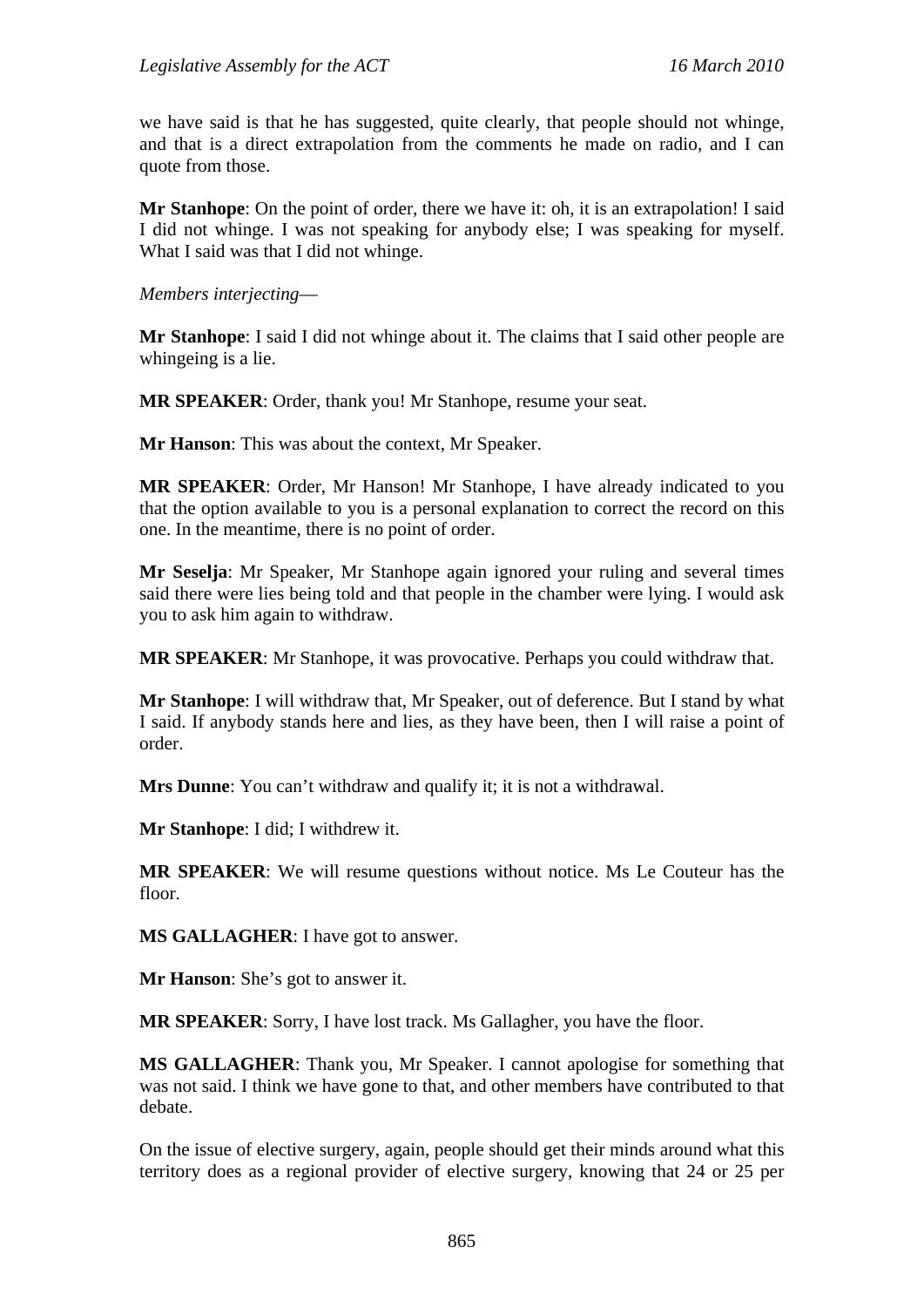cent of all our work is from New South Wales, 53 per cent of all the work done every day is unplanned admissions to the hospital, and we still deliver almost 10,000 procedures a year. We have every theatre operating at its maximum capacity at this point in time; we have extended hours of operation; we have opened more theatres; we have employed more staff; we have built new intensive care units; we have created critical care capacity—all to improve the efficiency of our elective surgery program. And we have been doing that in the context of more admissions on the list than ever before.

That is just by way of a bit of a reality check here that everything that can be done is being done. But, again, that will still mean that, for those with less urgent conditions, particularly in areas where there are not a number of surgeons performing that work, in the private sector or indeed in the public sector, there will be times when they have to wait for access to their surgery. I know people in the surgical bookings area at Canberra Hospital, and indeed at Calvary, work tirelessly to ensure that that system works as efficiently as possible and that people get access to surgery based on their clinical need. I think the constant criticism of it by the opposition is wearing people down—not me, not people in the department, but people in the hospital, who feel that their efforts go unnoticed by you. *(Time expired.)*

# **Planning—Latham**

**MS LE COUTEUR**: My question is for the Minister for Planning and relates to a development proposal in Latham, on the old petrol station site. Minister, this DA was notified last year without including information on the redevelopment proposal. Following an ACAT appeal, the ACAT presidential member recommended that ACTPLA publicly renotify the DA. What is the government's response to this recommendation?

**MR BARR**: I thank Ms Le Couteur for the question. Of course ACTPLA will respond to the recommendation from ACAT. There are established practices and precedents in relation to ACAT or previous bodies' decisions in relation to planning matters and the Planning and Land Authority will respond accordingly.

**MR SPEAKER**: Ms Le Couteur, a supplementary?

**MS LE COUTEUR**: Will you direct ACTPLA to properly renotify the DA?

**MR BARR**: I do not believe it is a matter that requires ministerial direction.

**MS BRESNAN**: A supplementary?

**MR SPEAKER**: Yes, Ms Bresnan.

**MS BRESNAN**: Minister, is it justifiable that DAs are approved when they have not been fully and correctly notified, as per usual requirements of the Planning and Development Act?

**MR BARR**: I would expect the Planning and Land Authority to operate within the Planning and Development Act.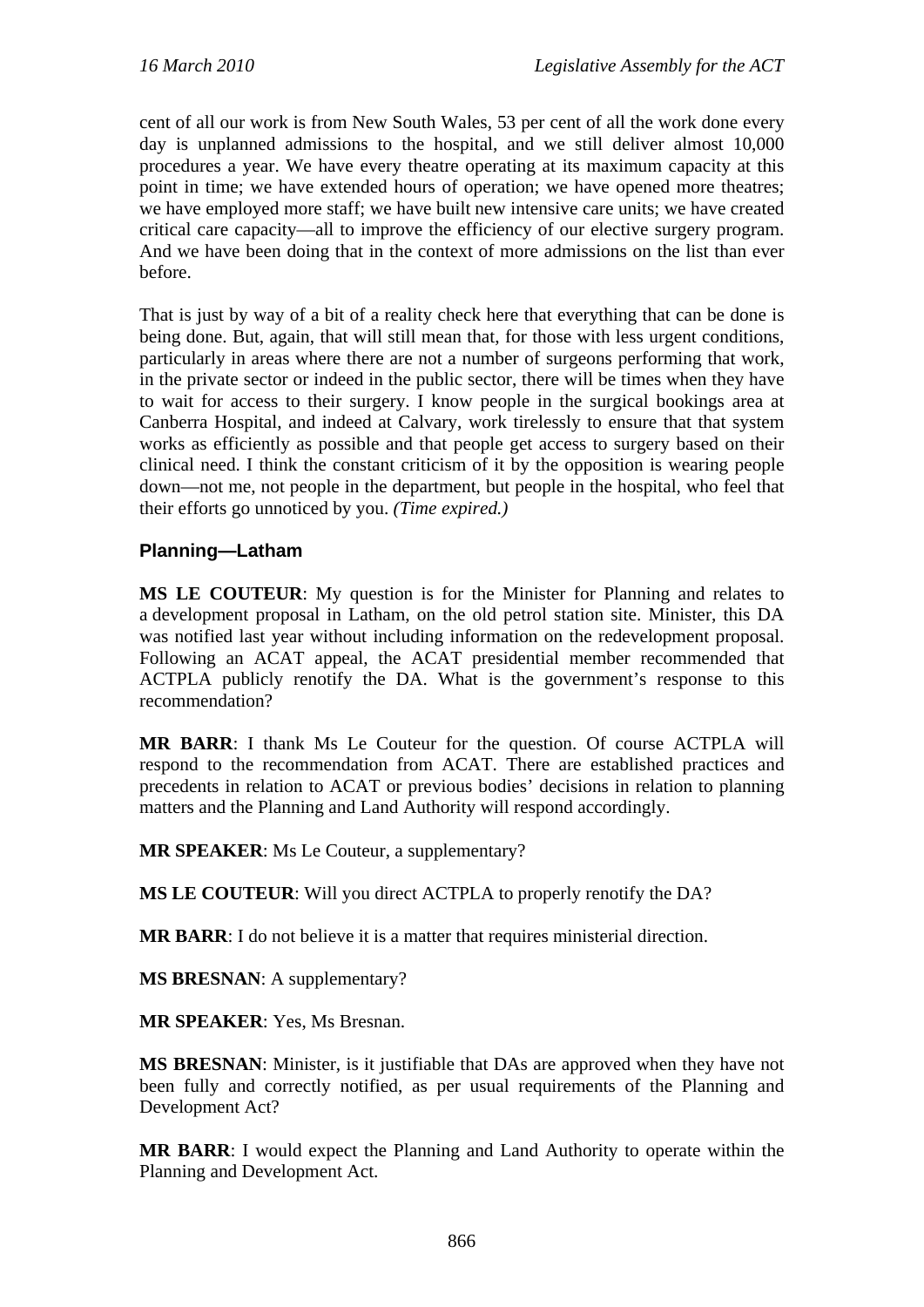**MS BRESNAN**: A supplementary?

### **MR SPEAKER**: Yes, Ms Bresnan.

**MS BRESNAN**: Are there any plans to revitalise Latham by encouraging more mixed use in the commercial zone?

**MR BARR**: Of course the government aims, through its planning and development policies, to facilitate revitalisation of many areas of Canberra. I think it would be a fair observation, having seen the situation in many outer suburban shopping centres, that some revitalisation is required. Latham is, indeed, no different from a number of other suburban areas where changing demographics and changing consumer behaviour patterns require commercial responses that are different from what might have been in the minds of our predecessor planners under the National Capital Development Commission.

Prior to self-government, many of the planning policies and ideas that were put in place in that generation have served the territory well. Many, though, have manifestly failed to adapt to changing circumstances within this city. So, an example of suburban shopping centres in some parts of the city struggling commercially and struggling economically is not unique to Latham and, indeed, solutions to that are many and varied, depending of course on where in the city we are talking about.

### **Health—elective surgery**

**MR HANSON**: Mr Speaker, my question is to the Minister for Health. Yesterday's *Canberra Times* told the story of four-year old Lachlan, who suffers from sleep apnoea and who is facing a lengthy delay in accessing much-needed elective surgery. In fact, he has been waiting for over a year. His family has been advised that he will require another referral to another surgeon in order to receive the care he needs. Minister, is it acceptable that this family will be forced to seek yet another referral to see another surgeon, because they were unlucky enough to be placed on the longest elective surgery waiting list?

**MS GALLAGHER**: Luckily the opposition has got the *Canberra Times* every day the real opposition in this town, the *Canberra Times*—because it gives a few hints to the opposition about where it might get its next media release from.

**Mr Smyth**: Who thought that one up for you?

**MS GALLAGHER**: It is obvious. Go and have a look. The story comes in the paper; then the media release comes from a lazy opposition that has not got any issues of its own.

**MR SPEAKER**: Order! Minister, the question, thank you.

*Opposition members interjecting—*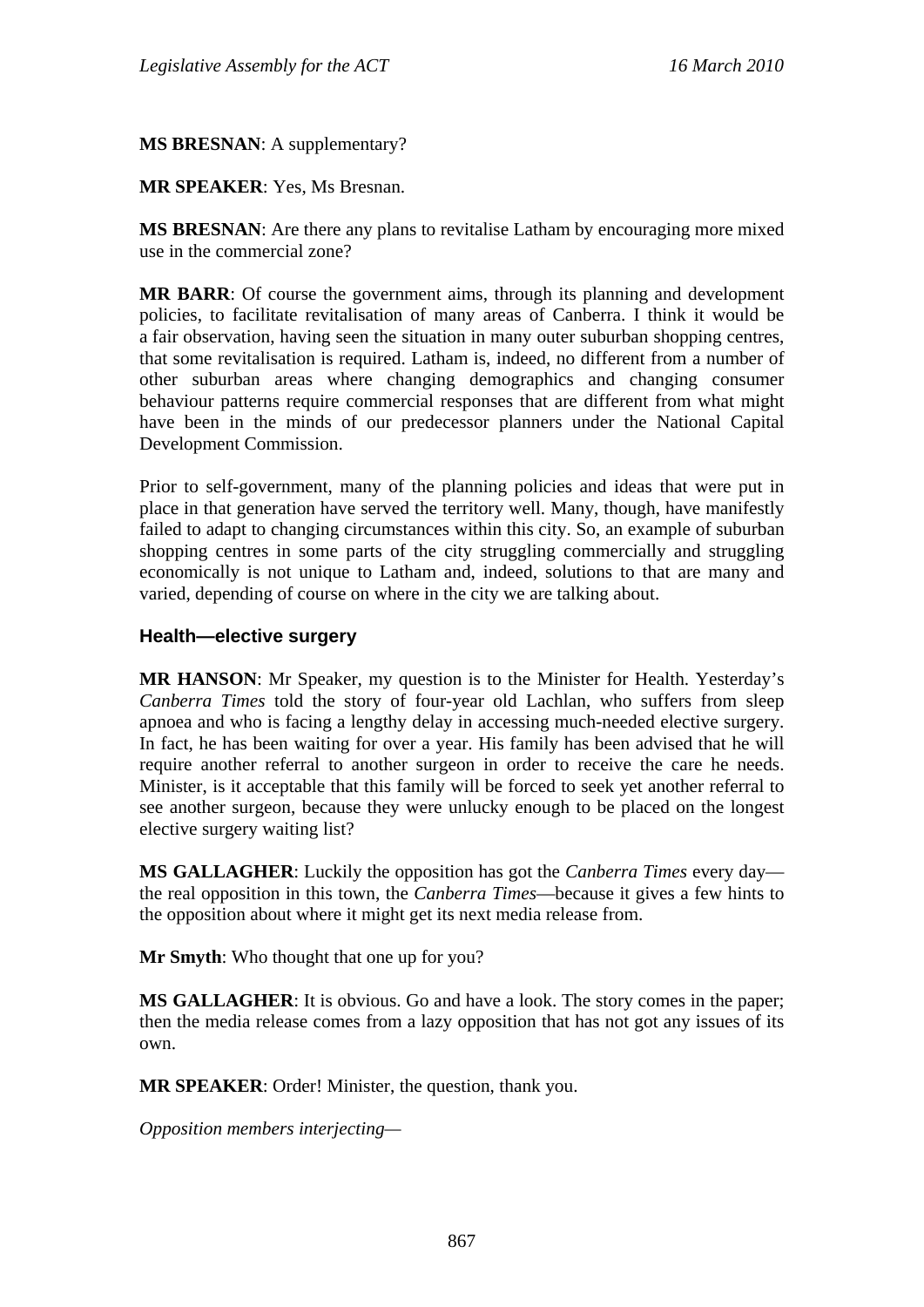**MS GALLAGHER**: I am surprised that the shadow minister for health has to ask me about how arrangements are put in place for access to elective surgery. The hospital does not put people on waiting lists; the doctors put people on waiting lists. I will not go to the individual case, but if a person gets a referral from a GP to a specialist, they see that specialist and that specialist says, "I need to put you on the elective surgery list in the public system," that person goes on that list. That is the way it operates. The hospital does not do it. We do not choose the longest list to put people on. They are arrangements that are put in place between the patient and the doctor. The best that we have been able to do in dealing with this issue—and the issue actually goes to the pooling of lists—

### *Opposition members interjecting—*

**MS GALLAGHER**: The issue goes to the pooling of lists. Mr Hanson just blindly goes through the Health portfolio thinking that everything is black and white and easy to introduce. The issue of pooling of lists has been a very contentious issue in this territory for a number of years.

**Mr Hanson**: Is this another one you can't get done?

**MS GALLAGHER**: I cannot introduce pooling without the support of the surgeons. If I was to introduce pooling without the support of the surgeons, our elective surgery work, and indeed our emergency surgery work, would stop. Everything is so easy for the opposition because they do not have to consider the implications of taking unilateral action without the support of the major stakeholders within it.

I have discussed pooling with surgeons a number of times over the years. At the moment, those surgeons do not support pooling. I do not know, Mr Hanson, if you have had any discussions with anyone about pooling. I know you seem to think it is very easy, but think of the ramifications if we were to introduce something without the support of the major stakeholder in that decision. It would be catastrophic. The best thing that we can do in the meantime is to publish the surgeons' lists on the website and alert people to that. Everybody can go to the ACT Health—

**Mr Seselja**: It's always somebody else's fault.

**MS GALLAGHER**: No, it is not. I am not saying that. Everyone can go to the ACT Health website and see the waiting times for surgeons in particular categories. We as the public health provider cannot promote one doctor ahead of another. What we have done is publish their waiting times online. Patients are informed of that.

**MR SPEAKER**: Mr Hanson, before you ask your question I would just remind members of the opposition that I made it very clear during the last sitting period that constant hectoring during the minister's answers is not an acceptable conduct of question time. Some level of intervention is obviously part of the practice here, but not constant hectoring.

**MR HANSON**: Minister, like the Chief Minister, do you believe Lachlan's parents should simply stop whingeing about the long wait they are facing?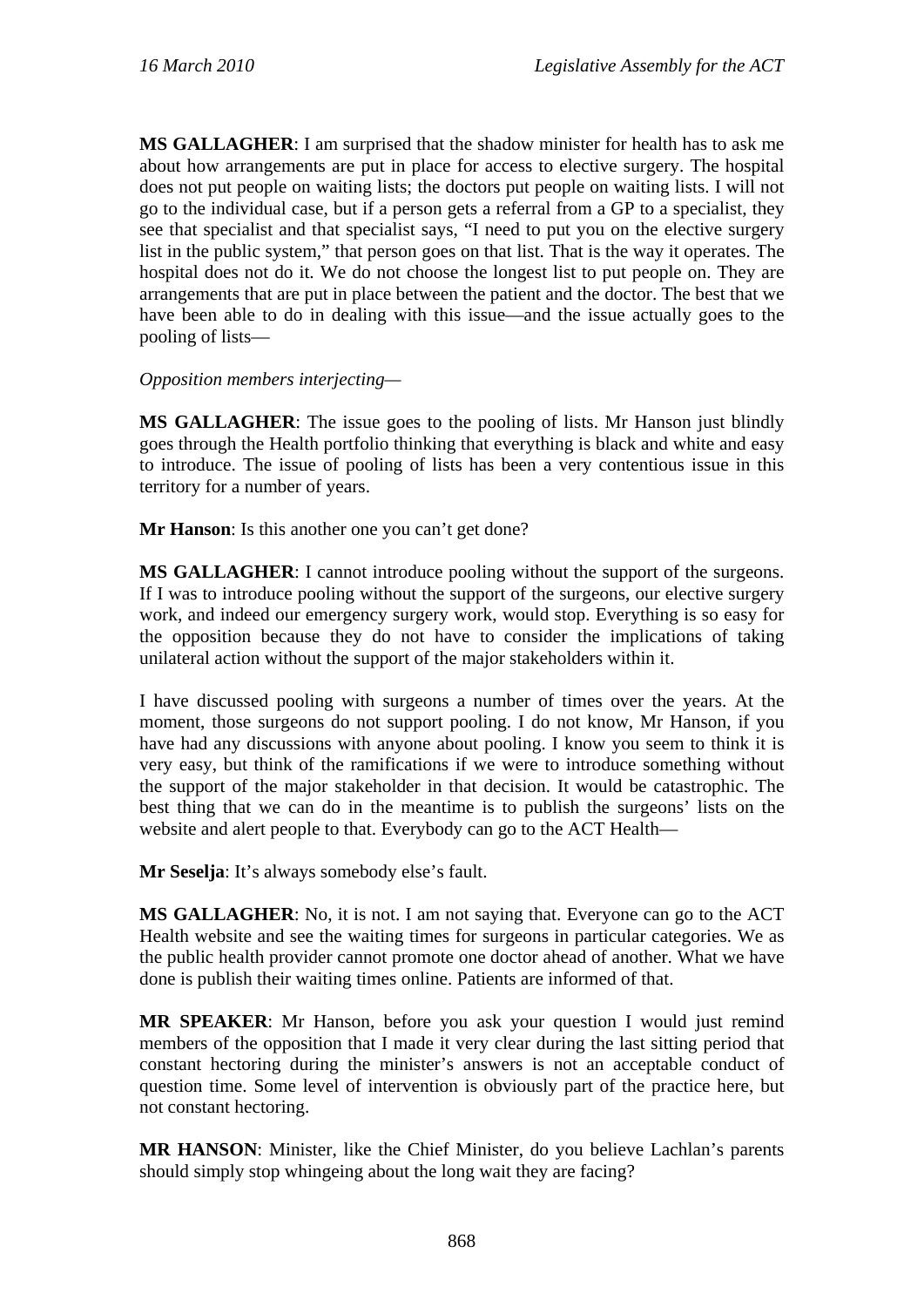**Mr Stanhope**: I raise a point of order, Mr Speaker. That's a lie. I ask that the member withdraw that lie.

**MR SPEAKER**: Mr Stanhope, you are actually reaching a point of vexatiously using points of order. I think we have covered this matter. You have an opportunity at the end of question time. If you do it again, I will have to warn you for vexatious points of order.

**Mr Stanhope**: Well, I withdraw again. But I just make this point now: this has reached the point where—

**MR SPEAKER**: Mr Stanhope, this is not an opportunity for you to speak.

**MR HANSON:** Shall I ask my question again, Mr Speaker?

**MR SPEAKER**: Yes, please.

**MR HANSON**: Minister, like the Chief Minister, do you believe Lachlan's parents should simply stop whingeing about the long wait that they are facing?

**MS GALLAGHER**: Mr Hanson, Mr Stanhope did not say that. Indeed, with the beauty of the electronic age, I am sitting here reading the transcript of what Mr Stanhope said—and he did not say anything like that. I think the focus on—

**Mr Smyth**: He did. ABC said he did.

**Mr Hanson**: It's the context.

**MS GALLAGHER**: Well, the editorialising around the quote—now we get to it: the editorialising around the direct—

**Mr Smyth**: "Stop whingeing about wait times: Stanhope".

**MS GALLAGHER**: Yes, and you will notice that is not in quotation marks directly attributable to the Chief Minister. That is a headline, Mr Smyth—a headline, it appears, that somebody has written.

The issue always to focus on is to make sure that people get access to their surgery based on clinical need within the capacity of the system, and I understand that that individual family is being supported to ensure that we do provide the surgery in the shortest time possible—and that is my focus.

**MR SMYTH**: A supplementary, Mr Speaker.

**MR SPEAKER**: Yes, Mr Smyth.

**MR SMYTH**: Thank you. Minister, why have you failed to reach an agreement to streamline elective surgery waiting lists in the ACT?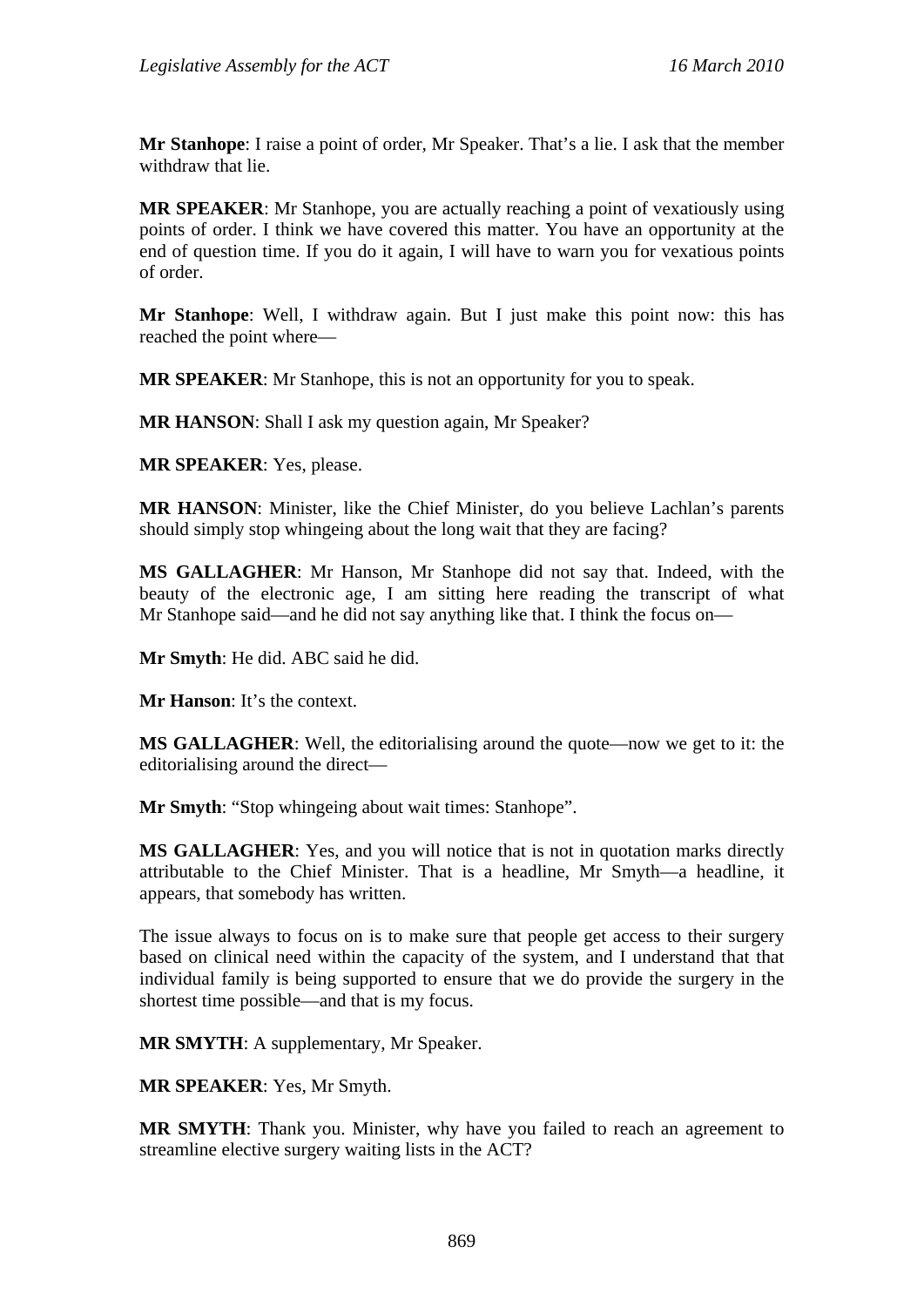**MS GALLAGHER**: Because the surgeons do not agree. If the surgeons do not agree—and perhaps it is useful to go to the reasons why the surgeons do not agree then I cannot force that change, because if I force the change—

**Mr Smyth**: Have you considered any other options?

**MS GALLAGHER**: We are always looking at how to improve the efficiency of the elective surgery program, but if I forced the pooling, which is not accepted in this territory, and has never been achieved under any government of any political persuasion, I should point out, I would shut down all surgery at both hospitals. Mr Smyth, I have weighed it up and I do not think that is a good outcome.

My preferred way forward is to meet with the surgeons—as I do, and we have a surgical task force that meets—and talk with them about how to improve people's access to elective surgery. We have done the extra theatres; we have done the extra staff; we have done the extra operating hours. We have done those things, and now we need to move to the next stage of how to keep improving the efficiency of the list. And there are issues such as pooling. There are issues such as putting work out to the private sector, particularly in those specialty areas where the services that we offer at the Canberra Hospital could be offered in the private system and, where we do not have the staff necessarily at the Canberra Hospital to do that, we rely on VMOs to do that work. So there are other areas which we continue to investigate.

I note in Mr Hanson's little issues paper the idea that you put work out to the private sector. We do that from time to time. But, again, it is not something that is supported by the surgeons.

### **MR SPEAKER**: Yes, Mr Smyth?

**MR SMYTH**: Thank you, Mr Speaker. Minister, what legacy on waiting lists and waiting times will you leave to your successor?

**MS GALLAGHER**: The legacy at the moment is that we will be doing thousands more procedures, thousands, every year than the Liberals were ever able to do. And do you know why? It was not just your elective surgery program; it was the fact that you cut 114 beds. For those that live in the black and white world of the Liberal Party, the lazy, black and white world—

**Mr Hanson**: Mr Speaker, a point of order.

**MR SPEAKER**: Stop the clock, please.

**Mr Hanson**: The question specifically related to waiting times, not to the number of procedures conducted. If the minister could address the substance of the question—

**MR SPEAKER**: I think the question was about Ms Gallagher's legacy, Mr Hanson. Ms Gallagher, you have the floor. There is no point of order.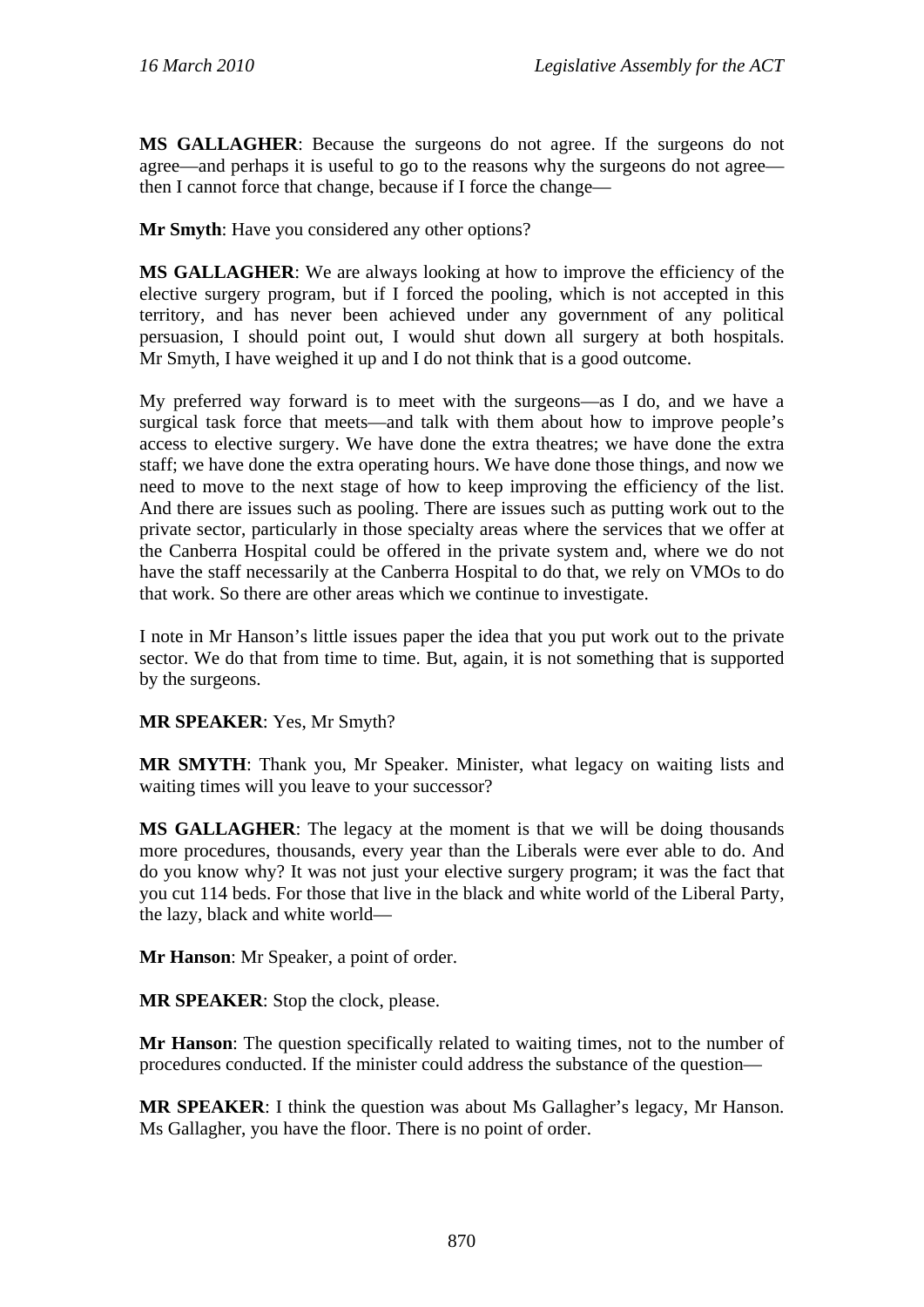**MS GALLAGHER**: Thank you. The legacy that this government has already established is more operating theatres, more staff, more beds, more intensive care capacity at both hospitals, more demand, more people being seen every year—almost 10,000 people being removed—and the waiting times reducing, the waiting times for access to elective surgery reducing.

You will find cases from time to time where patients are frustrated but let us just for a moment think about what happens at that hospital—indeed, both hospitals—every day. Fifty-three per cent of the surgical work, unplanned, unannounced, nobody knows what it is going to be for, nobody knows what kind of capacity needs to be created, nobody knows whether we need intensive care work—53 per cent of the work is emergency surgery being done, unplanned, five of the 10 theatres every single day. Yet we still improve access to elective surgery.

I think that is something that this Assembly should be proud of and I think the constant criticism and whingeing that goes on in this place by Mr Hanson is affecting people's morale. He, as shadow minister for health, needs to think about that. *(Time expired.)* 

### **Tourism—autumn events**

**MS PORTER**: Mr Speaker, my question, through you, is to the minister for tourism. Can the minister advise the Assembly of the successful tourism outcomes for the ACT from recent events, including the *Masterpieces from Paris* exhibition, and how the government's policies contributed to this success?

**MR BARR**: I thank Ms Porter for the question and for her interest in the tourism industry. Last year, in response to an approach from the National Gallery of Australia, the ACT government committed the sum of half a million dollars to partner with the gallery to bring the *Masterpieces from Paris* exhibition to Canberra. This commitment also included the ACT's new autumn event, which has involved an enhanced Canberra Festival and a range of special night time openings of the gallery through the hugely successful, and indeed sold-out, starry nights program which has occurred over the last four Fridays and Saturdays. Attracting visitors to the territory creates jobs, it grows our economy and it keeps a diverse economic base. The same great events and promotions that make Canberra a great place to visit also make Canberra a great place to live.

I can confirm that the *Masterpieces from Paris* exhibition has been a great success in every way. At the time of securing the event, the National Gallery estimated that the exhibition would attract in excess of 250,000 attendees. The estimate was that three-quarters of those would come from interstate or overseas. The estimated economic impact of the exhibition for the territory economy was \$50 million. These estimates were based on the impact of previous blockbuster exhibitions at the gallery, including *Turner to Monet* and the *Degas* exhibition.

Members would be aware that the exhibition was originally scheduled to run from 3 December last year to 5 April this year. It was very good news for the territory's tourism industry when the National Gallery announced last week that, due to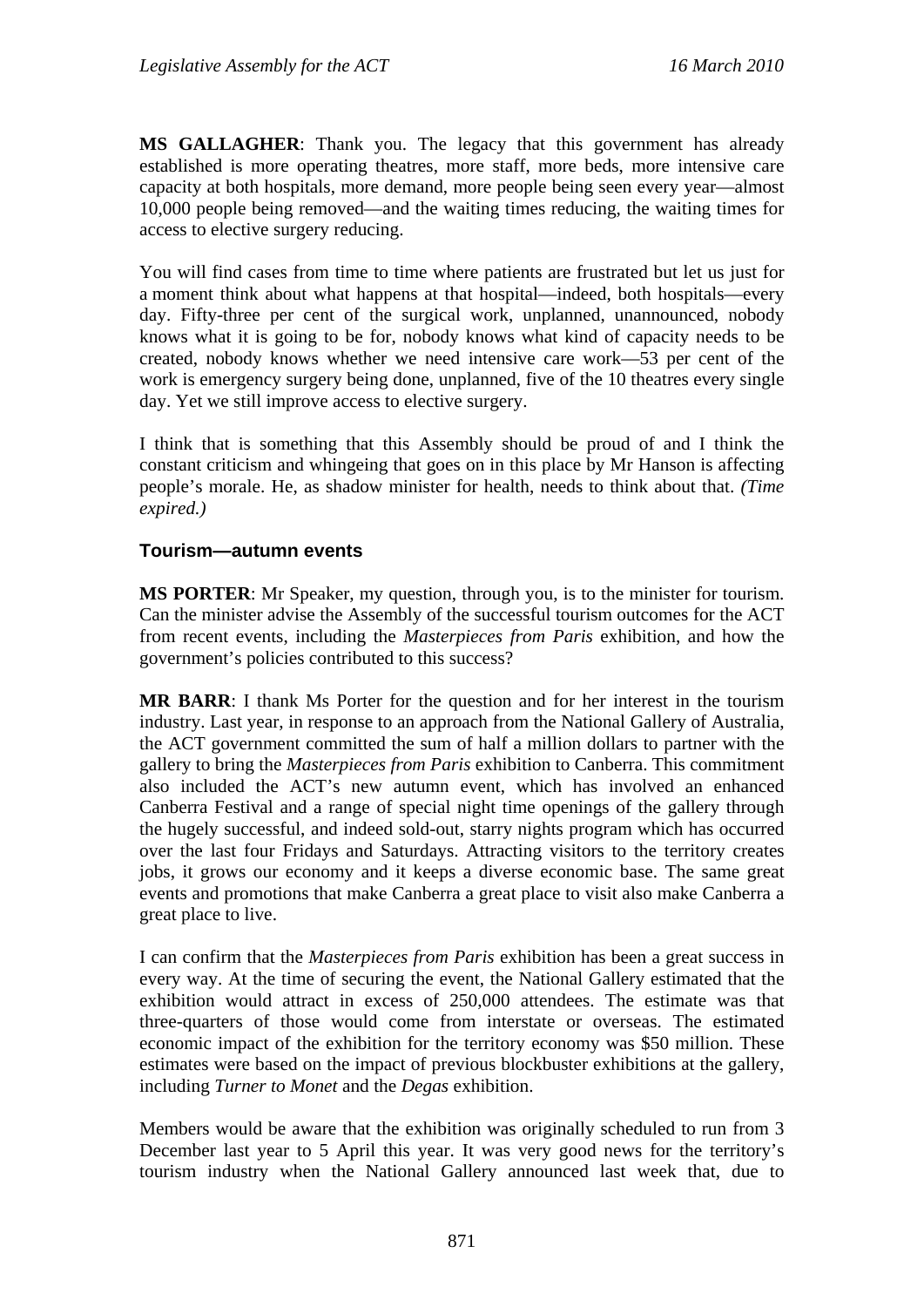unprecedented demand, the exhibition will be now extended by a further two weeks, to close on 18 April. I am happy to advise the Assembly that attendance at the exhibition now well exceeds 320,000 people. The exhibition broke the old attendance record for the gallery of 241,770 and it broke that record on 26 February, some seven weeks before the exhibition will now close. Some quick estimates suggest that the economic impact of the exhibition for the territory economy will now be somewhere in excess of \$60 million.

The ACT government is committed to ensuring that Australian Capital Tourism delivers concrete economic outcomes for the people of the ACT. From day one the territory government has worked closely with the National Gallery to maximise the tourism and economic benefits of this major international cultural event. The National Gallery of Australia has leveraged the ACT government's marketing investment of \$500,000 by securing national media partnerships worth more than \$2 million, bringing the total of the interstate marketing campaign for this exhibition to more than \$2.5 million.

I would like to take this opportunity to put on record the government's thanks to Australian Capital Tourism and the National Gallery of Australia for making such a success of this exhibition. I am sure all members of the Assembly, even the whingeing, carping shadow minister, would agree that it is fantastic that so many people from outside the territory are enjoying our beautiful city this autumn and enjoying our cultural treasures. I am sure we are all grateful that they are spending their money in our hotels, in our shops and in our restaurants.

**MR SPEAKER**: Ms Porter, a supplementary?

**MS PORTER**: Thank you, Mr Speaker. Can the minister tell the Assembly how the people of Canberra have responded to these events?

**MR BARR**: I am happy to report that the community has responded very well to the *Masterpieces* blockbuster exhibition at the gallery. The hospitality industry is clearly very happy that we have had an estimated additional 240,000 people visiting Canberra over the period of the exhibition. I quote from no more authoritative a source than Steven Fanner, from the Australian Hotels Association, who recently observed that the exhibition is:

… clearly having an impact on the economy of the ACT and it's excellent that this decision has been made and that there'll be two more weeks of people coming from all over Australia to take advantage of their last chance to see these paintings before they leave the country.

As I mentioned earlier, the estimates now are that about \$60 million will flow into the ACT economy during the period of the exhibition. As everyone knows, more tourists to the ACT means more jobs for Canberrans. I was delighted to read the editorial in the *Canberra Times* last Friday, which said:

The flow-on economic benefits of the exhibition—to other Canberra tourist attractions, hotels and restaurants—have been considerable. There is no doubting that *Masterpieces* has been skilfully marketed, but the publicity is well justified. More than 95 per cent of visitors, most from interstate, have rated it as "impressive" or "very impressive".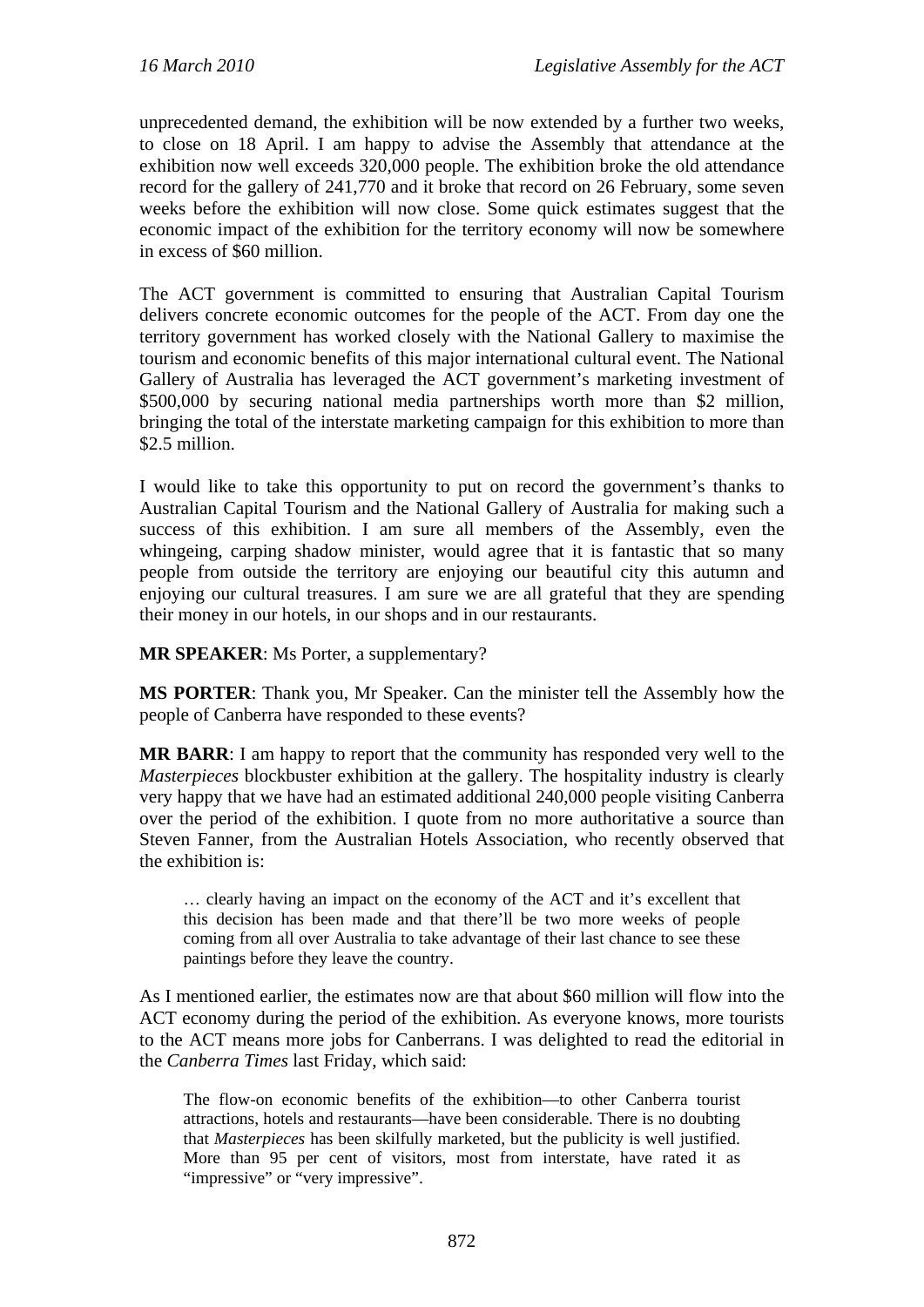Indeed, the *Masterpieces from Paris* exhibition and the autumn event are only small parts of the ACT's tourism efforts. Through this period, Canberrans and visitors have had the opportunity to enjoy Flip-Art, the balloon spectacular, symphony in the park, celebrate in the park—all part of the expanded Canberra Festival. I am happy to report that autumn in Canberra is an embarrassment of riches for all interstate visitors and, indeed, for all Canberrans.

I put in a plug now for something coming up at Easter—the National Folk Festival, an Australian tourism award winning event.

**MR SMYTH**: Supplementary question, please, Mr Speaker?

**MR SPEAKER**: Yes, Mr Smyth.

**MR SMYTH**: Minister, what is the relationship between this event and the long-proposed but still unsighted new autumn event?

**MR BARR**: This year marks the first year of the new autumn event. The theme is special night time openings, a partnership with our national institutions. This year it commenced with the National Gallery of Australia. And next year—we have already gone out to the national institutions. I met with all of the heads of the institutions at a luncheon, hosted by Therese Rein at the Lodge only a matter of weeks ago, to outline the government's proposal for the autumn event for 2011. And I am pleased to advise that with the distribution of expressions of interest we have already had five national institutions confirm their interest in partnering for the autumn event for 2011. The further details in relation to those institutions and the event will of course be announced in due course.

But, again, wouldn't it be terrific if there was a degree of bipartisanship in relation to this and we heard something more than the carping and whingeing that you get from the shadow minister for tourism, who has had nothing positive to contribute to the tourism debate in this territory for some years now. The industry knows it; the people of Canberra know it.

This government will get on with delivering on our election commitments and delivering the new autumn event. It started this year. There were sell-outs for each of the nights it ran. It was sold out for each of the nights it ran this year, and we look forward to the event growing in the years ahead. As I said at the start, Floriade started very small. Our goal is that the new autumn event will, over the next 20 years, rival Floriade and again promote autumn as a fantastic time to visit the national capital.

**MR SPEAKER**: Supplementary question, Mr Smyth?

**MR SMYTH**: Yes, Mr Speaker. Minister, could you please detail how an event run at the National Gallery by the National Gallery is the new autumn event for the ACT?

**MR BARR**: I said that this year's event, *Starry Nights*, which was developed in partnership between the gallery and Australian Capital Tourism, with funding provided by the ACT government, represented the start of the autumn events. The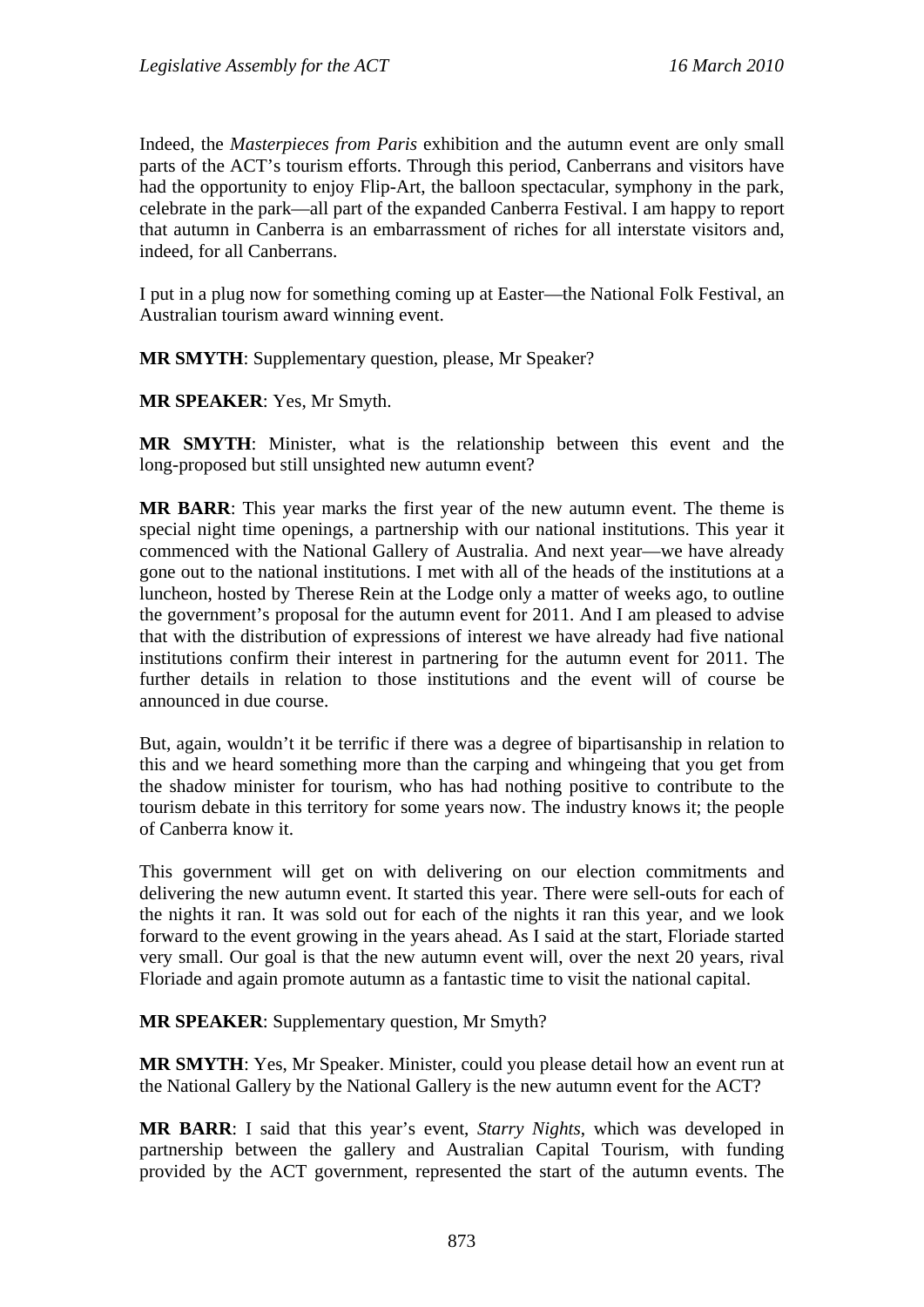theme is along the lines of many successful Northern Hemisphere late night festivals that involve special offerings of openings from the national institutions, that involve partnerships, events, special activities—

**Mr Smyth**: But you said there would be new national events and there have not been.

**MR BARR**: You are such a moron, Brendan.

**MR SPEAKER**: Mr Barr, I invite you to withdraw that.

**MR BARR**: You are just such a pathetic moron.

**Mr Hanson**: Mr Speaker—

**MR BARR**: If the shadow minister stops interrupting, I will respond to his question. He fails to understand—

**Mrs Dunne**: Mr Speaker—

**MR SPEAKER**: Mr Barr, I think that was unparliamentary. I invite you to withdraw.

**MR BARR**: I withdraw, Mr Speaker. In the minute remaining, I will go through this again for the shadow minister for tourism, who seems to suffer from a significant mental block in relation to this issue. The partnership with national attractions for special late night openings and a range of other events and activities, including concerts, food and wine and a range of other activities, started in 2010, this year, with a partnership with the National Gallery around the biggest tourism event this city has ever seen. In 2011, it will expand. We have already had five national institutions wanting to partner with us for the 2011 event.

The theme is around late night openings and special offerings, working with the national institutions. They are our major tourism drivers and we will provide a range of activities around those national institutions, including concerts, including food and wine, including an event hub, including a range of activities. We continue to work closely with the tourism industry, which is something that the shadow minister fails to grasp. *(Time expired.)*

### **Government—election promises**

**MR SMYTH**: My question is to the Treasurer. Treasurer, you flagged recently that the ACT government might have to delay some election promises due to the government's financial position. What commitments have greater priority for implementation: the promises made by the Stanhope-Gallagher government at the 2008 ACT election or the promises made to the Greens under the Greens-Labor agreement?

**MS GALLAGHER**: Indeed, the government has not taken any decisions around the budget at this point in time. But all of the commitments we made as election commitments and indeed the commitments we have made through the parliamentary agreement remain important for all parties involved in that. We have had a meeting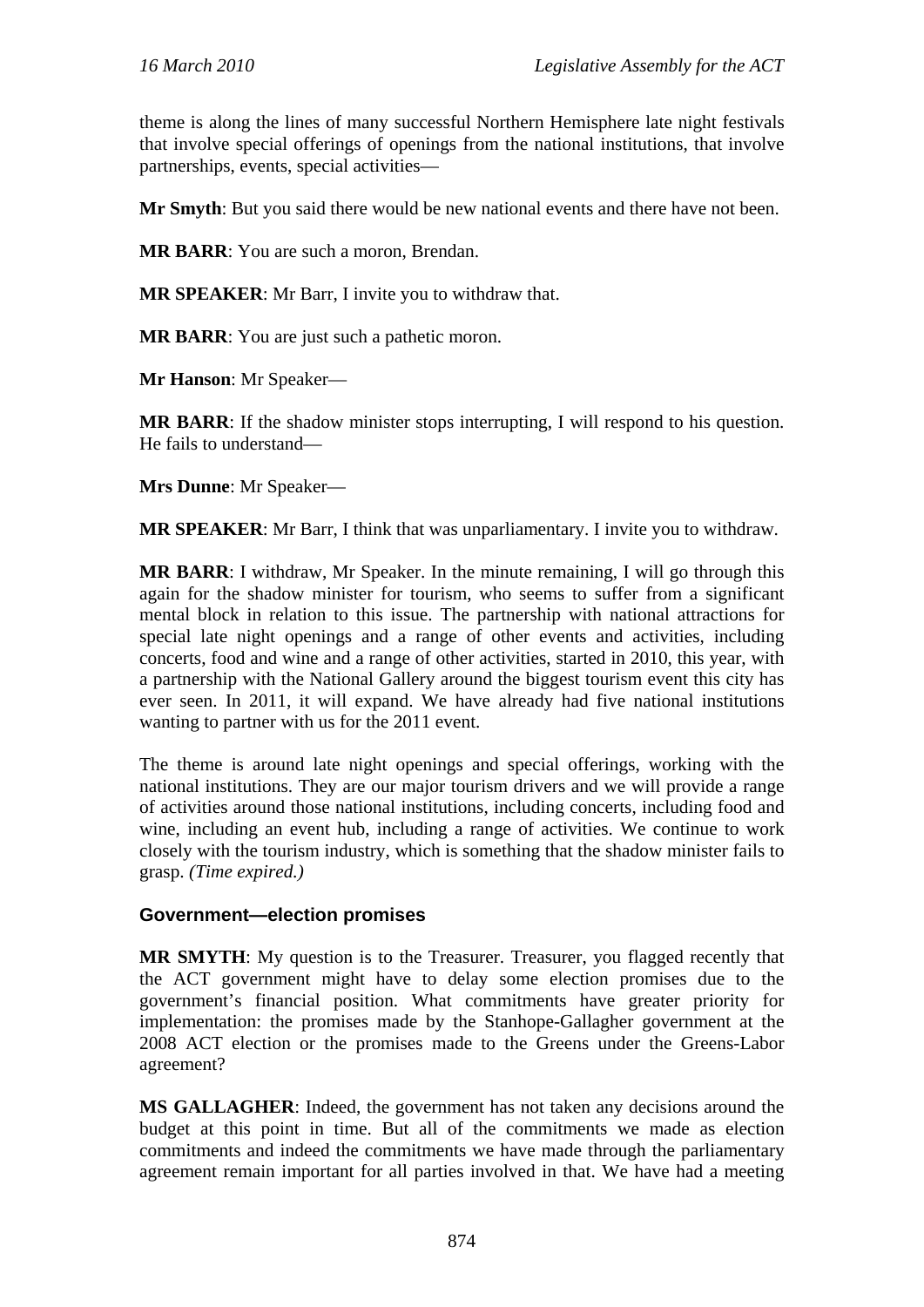with the Green members of the Assembly to talk through the budget and priority items for this year, and indeed individual ministers are identifying priority items for this year's budget, and that will mean potentially that some of those things that we would have liked to have done this year will not be being done this year. That is just in the context of the envelope that we have got available to us for a new spend in this budget.

Discussions are underway. But I would not rate—I do not think there has been any talk of a ranking of who is more important than whom. It has just been a generally mature discussion at this point in time. You guys were not involved—that is why it is mature.

**MR SPEAKER**: Mr Smyth, a supplementary?

**MR SMYTH**: Thank you, Mr Speaker. Treasurer, how long will the promises that you delay be delayed for?

**MS GALLAGHER**: I cannot answer that at this point in time as none of those decisions have been made. But if we do make decisions about putting some commitments on hold, we will be very clear about when we believe we will be able to implement them. That would be part of the announcement.

**MR HARGREAVES**: A supplementary question.

**MR SPEAKER**: Yes, Mr Hargreaves.

**MR HARGREAVES**: Thank you very much. In the context of the budget promises and outcomes, has the Treasurer invited the opposition to give a list of savings options they may consider appropriate?

**MS GALLAGHER**: Thank you, Mr Hargreaves. We certainly invited—and indeed in this place I have invited them a number of times—the opposition to be involved in the budget, in putting forward a budget submission or indeed in having any briefings they would like about the budget. But at this point in time the opposition have declined, or have not pursued, any of those offers to get involved. Every time we talk about savings, the Liberal Party go, "But we had all these savings identified before the election two years ago." But the problem that they do not go on to state is that those savings were to pay for their outrageous spending in the election. It was not actually to pay for anything new; it was just to cover the drunken spending routine that went on as part of the Liberals' failed—remember that—election campaign.

**MR SPEAKER**: Mr Seselja, a supplementary?

**MR SESELJA**: Minister, given your track record of breaking election promises, what confidence can the people have in any promises that you might make in future?

**MS GALLAGHER**: I am not sure what election promises were broken but the people of Canberra have elected this government a number of times now. I believe some of that has to do with the fact that they believe in us more than they believe in you. And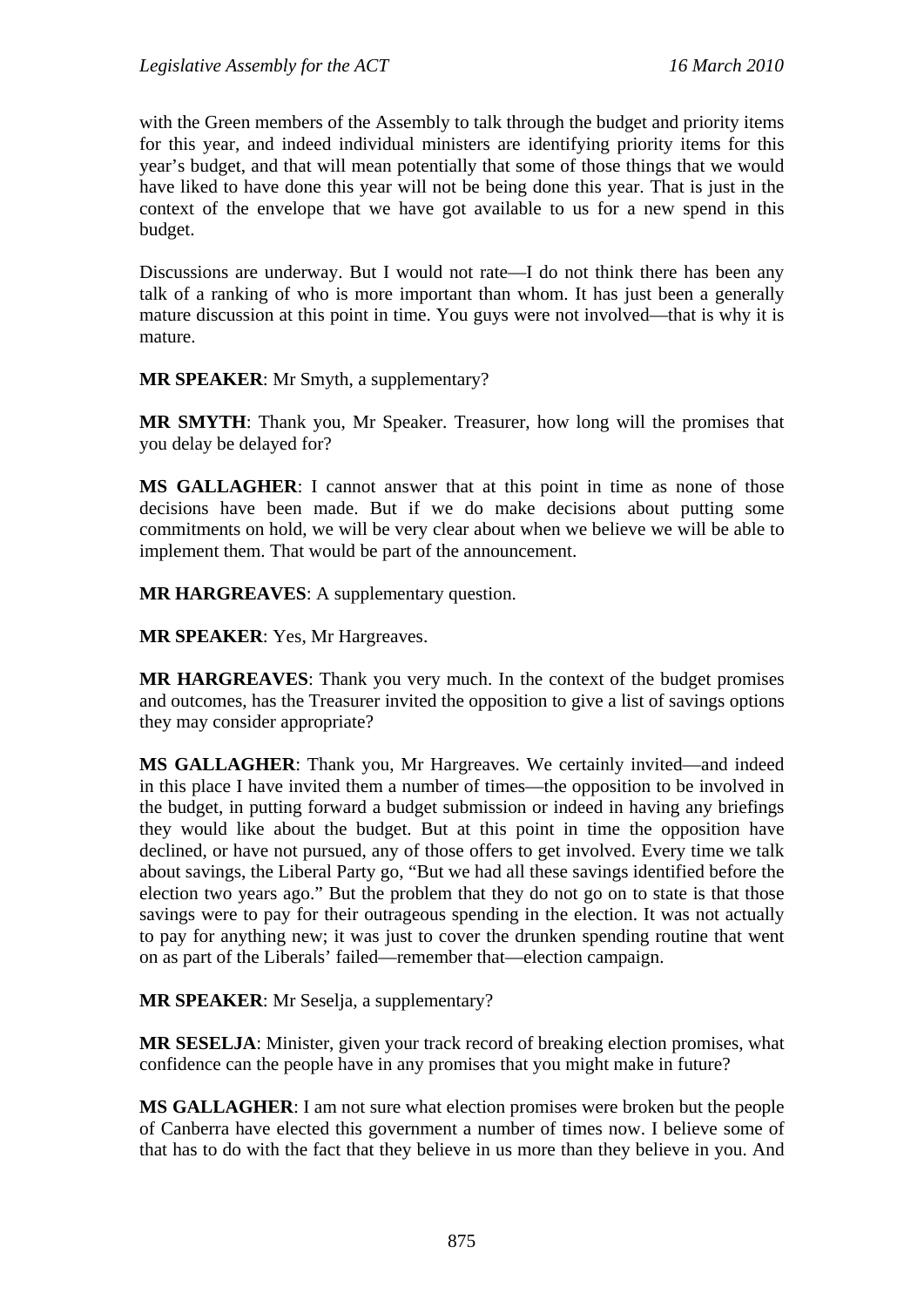they believe in our ability to deliver and to lead this community, particularly in difficult times, which we are in now in terms of our budget.

I should say that it is our budget that is having difficult times. Our economy, of course, is going very well; it is very strong. And that is good news for the ACT.

*Opposition members interjecting—* 

### **MR SPEAKER**: Order!

**MS GALLAGHER**: Mr Speaker, it is increasingly difficult, as the boys get more rowdy, to answer their questions. My mother taught me not to shout over the top of people, which I try very hard not to do. Occasionally I have to respond to others. But it is increasingly hard to answer a question when there are five—actually, six booming voices coming at me constantly.

### **Akron**

**MS BRESNAN**: My question is to the Minister for Territory and Municipal Services and relates to the collapsed company Akron. Minister, what changes will the government make to ensure that the problems associated with the collapse of Akron are not repeated?

**MR STANHOPE**: I thank Ms Bresnan for the question. The collapse of Akron certainly creates some very significant issues for subcontractors that were employed by Akron to deliver projects, some of which were projects in which the government, through the LDA, has an interest. The LDA did have rigorous processes in place in relation to payment. In relation to tendering for work, the LDA does of course ensure, through the procurement arrangements that apply in the ACT, the highest demands or standards of tenderers. From time to time—and this is one of those instances—despite a rigorous tendering process, despite tendering processes that represent best practice in relation to the identification and letting of contracts, it is the case, sadly so, that Akron, a major Australian company, a company that has been in existence for many decades and has its base in Victoria, at the time it experienced the difficulties it did with cash flow, had something in the order of 160 projects for which it was currently contracted, including two significant contracts in the ACT: one with the LDA at Bonner and one with the LDA in a joint partnership with CIC at Crace.

The contracts—and this is the case across the board—in which the LDA was directly involved were with Akron. Akron then subcontracted, as is the way. It is difficult for any contractor of services then to deal with perhaps some of the flow-on implications in relation to priority of payments of a company that is failing and unable to meet its debts. In the context of guaranteeing payment, it has to be understood and appreciated that in relation to Akron the LDA was seeking and receiving statutory declarations, formal legal instruments, in relation to which there is a legal consequence to not being honest in relation to payments. As a matter of course, the LDA was seeking and receiving statutory declarations. At this stage I have not had or received any advice in relation to whether or not any misleading statements or claims were made in any of those statutory declarations. That is perhaps another issue and not one that I would comment on here in any event.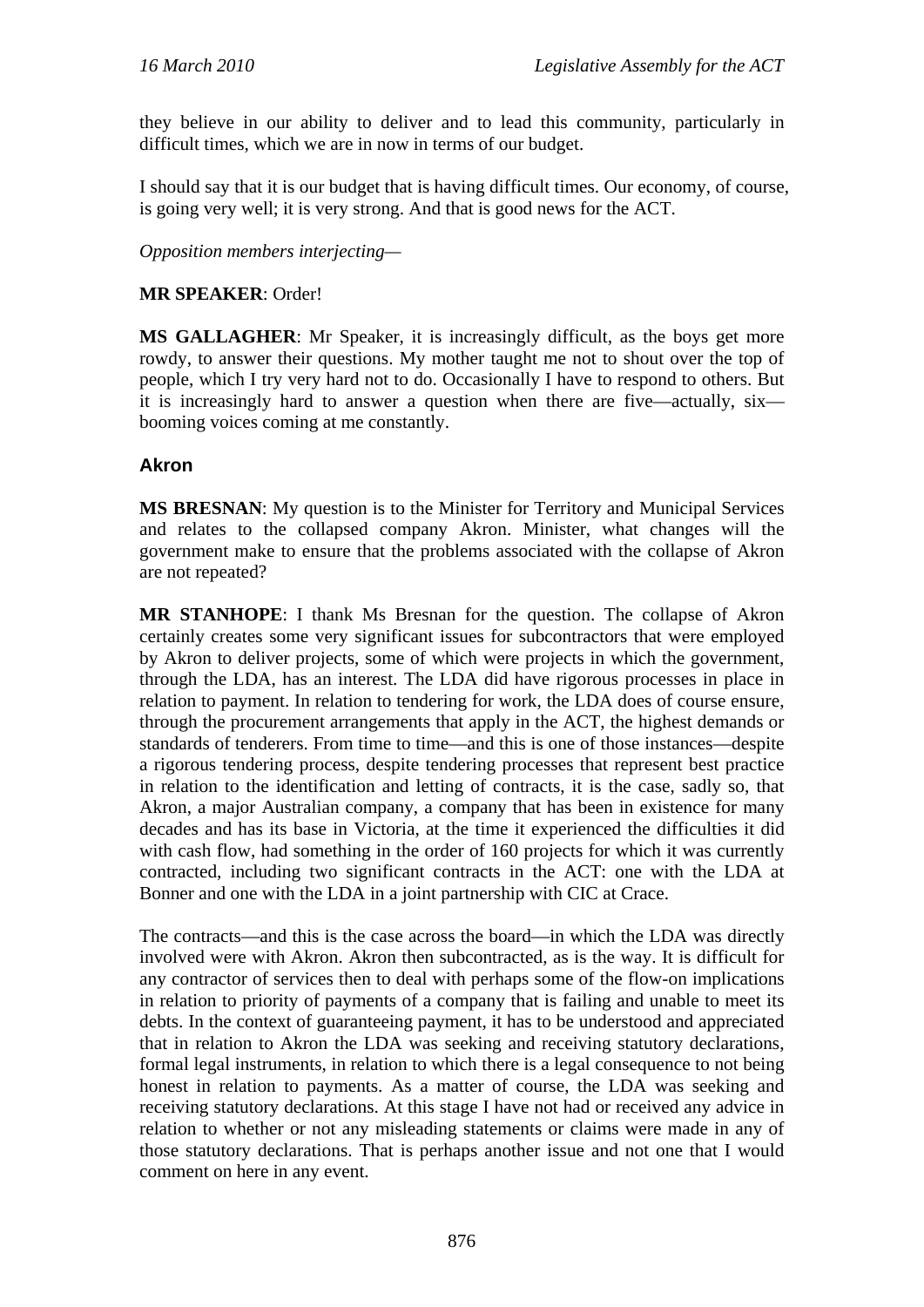In terms of our arrangements, at the heart of the issue, perhaps, are the tendering arrangements. They are rigorous, they are transparent and they are demanding. Through that process Akron was successful. To the extent that a company that is contracted to provide service for the ACT does go into receivership or voluntary administration, or indeed liquidation, the law provides a quite rigorous, stepped process in relation to the consequences of that receivership or liquidation. The ACT government, of course, abides by the law and abides by those nationally consistent standards. We seek to represent best practice. I believe that we do and I have no advice, evidence or suggestion that in relation to the Akron contracts the ACT government, through the LDA, at any stage has done anything that does not represent best practice.

#### **MR SPEAKER**: Ms Bresnan, a supplementary?

**MS BRESNAN**: Thank you, Mr Speaker. Minister, in relation to Akron, what evidence beyond a statutory declaration does the government require to ensure that a company is complying with their legal obligations?

**MR STANHOPE**: The issue with the statutory declaration relating to Akron was very much in relation to payments, and payments to subcontractors. It was a condition applied over and above the normal regulatory inspection of any business or company's operations, particularly as they involve the community. There are a whole range of inspections and regulatory requirements that anybody performing the sort of work that Akron performed needs to undertake and be subjected to. As to the detail or the extent of those, Ms Bresnan, I would have to take advice, but of course there is a whole regulatory regime and we, of course, apply and comply with those regimes.

In the context of a failing company, the ACT government, as a contractor, behaves in relation to issues around receivership or administration or liquidation in exactly the same way as every other organisation or entity does that enters into a contract with an organisation that fails, in relation to the indebtedness and the debts that are left unresolved. We behave in exactly the same way as every other company or any other organisation or every other entity does.

Ms Bresnan, if at the heart of your question is a suggestion that the government or governments could adopt a different attitude in relation to bad debts of subcontractors that are contracted and with whom they engage, why or how is it expected that the government accept a different level of liability obligation over and above that of the broader contracting community? In other words, why would you expect, in relation to the payment of those debts, that there would be a different regime for governments as against every other contractor who contracts for services with a company that actually falls—*(Time expired.)*

**MR SESELJA**: Supplementary question, Mr Speaker?

**MR SPEAKER**: Yes, Mr Seselja.

**MR SESELJA**: Chief Minister, when did the ACT government or its agencies first become aware of financial difficulties being faced by Akron?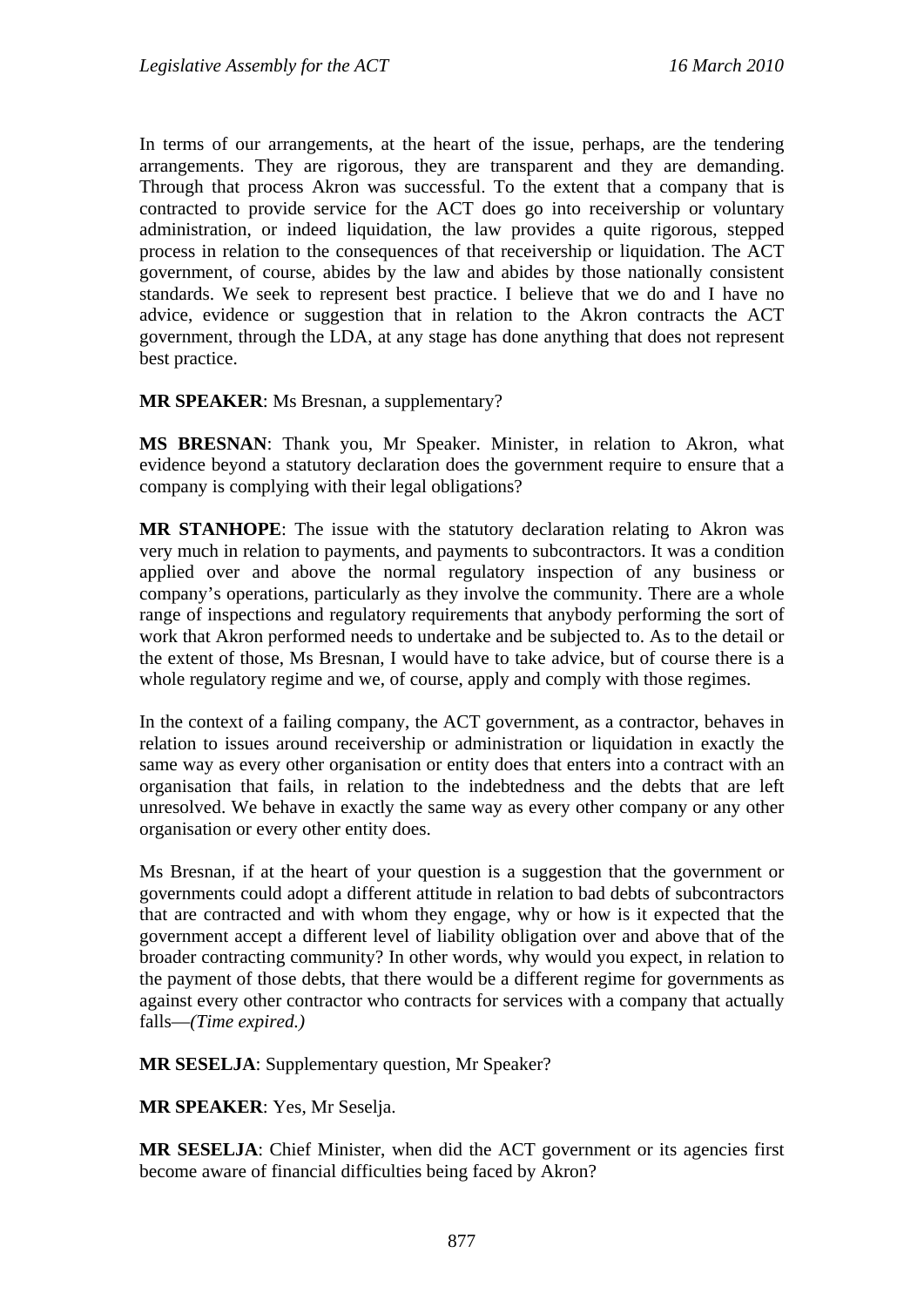**MR STANHOPE**: I thank the Leader of the Opposition for the question. I will have to take that question on notice, which I am happy to do, and I will provide that information for the Leader of the Opposition.

**MS LE COUTEUR**: Supplementary question, Mr Speaker?

**MR SPEAKER**: Yes, Ms Le Couteur.

**MS LE COUTEUR**: Minister, what responsibilities does the government retain for safety, in particular, and payment of subcontractors and workers during government work once a principal contractor is hired?

**MR SPEAKER**: Chief Minister, did you hear that?

**MR STANHOPE**: Yes, but I do not fully understand. Actually, it might be of assistance if Ms Le Couteur repeated the question.

**MS LE COUTEUR**: I will repeat it: what responsibilities does the government retain for the safety and payment of subcontractors and workers doing government work once a principal contractor has been hired?

**MR STANHOPE**: In relation to safety, I would have to take advice on the detail of issues around site safety and occupational health and safety and the responsibility of a contractor for site safety. But, once again, the primary responsibility, I am sure, Ms Le Couteur, falls on the contractor, the person who actually subcontracts, and the person engaged. But I am more than happy to get the technical details around responsibility for occupational health and safety issues, for instance, on a building site, and the degree to which the government as the hirer of services might ultimately be held responsible.

There is, of course—and I think it perhaps goes to the heart of the concern reflected in the questions asked on this matter—a legal obligation. There is always on government a moral obligation, which we accept. We accept our moral obligation by insisting on best practice in relation to any project that we are involved in in any way. I have no reason to believe that at any stage of the issue with Akron the government's role and behaviour at any stage reflected anything other than best practice.

So, in relation to safety, I will take advice, Ms Le Couteur, on the technical and legal aspects of occupational health and safety, but I think, as always, there will be a legal obligation and a moral obligation—and we accept both in relation to safety. In relation to payment, of course we have an interest, and we have reflected that interest over and above perhaps what we would accept in other contracts that we are involved in by insisting on statutory declarations on these projects. That was a reflection of some concern around the nexus. Once again, there is the other issue of what happens with the defaulting company, and the law determines that.

### **Public service—staffing**

**MR COE**: My question is to the Treasurer. I refer to a statement by you, reported in the *PSnews* published online on 9 March: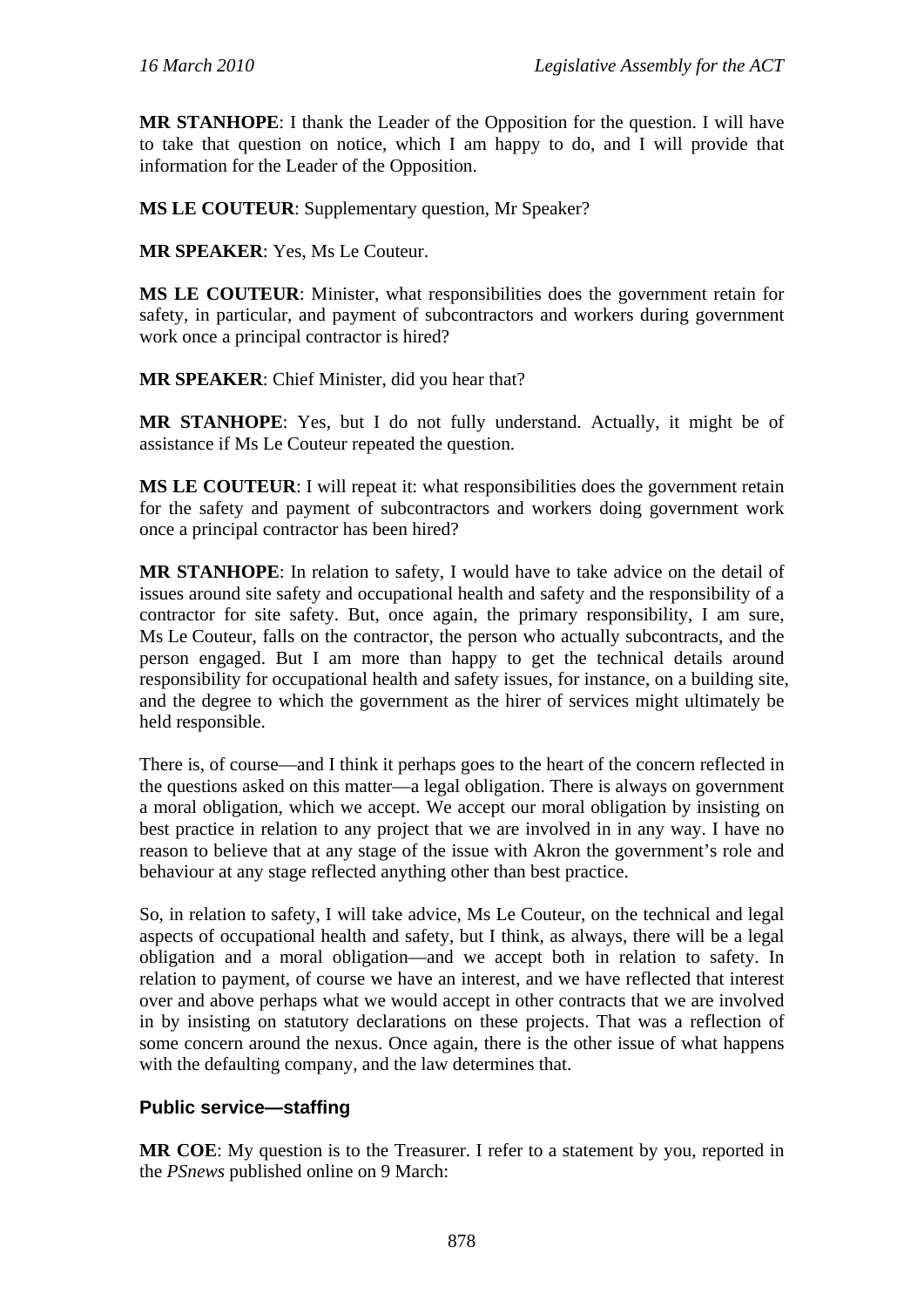We've taken some decisions in relation to the staffing freeze that's been imposed on the ACT Public Service for non-essential frontline services.

It was further reported on ABC Online that you had announced a hiring freeze for non-essential public servants. Treasurer, what exactly is a non-essential front-line service and how many are there?

**MS GALLAGHER**: I am happy to provide the member with the details we have provided to agencies around that. It is quite an extensive piece of information to guide agencies around the difference between essential and non-essential staff. Really, the decision we took in this instance was to send the message very clearly to our agencies that the business-as-usual approach will no longer be followed, that we are heading into difficult times, that savings do need to be made and that some of that pain could be ameliorated if additional staff are not put on in the meantime. It was just, I think, a responsible response to the sudden withdrawal of 10 per cent of our GST revenue. You cannot lose 10 per cent of your GST revenue and not, I think, take some of those immediate, necessary and responsible steps.

But agencies have been provided with detailed advice around what is essential and what is not essential. It is very easy to say front line is those in a service delivery role but it is not as clear as that. For example, you could use nurses, you could use teachers, you could use child protection workers, disability staff—all of those staff that need to be replaced and the work cannot go on without them. Indeed, there is a whole range of other staff that support that work—for example, someone in the finance area of the health department that pursues private payments and things like that. It is not black and white but advice has been sent out to agencies.

**MR SPEAKER**: Supplementary question, Mr Coe?

**MR COE**: Thank you. Treasurer, further to my earlier request, would you please advise what exactly is a non-essential public servant and how many non-essential public servants we currently have on the books?

**MS GALLAGHER**: I think the context of those questions was essential front lines essential in the sense of delivering a service to the community. There are positions. It is always easy to go to the administrative side and say, "They are obviously not actually delivering that service—they are not pressing the X-ray button, injecting the person with medication, instructing a class full of students or supporting a person with a disability in the bath—and therefore they are not essential." That is not the view the government has taken. We have sent out detailed advice that we believe that, if there are positions that do not need to be backfilled where someone else could pick up some of the work or work is not proceeded with, that is the sensible way to go forward for the short term.

We will have difficulty. I would have thought that the Liberal Party of all parties would have supported this kind of approach. There will be some very difficult decisions for the government as we work through this budget. Sixty per cent of our budget is essentially wages and labour, so unless we tackle that it is hard to find additional savings. This is hard, gruelling work. Nobody is happy to go down this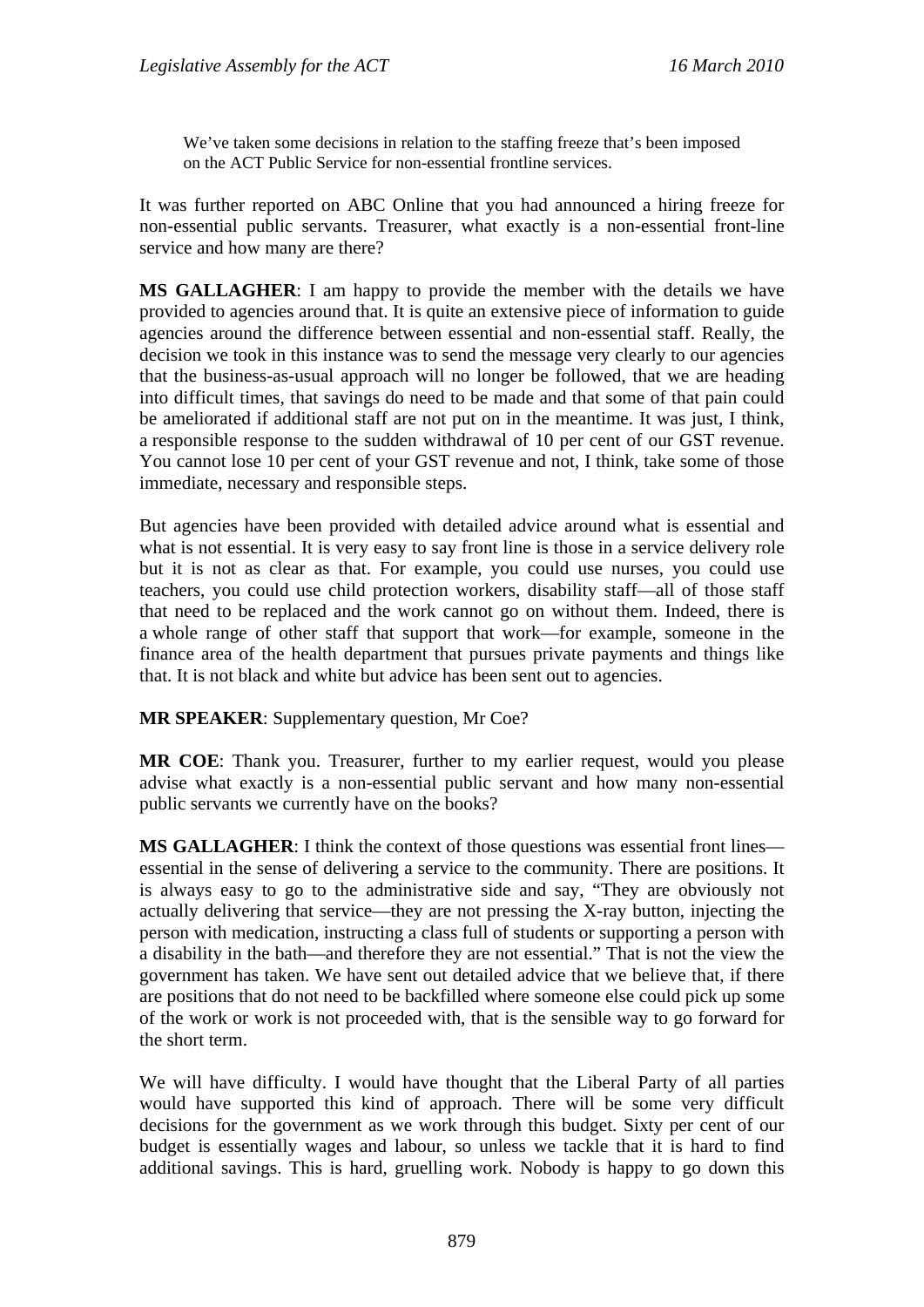path, but this is what we are required to do. In the short term, we have put in place this process. Agencies feel comfortable with it and in a way it is protecting our existing workforce so that we can secure their jobs into the future.

**MR SMYTH**: A supplementary, Mr Speaker.

**MR SPEAKER**: Yes, Mr Smyth.

**MR SMYTH**: Thanks, Mr Speaker. Treasurer, what impact will this staffing freeze have on those service delivery areas that will be affected?

**MS GALLAGHER**: At this point in time, and perhaps when we have provided you with the memo that has gone out around that you will be able to see that we are protecting direct services to the community through this decision. We are seeking the expertise of our chief executives to manage the recruitment freeze within their own areas so that there is no impact on service delivery to the community. But if there are things that can be put on hold, if there are pieces of work that are not urgent and that do not need to be pursued—and we do not have a large workforce, for a government of our size. With just over 17,000 staff doing a range of jobs, I do not think there is much fat in our workforce. I think we have chopped out fat that existed before. We have looked for efficiencies. We have done the work that has needed to be done to make sure we are a lean, mean machine. But when you essentially have a second global financial crisis, which is the loss on our budget that the GST revenue will do, we have to go back and relook at all the measures that we need to put in place to ensure that we can deliver key essential services to the community and protect jobs at the same time, as a good employer does. They are the things we will be focusing on. They are the things we have been having discussions on, in terms of the budget decisions that the cabinet will make in the near future.

**MR SMYTH**: Supplementary question, Mr Speaker?

**MR SPEAKER**: Yes, Mr Smyth.

**MR SMYTH**: Minister, how long will this staffing freeze last?

**MS GALLAGHER**: It is to the end of the financial year at this point in time.

### **Education—Shaddock review**

**MR DOSZPOT**: My question is to the Minister for Education and Training, Mr Barr. Minister, last December the review of special education in the ACT was made public. The review includes 68 possible options for the future of special education in ACT schools. Which of these options will you implement?

**MR BARR**: The government will release its response to the Shaddock review in due course.

**MR SPEAKER**: Mr Doszpot, a supplementary?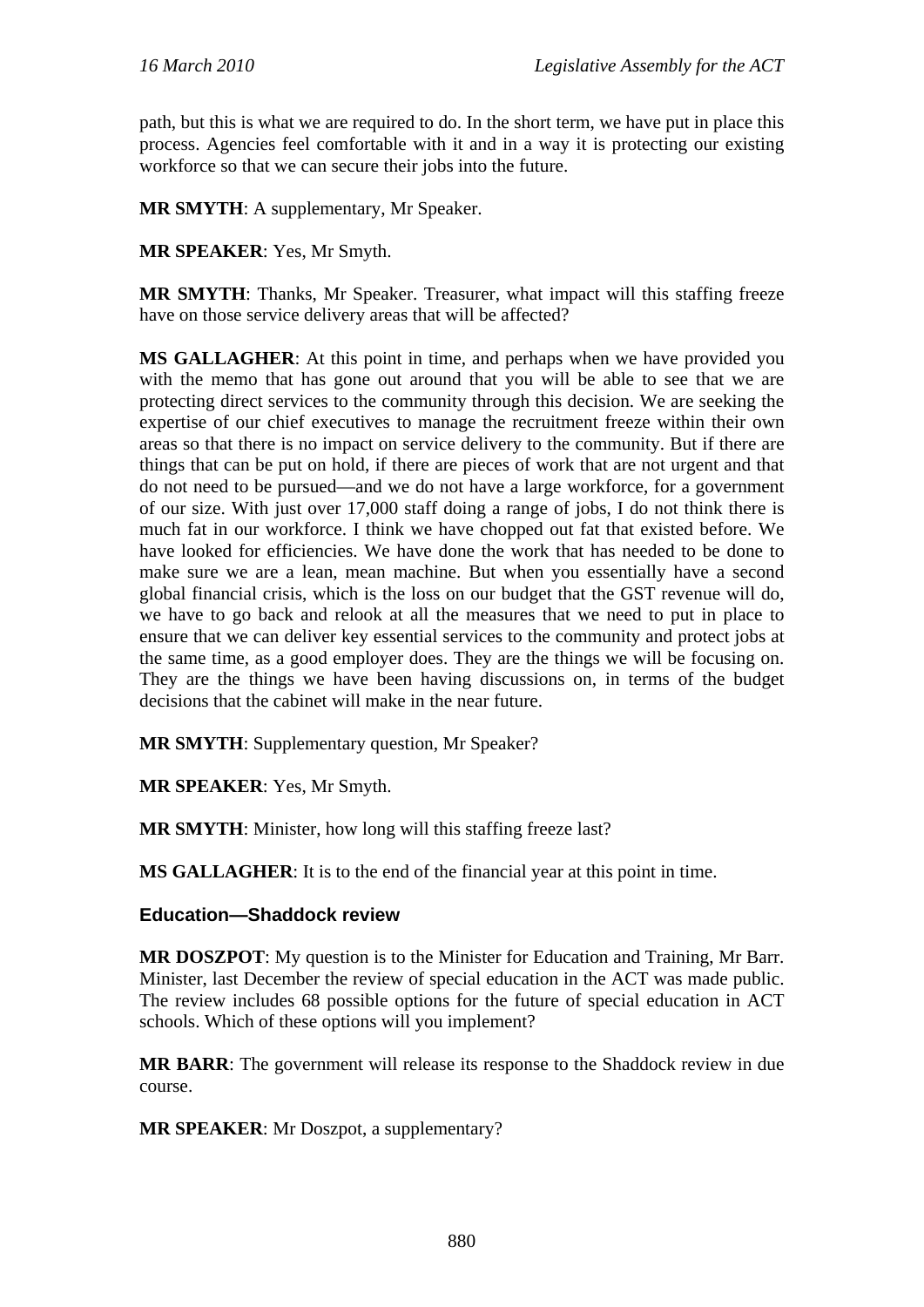**MR DOSZPOT**: Minister, how many options have been developed by your department and what time frame is in place for full implementation of these options in ACT schools?

**MR BARR**: Mr Doszpot obviously did not listen to my response to the previous question. I will release the government's response in due course.

**MR SPEAKER**: A supplementary, Mr Coe?

**MR COE**: Minister, which stakeholders have you consulted and what did they say in response to the review?

**MR BARR**: I will release the government's response to the Shaddock review in due course.

**MR COE**: Supplementary question, Mr Speaker?

**MR SPEAKER**: Yes, Mr Coe.

**MR COE**: Minister, why are you being so coy about the subject?

**MR BARR**: Because I will release the government response to the Shaddock review in due course.

### **Canberra Hospital—radiation therapy**

**MRS DUNNE**: My question is to the Minister for Health. Minister, I refer to a recent case reported in the media on 2 March where a breast cancer patient repeatedly tried to seek answers from the Canberra Hospital about receiving radiotherapy. One of the quotes from ABC Online reads:

That was eight … calls every day and none of them returned till finally I was having to get very upset at some poor administrative staff to be able to have the call put to their manager who then told me 'well we have a staff shortage' …

Minister, she was eventually told she would have to travel to Sydney to receive the radiotherapy that she needed. Minister, why was the standard of communication with this patient so poor? And will you apologise to the patient?

**MS GALLAGHER**: I have already acknowledged that there were communication problems in that department during what has been a very busy time. I can certainly apologise to the woman—I think I may have already done it—and I think a number of staff have as well, because it is not acceptable to have that kind of response in terms of needing advice around your treatment. Indeed, it should not be up to administrative staff to provide you with that response.

Changes have been put in place and were put in place immediately to correct that and to make sure that patients got access to a clinician around advice for them about their treatment. There were a number of issues going on at the same time. There were certainly staff shortages.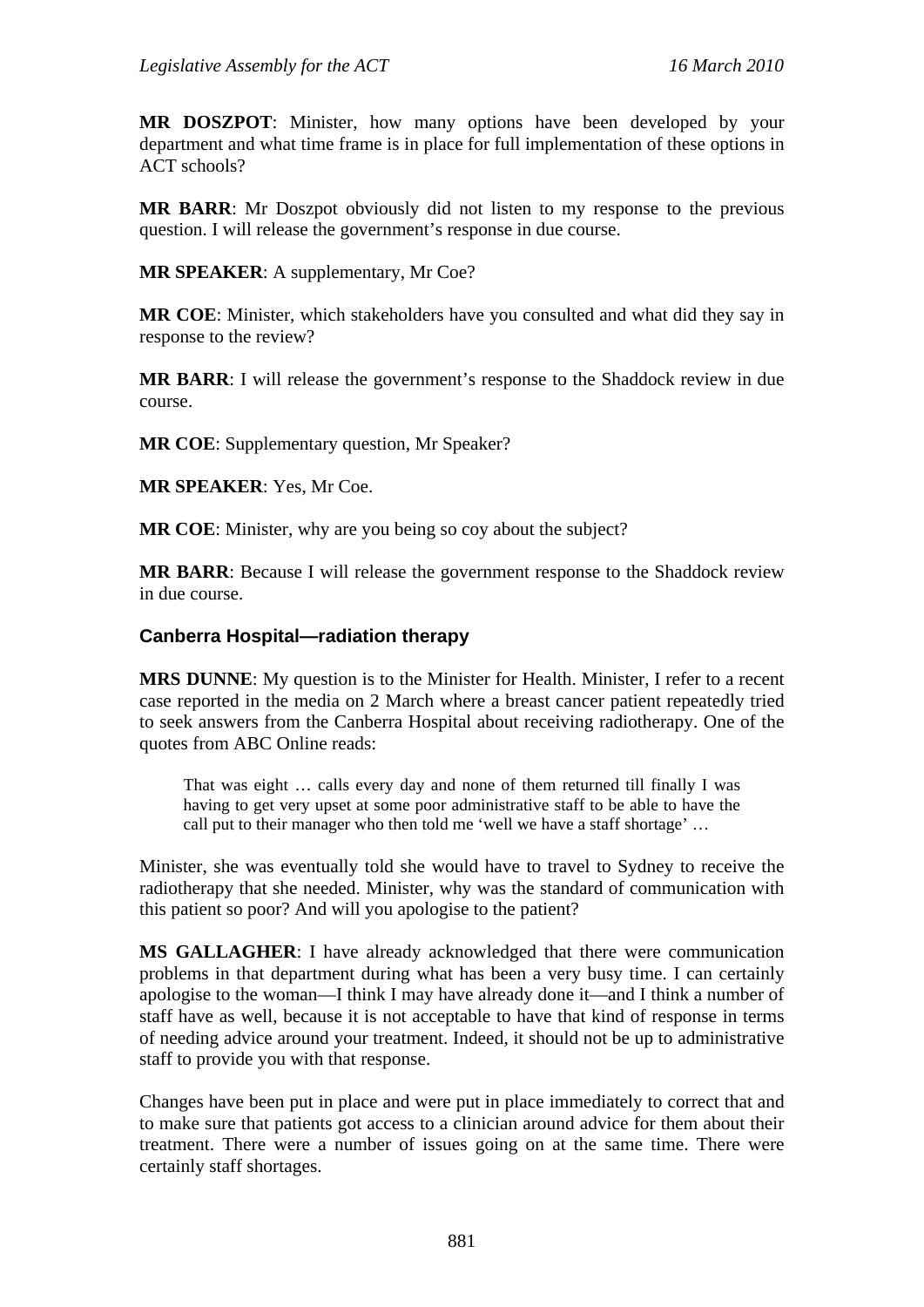The activity in the Capital Region Cancer Service in radiation oncology over the last 12 months has increased by 14 per cent. This translates into a 19 per cent increase for urgent patients needing treatment within 24 to 48 hours, a 23 per cent increase in semi-urgent patients that commence treatment within four weeks, a seven per cent increase in non-urgent category A patients and a 21 per cent increase in non-urgent category B patients.

On top of that, there were a number of breakdowns of one of our lin accs, the linear accelerators, Nos 1 and 2 during January and February. Despite these breakdowns, all patients that were booked for treatment on those days were seen. And this was the result of a number of radiation therapists working overtime to make sure people were seen.

The staffing issues and the recruitment were well underway. I understand 11 positions were offered. I think six of those have been accepted at this point. I think three have declined; they have got jobs elsewhere. Those staff will be coming on board very soon. I think one locum already has. There were around 20 patients referred interstate. It may have been a bit more. But if you look at that in the context of what has happened in previous years, in 2006-07, 31 patients were referred interstate; in the 2007-08 year, 35 patients were referred; and in 2008, 15 patients were referred.

We have become much more self-sufficient in our delivery of radiation oncology. Again, that is due to the investments that have been made in additional staff and the new machines working. We need to get the fourth linear accelerator in place very soon, particularly if these increases of 14 per cent are going to be sustained.

The staffing issues, the machines breaking down have certainly contributed to some of the issues faced in that area. But I know, again, people are working very hard to support individual patients.

We will always need to send patients interstate. We are never going to be a service that can provide 100 per cent of the care in the territory. And that is because of the nature of some cancers where we do not have the specialist treatment here. It is certainly the case for burns. It is the case for paediatric intensive care.

Twenty-five per cent of the people coming through radiation oncology are coming from New South Wales. So we do our bit as a regional provider, supporting regional New South Wales people. But a more urgent New South Wales person will get access at Canberra Hospital before a less urgent Canberra person. And that is the way the system works.

**MR SPEAKER**: Mrs Dunne, a supplementary?

**MRS DUNNE**: Yes, a supplementary question, Mr Speaker. Minister, what have you done to ensure that this situation of people's calls not being returned is not repeated? What procedures are now in place so that radiotherapy patients know what their treatment will be and when it will be?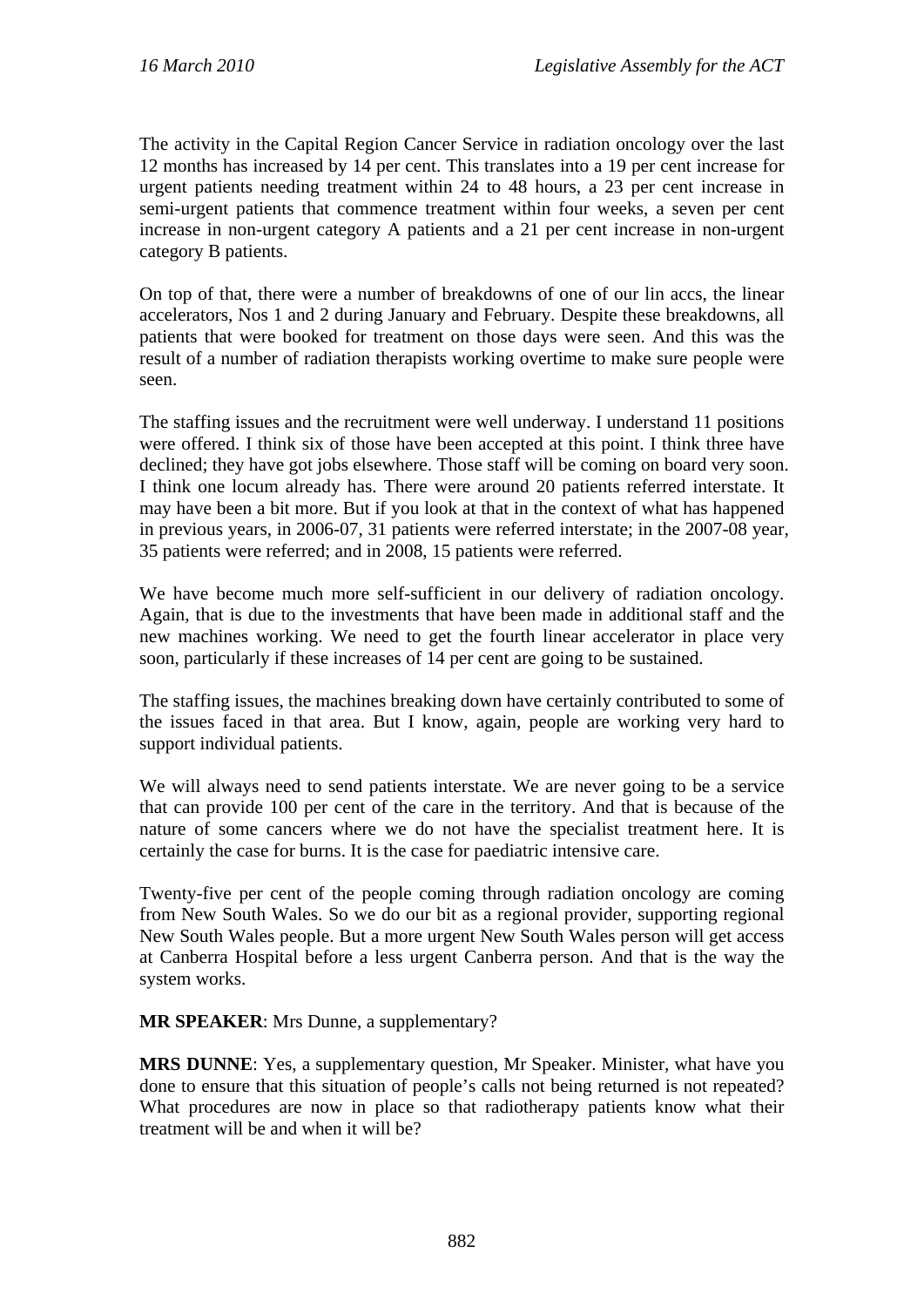**MS GALLAGHER**: The steps that are being put in place immediately are that the clinicians are responsible for speaking directly with the patients if there is a delay or if there is any change to the treatment that they were offered. I think that is best, because the admin staff do not have the clinical knowledge or background to provide the information to patients if there is a change. That is the first thing.

The second thing, of course, is building up our integrated cancer centre service, which we are doing with a new building but also in the service that is offered, which is to pull together all cancer services that are currently run out of the Canberra Hospital, and indeed by the non-government sector, to ensure that we have a system where cancer services are wrapped around the patient, not the patient having to pursue different treatment options from different specialties.

At the moment if you need to go to haematology, you go to one area of the department of the hospital. If you need to go to oncology, you go to another area. If you need chemotherapy, you go to another area. That is the way that cancer services have developed over time, but it is no longer the preferred model for delivering cancer services. That is why we have successfully lobbied for the integrated cancer centre and all of our preparations are going into making sure that that service actually wraps the treatment required around the patient.

In relation to whether or not I can promise that no patient will be sent interstate, I cannot promise that. It is a judgement made by clinicians on consultation with their patients about access to care. If someone presents today and needs urgent treatment tomorrow then that may actually bump someone who does not need urgent treatment tomorrow, or that person may be offered a spot interstate. That is the way the system works. We get referrals from Victoria.

**MR SPEAKER**: Supplementary, Mr Hargreaves?

**MR HARGREAVES**: Thank you very much, Mr Speaker. Isn't it true, minister, that there is a chronic shortage of radiotherapists and isn't it true that in the term of the former Liberal government there was a shortage because they were headhunted by New South Wales Health to Wagga? And did the Liberal government of that day apologise to people in the ACT?

**Mr Seselja**: Mr Speaker, multipart supplementary questions—I seek your ruling.

**MR SPEAKER**: Mr Seselja, there is no point of order. Whilst it would seem likely your point—and that is why I had to think about it, it actually requires precise and direct terms for the supplementary questions, and I think Mr Hargreaves was reasonably concise in his question.

**MS GALLAGHER**: I thank Mr Hargreaves for the question. The issue of the workforce is a critical one, and there are staff shortages in our unit. Indeed, radiation therapy staff are very highly sought after and in demand. In this case, two of our radiation therapists retired and another four junior radiation therapists got work interstate, as I understand it.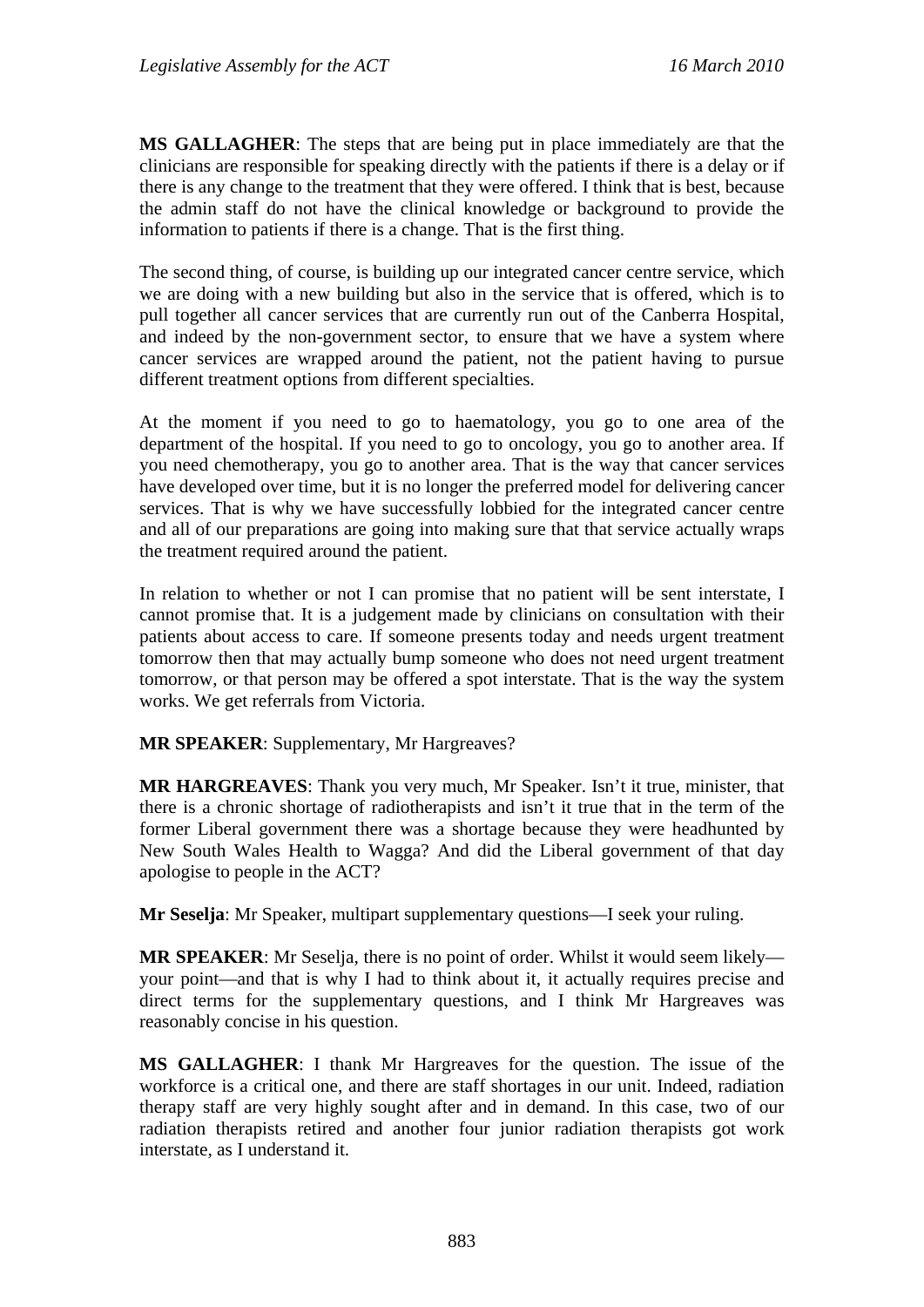I should say, though, that the capacity that has been created by having our three linear accelerators on line—and remember that that was a \$30 million project that was built on time and under budget—and the extra staff that we have in place have meant that until January this year, for the 12 months prior to that, not one patient was referred interstate for reasons of waiting list delays. That shows that, with the capacity we have created and with the extra staff, we are moving to improve all of that. If you look at that, we have gone from 31 patients regularly being transferred interstate in 2006 to none for the 12 months to this year. Yes, we are undergoing a couple of months of pressure, but I understand, and I am advised, that, once the staff are in place and with three machines working, it will be much better on track in terms of looking for alternate venues for people to get their treatment if they are not able to be treated on time. I know that the unit down there is working very hard to minimise any disruption to people's lives and look at how we can support them.

**MS BRESNAN**: Supplementary question, Mr Speaker?

**MR SPEAKER**: Yes, Ms Bresnan.

**MS BRESNAN**: Minister, will there be a risk management plan put in place around staffing so that if this situation does occur again we do not have the same outcome?

**MS GALLAGHER**: In short, yes. The recruitment process was well underway before the two planned resignations, which were the retirements. The thing that I think compounded the problem was that we had four sudden resignations that were not seen. If we had only had the two planned resignations, the rest of the workload could have been managed with the complement of staff that was left. But, when we lost an additional four—and they only had to give two weeks notice—that did compound the problems in February.

So, yes, we are looking at all of that and changing the systems as they need to be changed. But I am very thankful that a wide selection process was well underway because it has meant that we have been able to replace—and, as I said, I understand six staff have accepted offers to come and work at the Canberra Hospital. And we will continue to recruit for some additional positions on top of that.

### **Community services**

**MR HARGREAVES**: My question is to the minister for community services. Can the minister please inform the Assembly about the schools as communities grants funding program?

**MS BURCH**: I thank Mr Hargreaves for his interest in schools as communities. The schools as communities program delivers individual, family and group work to children who are vulnerable in selected primary schools across the ACT. The program uses an outreach model with skilled professionals that are linked to identified primary schools.

The strategic projects funding program has been an integral part of the schools as communities program since 2001. The overall objectives of the strategic projects are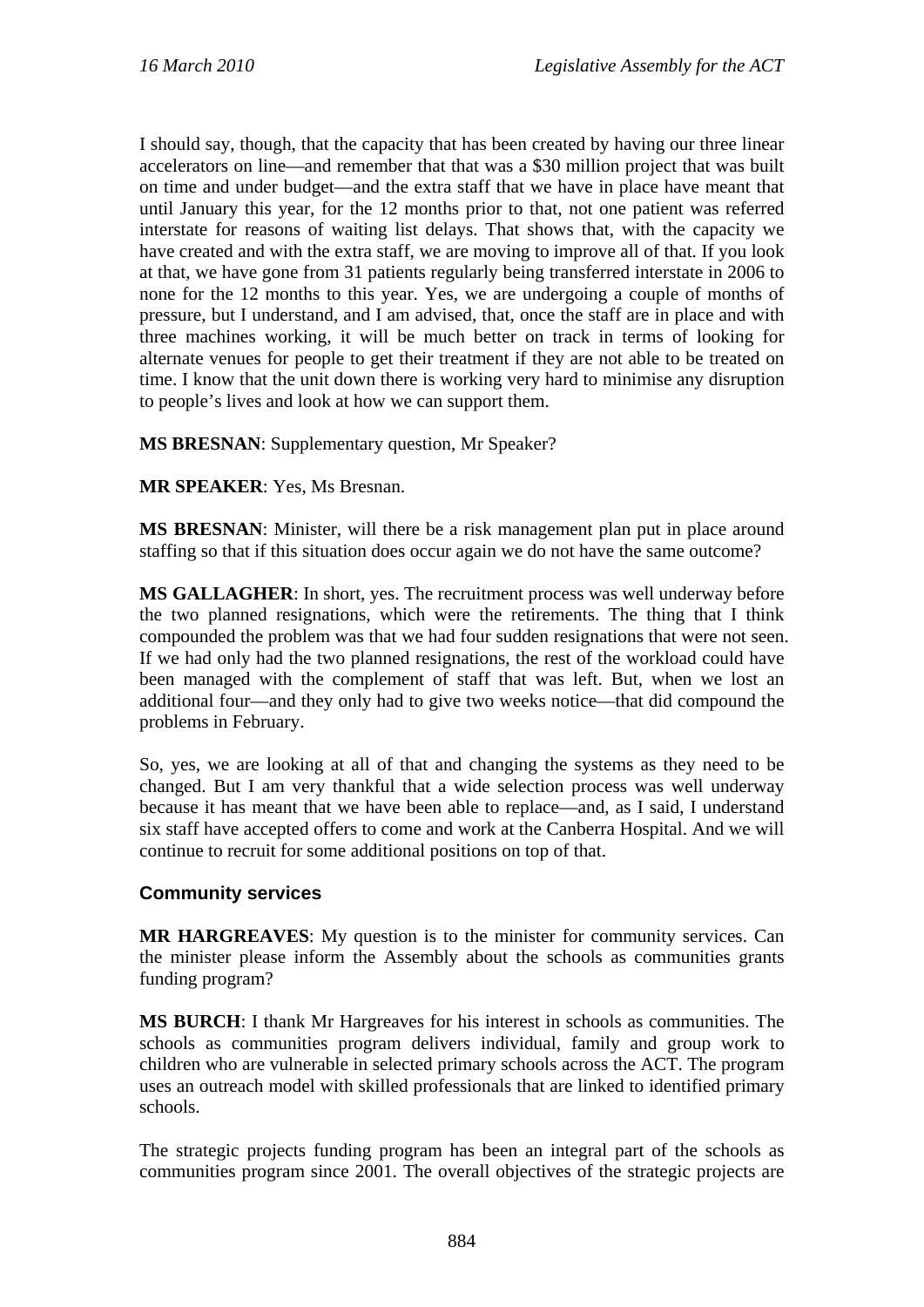to improve social and educational outcomes for vulnerable children and their families. This work is done through the development of partnerships and collaboration between families, schools, health and community service agencies.

The strategic projects program has a focus on funding projects that can demonstrate their capacity to build family resilience and reduce risks to children. A total of \$55,000 is allocated to the funding programs each year. Applications are invited from all ACT government and non-government schools and community groups who are committed to the program's objectives.

Applications are assessed on their capacity to target vulnerable children and their families, seek to reduce risk and increase protective factors, focus on early intervention and prevention, promote schools as sites for strengthening families and communities, and develop partnerships and linkages.

Each individual project can be funded to a maximum of \$5,000. I am pleased to announce that the 2010-11 funding round opened this week, on 15 March, and closes on 30 April. I encourage schools and community groups to consider applying for funding.

**MR SPEAKER**: Mr Hargreaves, a supplementary?

**MR HARGREAVES**: Yes, thanks very much, Mr Speaker. My supplementary to the minister is: could the minister expand on what initiatives have emerged from the 2009-10 schools as communities grants round?

**MS BURCH**: I thank Mr Hargreaves for the additional question. Many impressive initiatives have emerged from this program. In particular, I would like to mention a few in my own electorate of Brindabella. An example of a program that was funded in the 2009-10 round is the butterfly effect program, which was led by Wanniassa and the Wanniassa Hills primary school. This program offered a series of workshops to year 5 and 6 girls, established to provide information and access to: art as therapy through the Princess Diaries; friendship groups and peer pressure through Forever Friends; relaxation, visualisation techniques, massage and managing stress through Chill Out, and negative stereotyping, sexism and media images through Love the Skin You're In. Seventy students attended with assistance from school staff and the schools as communities worker. Very positive feedback has been received from those students who attended.

Both schools were also successful in receiving funding to offer the boys a program entitled Boyz Group. This will be run in late March of 2010 and the Boyz Group will be a one-day workshop at each of the schools, addressing:

- self-esteem and self-concept;
- puberty;
- communication;
- anger awareness and personal strategy planning;
- peer group pressure;
- Who's the man? What does it mean to be a man? Who are our role models?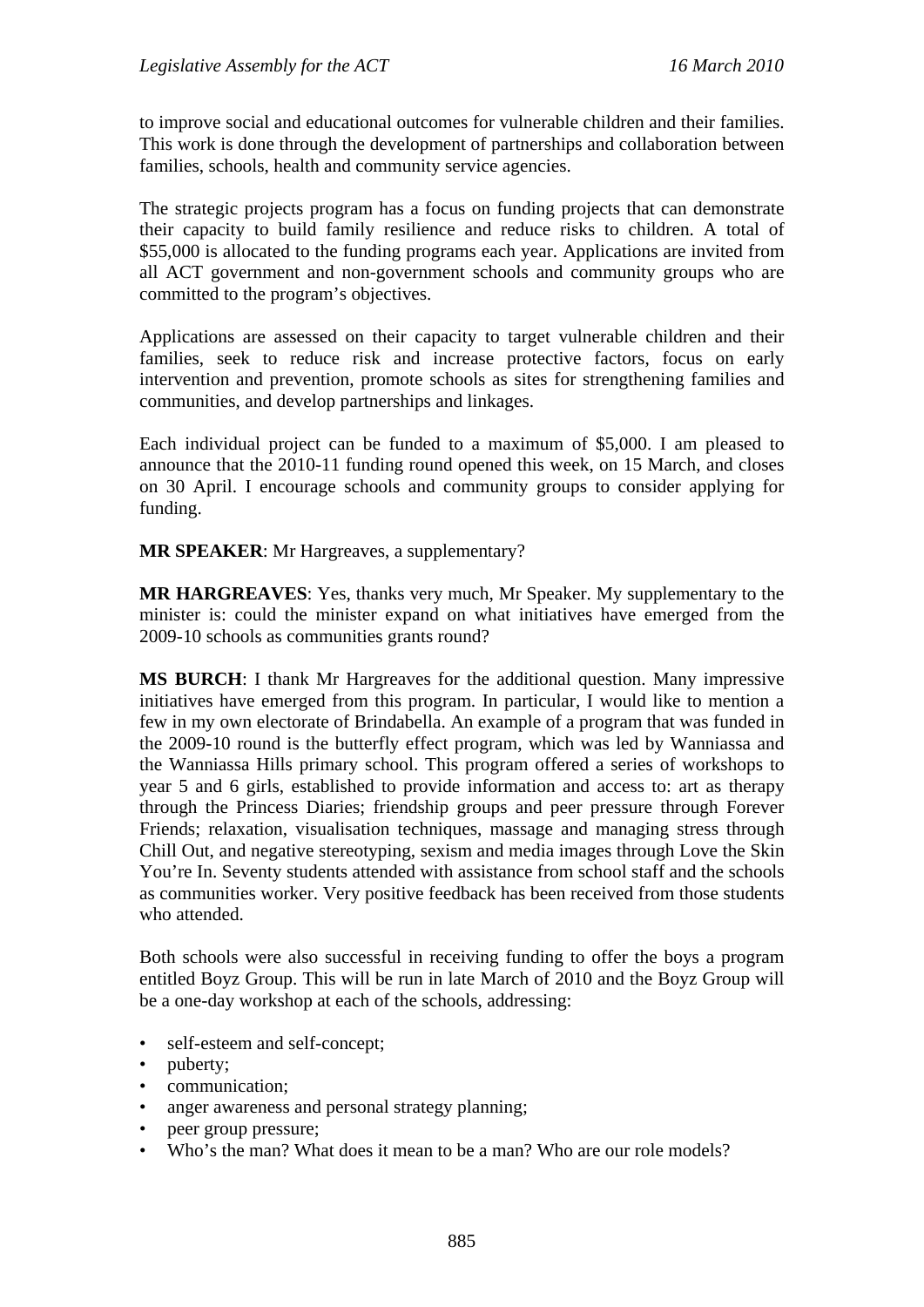- body image and media stereotype;
- how to help a mate; and
- goal setting.

These are just a few of the successful initiatives that were granted in 2009-10 and I hope that the next round will prove just as fruitful.

**MR SPEAKER**: Ms Porter, a supplementary?

**MS PORTER**: Thank you, Mr Speaker. Can the minister tell the Assembly how the schools as communities program is going?

**MS BURCH**: I thank Ms Porter for her interest. The schools as communities program works out of the Gungahlin and the Tuggeranong child and family centres. The program works across 17 primary schools in the ACT. The workers work with schools and families to improve outcomes for children. They do this by identifying, developing and strengthening links and partnerships between family homes, schools and local services. The workers are all professionally trained to work with families and children.

The schools as communities program recognises that the early years of a child's life are critical for ensuring their long-term social, emotional and development wellbeing. The program understands that families have the greatest impact on a child's development and growth. This means that programs need to work with children and their families. The schools as communities program also recognises that parents and other caregivers need support to acquire skills and knowledge to help their children to reach their full potential, particularly where children are from socially and educationally disadvantaged backgrounds.

School-linked services increase the opportunities for families to access services that are not ordinarily accessed. Every community has strengths that can be mobilised and the program actively seeks to do this. What this means on the ground is that families can drop in to see a schools as communities worker at their school to talk about the parenting hurdles, and access a wide range of supports that assist them in their parenting role.

Schools as communities workers are able to work with individual children and their families on a one-to-one basis. In addition, schools as communities services develop community-based activities, such as homework clubs, breakfast clubs and targeted school holiday programs which bring together families, school and the community sector.

**Mr Stanhope**: I ask that all further questions be placed on the notice paper.

# **Personal explanation**

**MR STANHOPE** (Ginninderra—Chief Minister, Minister for Transport, Minister for Territory and Municipal Services, Minister for Business and Economic Development, Minister for Land and Property Services, Minister for Aboriginal and Torres Strait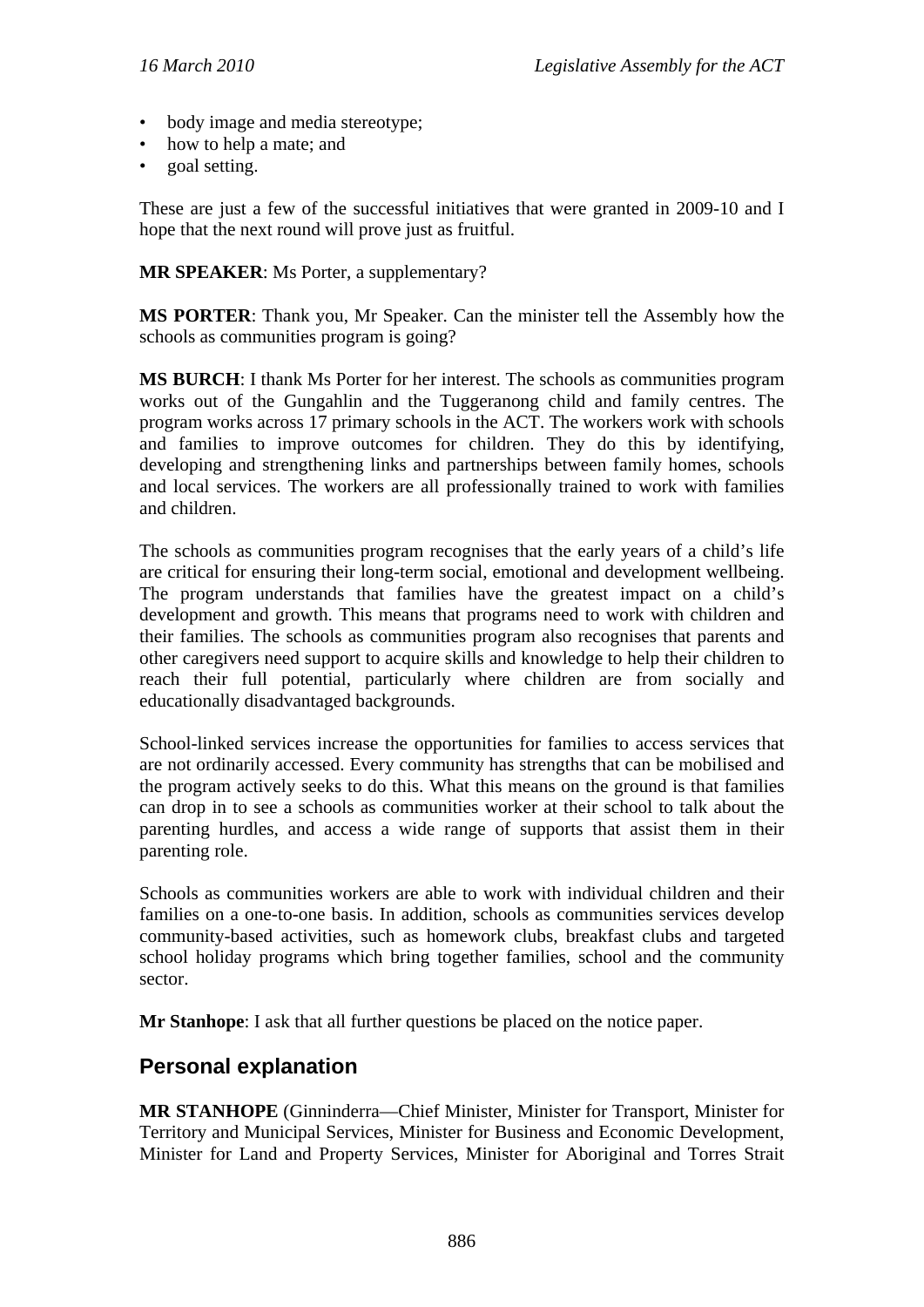Islander Affairs and Minister for the Arts and Heritage): I seek leave to make a personal explanation under standing order 46.

**MR SPEAKER**: Yes. Before you start, I will clarify the rules around standing order 46. The matter must be personal to the member and the explanation confined to the matter that is personal to the member and should not be debated or should not be used to commence a debate. And for the benefit of all members, I would remind you that, if any member giving a personal explanation should wish to go beyond the terms of a personal explanation and enter into a debate on the matter or take issue with another member, the leave of the chair will be withdrawn.

**MR STANHOPE**: Thank you, Mr Speaker. I take note of what you said. I will comply strictly with the standing order and I will leave any further interventional statement to another occasion.

I have been misrepresented in question time today. A number of members of the opposition made claims about what I said on the ABC a week or two ago in relation to, they were claiming, waiting times for elective surgery. At no stage was the comment that I made related to elective surgery at all; it was made in relation to waiting in accident and emergency with one of my children.

I had said that I had personal experience of accident and emergency in public hospitals in the ACT. It did involve my youngest son who suffered a grievous cut to a finger, to the bone, and I took him to accident and emergency early in the evening and he was finally treated at around 4 am. And this is what I said on the ABC. But I did not complain and I did not object, because I knew my children, on those instances where I have sat in the waiting room, from 6 pm until 4 am, as I did one day—and I have no complaint; I did not whinge; I accepted it; and I expected it as part of a system—

**Mrs Dunne**: And the clear implication is that anyone who complains whinges: "You whinge."

**MR SPEAKER**: Order! The Chief Minister is to be heard in silence.

**MR STANHOPE**: I was there with my son until 4 am. I did not whinge; I accepted it and I expected it as part of a system that is delivering incredibly good care to this community.

I might just say, by way of conclusion, the reason that my son kept getting shifted down the list was as a result—and the minister went to this—of other people coming into accident and emergency who were triaged as more urgent than my son and, in the majority of cases, I have to say they were babies with pneumonia and other very significant issues and the nursing staff and the doctors triaged them. That is why I say I accepted it and I expected it. I accepted it because there were others with a greater need. But at the end of the day, my heartfelt thanks as a parent were because I knew that my son was in good hands and even the discomfort of waiting eight to 10 hours was nothing in the knowledge of the excellent care that I knew my children received in accident and emergency in our public hospitals.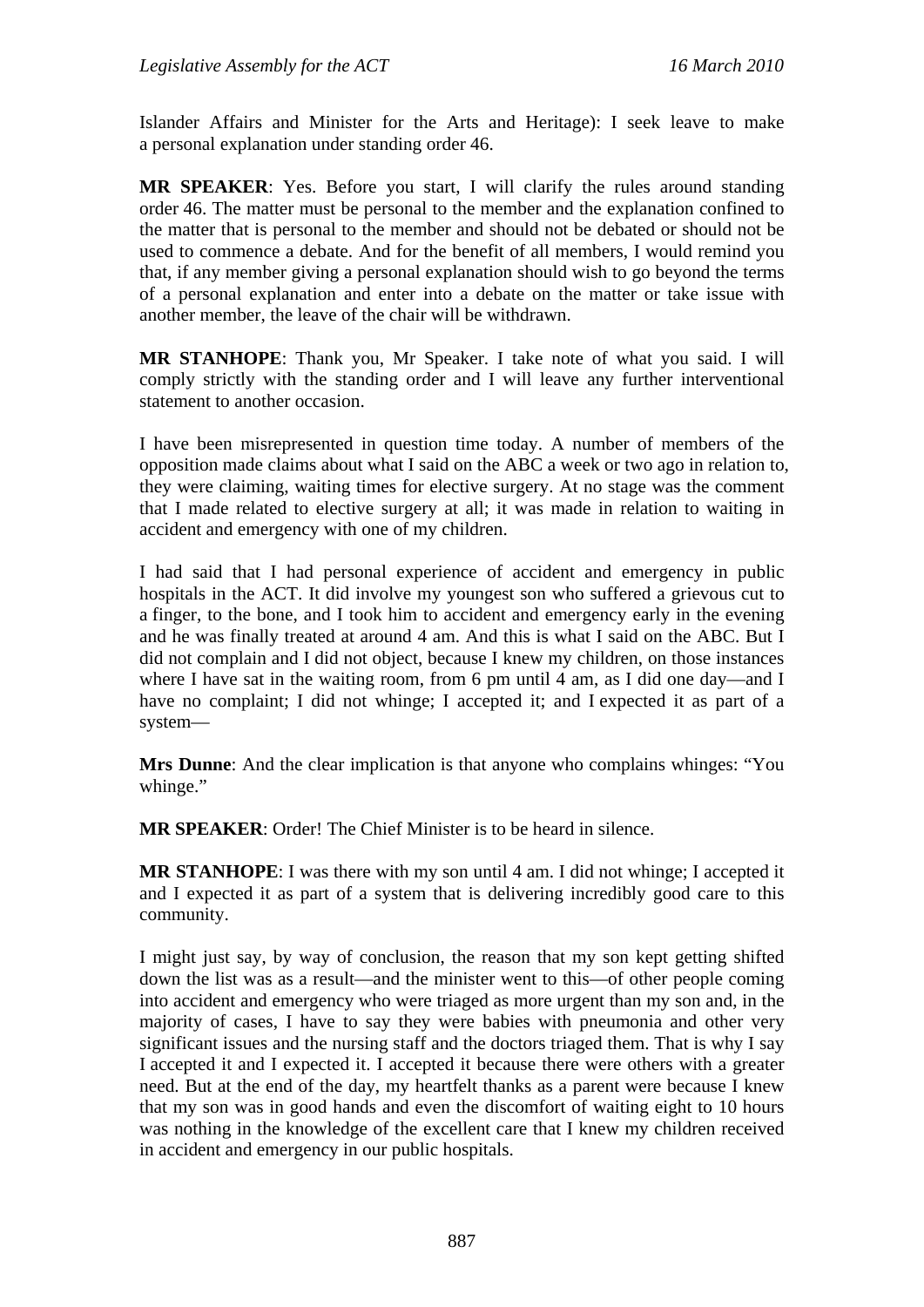That is what I said, and I have been grievously misrepresented by members of the Liberal Party today in relation to this matter.

## **Papers**

**Mr Speaker** presented the following papers:

Standing order 191—Amendments to:

Children and Young People Amendment Bill 2009 (No 2), dated 2 March 2010.

Construction Occupations Legislation Amendment Bill 2009, dated 2 March 2010.

Human Rights Commission Legislation Amendment Bill 2009, dated 1 March 2010.

Surveyors Amendment Bill 2009, dated 1 March 2010.

Commonwealth Home Insulation Program—

Letter to the Speaker from the Attorney-General, dated 3 March 2010.

Documents (various) held by the ACT Government.

**Mr Stanhope** presented the following papers:

Trans-Tasman Mutual Recognition Act, pursuant to section 7—

Trans-Tasman Mutual Recognition (Commonwealth Regulations) Endorsement 2010 (No 1)—Notifiable Instrument NI2010-71, dated 4 February 2010.

Trans-Tasman Mutual Recognition (Commonwealth Regulations) Endorsement 2010 (No 2)—Notifiable Instrument NI2010-122, dated 10 March 2010.

**Ms Gallagher** presented the following papers:

Gene Technology Act, pursuant to subsection 136A(3)—Operations of the Gene Technology Regulator—Quarterly report—1 July to 30 September 2009, dated 25 November 2009.

Long Service Leave (Portable Schemes) Act—Long Service Leave (Portable Schemes) Employers Levy Determination 2009—Disallowable Instrument DI2009-256—Revised explanatory statement.

### **Commissioner for Sustainability and the Environment Report and government response**

**MR CORBELL** (Molonglo—Attorney-General, Minister for the Environment, Climate Change and Water, Minister for Energy and Minister for Police and Emergency Services) (3.28): For the information of members, I present the following paper: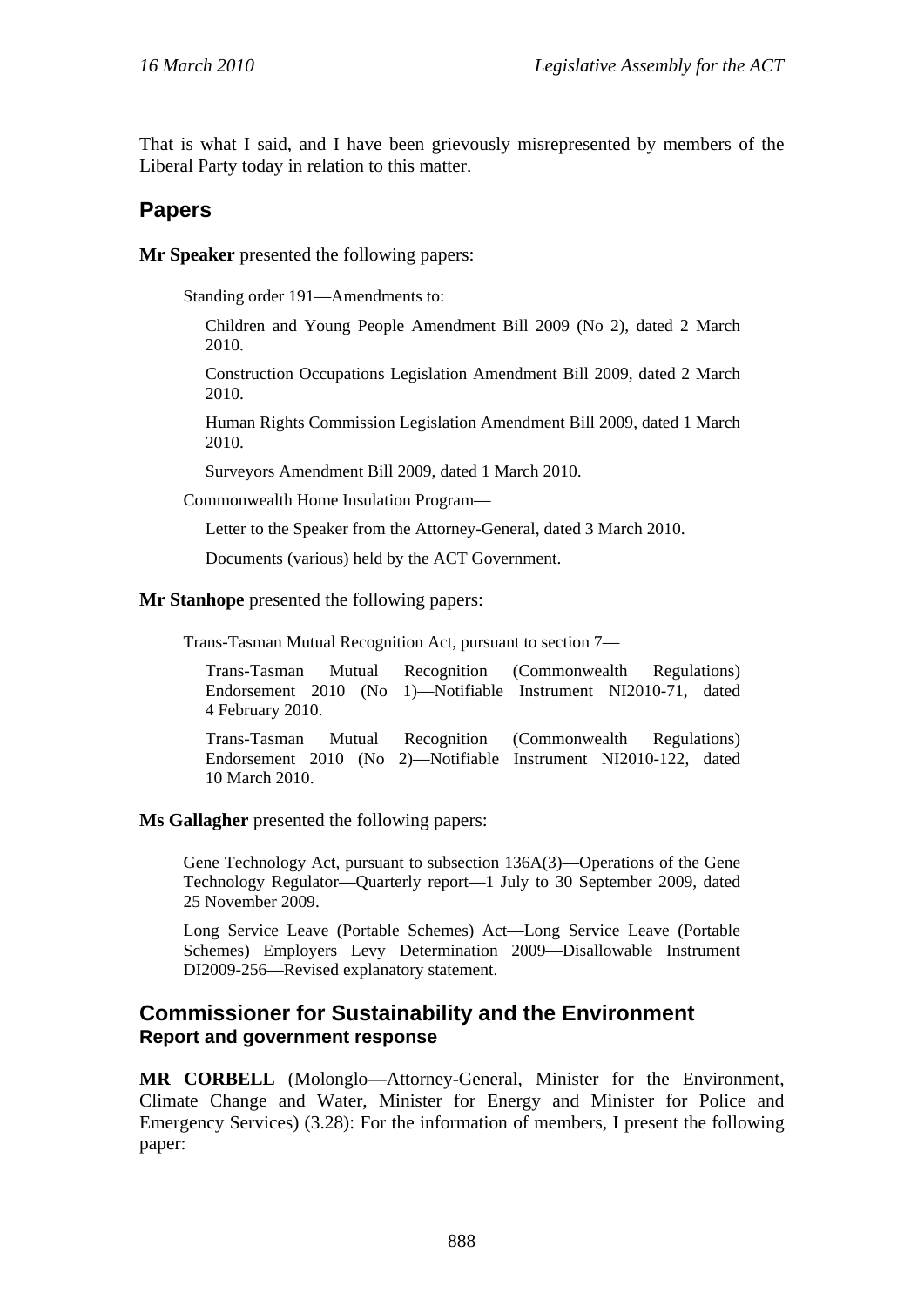Commissioner for the Environment Act—Commissioner for Sustainability and the Environment—Report on ACT Lowland Native Grassland Investigation— Government response.

I move:

That the Assembly takes note of the paper.

I am pleased today to table the ACT government response to the report on ACT lowland native grassland investigation undertaken by Dr Maxine Cooper, the ACT Commissioner for Sustainability and the Environment. The government commissioned the report because of concern that our native grasslands were deteriorating. In terms of size and the threatened animals they support, the ACT grasslands are amongst the most important remaining in Australia. They are a key component of the ACT's biodiversity and the government is committed to their protection.

Confirming our concerns, the commissioner found that, of the 50 remaining native grassland sites, 30 were either in a critical condition or approaching a critical condition. The key causes of deterioration were weed infestation, inappropriate mowing, and overgrazing by kangaroos, rabbits and stock. The commissioner recommended 41 on-the-ground, urgent actions at 26 sites. Five of these sites are on commonwealth land.

Both the ACT and commonwealth governments responded to these urgent recommendations as a matter of priority, and the condition at most sites is now improving. Thirty-four of the urgent recommendations have already been or are being implemented. The other seven actions were considered and will either be implemented in part or when funds are available, were found not to be necessary or, in one case, could not be implemented because of public safety concerns.

The commissioner recommended that, where possible, all 20 high-conservation or category 1 grassland sites should be reserved or placed under conservation management. Half the sites, comprising 44 per cent of all remaining lowland grassland in the ACT, are already part of the conservation network or are under conservation management. The future of a further five category 1 grassland sites, around a quarter of all remaining lowland grassland, is the responsibility of the commonwealth government.

In line with the recommendations of the commissioner, the government will be collaborating with the commonwealth to seek appropriate management of these grasslands. While we support in principle the conservation management of these lands, it is a commonwealth responsibility to implement and fund the conservation management of these areas.

The long-term future of four other category 1 sites, at Callum Brae, Majura West, Harmon Bonshaw North and Harmon Bonshaw South, is being addressed within the eastern broadacre planning project being undertaken by the Planning and Land Authority. Protection of significant grassland is a key matter of this investigation.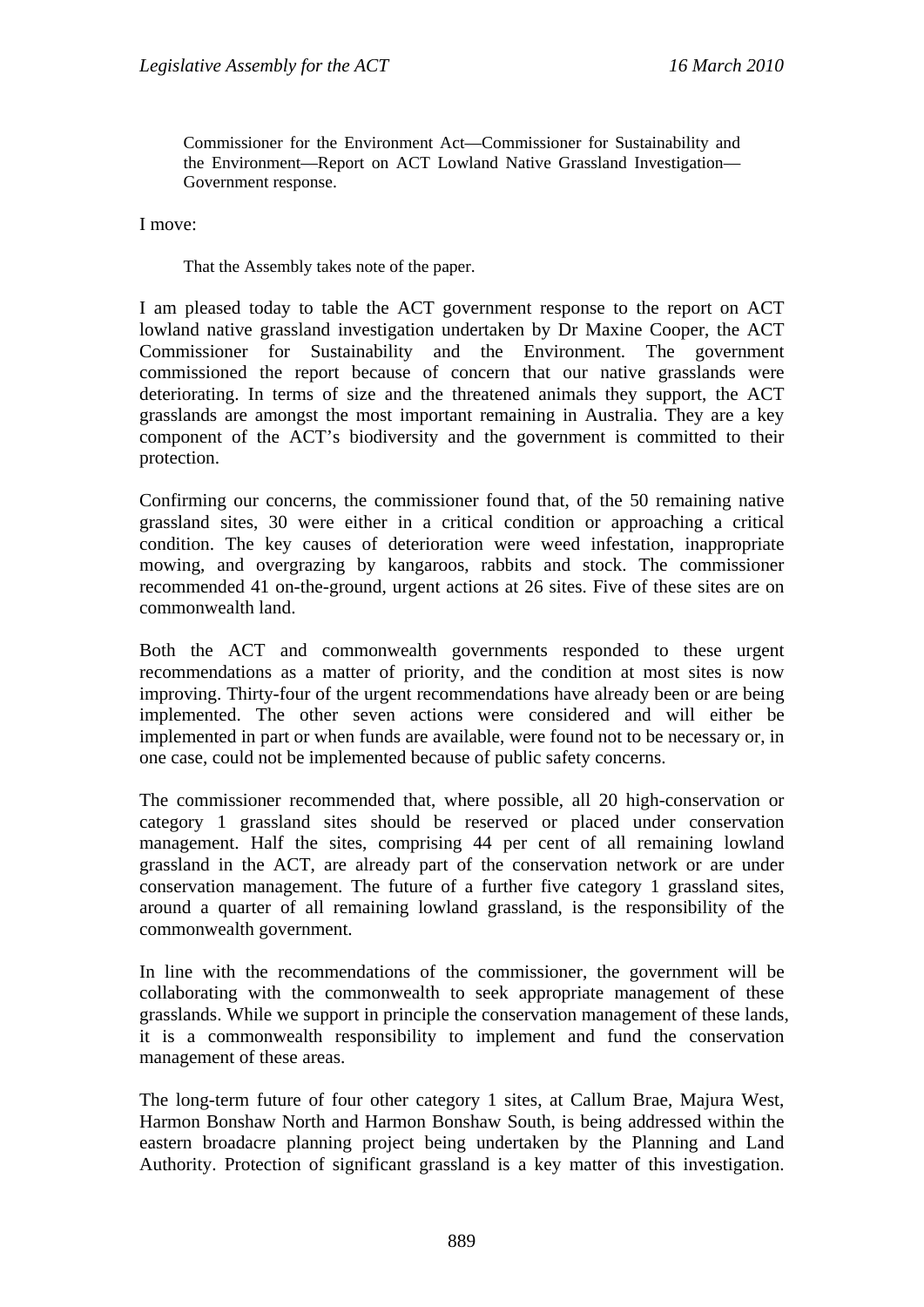Category 1 grassland at Caswell Drive will remain as a rural lease, with an increased conservation focus within a revised land management agreement.

The report makes a further 29 recommendations on a range of areas, including ACT and commonwealth legislation, agreements between the commonwealth and ACT government agencies, management and operational plans, rural and agistment lease processes, clarifying land use, community involvement and resolving heritage status. These recommendations seek to ensure effective long-term management of our grassland and will generally be implemented.

Of the 29 long-term recommendations, 13 are fully supported. Seven are supported in principle and another four recommendations are supported in part. In particular, weed management and appropriate mowing practices will be given priority, while management will be informed by improved monitoring, be adaptive to changes and include ecological burns as a management tool. There will be a focus on implementing a strong culture and formal process of compliance, monitoring and enforcement of land management agreements. The government is also supportive of recommendations aimed at raising community awareness, such as the holding of a grassland forum and improved exchange of information.

The 11 recommendations relating the Belconnen naval transmission station are largely a matter for the commonwealth. Seven recommendations have been implemented, while the remaining four have been partially implemented. The ACT considers that the bulk of these lands should become a conservation reserve.

Finally, I would like to thank the Commissioner for Sustainability and the Environment, Maxine Cooper, for the thoroughness and clarity of her report. It is an important guide to the long-term sustainability of our native grasslands, and the government is committed to its direction and implementation. I commend the government response to the Assembly.

Debate (on motion by **Mr Rattenbury**) adjourned.

### **Independent Competition and Regulatory Commission Report 4 of 2010**

**MR CORBELL** (Molonglo—Attorney-General, Minister for the Environment, Climate Change and Water, Minister for Energy and Minister for Police and Emergency Services) (3.33): For the information of members, I present the following paper:

Independent Competition and Regulatory Commission—Report 4 of 2010— Final Report—Electricity Feed-in Renewable Energy Premium: Determination of Premium Rate, dated March 2010.

I move:

That the Assembly takes note of the paper.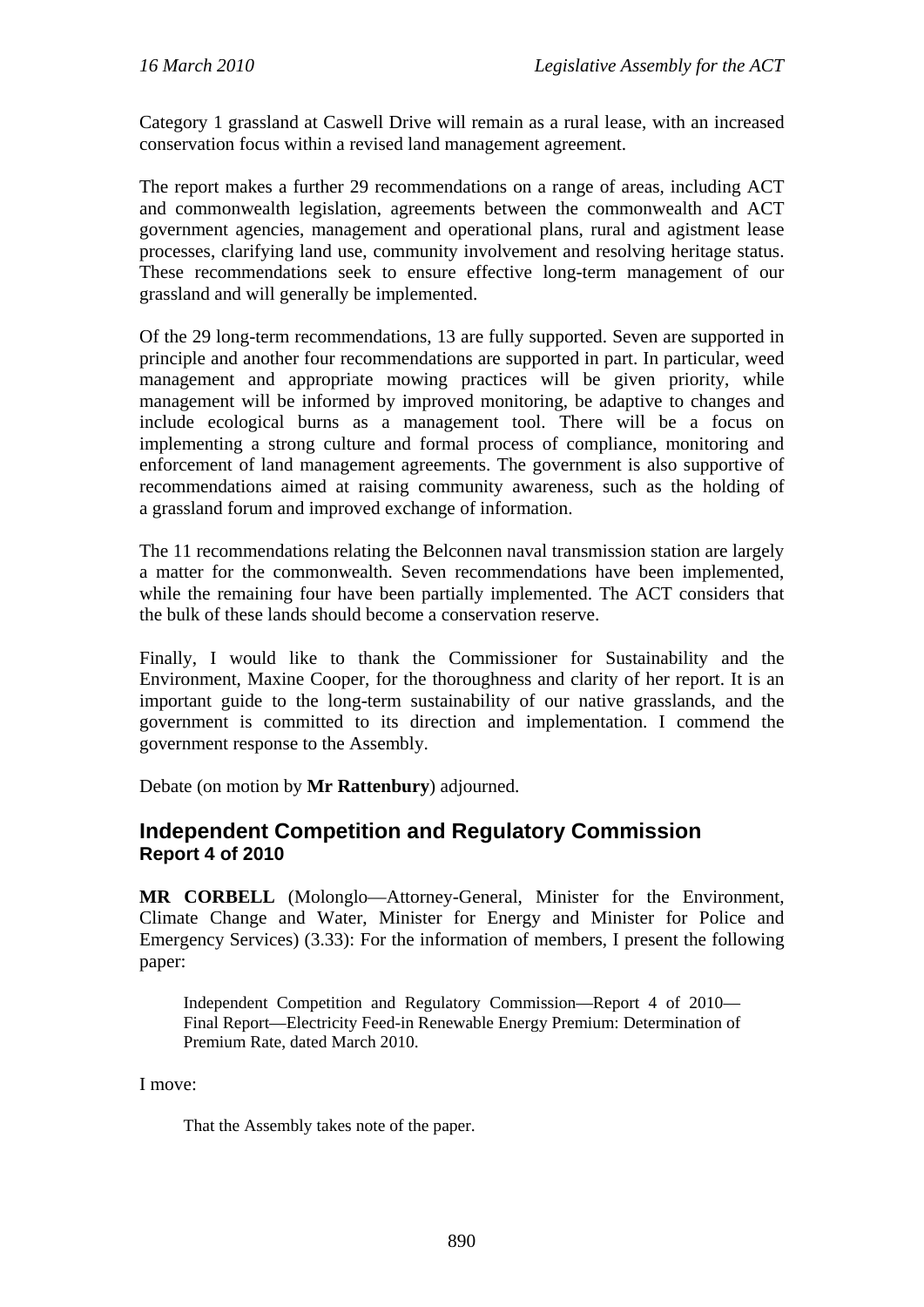I am pleased to table in the Assembly today advice received from the Independent Competition and Regulatory Commission on the electricity feed-in renewable energy premium: determination of premium rate for 2010-11. The ACT electricity feed-in tariff scheme is aimed at supporting ACT households and small businesses and applies to generation facilities of no more than 30-kilowatt capacity.

The scheme commenced on 1 March last year and, since then, more than 1,500 Canberra households are now participating in the scheme. The scheme is open to all ACT electricity account holders, with the exception of most commonwealth and ACT government agencies, and pays a premium price for every unit of renewable energy produced from solar or wind technologies.

Under section 10 of the Electricity Feed-in (Renewable Energy Premium) Act 2008, I am required to seek the advice of the ICRC in determining the premium rate to be paid to generators of renewable energy under the feed-in tariff scheme. The premium rate is to be set by disallowable instrument each year not less than three months before the beginning of that year. That is a financial year. I am also required under the act to present the ICRC advice to members of the Assembly within three sitting days of its receipt by me.

I sought the advice of the ACRC in December 2009 on determining a premium rate for 2010-11 and for the development of an ongoing model for reviewing future prices. The ICRC released a draft report for public comment in February 2010. Following the comments received, the ICRC reviewed its recommendations regarding the premium and released their final report, which I have tabled today.

The report suggests a decrease in the premium price to 45.7c per kilowatt-hour, a reduction of about 8.7 per cent on the current level; that this price be set for a period of two years to create investor certainty; and that the existing 80 per cent premium price applied to generators over 10 kilowatts and up to 30 kilowatts be removed to further encourage small business participation in the scheme. I will be taking these recommendations into consideration when I make my determination of the premium rate later this month.

**MR RATTENBURY** (Molonglo): The Greens strongly support the ACT's feed-in tariff scheme as an effective mechanism for providing an incentive to encourage private investment in renewable energy generation by delivering certainty to investors in the form of a guaranteed price over a fixed time. We also consider the feed-in tariff a key driver in stimulating industry growth in renewable energy generation.

With regard to determining the future premium price, the Greens supported the general thrust of the draft report from the ICRC that the premium should be set at an "amount that is required to provide sufficient incentive to make the installation of renewable generation attractive against other similar risk-free investments". However, we encourage the return on investment to be slightly higher than the standard return on a cash investment. In essence, we would prefer that people invest their money in solar panels rather than simply putting it in the bank. We also support the premise that the premium price should be set at a level that does not excessively impact on the rest of the economy, nor provide excessive profits for those who do invest in renewable energy generation.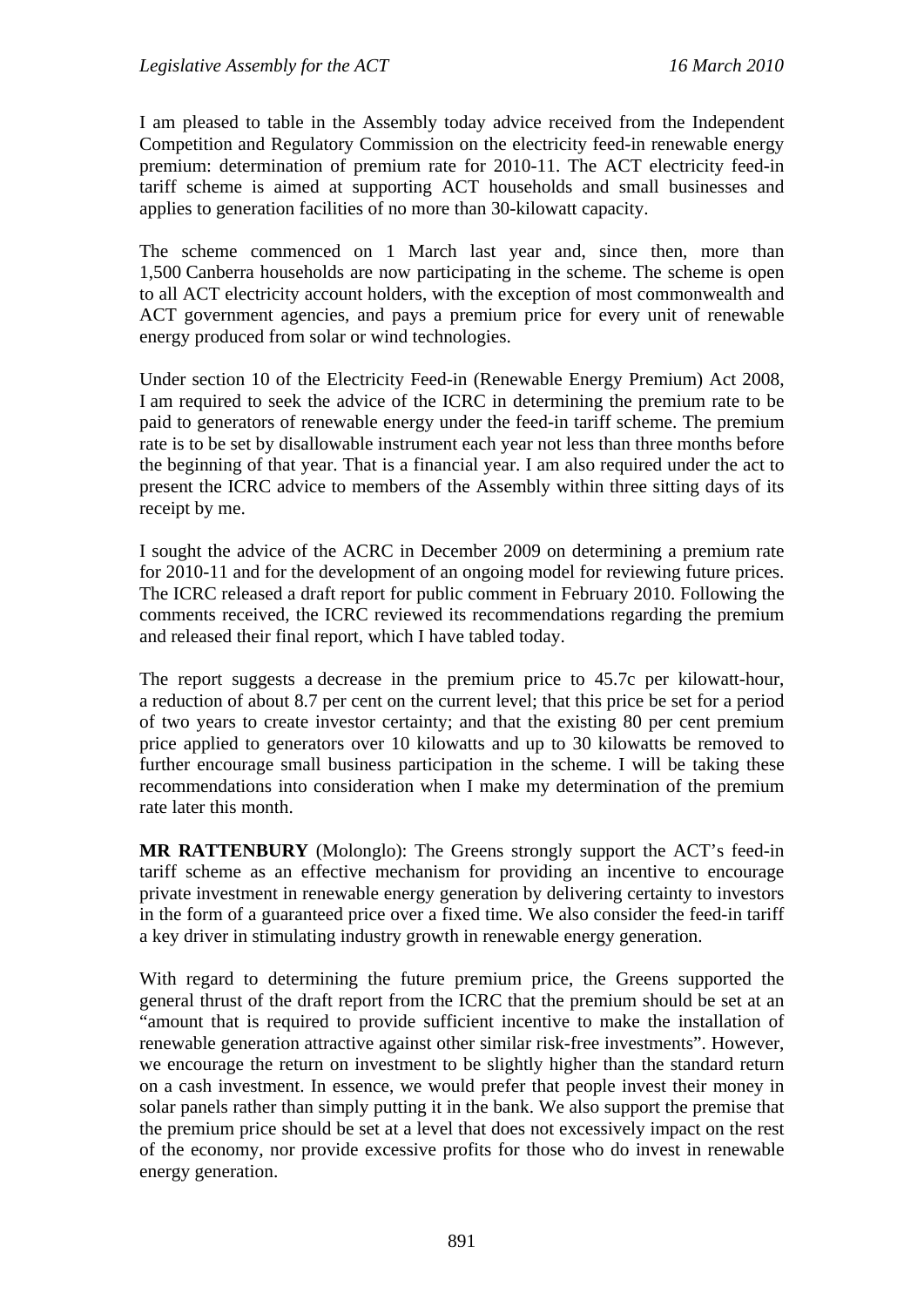With regard to setting the level for systems under 10 kilowatts, the Greens were concerned that a dramatic cut in the premium rate only 12 months after the introduction of the scheme could have undermined public confidence in its operation and could precipitate an element of the boom-bust cycle that has so plagued the development of the renewable energy industry in Australia. We accepted that the level of adjustment of the tariff is warranted for smaller systems but the 37c per kilowatt-hour as was proposed in the draft report for the next premium period was potentially too dramatic and too disruptive for industry and consumer confidence.

In light of that, we are pleased that the commission's recommended adjustment to the premium rate was more moderate but also acknowledge that the increase in the federal government subsidy has left the return on investment for 1.5-kilowatt systems, as an example, in better shape than it was when the premium rate was at 50.05c.

With regard to systems between 10 kilowatts and 30 kilowatts, I think the good news in the commissioner's report is the acknowledgement that the rate of return for larger systems was adversely affected by the legislation, which means that systems between 10 and 30 kilowatts are receiving a significantly lower rate of return. The Greens were fearful that the recommended premium price in the draft report of 37c per kilowatt-hour would actually prevent the installation of larger scale systems of between 10 and 30 kilowatts. Indeed, we had already heard feedback that investments were being put on hold because the draft report indicated that 15 and 30-kilowatt systems were not financially viable.

The commissioner has acknowledged that the level of subsidies to smaller systems effectively skews the rate of return and has recommended that the minister revisit the percentage rate of 80 per cent for larger systems. Of course, that would be a legislative change that should be considered when the feed-in tariff is extended later in the year. Broadly, the Greens support establishing premium rates for different sized systems and technologies that effectively equalise the rate of return at a similar level for each of those sized systems and technologies.

It is of note that larger renewable energy companies are generally looking for a rate of return in the vicinity of nine to 12 per cent to cover operation costs, cover the risk on investment that comes with a larger scale project and to deliver a financial return. Currently the rate of return on 10 to 30-kilowatt systems falls well short of that, based on the modelling that the ICRC has provided.

For very large systems over 30 kilowatts, this is saying that the government will need to take that into account when we move forward in considering stage 2 of the feed-in tariff. As such, the Greens recommend that the government request modelling from the ICRC that makes clear the return on investment and proposes rates for different sized systems that attempt to equalise this return prior to establishing the premium rates for stage 2 of the feed-in tariff.

We are also pleased that the commissioner has recommended setting the price for two years to provide extra stability to the market. Again, we think that stage 2 might well necessitate locking in the premium rates for longer than a one-year period to ensure stability for industry and certainty.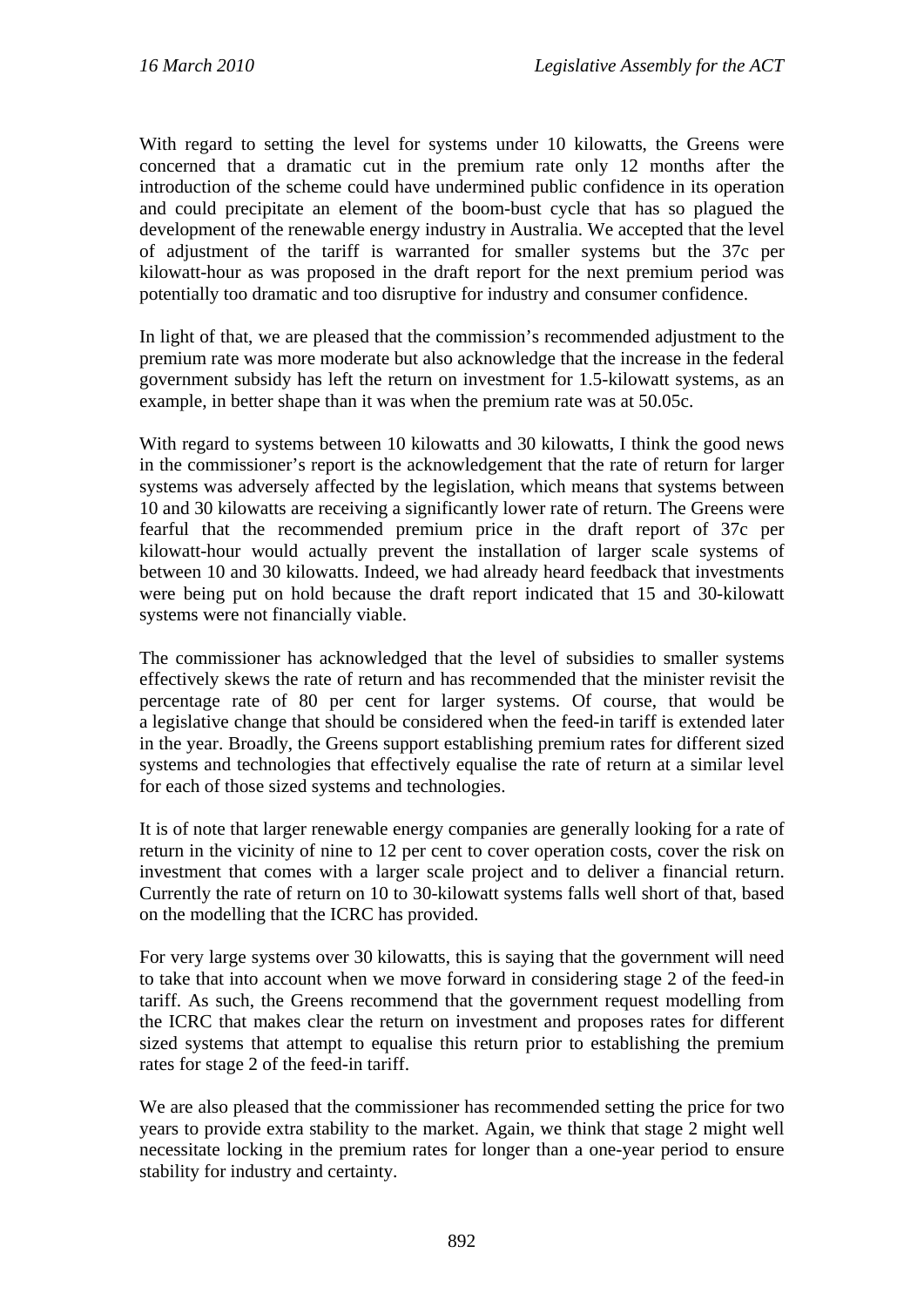We welcome the ICRC's report on the premium tariff rate and look forward to seeing the minister's decision in regard to the premium tariff for the year ahead.

Question resolved in the affirmative.

# **Catholic education**

#### **Discussion of matter of public importance**

**MADAM ASSISTANT SPEAKER** (Mrs Dunne): Mr Speaker has received letters from Ms Bresnan, Mr Doszpot, me, Mr Hanson, Mr Hargreaves, Ms Le Couteur, Ms Porter, Mr Seselja and Mr Smyth proposing that matters of public importance be submitted to the Assembly. In accordance with standing order 79, Mr Speaker has determined that the matter proposed by Mr Smyth be submitted to the Assembly, namely:

The role of Catholic education in the ACT.

**MR SMYTH** (Brindabella) (3.42): It is an important issue, the role of Catholic education in the ACT, and we put forward this matter of public importance particularly this week because it is Catholic Schools Week.

**Mr Barr**: Indeed. Hear, hear!

**MR SMYTH:** And I acknowledge the "hear, hear" from the minister. It is good to see that he supports and believes in Catholic education and Catholic Schools Week.

The main aim of Catholic Schools Week is to raise awareness and celebrate the strength and distinctiveness of Catholic schools. The theme for Catholic Schools Week 2010 will be "Open your minds, open your hearts". And it is very important in a system like ours where there is choice in the system, and, given that we have fundamentally a good government education system that is complemented by the independent schools, that we do understand the size and the nature of that.

Given that we have not got the 2010 census yet—but I am sure it is not far away—the February 2009 census shows that there were 64,380 students attending ACT public and non-government schools. Of these, 38,280 were in government schools. There were 26,100 students attending the 44 non-government schools, which is about 41 per cent of our student population. Of those 26,000, something like 17,400 were in the Catholic system, both systemic and non-systemic, which is about 27 per cent of our students and a significant proportion. So it is important that we understand what goes on in the non-government sector, and in this case the largest part of the non-government sector, the Catholic system.

The theme this year for Catholic Schools Week is "open your minds, open your hearts". The website says:

Since the first Catholic schools were opened in Australia in the early nineteenth century, they have become known as places of both learning and outreach. This theme should allow schools to choose activities that highlight the wonderful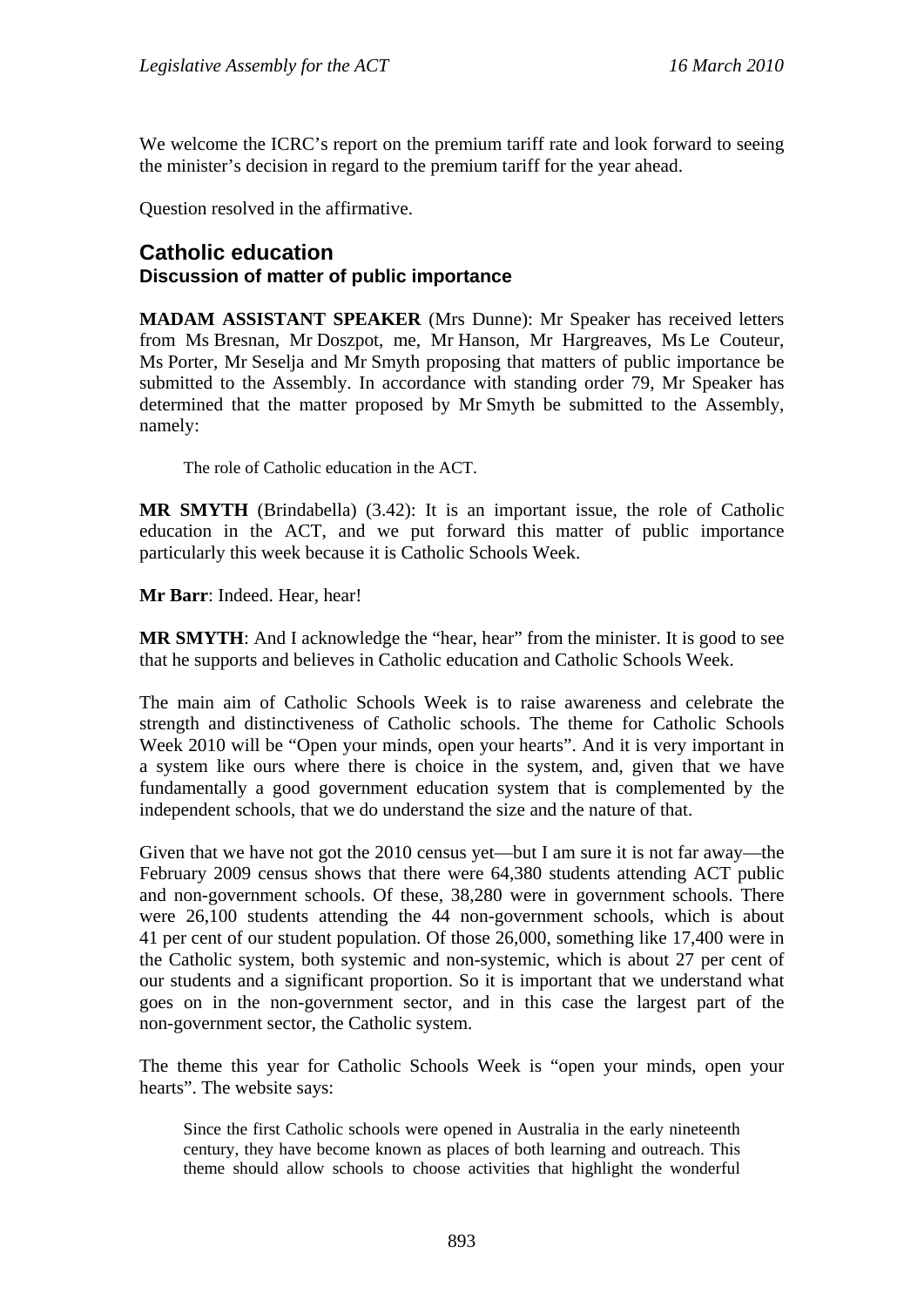teachings and learning that takes place every day, while also drawing attention to the support given to the more vulnerable or disadvantaged members of our communities.

As a parent returning to the education market this year at the Catholic preschool at Holy Family school, Gowrie, it is of particularly big interest, as it always has been, to me.

I will give some of the examples of activities in Catholic Schools Week that happened in the ACT last year. Good Shepherd primary school in Amaroo had an awareness-raising session about the opening of the new school at Harrison, the Mother Teresa school. A challenge match was staged between representatives of the Brumbies, the Raiders and the Capitals and the students from Good Shepherd and Holy Spirit. The challenge involved some physical tasks followed by a quiz. St Francis Xavier College of Florey celebrated by members of that school writing a brief statement about the things they loved about being part of the Catholic school community, and these were read out during activities during the week.

What we can look forward to this year around various schools around the ACT are events like an open day at St Vincent's primary school at Aranda and a community breakfast at Aranda as well. We will see things like Catholic Schools Week liturgy and Harmony Day themes. There will be community days at places like St Francis. St Joseph's primary school is having a whole school trivia game and an open day. Some schools are even letting politicians visit, and I see listed on the website of St Thomas Aquinas primary school that Mr Doszpot visited yesterday, I understand. I am sure he will attempt to tell us what was achieved there.

Given that range of schools and that large population that we have in our Catholic schools, it is very important that we celebrate. With the entry last year of Catholic preschools into the ACT, it is possible now for a student to spend their entire education time in the Catholic system. My daughters, who are now well past school, spent their time at Saints Peter and Paul at Garran, at Holy Family at Gowrie and at St Clare's. My stepson went to Marist and went to Lake Tuggeranong college. That transition that some parents make in and out of the system is also very important and it is important that we understand that effect as well.

It is important to also understand some of the history of this. There are quite a number of Catholic schools not just in the ACT but, for instance, around New South Wales. Again from the website, around 690,000 students attend a Catholic school in Australia. This is an increase of more than 110,000 students since 1985. Currently, there are 615 Catholic schools in New South Wales and the ACT, educating around 24,000 students. It then goes on to list them by archdiocese, so for instance in the Canberra and Goulburn archdiocese there are 55 systemic schools and three congregational schools educating just under 25,000 students.

The website also mentions some of the history, and I think it is very important to understand the history, particularly given that in the 60s it was a Menzies government that commenced state aid. Some of the things that the website does discuss are:

Since the 1960s both the Federal and State governments have been important providers of funding for the education of students in NSW and ACT Catholic schools.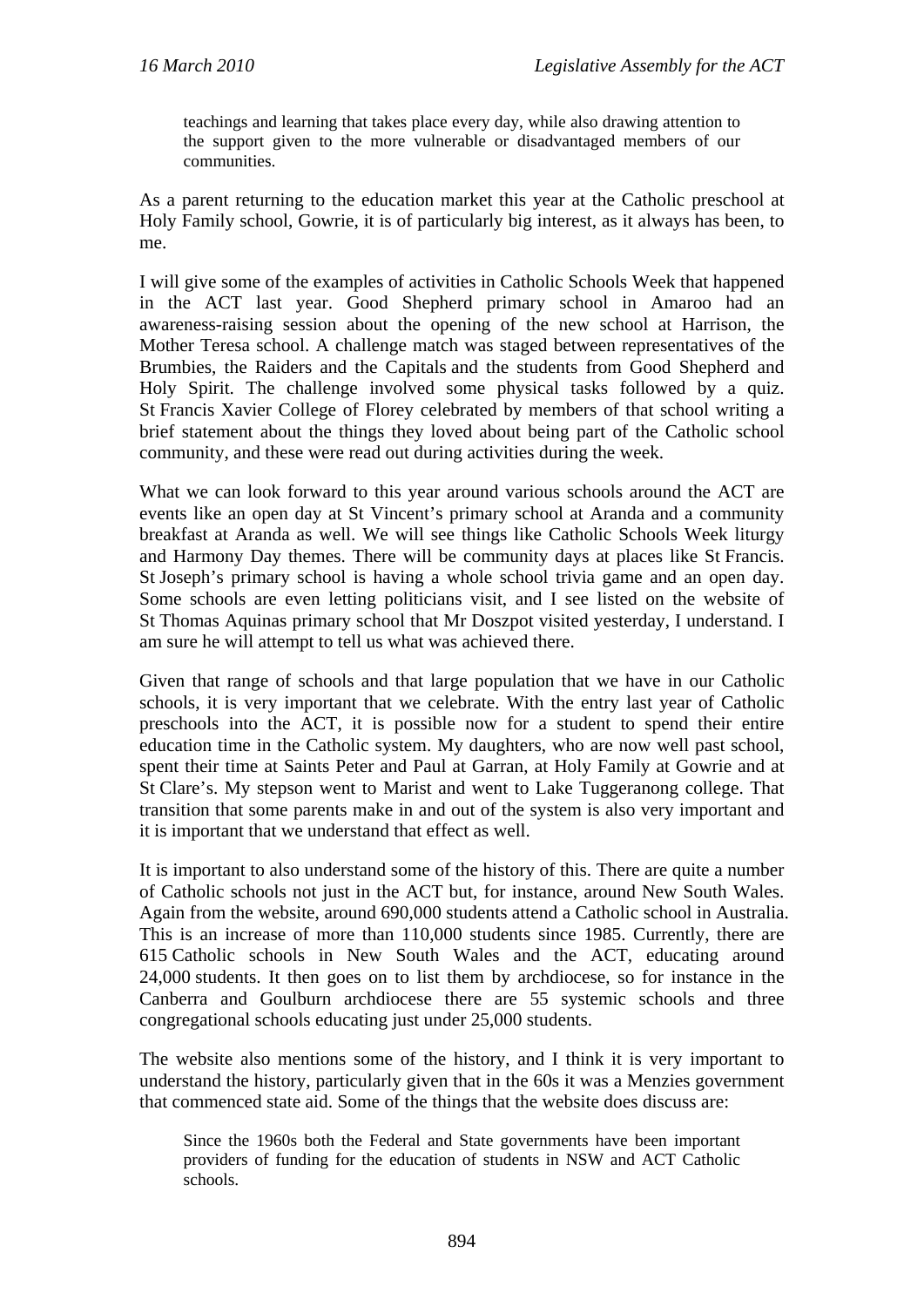The Australian taxpayer and parental contributions fund Catholic systemic schools, with the State and Federal governments providing about 80 per cent. The remaining 20 per cent comes from parents in the form of school fees, building levies and other charges.

Even after fees paid by parents are taken into account, there is a significant 'resource gap' between Catholic and State schools.

Fees charged by Catholic schools vary according to the diocese and type of school.

It goes on to say a few other things. If you were from a big Catholic family like I am and you were one of 10 kids, if you were lucky enough to have four kids in the same school at the same time the fourth kid was free. I was very pleased not to be a burden on my parents as the fourth child! I say that with a bit of a chuckle, but it is important, and the website points out:

Discounts generally apply for the second and third child attending systemic schools. A family's fourth child and subsequent children are waived from annual fees.

So I was lucky enough to be that free kid—not a burden on my parents—for just a little while in primary school. But it does go to the heart of a very serious issue and I would just like to put on the record my appreciation for all the parents that are involved in the Catholic school community. Without them, that community would definitely struggle and perhaps even cease to exist. I look at the efforts that my parents went to for me as one of 10 children. Mum and dad forwent so many things so that each of us could go to a Catholic school, because they saw it as very important that we got, primarily, the Catholic education that was on offer there. Again, the website goes back to that:

Religious Education is an important component of the curriculum in Catholic schools. All Catholic schools are required by the Bishop of the diocese to implement a Religious Education program which is based on the teachings of the Catholic Church.

For those that seek that choice, for those that seek the reinforcement of what they believe in, we are very lucky in the ACT. The recent announcements concerning the Islamic school are an example of that. If you are of a faith and you wish to follow that faith and to assist your children in understanding that faith, the opportunities are there. That is certainly something that I am very grateful for and I would hope that my children will be very grateful for it as well, and indeed all the children who attend these schools.

The website makes quite clear the profile of the students in these schools. It is interesting and it should be read. It says:

The community profile of NSW and ACT Catholic schools is very similar to State schools in that they cater for students with special needs, indigenous students, students from diverse linguistic backgrounds, and students from rural and remote regions.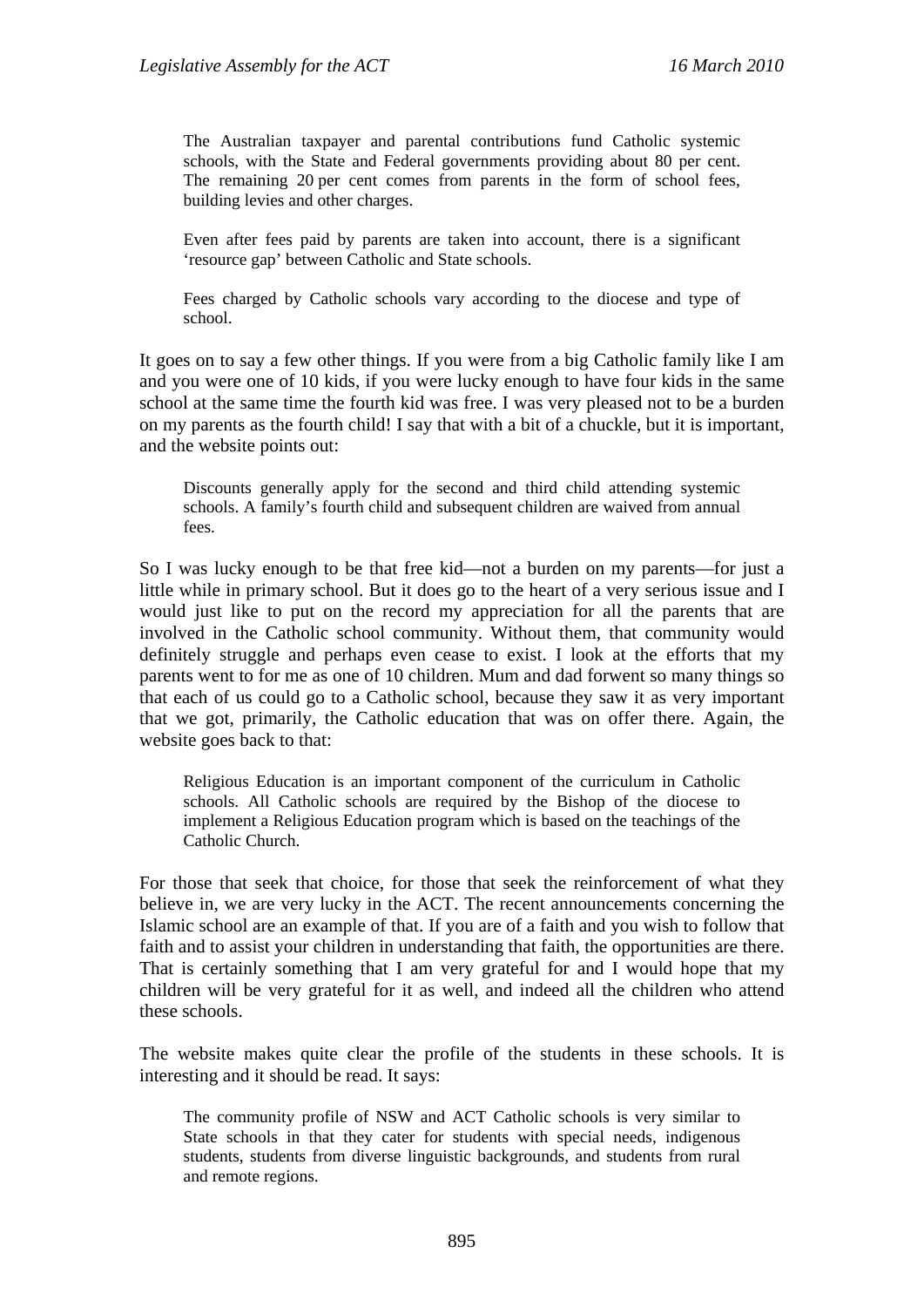I think we would all be very supportive of that.

It is a very important part of our education system. I think it does need to be said, though, that the Catholic Education Office, through the Catholic Education Commission, have put forward a budget submission, as most of the independent groups do. At this stage the Catholic system still receives the lowest level of funding support from any government in the country. They are very grateful for the support that they get but I note in the submission to the ACT 2009-10 budget—I have not seen the submission to this year's budget—they do put to the government and the minister a number of gentle reminders under a heading "ACT Government Budget Commitments":

The Stanhope Government is reminded of the following commitments to non-government schools made in the lead up to the 2008 ACT Election:

An additional \$4.1m over four years will be invested in Catholic and low fee non-government schools to provide more support for students—

**Mr Barr**: It was in last year's budget.

**MR SMYTH**: If you would let me finish—be patient; you jumped too early, Minister Barr.

**Mr Barr**: Okay. You are going to say nice things about me. Sorry; you will have to forgive my—

**MR SMYTH**: You jumped too early, Mr Barr, as so often you do. I will not steal your thunder, but it is important to put these on the record:

An additional \$4.1m over four years will be invested in Catholic and low fee non-government schools to provide more support for students with a disability, from disadvantaged backgrounds and for those performing below national standards.

Funding of \$2.5m over the next three years as information technology grants for Catholic and non-government primary schools.

A one-off \$15,000 grant to each parent group or association to be spent on school-based projects.

Access to teachers for the proposed INSPIRE and NCL&L Centres.

Remember that this is last year's submission. It goes on to say:

The CEC recognises that all governments are facing trying financial times but a high quality, well-funded education system, government and non-government, is considered vital for the long term benefit of our country. It asks the Stanhope Government in the 2009/10 Budget to …

I will leave it to the minister. He can detail which have been achieved and which are coming this year. I am sure he would love to tell us which will be completed, particularly in the coming year. It asks the government to: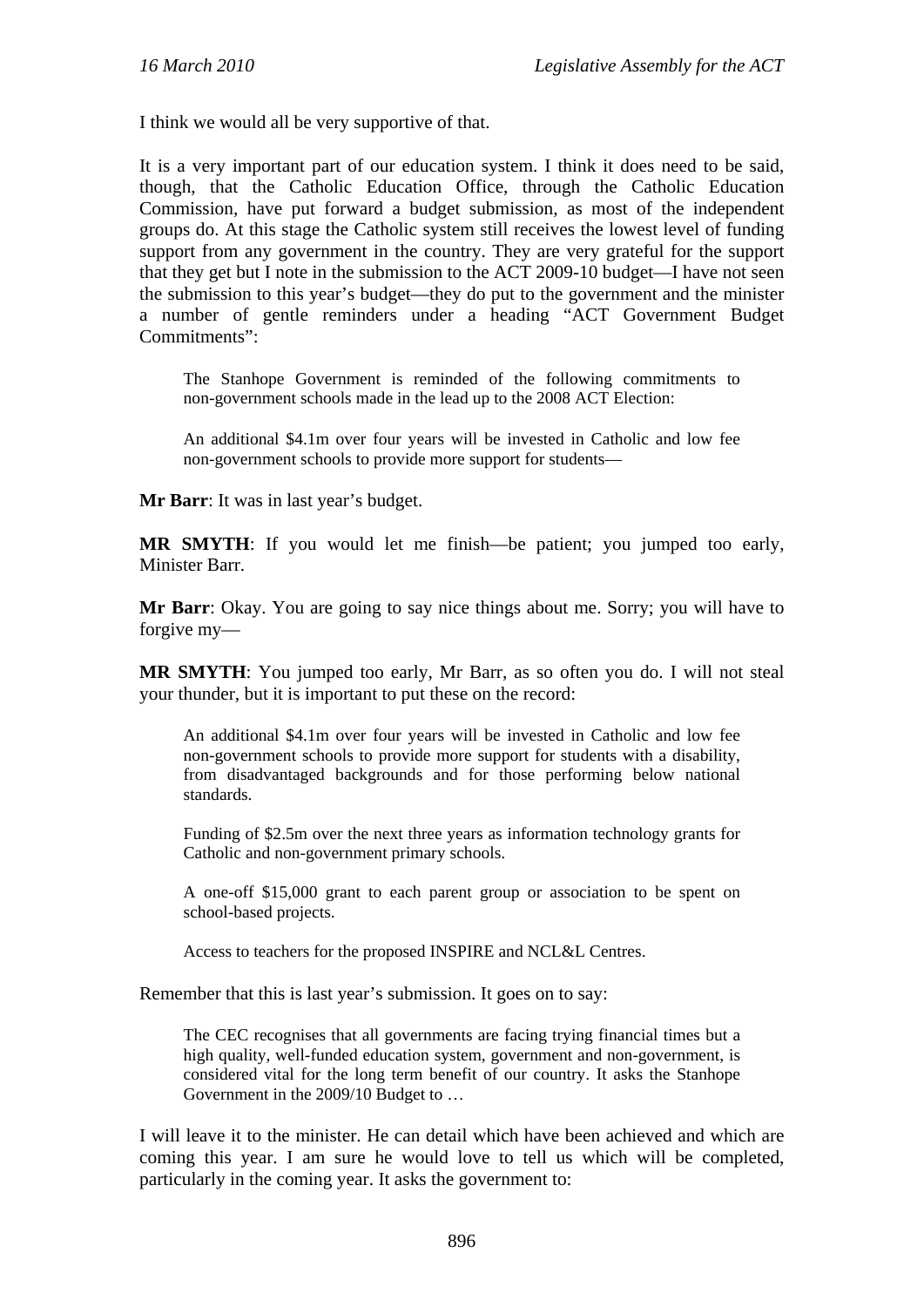honour its commitments …

progressively increase the per capita grant funding pool for non-government schools …

apply an appropriate ACT school standard cost as the index for per capita grant supplementation …

So there is some work to be done. I am sure the minister will stand and tell us of his support for all schools in the ACT education system. It has been lacking in recent years; we have actually only ever had a minister for government education. So if we hear a commitment from the minister that he is actually the minister for all schools and all the students in the ACT that would indeed be refreshing.

It does go to the heart of the difference between the government and the non-government schools, and inside the non-government schools the independent schools and the Catholic system, and at the heart of it is the religious education. There are a number of suggestions and if people are interested they can go to the website and see some of the suggestions for liturgy that are on the website.

I was very pleased when my almost-four-year-old came home the other day and told me that he had visited church, he had not found God there but he was still looking; that was quite curious from an almost-four-year-old. But one of the things they do is take the children to church and include them in liturgy. Indeed, in every way they dedicate their days to the study of the Lord.

I might finish with a thing on the website called the "Catholic Schools Week Prayer", which I think summarises better than I could what is trying to be achieved in our Catholic education system here in the territory. The prayer simply goes like this:

Dear Lord, You are the greatest of all teachers. During this week, we give thanks for the wonderful teaching and learning that takes place every day in Catholic schools. We thank you for the wisdom and understanding of teachers … the enthusiasm and energy of students … the leadership of our school Principals and Executive staff … the support and partnership of parents, carers and local communities. We pray that our learning journey be inspired by a search for your wisdom and truth. We pray that we never take for granted the learning opportunities that we have been given, and that we use the gifts of learning wisely and responsibly. We ask that we use what we have learnt to create a better world for all people. particularly the most vulnerable and disadvantaged. We ask this through our Lord Jesus Christ, your Son, who lives and reigns with you and the Holy Spirit, one God, for ever and ever. Amen.

Madam Assistant Speaker Dunne, I do not think I need to tell you this, but certainly we as an opposition are dedicated to improving the lot of the Catholic system, but we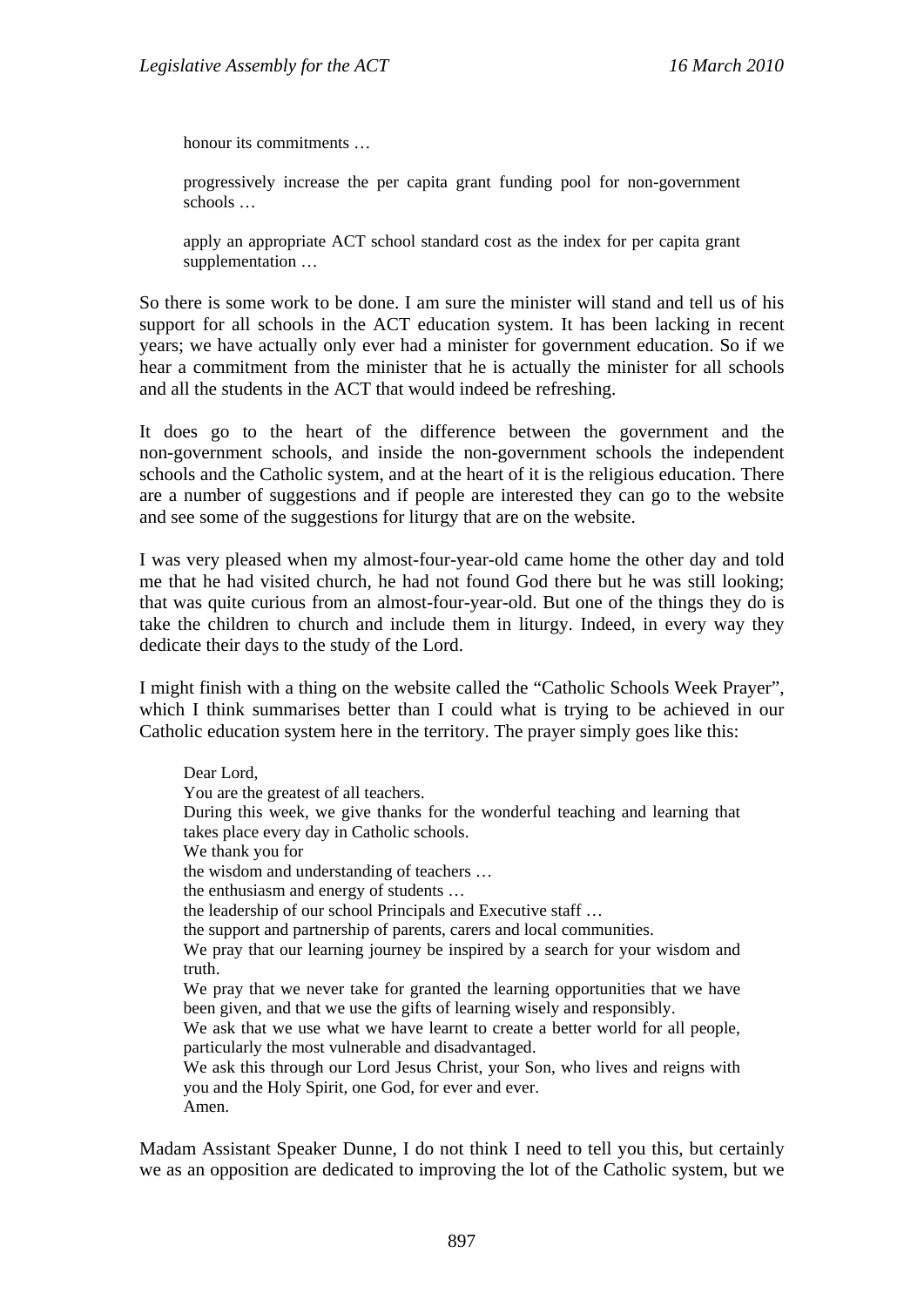are also dedicated to improving the lot of the other independent schools and all of the government schools. Proposing this MPI should not be seen as or taken to be to the detriment of the other sectors or as putting one sector over the other. It is just an important week that happens to be occurring this week while we are sitting and I would simply like to compliment all the staff, and particularly the teachers, in the Catholic education system, as indeed we would compliment all of the staff and all of the teachers that look after any student in the ACT, no matter what school they are in or where they go to school.

**MR BARR** (Molonglo—Minister for Education and Training, Minister for Planning, Minister for Tourism, Sport and Recreation and Minister for Gaming and Racing) (3.56): I thank Mr Smyth for raising this matter today. The government's fundamental view on the role of Catholic education is simple—that is, to provide excellent education for all of the children who choose to learn in our Catholic schools. As I have said in this place many times, the old public versus private debate in education is over, and I reiterate that, as minister for education, I am the minister for all students in all schools.

This government's vision for our Catholic schools can be stated in four words: fair funding, full independence. That is it summed up. The British historian R H Tawney famously wrote:

Opportunities to rise are [no] substitute for a general diffusion of the means of civilisation.

I think it is fair to say that the unique virtue of education is that it abolishes this trade-off. Great education provides fairness for all and opportunity for those who take it. Catholic education in Australia has done this from its first days. The successful transition of Australia's Catholic community from an immigrant underclass to a leading role in our society is due, above all, to the success of Catholic education.

I am reliably informed that Australia's first Catholic saint, Mary MacKillop, was, indeed, a Catholic educator, and some say that the unofficial motto of her order of nuns is "To teach the poor and fight the bishops". So this is a most welcome opportunity to discuss what is a very real matter of public importance—the role of Catholic education in the ACT.

In the public and political debates about funding, safety, websites and work conditions, we must never lose site of the most important work of schools—that is, teaching and learning. I am delighted in the many ways in which the ACT government is able to support our Catholic schools in teaching and learning.

The most significant change to the way that we teach and learn in ACT schools in recent years has been the development and implementation of the new curriculum, every chance to learn. This profoundly important piece of work has changed what students learn in our schools. Under every chance to learn, we have ensured that all Canberra children, from preschool to year 10, have a consistent curriculum framework—that is, all children in all schools. This is a huge step forward and certainly could not have happened without the significant cooperation of all school sectors, including Catholic schools.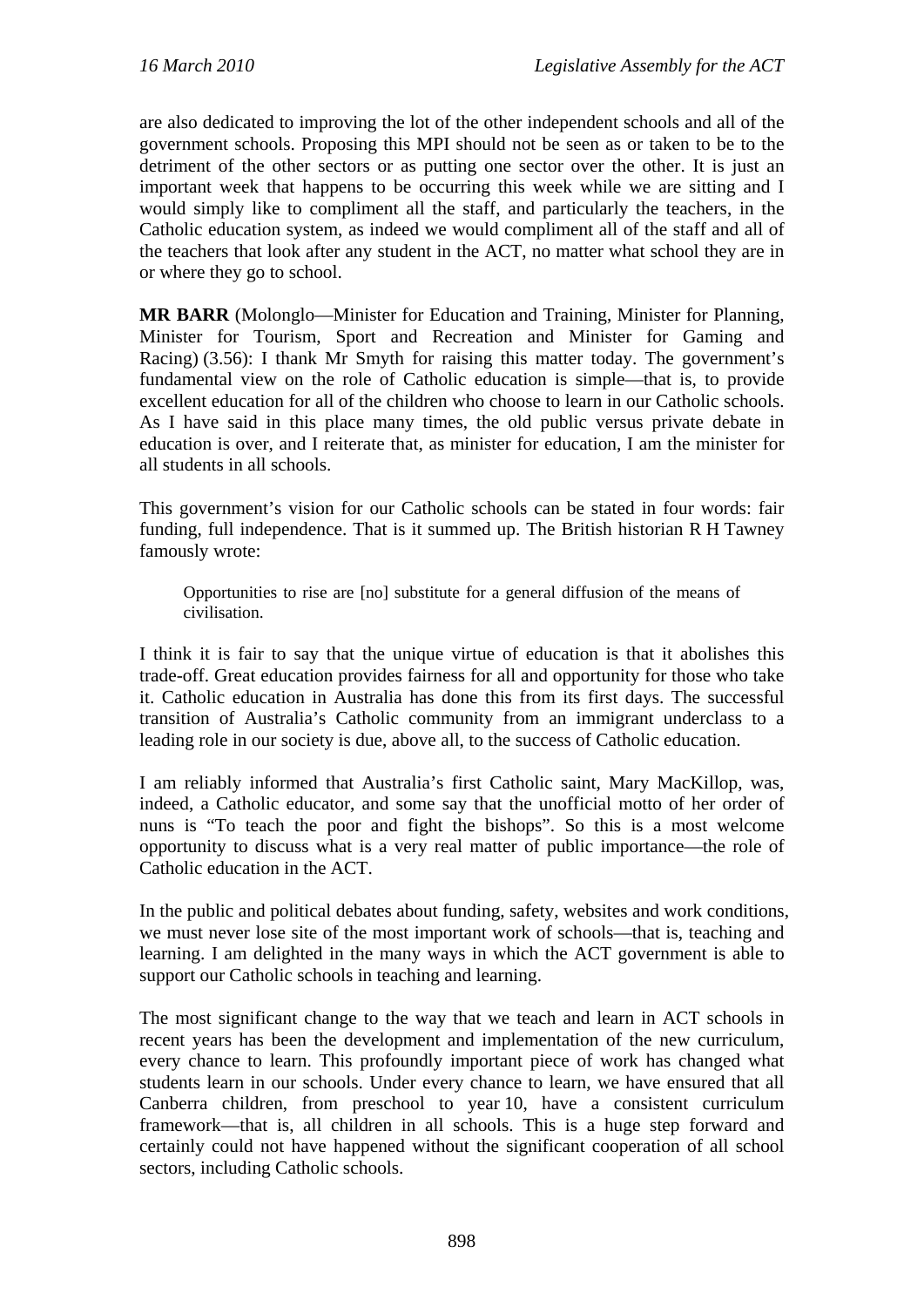This was also a huge step in ending the old public-private divide and giving parents confidence and freedom to choose the school which suits their child best, knowing that there is consistency of curriculum no matter where they choose. Literacy and numeracy are absolutely fundamental in teaching and learning. So my department works closely with the Catholic Education Office in the development of literacy and numeracy programs.

Training of facilitators in the first steps and the count me in too endorsed programs is a joint project that has led to increased efficiency, the development of networks and has reduced costs for both sectors. Literacy and Numeracy Week is another example of our close cooperation to provide professional activities to build teacher capacity and to showcase the work done in our schools. The u-can read program at the University of Canberra provides strategies for parents to assist their children in literacy. Catholic Education Office schools are able and willingly to access this program.

ACT Catholic schools have also been involved in another significant education project that has benefited many students in Canberra. I speak of the ANU secondary college. The program allows students in college to gain university credit by attending the ANU in these years. Catholic school students attend the college and are taught by some of our outstanding college teachers.

The Department of Education and Training is also currently working with the Catholic Education Office in the development of an Aboriginal and Torres Strait Islander identification framework to assist in identifying students who might succeed in the ANU secondary college environment.

In Kevin Rudd's words, information and communications technology in schools are "the tool boxes of the 21st century". This is the future of teaching and learning in schools. The ACT Labor government is committed to ensuring all Canberra students are well equipped for life in the 21st century. Our record investment in ICT since being elected has placed the ACT as the national leader in this field. The broadband provisions, smart boards, laptop computers and wireless networks we have funded have significantly altered the way students learn and teachers teach. They have given parents new ways to be involved in their child's education.

But we know that in a rapidly changing world we need to continue to invest in new technology to ensure that every student has access to the best. That is why we have invested an extra \$1.9 million in ICT grants to our Catholic schools to ensure that they, too, have access to state-of-the-art equipment such as whiteboards and new computers. I am determined to ensure that all ACT students, wherever they go to school, will have access to the best of new technology for teaching and learning.

Our work at the territory level is supported by the progressive national education agenda that we are currently seeing being implemented through commonwealth, state and territory governments. The COAG agenda for education is large and it is significant. It has the ability to change education forever for all students across the country. That is why the ACT government, through the Department of Education and Training, has formed a joint cross-sectoral group to act as an authoritative forum for cooperative and collaborative advice.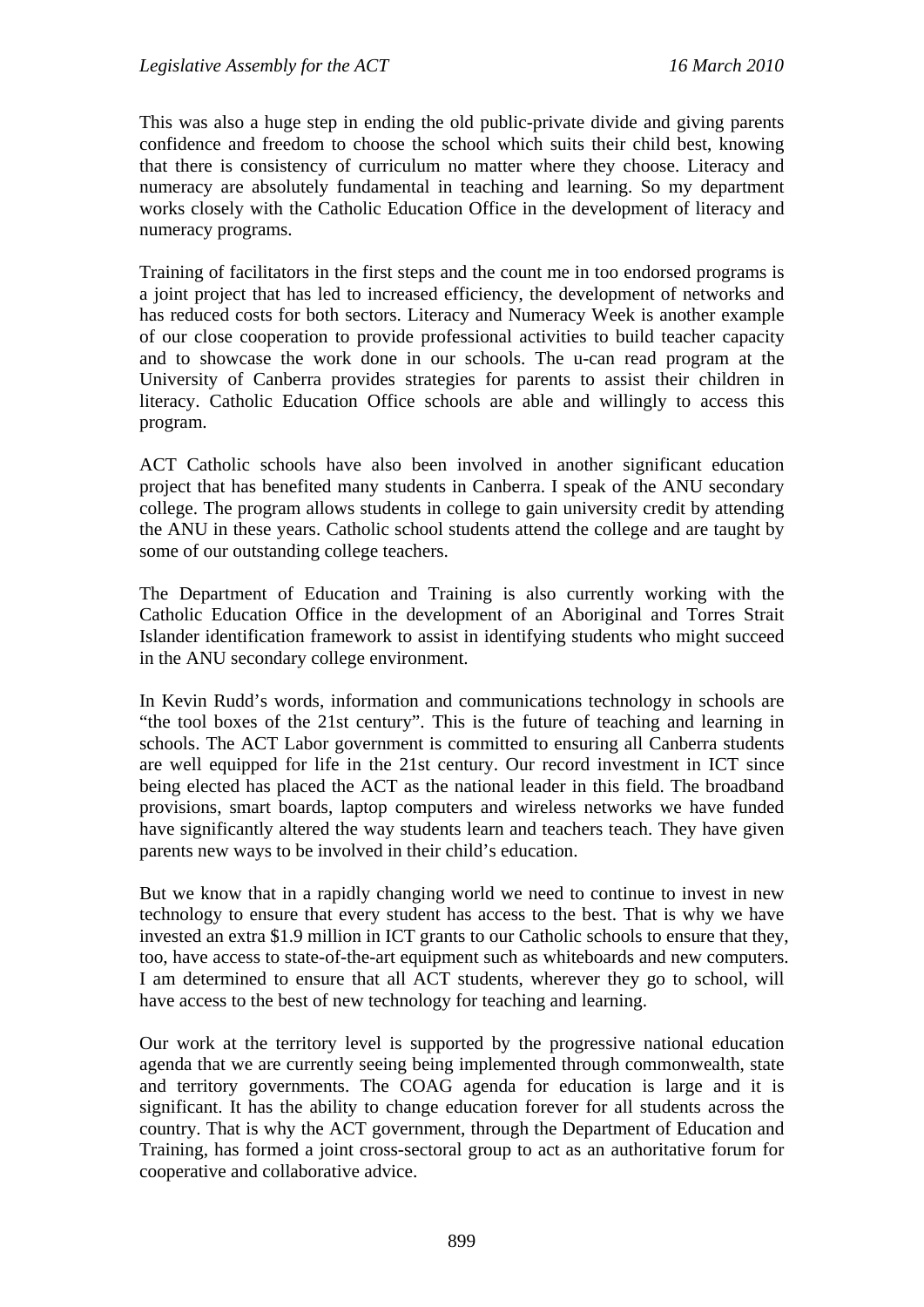This group supports the department, the Catholic Education Office and the Association of Independent Schools to address agreed COAG reform priorities. This ensures that we are aware of and can communicate ideas, concerns and views of the systemic and independent Catholic schools to the other states and to the commonwealth government so that I know that, when I speak at ministerial councils and when the Chief Minister speaks at COAG itself, we can speak for all students in all Canberra schools.

As part of the national agenda, Catholic schools have also been involved in the literacy and numeracy national partnership, which supports the ACT government's literacy and numeracy strategy 2009-13. This is aimed at improving the literacy and numeracy outcomes for all students in all sectors. Seven Catholic primary schools are taking part in this initiative.

Catholic schools will also benefit from the teacher quality national partnership, which is designed to drive reform and innovation to improve the quality of teaching and leadership in ACT schools and to sustain a quality teaching workforce.

In an historic move—and Mr Smyth referred in his speech to his personal participation—the Catholic system has received \$400,000 in funding to establish two preschools within the Catholic education system in the ACT, one that commenced in 2009 in Gowrie and another one this year. This funding has been provided under the early childhood universal access national partnership. Furthermore, a successful application to establish a trades training centre has been made by MacKillop Catholic college, which I understand is soon to have a new name.

The Canberra region pathways trade training centre will receive up to \$6 million in funding to construct industry standard building and construction facilities at MacKillop Catholic college and St Francis Xavier's college and to upgrade hospitality facilities to industry standards at St Clare's and Merici. The ACT department will discuss the successful proposal with MacKillop and explore the potential for shared use of the facilities for government schools in that region.

Finally, the single and biggest item under the building the education revolution program has seen significant capital upgrades in every ACT school, and local Catholic schools have received more than \$44 million under that program. Just in the past few weeks I have had the pleasure of attending the opening of St Edmund's new library, opened by Ms Annette Ellis, the federal member for Canberra. That was a fantastic event that morning.

This government has delivered record levels of funding for Canberra's Catholic schools. Since coming to office, the government has increased funding to non-government schools by a massive 62 per cent on a per capita basis. In other words, an extra \$75 million has flowed directly to Catholic schools because of the policies of this government. This funding assists with the everyday running of all Catholic schools in Canberra. We have also developed a variety of new and innovative measures to support our Catholic schools and to work with Catholic school communities, particularly in relation to support for parents groups.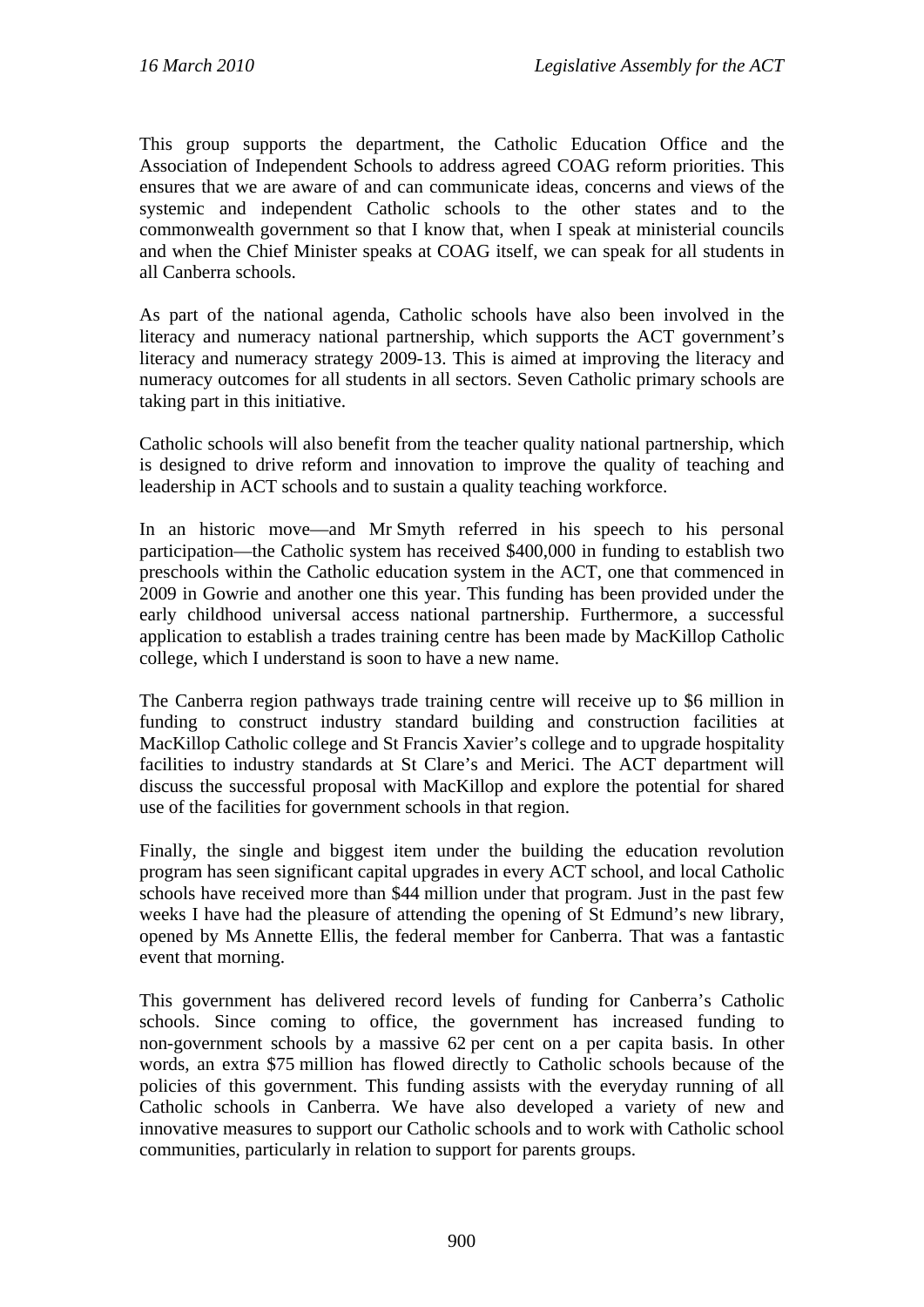The government recognises the importance of parents and friends groups in the running of Catholic schools, and all schools clearly benefit from greater levels of parental involvement and commitment. That is why in the 2008 election we did promise \$15,000 in grants to parent groups in all Canberra schools. That commitment was delivered on and more than \$450,000 as part of that commitment flowed to Catholic school P&Fs. During the 2008 election, we also committed to providing an increase of \$4.1 million in funding over four years to promote equity in Catholic and independent schools. This was delivered in last year's budget and has helped support a range of very positive projects, in particular helping students with a disability in Catholic schools.

Catholic schools are also represented on our safe schools task force, an important body that ensures open communication between schools, parents, students and a range of outside organisations, such as the police, on issues of school bullying and violence.

Catholic schools take part in the minister's physical activity foundation and challenge, a project I initiated to ensure students are physically active in our schools. Catholic schools have been great participants in this challenge, with nine schools participating and six winning prizes last year. Famously, or perhaps infamously, it was at St John the Apostle's in Florey that, playing touch football against year 5, I dislocated my finger as part of that challenge. I missed my media call with the Central Coast Mariners as I was rushed to Cavalry Hospital for some urgent medical assistance, because the finger would not go back in. But, after all of that, St John's won a gold award under the challenge. How they did that, I will never know.

Independent and systemic Catholic schools have also been involved with the Shaddock review, something that was raised in question time today, looking into services for students with a disability in schools. They will also be involved in the implementation of its recommendations, and I look forward to announcing the government response in the near future.

The cooperation between the government and the Catholic school system at the higher level is significant, and there are many examples also of individual schools working together. I think the best practical example of this cooperation in our city is the shared campus between Holy Spirit and Gold Creek primary schools in Gungahlin. These two schools, one Catholic and one public, share the library and resource centre, hall, canteen and playing areas. The schools take great pride in working together, sharing campus values, having joint sports teams and participating jointly in various activities throughout the year.

In fact, one of my favourite stories in relation to these two campuses is hearing of teachers at playground duties at these particular schools where, primary school kids being primary school kids, will be involved in some games, chasing each other around the playground. One breathless student from Gold Creek primary raced up to a teacher and went, "Miss, miss, the holy spirits are after me," as she was running around the playground trying to avoid being tagged in a game. I am very much looking forward to attending later this month to turn the sod on a new joint sports facility being provided for these two campuses.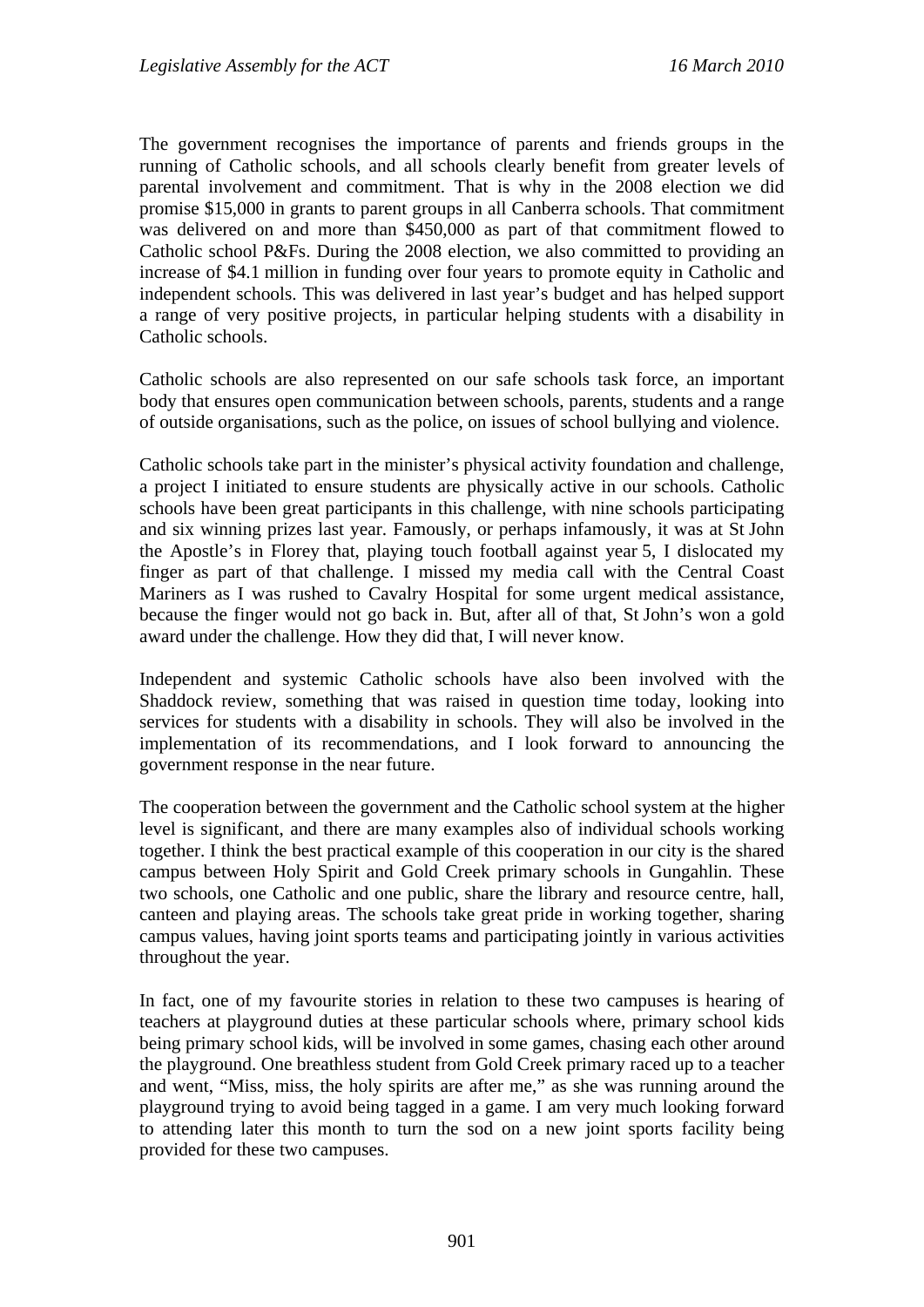So, in conclusion, I again thank Mr Smyth for raising this matter of public importance today and note the importance of Catholic Schools Week. I look forward tomorrow morning to attending, on behalf of the government and the Chief Minister, at St Michael's primary school the community breakfast and open day. I want to reiterate the government's view that Catholic education has a vital role to play in Canberra to provide excellent education for all the children who choose to learn in our Catholic schools.

It is why the ACT Labor government will continue to work with our Catholic schools to deliver great results for all students through support for teaching and learning, through implementing the progressive national agenda and through record funding and support. I end where I began: as minister for education I am the minister for all students in all schools. I hope that, through today's matter of public importance, we have seen that the old public versus private debate is over, and I certainly hope that a new debate can begin—that is, how we get the best education outcomes for all students in all schools.

**MS LE COUTEUR** (Molonglo) (4.11): The ACT Greens are pleased to speak to this MPI. I thank Mr Smyth for bringing it forward. I basically agree with most of the sentiments that have been expressed by the two previous speakers; so my contribution will be relatively brief.

The first thing I wanted to touch on was the motto of Catholic Schools Week: "open your minds, open your hearts". I think it is an absolutely wonderful motto and it is one which we should probably adopt more in this place. "Open your minds"; we often talk about the same things over and over again without actually letting any new ideas in. And "open your hearts"; as leaders in our community, this is something that it is essential that we do.

The Legislative Assembly and the government have a big part to play in the life of our community. All of us need to open our hearts to our fellow MLAs and to the rest of our community. I think that is a wonderful motto of Catholic Schools Week and I thank Mr Smyth for reminding us of it.

As Mr Smyth said, this is Catholic Schools Week. It is a very important week for the 27 Catholic schools in the ACT together with the other Catholic schools in Australia as they celebrate this week. The Greens would like very much to acknowledge the valuable contribution these schools make for the 27 per cent of ACT students who attend them. They do this through their well-qualified and professional teachers who help cater for the range of learning needs of our students.

Of course, the Catholic schools cover the same basic curriculum as government schools, although in some cases there are broader curriculums in terms of after-school activities which enable students to explore a different range of interests and abilities. One of the things that have happened in more recent years is that many students at Catholic schools are not Catholic. That is a tribute to the quality of the Catholic schools.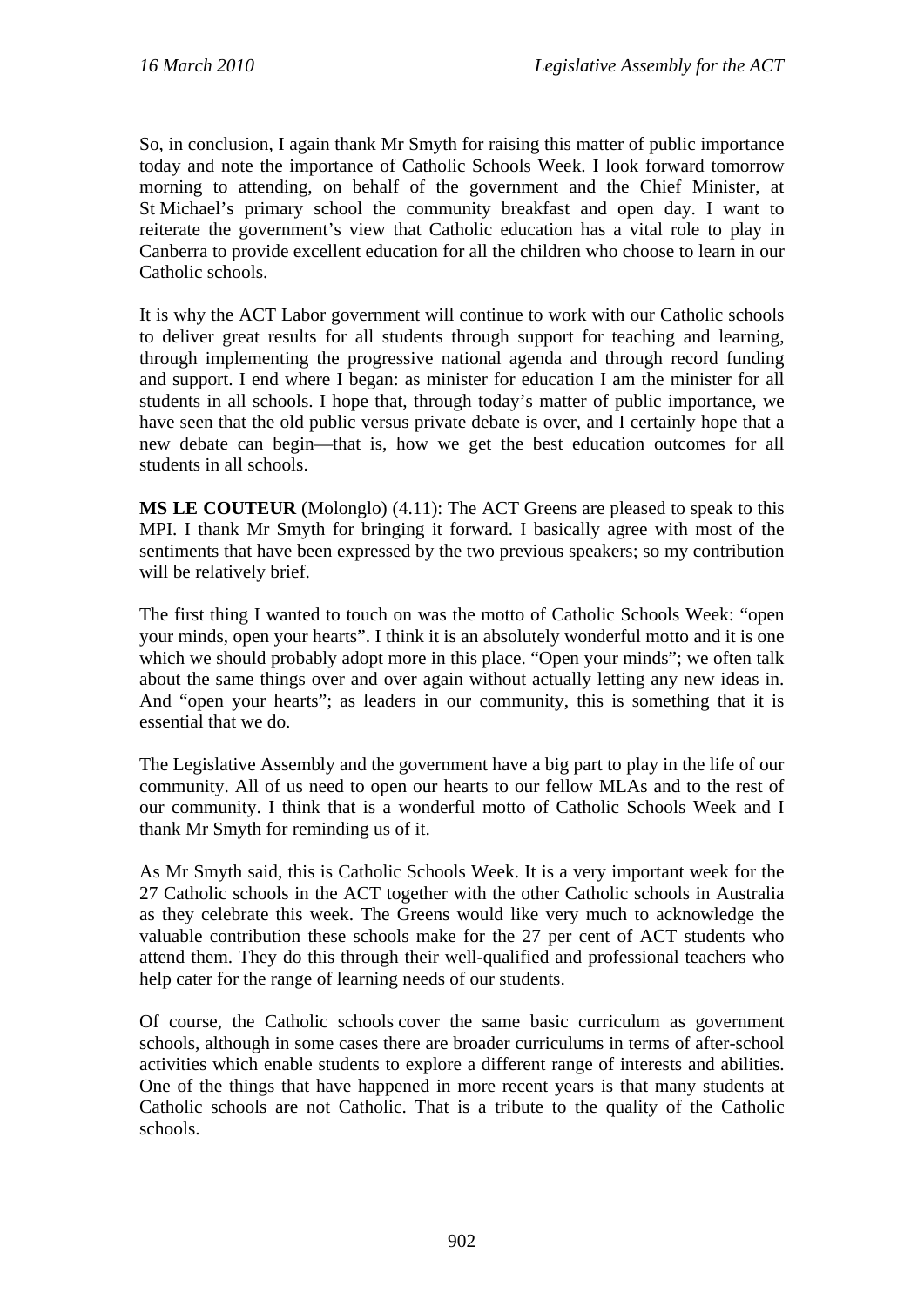Another thing, of course, as Mr Barr mentioned, that has happened in more recent years is that government funds provide a large part of the funding for Catholic schools. Eighty per cent is government funded and 20 per cent is parent funded.

The Catholic schools place a great emphasis on quality teaching and base their teaching on the agreed vision of all Australian governments, as agreed at the Ministerial Council on Employment, Education, Training and Youth Affairs, for high quality schooling. It is pleasing to note that the Chief Executive Officer of the Catholic Education Office identified the New South Wales quality teaching framework as an approach to pedagogy that will underpin the implementation of the curriculum frameworks. This is aimed at assisting teachers to develop contemporary pedagogical knowledge and skills to teach—

**Mr Barr**: That was right. Pedagogy, yes.

**MS LE COUTEUR**: Yes. I think I got it right that time. I am not sure I got it right the first time. This is aimed at assisting teachers to develop contemporary pedagogical knowledge to teach students in the 21st century. In speaking to this MPI I want to stress that all schools, not just Catholic schools, have a vital role to play in ensuring that all students in the ACT, and in fact in Australia and the world, have a good education.

In the ACT and the rest of Australia we have three school groups delivering quality education. We have the government schools, we have the Catholic schools and we have the range of independent schools which includes schools of other denominations and cooperative schools. I am particularly knowledgeable of those; my granddaughter goes to, and soon I suppose my grandson will go to, a Steiner school in Germany. The bottom line and the essential requirement of all of these school groups is that no matter where the students attend school they must be given every opportunity to start life well by starting with a good education.

I would like to echo some of the minister's remarks about the shared facilities that we now have between Catholic schools and non-Catholic schools. It certainly was not like that when I was a child. I was brought up as an Anglican and there was a really distinct division between the Catholics and the non-Catholics. It is really great to see that today Catholic and non-Catholic schools are sharing libraries, they are sharing canteens, they are sharing ovals. It makes a lot more sense than how things used to be in the not-so-far-distant past. I think it is a great thing to reduce the barriers between different groups in our societies.

I would like to just take this opportunity to outline the Greens educational policies at a fairly high level. Firstly, we believe that free, high quality and equitable education is a cornerstone of a healthy democracy. Secondly, learning is a lifelong process fostered in both formal education and informal settings, from early childhood through adult life. Thirdly, everyone should have access to an education that meets their needs and aspirations and gives them the skills and capacity to participate in society. Fourthly, it is the responsibility of governments to ensure the provision of high quality, well-resourced and safe learning environments that are open to all students. Fifthly, a responsive and relevant education system is underpinned by community involvement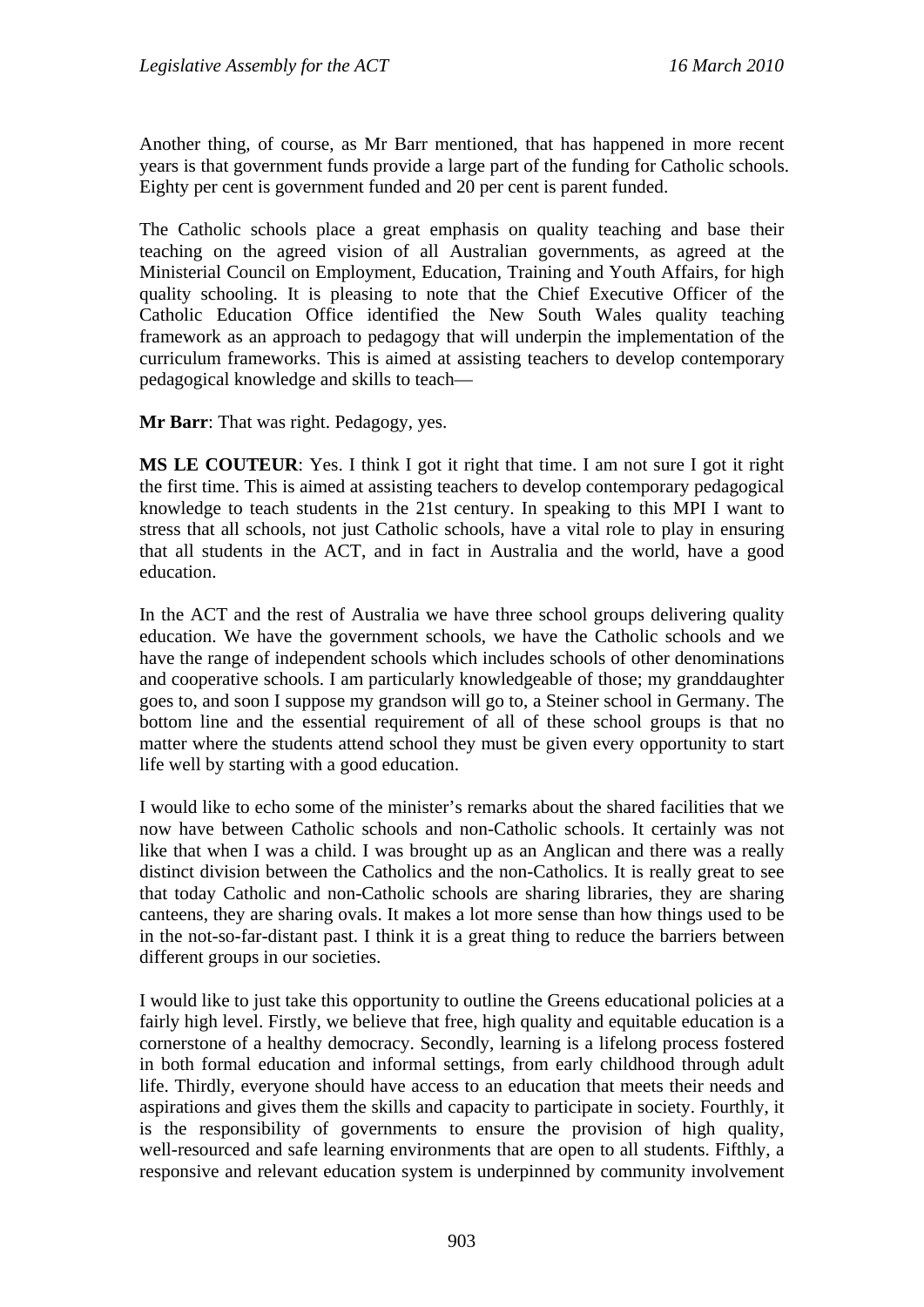and recognises that parents and guardians play a critical role in the education of their children.

Moving on from that, I will speak briefly of my own personal experiences. When I lived in Nimbin in my younger years, I was involved in establishing both a preschool and a primary school. We lived in a community that was a reasonable distance away from the town of Nimbin. There was not, in fact, even a school bus. It was a very arduous task to take our kids to school. We, being an energetic lot of people, I guess, decided that we who had just built a community would build a preschool and a primary school. Both of them have been very successful and they are both still there and flourishing. In fact, they are receiving children from outside our immediate community.

I guess the point I am making with this is that schools are really important to parents. We as parents were a group who were prepared to set up schools. That is how Catholic school education started. It started because Catholic parents felt that Catholic schools were really important to their children. They were part of setting up the Catholic school system.

Schools are an important part of local communities and it is important to recognise the respective roles that government and non-government schools play, be they Catholic, other denomination or other independent schools. We need to support all schools so that parents and kids can find good local choices. We need to allow for diversity within schools so that all children, Catholic and non-Catholic, can fulfil their potential.

In recognising the roles that Catholic schools play in education of children and young adults in the ACT, I would like to emphasise the importance of diversity in education. Life is a broad church and it is important that a quality education is available from diverse schools of thought. On diversity, I would like to make the point that we have a tremendous range of schools in the ACT. Muslim schools, special needs schools and other schools such as Montessori, Blue Gum and Steiner, which I mentioned earlier, all play an important role in delivering educational opportunities for all children in the ACT.

The Greens believe that all schools are important and that we should focus equally or equitably on different schools and not single out particular groups of schools. We are fortunate to live in a diverse community. It is important that our schools represent this diversity rather than focus on a particular group, potentially at the expense of educational outcomes for all.

As Mr Barr said, we should be primarily focused on educational outcomes and support an environment where parents and students have a diversity of quality educational institutions to choose from. In saying this, we do recognise the significant contribution that the Catholic schools and all non-government schools make to the education of young Canberrans.

Given that it is Catholic Schools Week, I would again like to take the opportunity in the last seconds I have to recognise the positive achievements made by Catholic schools throughout the ACT. In fact I would like to take this opportunity to pay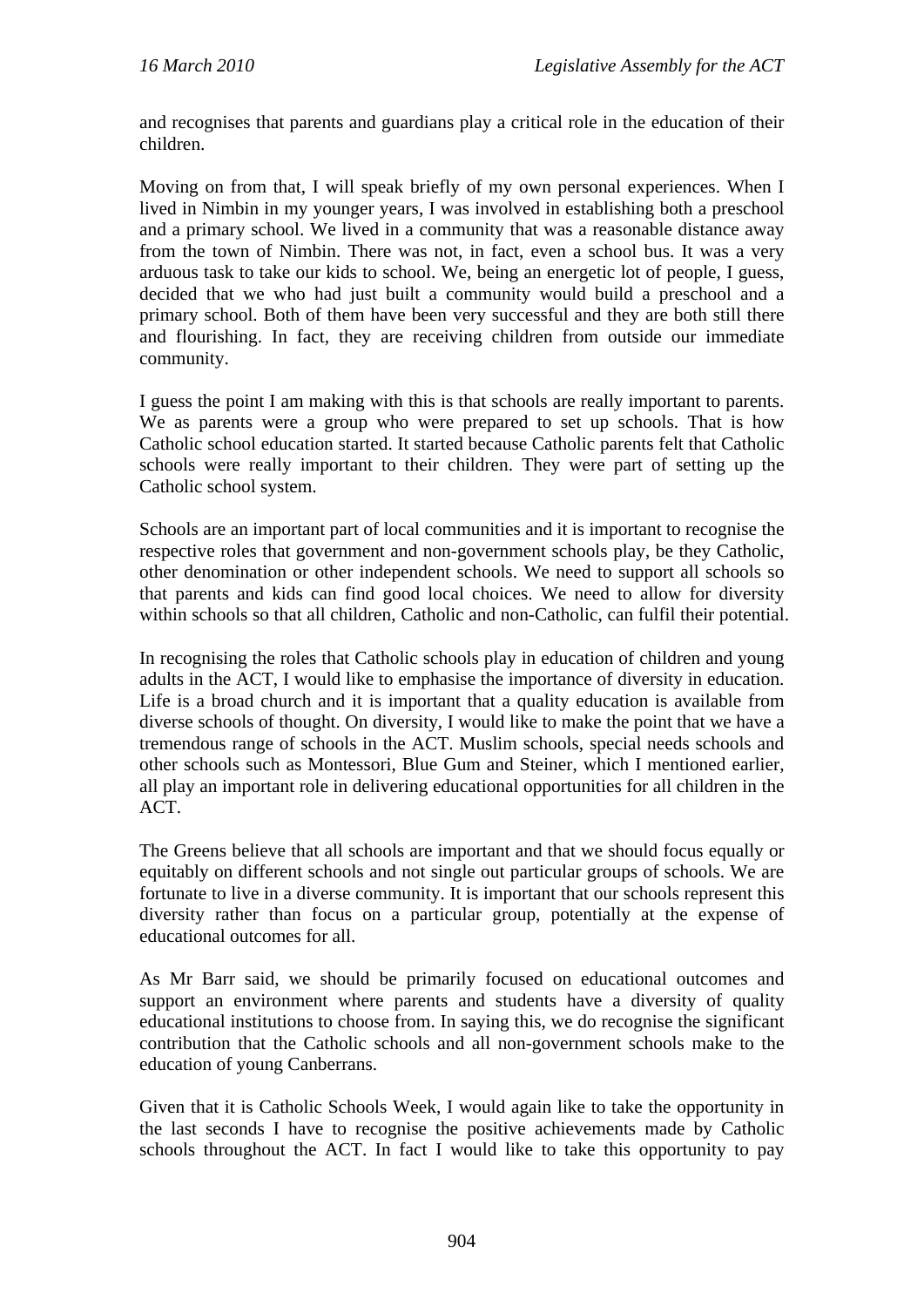tribute to all the teachers in all the schools across the ACT. They do a fantastic job and are well deserving of our praise and support.

**MR DOSZPOT** (Brindabella) (4.21): It is my pleasure to speak to the matter of public importance brought to us today by Mr Smyth. As Mr Smyth has said, this week is Catholic Schools Week, a week to celebrate and raise awareness of the strength and distinctiveness of Catholic schools. Across the ACT this week, Catholic schools will all be participating in their own individual ways.

I have already had the privilege of visiting St Thomas Aquinas primary school in Charnwood. Indeed, it was a privilege to have met with the principal, Mr John Bourke, and his staff, as well as students of St Thomas Aquinas. The school's captains, Olivia and Sam, showed me proudly around their school and told me about their "charny carny", the fete that will be held this Saturday afternoon at their school; so I encourage as many of you living over Belconnen way to visit their school that afternoon.

I also look forward to attending a number of other events this week, including the breakfast tomorrow at St Michael's in Kaleen. I am glad to hear that Mr Barr will be joining us there. I am also looking forward to attending the breakfast at Merici college on Thursday and the open day at Rosary primary at Watson on Friday.

Schools across the ACT and region are celebrating by holding a number of functions and activities, ranging from concerts and performances to fundraising activities and open days, which showcase what the Catholic schools have to offer. The theme this year is "open your hearts, open your minds", as many of our speakers have already said this afternoon. This is very appropriate given the support provided by Catholic schools to their local communities and the sense of community that abounds in the sector.

Mr Barr has touched upon Mary MacKillop and her role as an educator. I was in fact taught by the Sisters of St Joseph. That is the order that was founded by Mary MacKillop. I was taught by the Sisters of St Joseph at St Fiacre's school in Leichhardt. It is no secret that my wife is a principal of a Catholic school in the ACT and my daughter a teacher at a Catholic school in the ACT. However, I see myself, as shadow minister for education, representing all schools in the ACT, government and non-government.

I have been on a mission since joining this place and acquiring my shadow portfolio responsibilities—a mission to learn about all schools in the ACT, to observe and listen to the issues faced by all parents, educators and school communities. I am well on the way and have learnt a lot since commencing a program of visits to government and non-government schools. My existing knowledge of the Catholic sector, combined with my acquired knowledge, has strengthened my belief that to have effective education across the ACT all sectors must be strong and well supported. There cannot be an "us against them" attitude by any government and there cannot be reference to "blazer schools" nor any other assumptions made based upon religious bias.

It is a basic human right of every citizen to receive a quality education of choice. There is a myth that all students that attend non-government schools come from high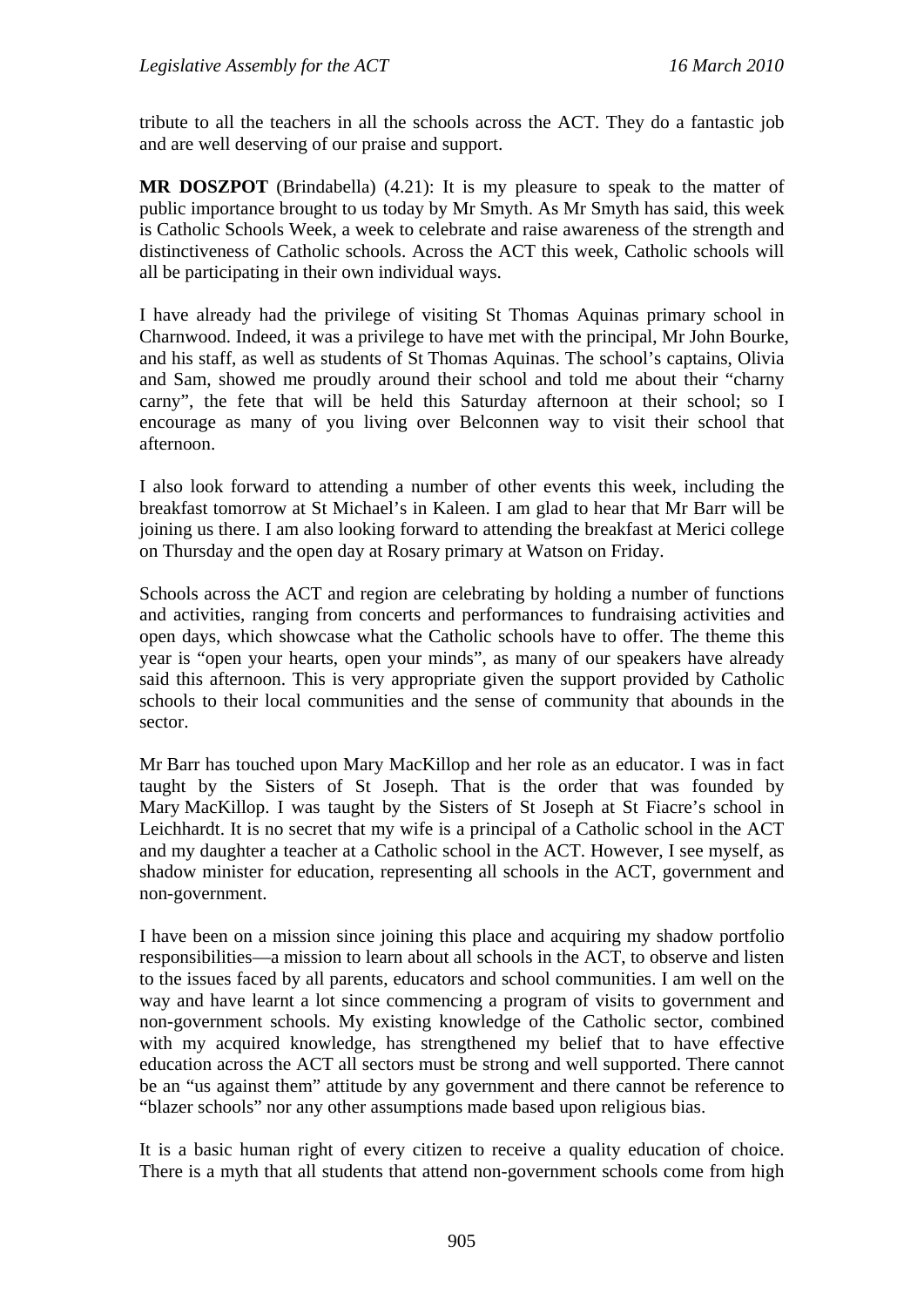socioeconomic circumstances. This is not the case. Families struggle across the nation to educate their children in the schools of their choice. There are many factors which influence a family's decision when it comes to the choice of schools and we in this place have an obligation to ensure that this choice is not compromised by lack of affordability.

The 2009 school census tells us that Catholic systemic schools and independent schools account for 41.5 per cent of the total ACT student population. This number has increased steadily over the past five years. 13,122 students attend Catholic systemic schools alone with another 12,000-plus students making up the attendance at other Catholic and non-government schools. Yet we know that the level of financial support provided by the ACT government to Catholic school students is among the lowest in the country and well below the national average. When there is not an equitable contribution, it is inevitable that families bear the financial brunt.

ACT government funding support to Catholic schools is over \$200 per student less than the Australian average of state and territory funding support to Catholic schools and represents one of the lowest in the country. Many states fund non-government school students at 25 per cent or more of the cost of educating a government school student, yet we in the ACT provide only 18 per cent of that cost. I repeat that we provide only 18 per cent of that cost.

Demand, as seen by enrolments over a number of years, is steadily on the increase. Yet funding is on the decrease. Where will this leave families? It will leave them without their fundamental right, the right of choice. Last December, the review of special education in the ACT was made public. The review includes 68 possible options for the future of special education in ACT schools. This includes options for special education in Catholic and independent schools. The inclusion of Catholic and non-government schools in this review was not automatic and came about after a great deal of agitation from the opposition. Almost half of the student population in the ACT was about to be ignored by this government in a fundamental review which looked at the unmet needs of students with a disability.

It seems that Andrew Barr again learnt a valuable lesson from the Canberra Liberals by agreeing to include the significant number of ACT students with a disability that attend non-government schools in a review that specifically excluded them in the first instance. It took 2½ months of ongoing pressure by the opposition, followed by a strong stance by Catholic, independent school groups and the ACT Parents and Friends Association to persuade the minister that he was wrong. The minister was adamant at the time. Even during the estimates hearings last year, the minister for all schools remained steadfast, saying that he would not include the non-government sector in the review.

This is when we saw the true feelings of this minister come to the fore, when he referred to the non-government sector as "blazer schools". I am pleased to see that the minister is paying more attention to Catholic schools and the independent sector in recent times. Indeed, I believe that he is actually following my lead and seeking out opportunities to visit Catholic and non-government schools a bit more often.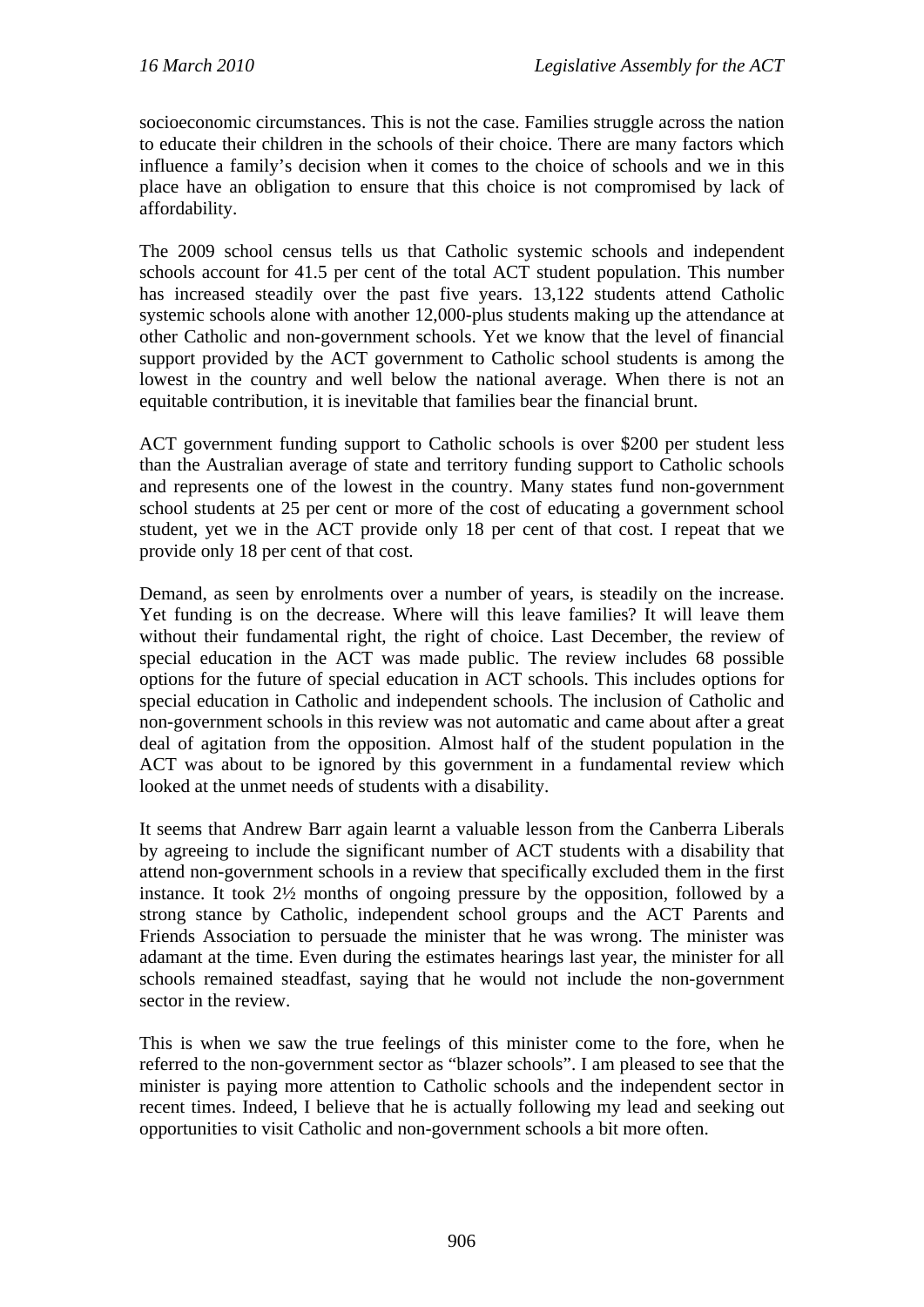More than just seeking another photo opportunity, I do hope that the minister will take heed of what Catholic schools and independent schools are telling him and observe closely the role they play in the provision of education in the ACT. In the context of equity and choice, I applaud Catholic schools this week and every week for the contribution they make to ACT education and the role they play in strengthening our ACT community. I thank Mr Smyth for bringing us this matter of public importance today.

**MS PORTER** (Ginninderra) (4.29): In relation to this matter of public importance, I would like to talk today about the government support of Catholic education in the ACT, in particular the schools of north Canberra. The ACT government values the role of Catholic schools in providing families with the option of a religious education in accord with the values of the Catholic faith. The ACT government is committed to providing Canberra families with high quality education that meets their needs. Public schools, Catholic schools and those from the independent sector all provide high quality schooling across the ACT. Catholic schools provide an education framed by the values and traditions of the Catholic faith and add to the flavour of our rich and diverse Canberra community.

The minister has already outlined the significant ways the ACT government has supported Catholic schools in the territory, and I would like to focus on some key projects that I know are making a positive impact on the schools in my electorate. In particular, I would like to focus on funding from the commonwealth which has allowed Canberra Catholic schools to make real improvements to their facilities. The funding has been provided to support students with disabilities and school parent councils.

I would also like to highlight a key collaboration between Catholic and public schools. Holy Spirit primary school in Nicholls is part of a unique relationship with Gold Creek primary school. The schools share the library and resource centre, the hall, the canteen and the playing areas. I officiated last year at an arts fiesta at the Gold Creek school, which was a collaboration between the two schools. Here we have a fine example of how schools from different systems can work together for the benefit of the local community.

The Catholic schools in northern Canberra have been recipients of significant levels of funding from the Australian government's building the education revolution project. This funding has provided for a range of improvements that would not have been possible otherwise. Significant levels of funding have been provided to build learning environments or refurbish school infrastructure to ensure schools meet the needs of the 21st century.

Whenever possible, all new buildings and refurbishments incorporate sustainable building principles. St Thomas More's school in Campbell has been allocated \$200,000 to enable the school to construct a multipurpose hall, and further funding for water tanks and shade structures.

Earlier I mentioned the Holy Spirit primary school. This school has, like so many schools, received funding for the construction of a purpose-built shade structure and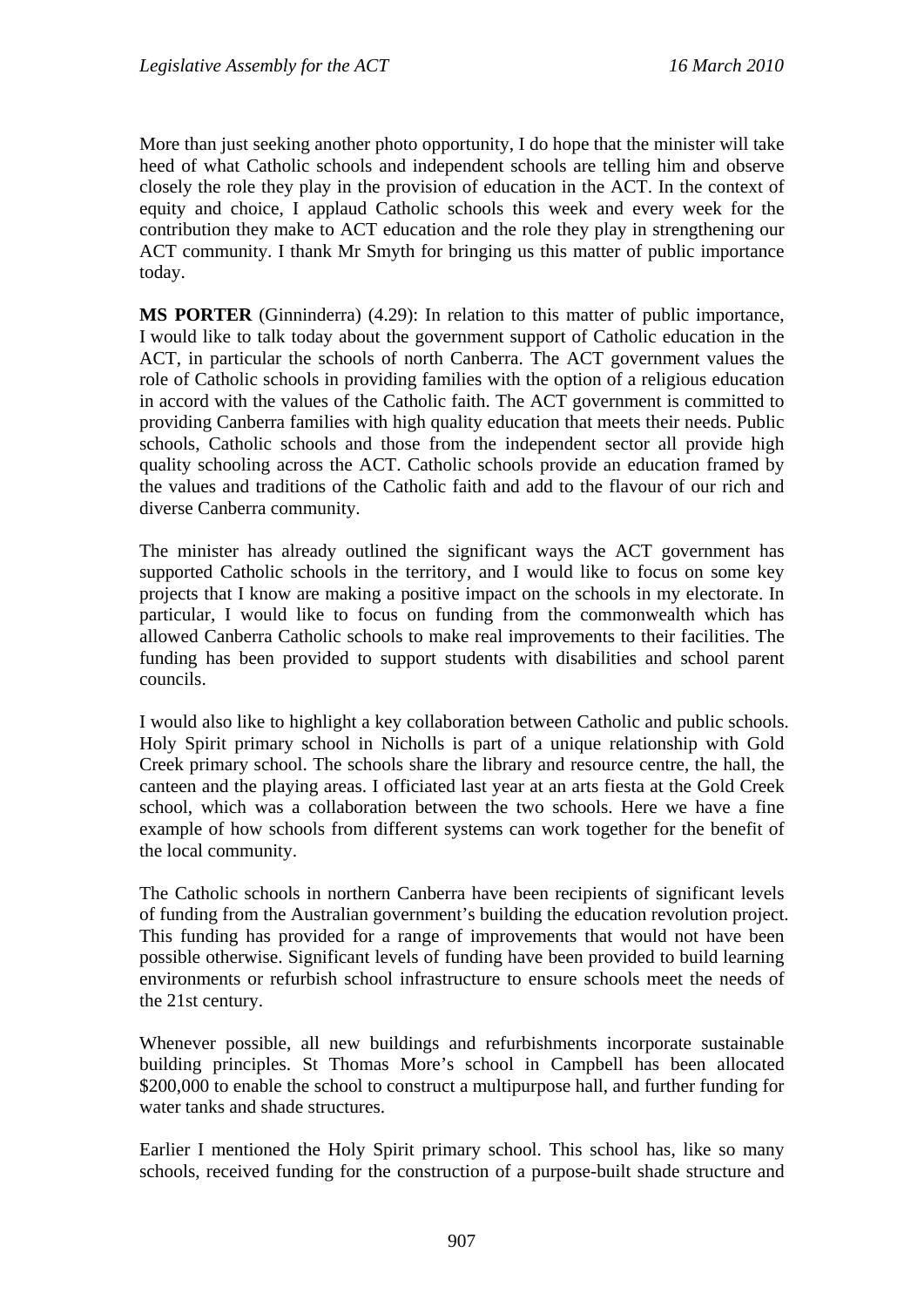fencing. St Monica's school in Evatt has been able to refurbish school buildings and construct shade structure to protect children from the damaging effects of exposure to the sun. The Rosary school in Watson has also been able to refurbish classrooms. Other schools in north Canberra have similarly been able to make significant improvements to school facilities.

The Good Shepherd primary school in Amaroo has been funded for important refurbishment work, and St Francis Xavier school at Florey has been able to refurbish its fence and gymnasium. St Matthew school at Page, St Michael's school at Kaleen and St Joseph's school at O'Connor have been able to upgrade their facilities, including outdoor learning areas and playground equipment. St Matthew school has also been provided with funding for the construction of extensions to the library and an upgrade of the school hall. St Michael's school has also received funding for library and classroom refurbishments. St Thomas Aquinas school in Charnwood, St Vincent school in Aranda and St John the Apostle school in Florey have also received significant levels of funding for the refurbishment of their school libraries or upgrades to classrooms and facilities.

When Mr Doszpot was speaking about the school at Charnwood, he mentioned the "charny carny", which I look forward to every year. It is a collaboration between that school and the other community organisations in the area, including the Dunlop-Charnwood primary school. It is a pity that I will, due to committee work that is taking place in Brisbane for my planning committee, be unable to attend the "charny carny" this year.

These are just a few examples from the north of Canberra that show how this funding has supported Canberra Catholic primary schools to provide quality educational environments that meet the needs of students and teachers. I have enjoyed the opportunity to visit some of these schools during the planning stage of these improvements and have since seen some of the results of that work as it goes on.

Support for Catholic school students has been provided by the ACT government and links with our public school sector. There are significant and strong links between the ACT public school system and the Catholic systemic schools in the provision of support to students who have a disability. Catholic schools are part of the government's review of special education. The review highlighted the opportunity to enhance services and maximisation of resources through strong links between all sectors of schooling in the ACT.

In response to this, a cross-sectoral disability educational group is being established to foster greater reliance between the three sectors. I would like to outline for members of the Assembly three key areas where collaboration is currently occurring and producing quality outcomes. The first area is in the provision of learning for staff and parents about autism. The Catholic Education Office and the ACT Department of Education and Training are jointly implementing the project positive partnerships: supporting school aged students on the autism spectrum.

This project delivers two components of the helping children with autism package being implemented by the commonwealth. The two components are: professional development for teachers and other school staff who are working with students with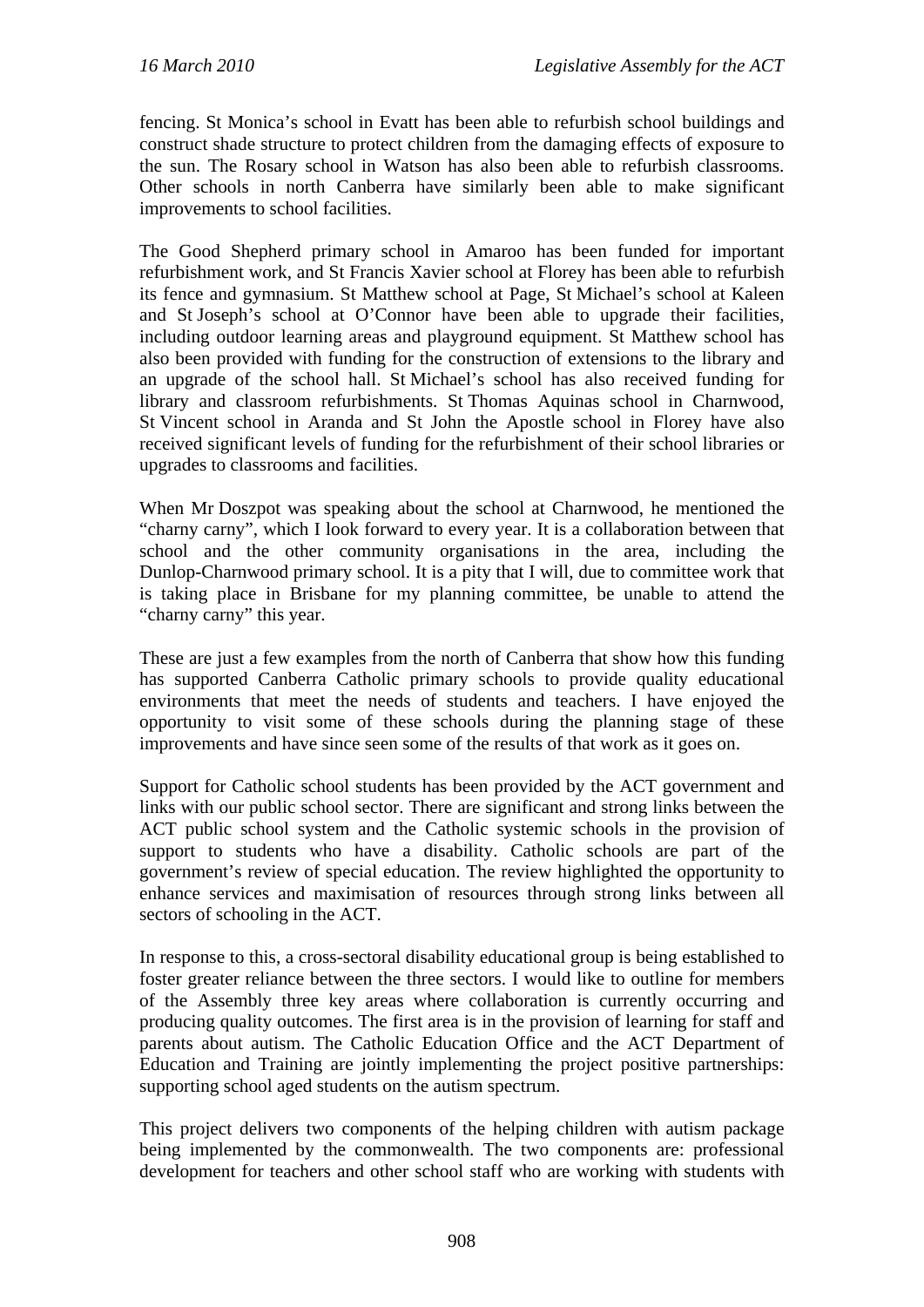autism and workshop and information sessions for parents and carers of school-aged children with autism. The second area is the student-centred appraisal of need. This process is used to appraise the additional resources needed by students with a disability to access and participate in their learning program. Although initially developed for use in the public school system, the Catholic Education Office has adopted it for use across Catholic schools. Under this partnership, the department trains the moderators for the Catholic Education Office, and joint meetings help to improve processes. The third area of support and collaboration between these two systems is in the delivery of professional learning for public and Catholic school teachers and learning support assistance. These help to ensure the best outcomes for students with a disability.

Merici college is celebrating, along with other schools, Catholic Schools Week for 2010, and I will be visiting this college this week for the community breakfast. It is one of 27 Catholic systemic schools registered in the ACT. Formerly known as Catholic Girls High, Braddon, this college was established in 1959 to educate young women in the Canberra region. It prides itself on being a technology-rich school built on traditions of best practice in girls education, supporting student needs and extending gifted students.

The college provides an example of how Catholic schools participate in educational programs coordinated by the public school sector and is supported by the ACT government. The college implements and participates in the ACT and commonwealth educational programs and priorities, such as the ACT curriculum framework called every chance to learn.

Catholic schools like this college benefit from collaborative approaches to the development of important documents and processes such as the curriculum framework. Catholic school staff participate in professional development with their public school colleagues. Merici college implements the ACT year 12 certificate and, as such, college teachers participate with their public school teachers in the moderation activities each year, ensuring a consistent approach to the assessment of students across all sectors.

The college's parent council recently received funding from the ACT government as part of the parents and friends grants. This was to the tune of \$15,000 from the ACT government. As a direct result of this funding, the college was able to improve its communication with parents, develop a website and an electronic bulletin which is sent to parents on a fortnightly basis—a tangible example of the cooperation and support provided to Catholic schools in the ACT.

As I said, I shall be attending the breakfast on Thursday morning and am looking forward to looking at the new canteen and the value of healthy food choices which are promoted through the canteen. I note that the menu has been prepared by the students enrolled in the vocational courses for hospitality and business administration studies, using locally sourced seasonal products, and issues such as waste control are being handled sustainably. I look forward to learning more about the college's program and meeting the students and teachers. The college provides just one example of the excellent quality education provided by Catholic schools in Canberra. I congratulate them and am looking forward to joining them to celebrate Catholic Schools Week.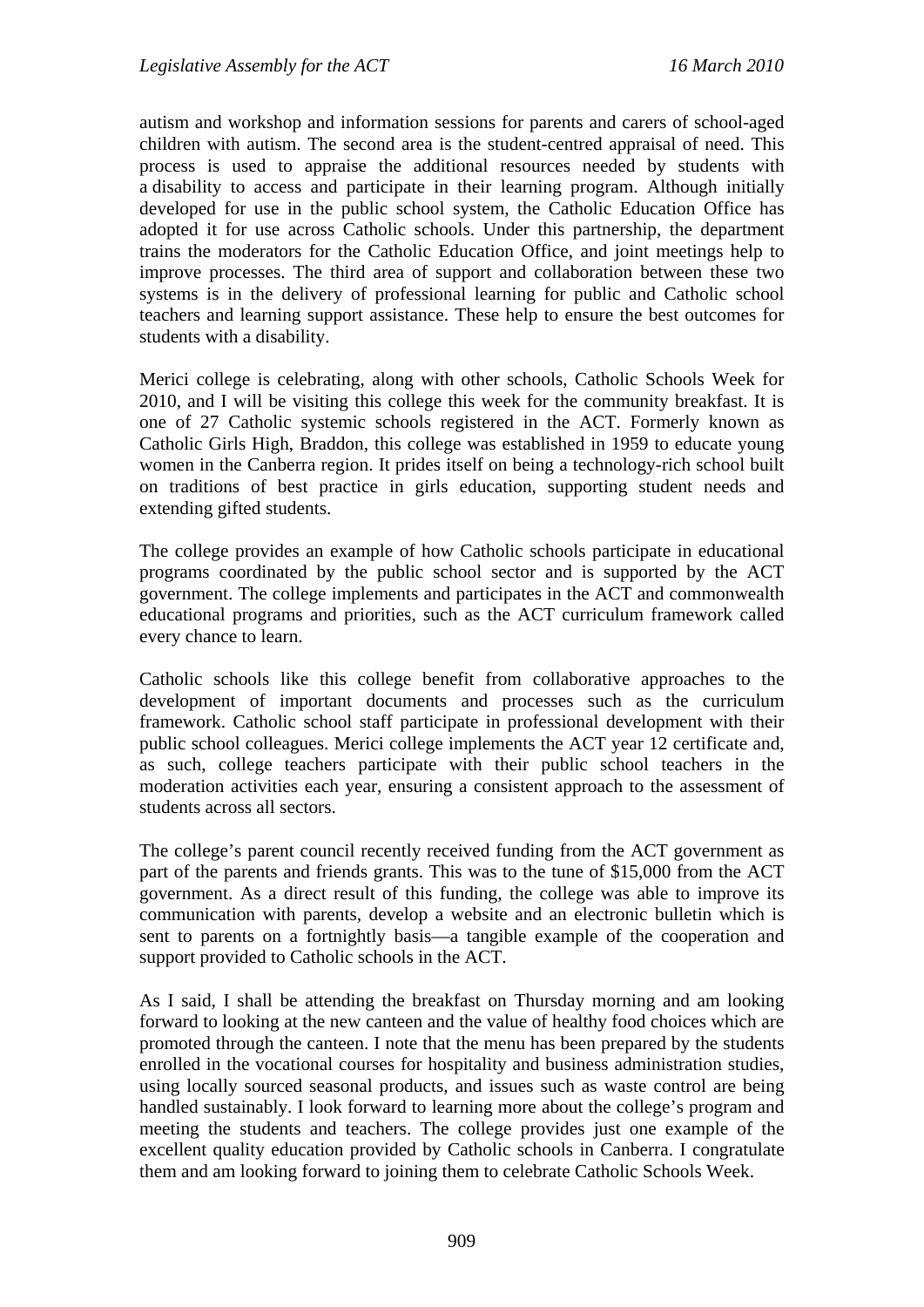In conclusion, I would like to thank Mr Smyth for bringing this matter to us this afternoon as a matter of public importance. I, too, congratulate all teachers and students in the Catholic system as well as in our public system throughout the ACT and our independent schools.

**MR SESELJA** (Molonglo—Leader of the Opposition) (4.39): I was not planning on speaking on this because I did not think there was time. But I will take the opportunity to speak about the support that the Canberra Liberals have for the Catholic sector, along with other parts of the non-government sector and, indeed, the public sector in the territory. We are big believers in the importance of choice in education and we are very grateful for, I think, and we acknowledge on a regular basis, the important contribution that Catholic education makes to our community and to our education system.

I am the product of a Catholic education and will not hold that against the Catholic education system. But I think we did have very good opportunities in the Catholic schools that I attended. These were not wealthy schools. They were diocesan schools at St Thomas the Apostle school, Padua Catholic high school and St Peter's Catholic college. They were schools of aspiration. They were schools of hardworking teachers and principals. They were schools where parents sent their kids in the hope that they would get a good education, that they would get a good level of discipline and support, that they would hopefully learn a few other things on the way, whether it be sport or otherwise. I think, for the most part, we got a pretty well-rounded education.

There is no doubt that Catholic schools in the ACT and the non-government sector generally are underfunded. They are underfunded by the federal government and they are underfunded by the ACT government in comparison to other states and territories. If you go over the border to Queanbeyan, Catholic education is generally cheaper. A Catholic education in New South Wales is generally cheaper than a Catholic education in the ACT, with, of course, some exceptions, depending on the school. But for the mainstream CEO schools in New South Wales, because of the superior levels of funding from the New South Wales government, and indeed the commonwealth government, there is a real funding gap.

I thank Mr Smyth for bringing this forward. I think it is a reflection of the Liberal Party's commitment to Catholic education, to choice in education. The Canberra Liberals, I believe, are the only party in the ACT who genuinely support all sectors of our education system—Catholic, independent and government.

**MR ASSISTANT SPEAKER** (Mr Hargreaves): Mr Seselja, the time for discussion has now expired.

**MS PORTER** (Ginninderra), by leave: I just want to correct the record. I think I misquoted. When I was talking about the St Thomas More's school in Campbell, I mentioned a figure that was incorrect. I was trying to read what was written here. I believe the figure to be \$2 million in relation to the construction of the multipurpose hall and further funding of water tanks and a shade structure at that school.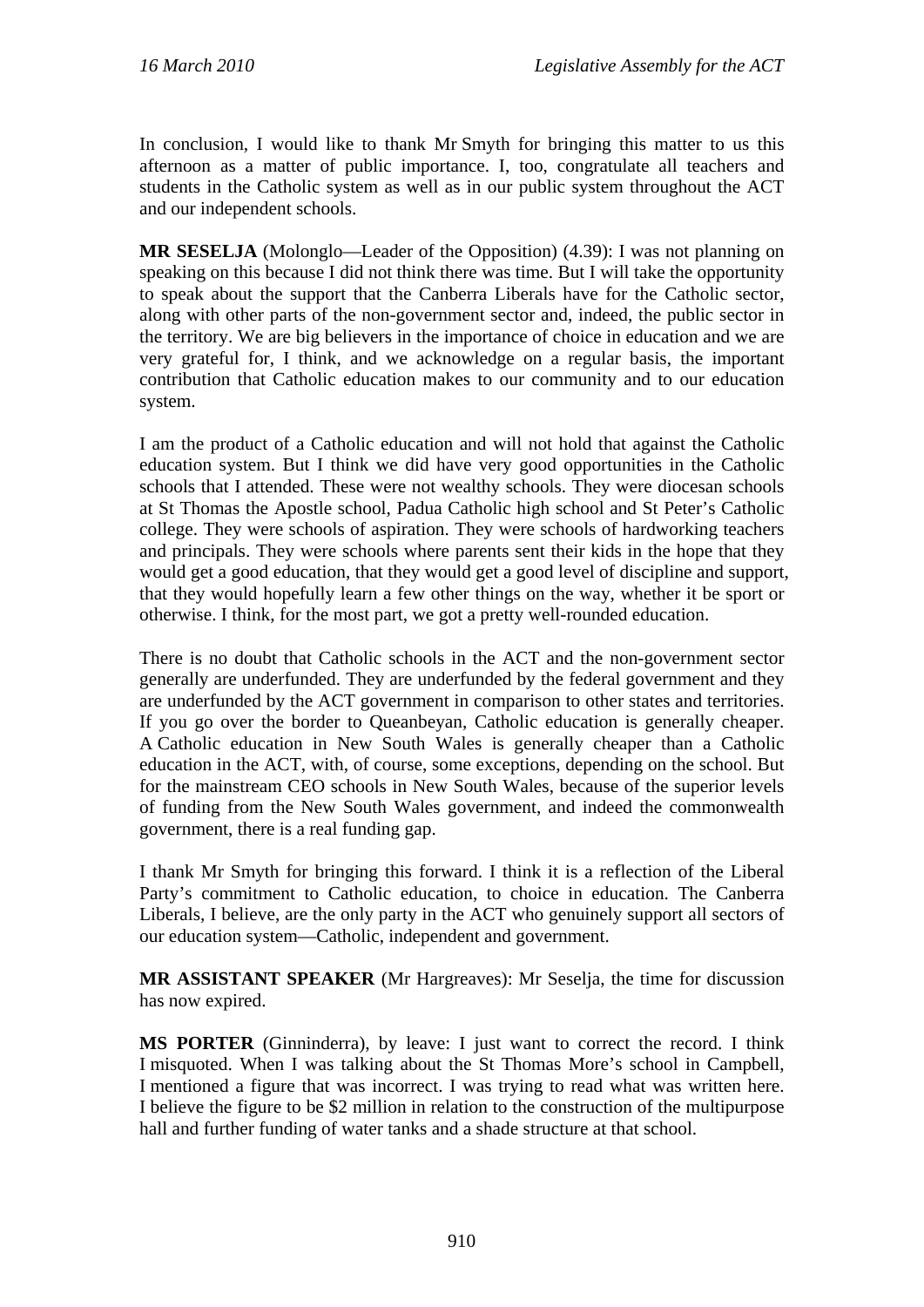# **Health Practitioner Regulation National Law (ACT) Bill 2009**

Debate resumed.

**MR HANSON** (Molonglo) (4.43): Having outlined, before lunch, the position of the Canberra Liberals, can I summarise it by saying that it is not that the legislation brought forward by the government is bad legislation. The problem is that it is inconsistent with the national agenda and, as a result, it is going to have a negative effect in the ACT. It also defeats the intent of COAG and the benefits that would arise in all other jurisdictions across Australia if we were to have nationally consistent legislation. If you were listening to the debate before lunch, you will recall that I went through much of the argument for that, including all the submissions from the boards, which are unanimous in their concerns about the legislation that has been introduced by the government.

I firmly believe that the boards and the Health Services Commissioner are committed to the highest standards of clinical care and professional conduct within health professions. As I said before lunch, I regret that there is some degree of mistrust between them. My position on the bill and my amendment should not be seen as choosing one side over the other or as an endorsement of either's position, but simply as a matter of saying that we need nationally consistent legislation. That is why we are debating this today. That is why this whole framework has been introduced in every jurisdiction in Australia—to have national consistency. The government's bill deviates from that position.

I believe that both the boards and the Health Services Commissioner have different but complementary roles and that both play a vital role in achieving what they do in the ACT. I am sure that both would agree with the assessment that I have made. I do not think it is an unfair one. I believe that the national scheme as proposed to be introduced everywhere else in Australia is a good model. It contains adequate public safety protections. It clearly articulates the role of the Health Services Commissioner and will be a tremendous improvement on the status quo in relation to the registration of health practitioners.

In contrast, the bill as presented by the ACT government is a continuation of the status quo that we have in the ACT in that it gives the ACT health complaints entity disproportionately more power than the same entity in other jurisdictions. This will hinder and slow the process of notifications and complaints by the national boards against ACT-based health practitioners.

Should my amendments not be successful today, I would be greatly comforted if the minister committed to reviewing the operation of the ACT legislation to ensure that we are not diluting or risking the national scheme in any way and that the provisions in the ACT bill are achieving the objectives that the government intends to achieve. But I believe that that is not the case and I would recommend in the strongest terms that the government review the legislation being dealt with today.

In her presentation speech the minister indicated that the ACT, in introducing different legislation, was merely acting within the spirit of the intergovernmental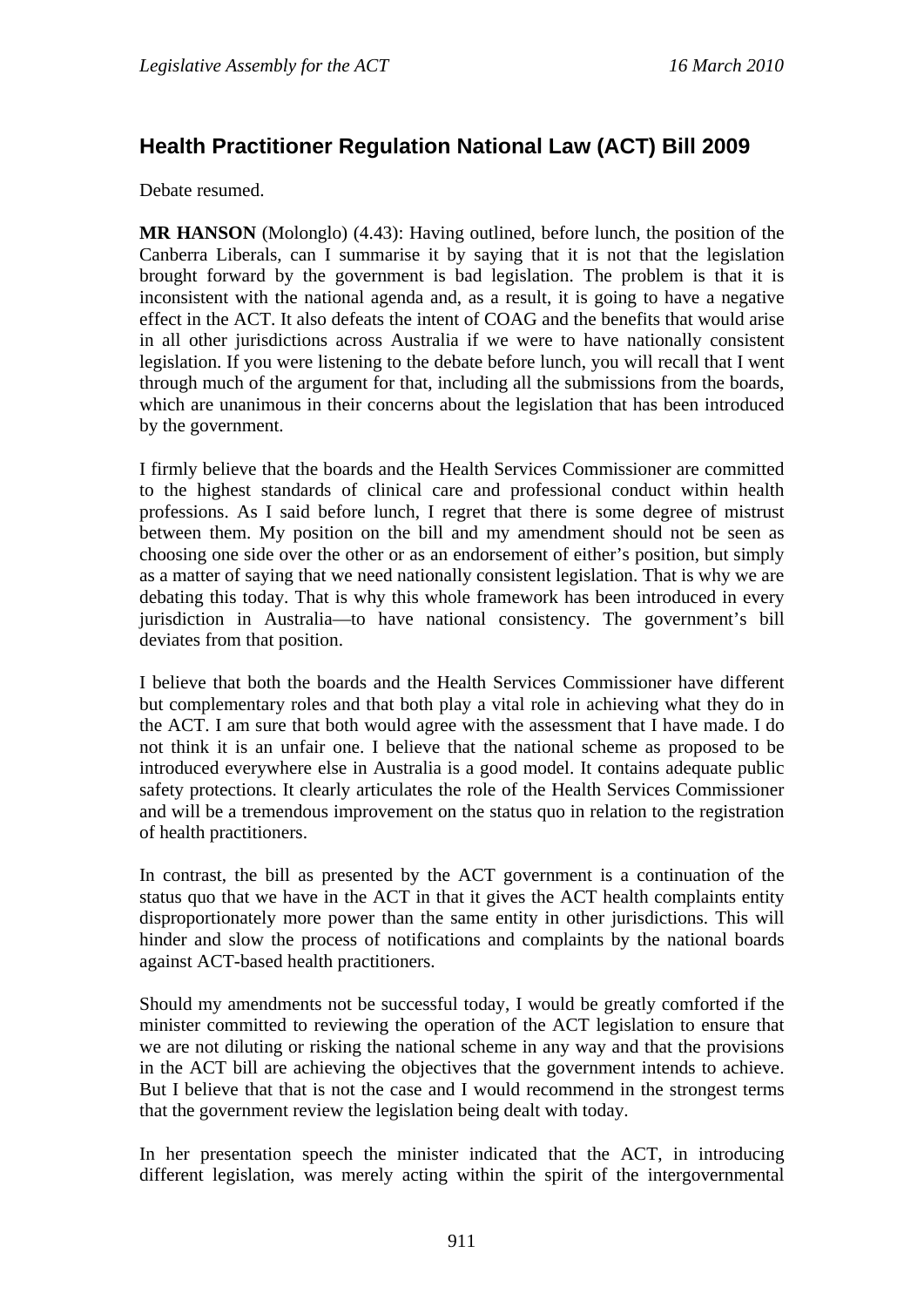agreement. However, we know from the briefing that was provided by ACT Health that the ACT bill as presented was fought hard for. In any case, it is clear that the jurisdiction-specific provisions cited by the minister were in reference to the administrative arrangements for the complaints handling entity in each state and territory and not in relation to how these entities would interact with the national boards. It is in the national interest that we are not going alone as a jurisdiction which risks causing the ultimate failure of—*(Time expired.)*

**MS BRESNAN** (Brindabella) (4.46): The ACT Greens will be supporting the Health Practitioner Regulation National Law (ACT) Bill 2009. In doing so we recognise the significance of this bill and that it moves the registration and accreditation of health practitioners from a state and territory-based scheme to a national one.

There are a number of benefits to the establishment of a national scheme, including members of the health workforce being able to move more easily around Australia to places where their skills are needed, and health consumers being provided with greater assurance that the health practitioners they are receiving services from are suitably trained and qualified.

It has been a problem in the past that if a practitioner of some kind had a finding against them or their licence restricted in another state, that practitioner could move to the ACT, for example, and try to secure a full licence again without having all the previous findings against them known by the ACT health board responsible for registering them. This system placed consumers at greater risk than was necessary, and I am pleased to see we will be able to provide a safer service to health consumers.

It has been remarked that the process of establishing a national registration accreditation scheme has been undertaken quickly, with a lot of hard work occurring at a federal level. The manner in which the scheme has been improved with each consultation stage has been substantial. Mid last year a number of local health groups started approaching my office, concerned that the ACT was not going to have a decent level of representation on national health boards. I am very pleased to see that this issue has been addressed and the ACT's place at the table has been secured. I would like to think that the Greens helped trigger this change by asking the minister questions about this in the chamber and bringing attention to the issue. Quite some time ago I had started having discussions with various groups, including the Pharmacy Guild, the AMA and the Australian Nursing Federation.

The main issue for the Greens and other local bodies in examining the bill before us is that of the complaints process. In the ACT we have a progressive system that makes use of an independent health complaints commissioner. The Greens are pleased to see that this model is being retained. The reason why our commissioner is so important is that it recognises and represents the shift made in health policy in the 1990s towards a consumer-centred model of complaints handling rather than the old style, which was focused on peer review and health practitioners examining each other.

The shift provided a greater level of assurance to the consumer that their complaints would be thoroughly investigated and followed up. If the ACT took the approach that was initially suggested by COAG and left peer review style boards in charge of all complaints matters, we would be taking a step backwards. So I am glad to see the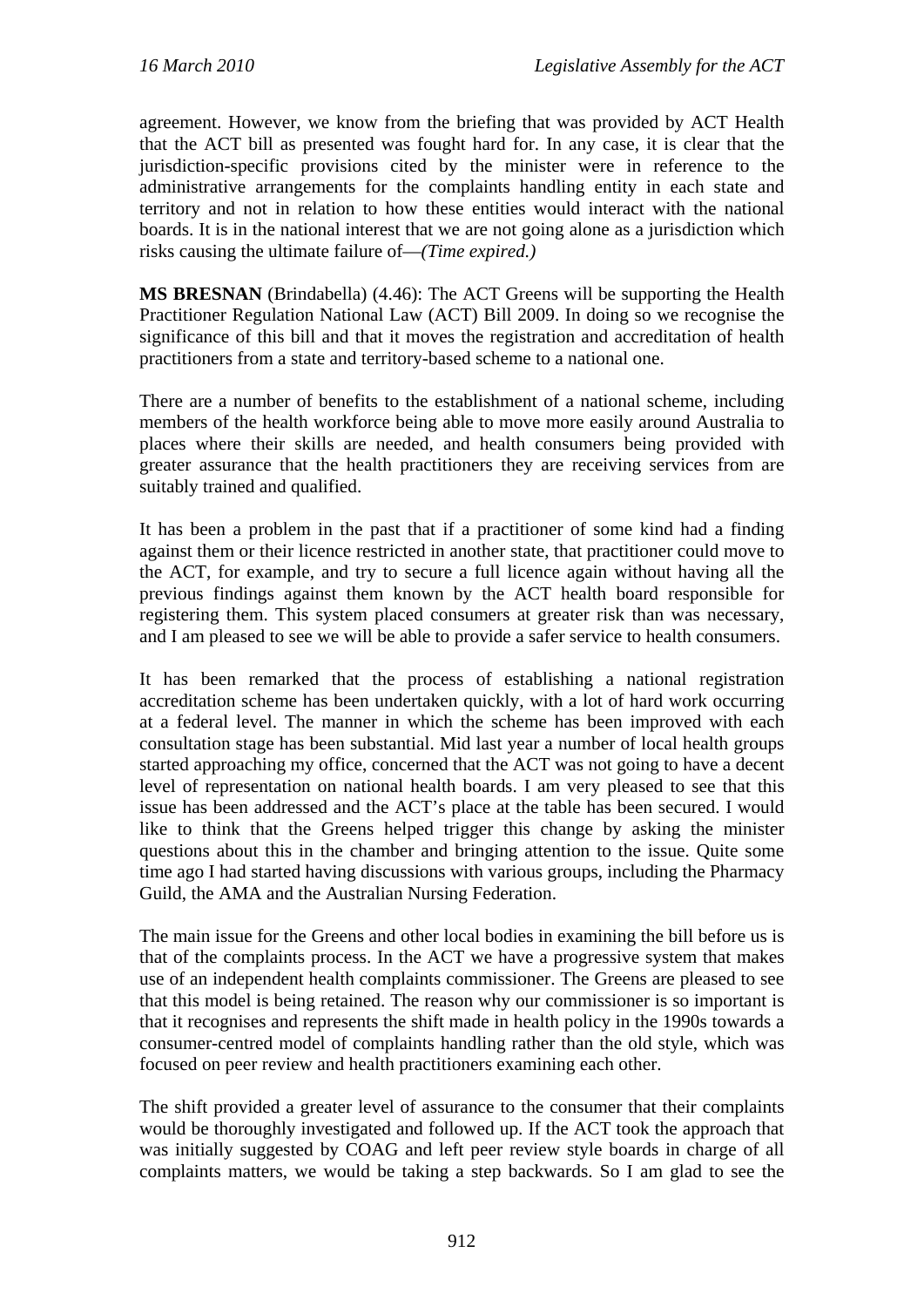ACT government has ultimately adopted an approach that seeks to retain the progressive health complaints system that we have had here for over the last 17 years.

I do have faith in the integrity of the ACT boards as they are constituted today, but I also recognise the significant concerns that have been raised in the past about the ability of health practitioners to hold their peers to account when serious matters are raised. It is incredibly important that our health complaints system is seen to be free from perceived bias. We should do all we can to ensure that consumers will not think that boards will protect their colleagues at the expense of patient safety.

And so today, while there is a role for the peer review model and for boards to look into complaints raised about health practitioners, their role needs to be balanced by the incorporation of an independent health services commissioner. There have been a number of significant cases over the years that give weight to our need for an independent commissioner and the role the commissioner takes. Take, for example, the Chelmsford hospital deep sleep controversy of the 1980s, where the New South Wales Medical Board was seen to be either powerless or unwilling to deal with the doctors concerned. The royal commission into the Chelmsford hospital found that 24 patients had died as a result of deep sleep therapy, a treatment where a cocktail of drugs was administered to keep patients unconscious for weeks at a time, only waking them up for electroconvulsive therapy. A number of other patients committed suicide and close to 1,000 suffered brain damage.

It was this tragedy that caused the New South Wales government to introduce, in 1993, an independent health complaints commissioner. The ACT followed suit that year. It may be the case that the awful story surrounding Dr Patel in Queensland gave COAG the impetus to set up a national registration and accreditation scheme. While nothing of such scale has occurred in the ACT, there have been cases from time to time that do contribute to the death of a patient. So I am relieved that here today we are passing legislation that will ensure the ACT continues to have the most progressive method for handling health complaints.

I understand that Mr Hanson, as he has already discussed, will be moving amendments to the bill to take the ACT essentially back to a peer review model of complaints. I can indicate now that the Greens will not be supporting his move, for the reasons I have outlined earlier. I will be moving a small amendment later, at the detail stage, which seeks to better reflect the reality of the relationship between the commissioner and the board. I will talk to that when I move the amendment. The Greens will be supporting the Health Practitioner Regulation National Law (ACT) Bill 2009. We are pleased to see that the ACT government is committed to seeing complaints about health practitioners handled in a progressive manner.

I will just make a few comments on the scrutiny of bills as there were a number of issues which we raised in a briefing with the department. Two issues in particular, which were key, related to the provision of legal representation and guidelines for interpreting the relevance of criminal convictions. We have since received information from the minister's office in relation to these questions and I thank the minister's office for that information.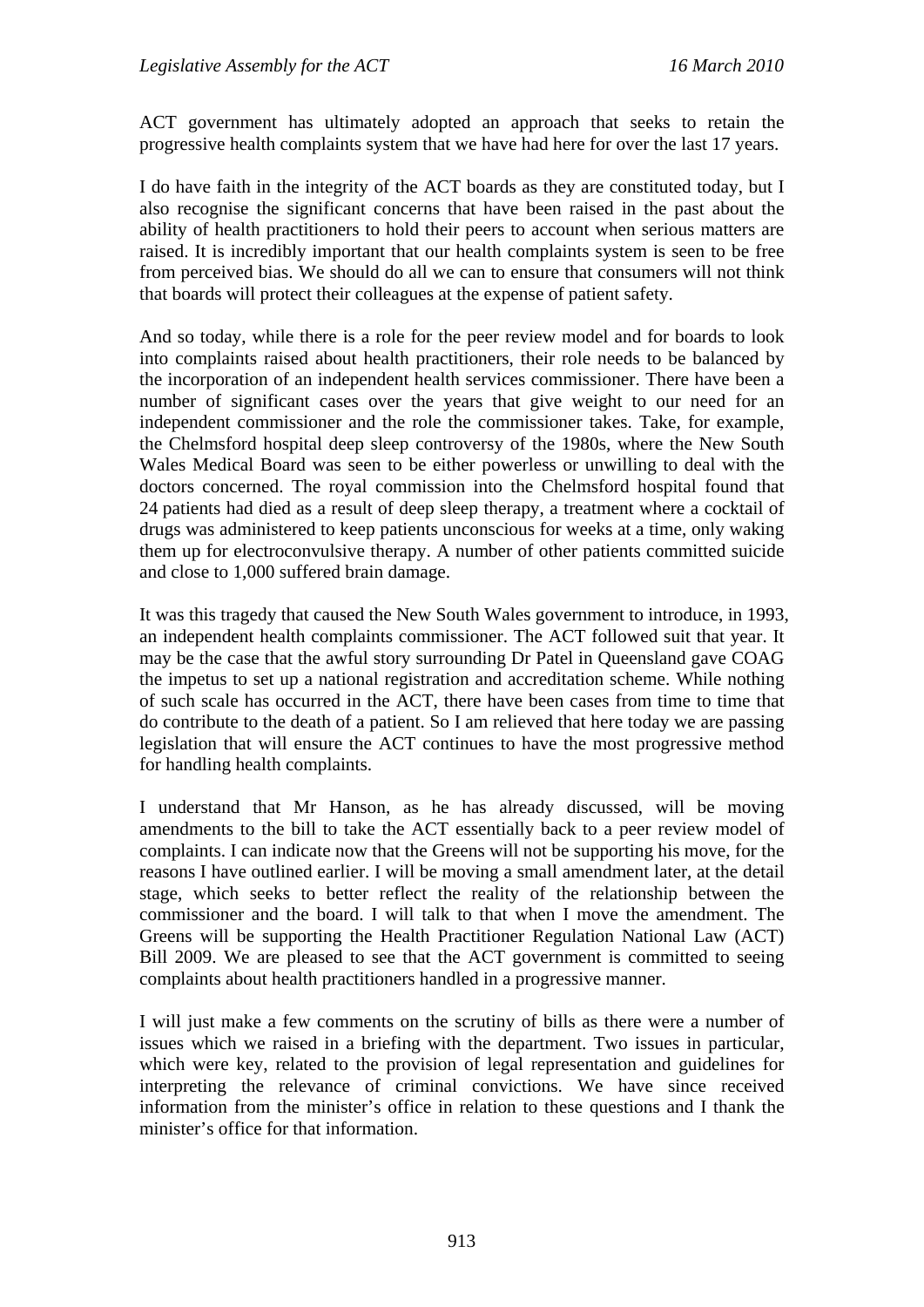Regarding legal representation, we have been informed that the provision that requires flegal representation to be agreed relates to panel type processes, which are intended to be more of an informal nature, and that there is an intention also to avoid adversarial approaches with the panel. This seems to be a good approach to addressing the circumstances of the panels. With regard to the relevance of criminal convictions, we understand it is anticipated that, with the national boards and agencies being in place, proposed national guidelines will be developed and that they should be available prior to the commencement of the legislation on 1 July 2010.

I will just note again that we had quite considerable discussions over a year ago with some of the peak bodies and we have also had meetings and been in conversation with the various boards. I think there has been a certain level of misunderstanding, particularly around the complaints process. I will talk more about that later. What is being proposed in this bill is not inconsistent. New South Wales are taking a similar approach because they also have a very strong health complaints system in place. We are retaining the health complaints commissioner but also having that process of national registration accreditation. Essentially, we are getting two very good processes being connected and integrated together. We think it is of benefit to retain both of those processes for the ACT.

**MS GALLAGHER** (Molonglo—Deputy Chief Minister, Treasurer, Minister for Health and Minister for Industrial Relations) (4.55): I thank members for their contributions to the debate this afternoon and also for their in-principle support for this bill.

The object of the bill is to adopt a health practitioner regulation national law as a law of the ACT to implement the national registration and accreditation scheme for registered health professionals in the ACT and also to make consequential amendments to ACT legislation to support the introduction of the national scheme.

This bill gives the ACT the opportunity to implement a major health workforce reform that is focused on providing quality health services and protecting the safety of the ACT community and the broader population. The national scheme seeks to reduce multiple regulation systems across Australia and health professions by establishing one national system that sets standards and processes to apply Australia wide.

The scheme will help health professionals move around the country more easily, reduce red tape, provide greater safeguards for the public and promote a more flexible, responsive and sustainable health workforce. Enabling health practitioners to move between jurisdictions with minimal barriers is paramount for the ACT, particularly as we are landlocked by New South Wales. We rely on practitioners visiting the ACT to provide specialist and backup health services on a regular basis. The national scheme will enhance the mobility of the health workforce in this regard. The scheme is also designed to apply registration and accreditation standards that must be met in order to obtain registrations and that these standards apply across Australia.

There has been an extensive consultation process across Australia, including local stakeholders, in the development of the national law. Passage of this bill will see the ACT participate in a national initiative to implement a modern system of regulation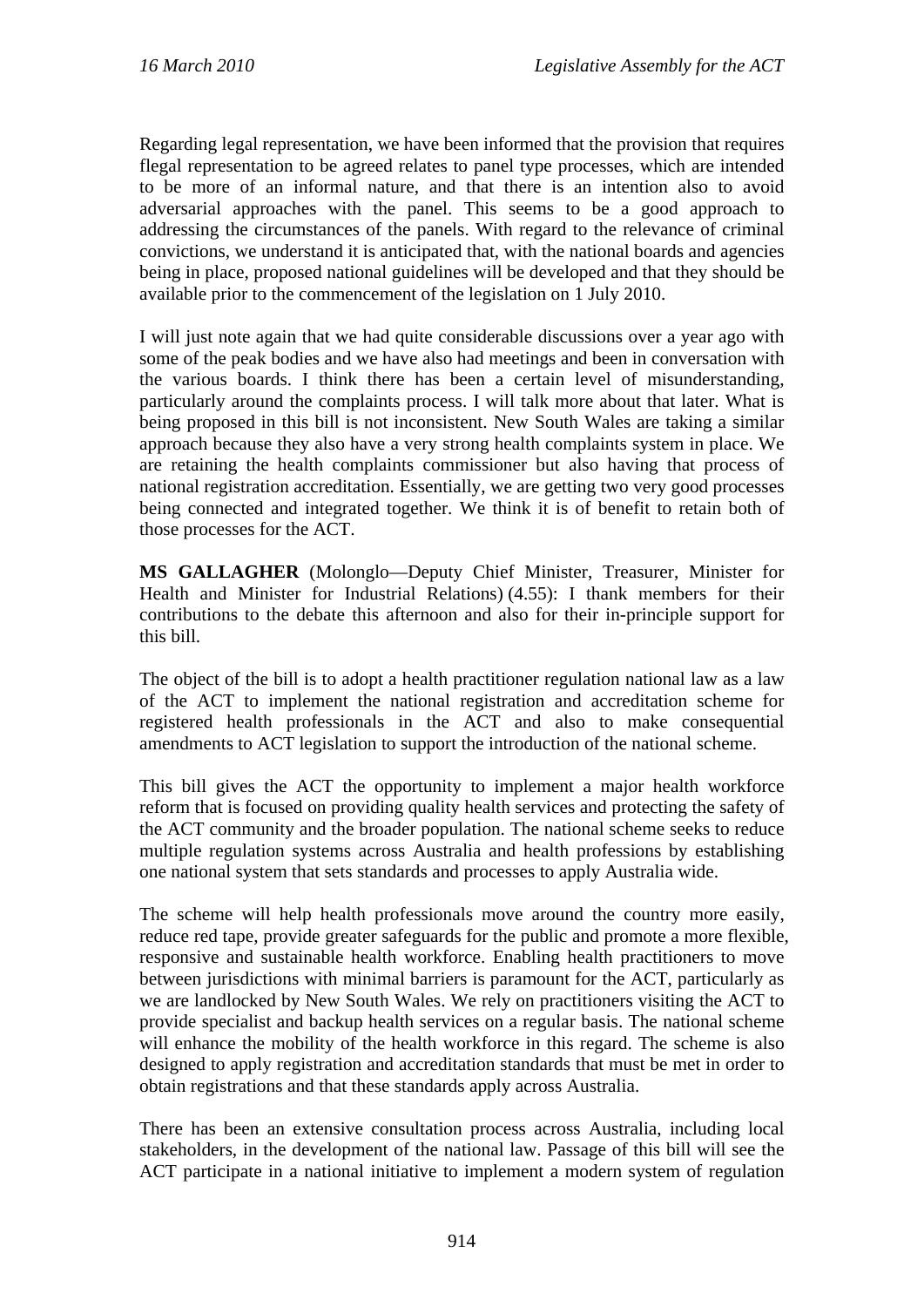for health practitioners that will improve Australia's health system and protect the safety and wellbeing of the community in the delivery of health services.

In 2005, the commonwealth government requested that the Productivity Commission undertake research to examine issues impacting on the health workforce, including the supply of and demand for health workforce professionals and to propose solutions to ensure the continued delivery of quality health care over the next 10 years. The establishment of a national system of registration and accreditation for health professionals was a key recommendation of the final report.

In March 2006, all members of COAG signed an IGA to establish the national scheme by 1 July 2010. The IGA contains the fundamental objectives of the scheme. It protects the public by ensuring that only practitioners who are suitably trained and qualified to practise in a competent and ethical manner are registered; it facilitates workforce mobility across Australia and reduces red tape for practitioners; it facilitates the provision of high-quality education and training and rigorous and responsive assessment of overseas-trained practitioners; it supports the public by promoting access to health services; it supports the continuous development of a flexible, responsive and sustainable Australian health workforce; and it supports innovation in education and service delivery.

The principles that underpin our objective of establishing the new national scheme are plain. The scheme will operate in a transparent, accountable, efficient, effective and fair manner. It will ensure that fees and charges are reasonable and recognise that restrictions on the practice of a health practitioner should only occur where the benefits of the restriction to the community as a whole outweigh the costs. The scheme will also maintain the status quo in that the current ACT legislation is contemporary and provides for a high level of public safety.

The process for establishing the national registration and accreditation scheme is a complicated legislative process and requires three separate pieces of legislation, which have become known as bills A, B and C. Bill A, or the Health Practitioner Regulation (Administrative Arrangements) National Law Bill 2008, was passed by the Queensland parliament in November 2008. This bill sets out the overall governance arrangements of the national scheme. The second piece of legislation, bill B, the Health Practitioner Regulation National Law Bill 2009, was passed in the Queensland parliament on 29 October 2009. The ACT has now introduced legislation which will enable the adoption of bill B in the ACT.

In passing the Health Practitioner Regulation National Law (ACT) Bill, or bill C, the ACT will be on target to support the national introduction of the scheme by 1 July 2010. Bill C adopts bill B in the ACT with consequential amendments relating to other relevant ACT legislation and a slight change to the complaints handling arrangements in bill B. Bill B only allowed for limited collaboration between health complaints entities and the national boards. While the ACT is committed to the national scheme, we currently have a complaints handling model which closely links the ACT health professional boards with the ACT Health Services Commissioner.

This arrangement is similar to the public interest assessor model, which was strongly based on the current ACT laws as proposed in the exposure draft of bill B. What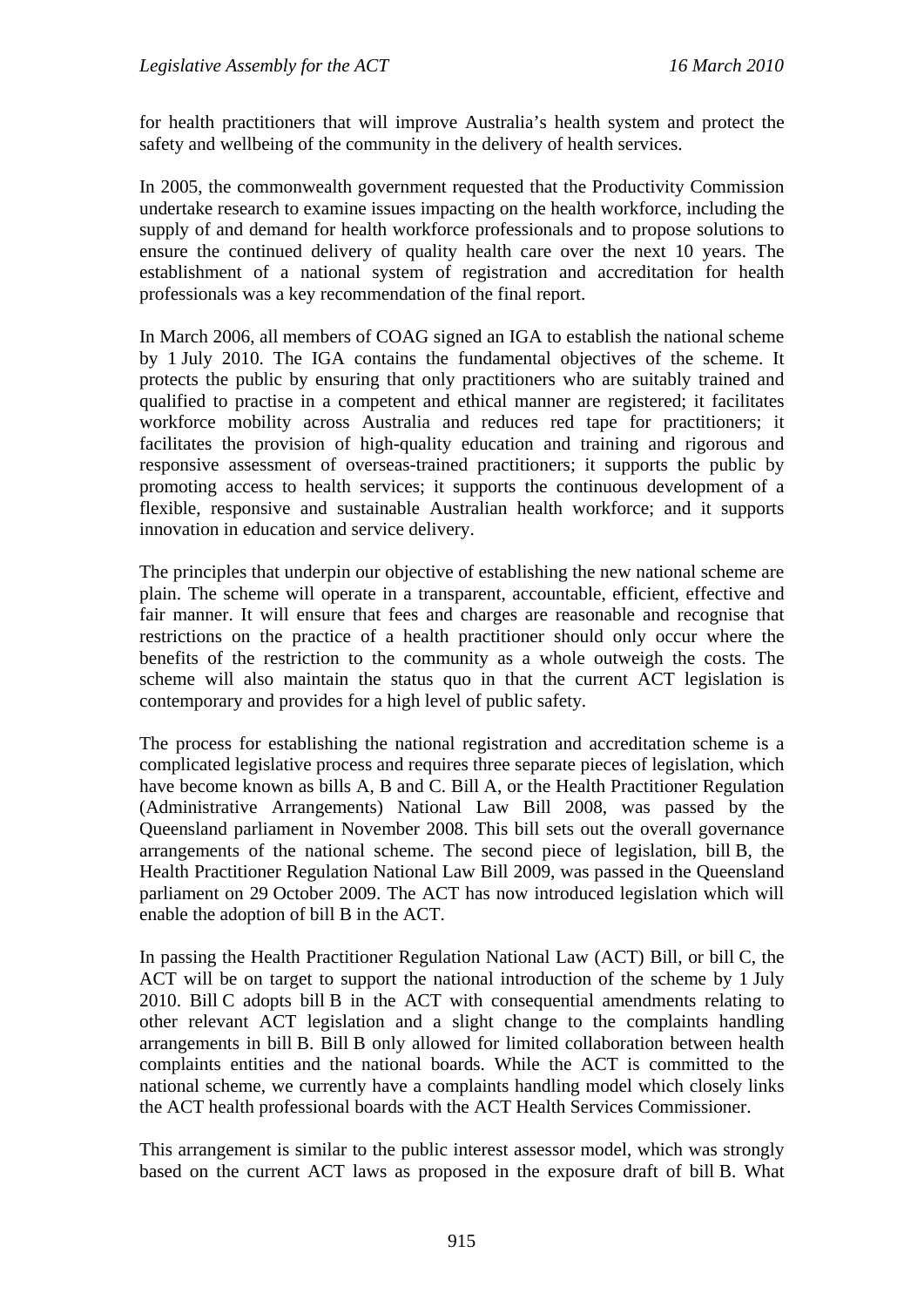happened then was somehow in August 2009—very late in the process—the role of the public interest assessor was removed from the final bill. That removed our ability to have that joint consideration model between the national boards and the ACT Health Services Commissioner.

The IGA, and certainly the communique from one of the health ministers meetings in June 2009, states:

If a jurisdiction chooses to handle complaints under State or Territory law, this arrangement will be set out in that jurisdiction's Bill C.

So to ensure the retention of a robust and fair complaints handling process for the protection of the ACT public, a number of modifications have had to be made to how bill C will operate in the ACT, and these have been included in the ACT's bill C.

Since the ACT, along with Victoria, is one of only two Australian jurisdictions with human rights legislation, some modifications have been required to bill B to ensure that it complies with the ACT Human Rights Act 2004. Matters of Human Rights Act compliance have also been raised by the scrutiny of bills committee in their scrutiny report of February 2010.

The national law engages human rights, including the presumption of innocence, to not incriminate oneself and to not have arbitrary or unlawful interference with one's privacy. Under the national law, a national board can decide whether a person is unsuitable to hold registration as a health professional on the basis of the individual's criminal history. To enable these criminal history provisions to be a reasonable limitation on the protection from discrimination and the presumption of innocence in the Human Rights Act 2004, bill C contains provisions that require the national boards to turn their minds to relevant factors when considering an individual's criminal history. These factors include the person's particular criminal record, the inherent requirements of the particular job and the need for a tight correlation between these elements.

The national law also engages the right not to incriminate oneself. Investigator and inspector powers in the national law require a person to provide information or risk being prosecuted for a criminal offence. To resolve this issue, bill C contains a qualification that provides immunity against the use of compelled evidence for criminal prosecution.

Bill C allows that evidence which could have been discovered without the testimony of the individual would still be admissible. If, for example, a person was asked to disclose where particular documents are in an office, the immunity would not apply as the documents could have been found through warrant. If, however, the person discloses a particular conversation that only the person and another participated in, the testimony would be protected.

The national law includes provisions that require a person to attend an assessment following a notice of such an assessment. This raises the issue of fair trial. As the board is a quasi-judicial body and has powers that can affect a person, to ensure natural justice, bill C requires that notice of assessment be in an approved form which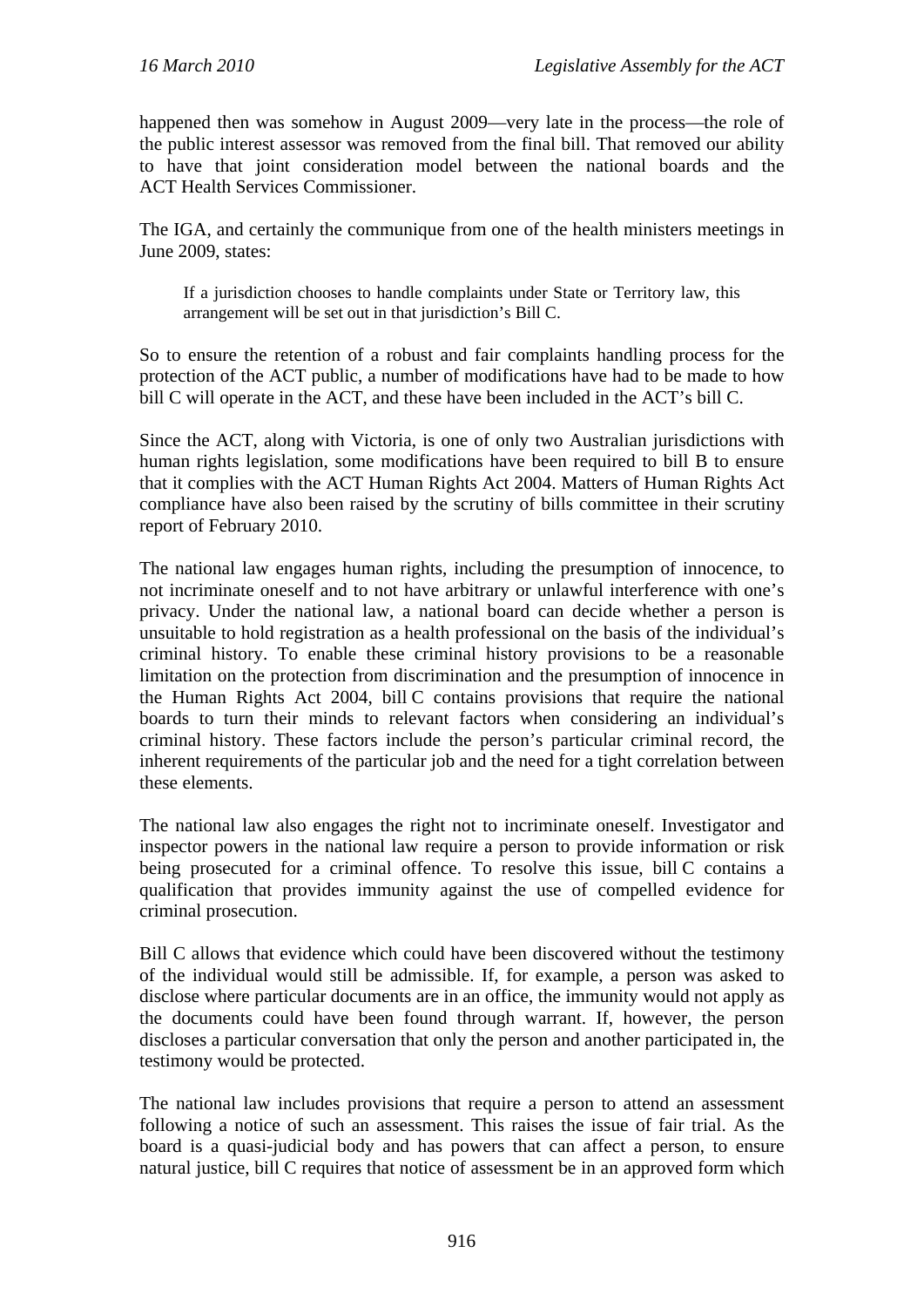sets out any powers the board might exercise and any procedural rights the person has under law.

Lastly, the national law engages the right to privacy. Everyone has the right to not have arbitrary or unlawful interference with their privacy. The terms of the national law are not arbitrary. The precise circumstances in which persons are required to disclose their criminal history, for example, are specified in detail. These requirements also apply to all applicants for registration.

Furthermore, the interferences with the privacy that these provisions allow are proportionate to the national law's objective to provide for the protection of the public by ensuring that only health practitioners that are suitably trained and qualified to practise in a competent and ethical manner are registered.

On the basis of these modifications to the national law, bill C has been granted a compatibility certificate under the Human Rights Act 2004, and in my discussions with the boards, none of those amendments are contentious. I believe Mr Hanson's amendments might seek to wipe some of those out. I will listen to that in the detail stage.

The implementation of the national scheme in the ACT for registration and accreditation of health practitioners is expected to provide improved safeguards for the public, reduce red tape and deliver improved administrative efficiency and consistency by moving from the current, fragmented jurisdictional system to one national scheme which promotes a more flexible, responsive and sustainable health workforce. I commend the bill to the Assembly to provide for that more streamlined system.

I would say also that I intend—I am sorry, colleagues, I have not had a chance to speak with you about this—in the detail stage to move an amendment. The purpose of that amendment really was generated after listening to Mr Hanson's gloom-and-doom, "the sky will fall in" speech earlier around how devastating it will be to have joint consideration of the complaints. One way of addressing that concern and maybe easing some of those concerns is to have a review. I checked whether a capacity for a review of the complaints handling processes after 12 months was included in the bill, and it is not in there. So my amendment, when I move it later, is simply to build that into the legislation and to allow that to occur.

I also say that I have looked closely at the intergovernmental agreement. Indeed, when I prosecuted my case at the health ministers meeting around the amendments that we have moved to our bill C, it is fair to say that there were some ministers, particularly those in a one-house majority parliament, that did raise concerns about the fact that we were seeking to amend what was a national law. I understand—and I have not seen them yet—that WA may be considering moving amendments as well. So there was concern about moving any type of amendment rather than the amendments we talked about per se.

I explained the situation we were in; the fact that it was the disappearance of the role of the public interest assessor—it was in the exposure draft and was actually in all the discussions up to August 2009 when it mysteriously disappeared in one of the drafting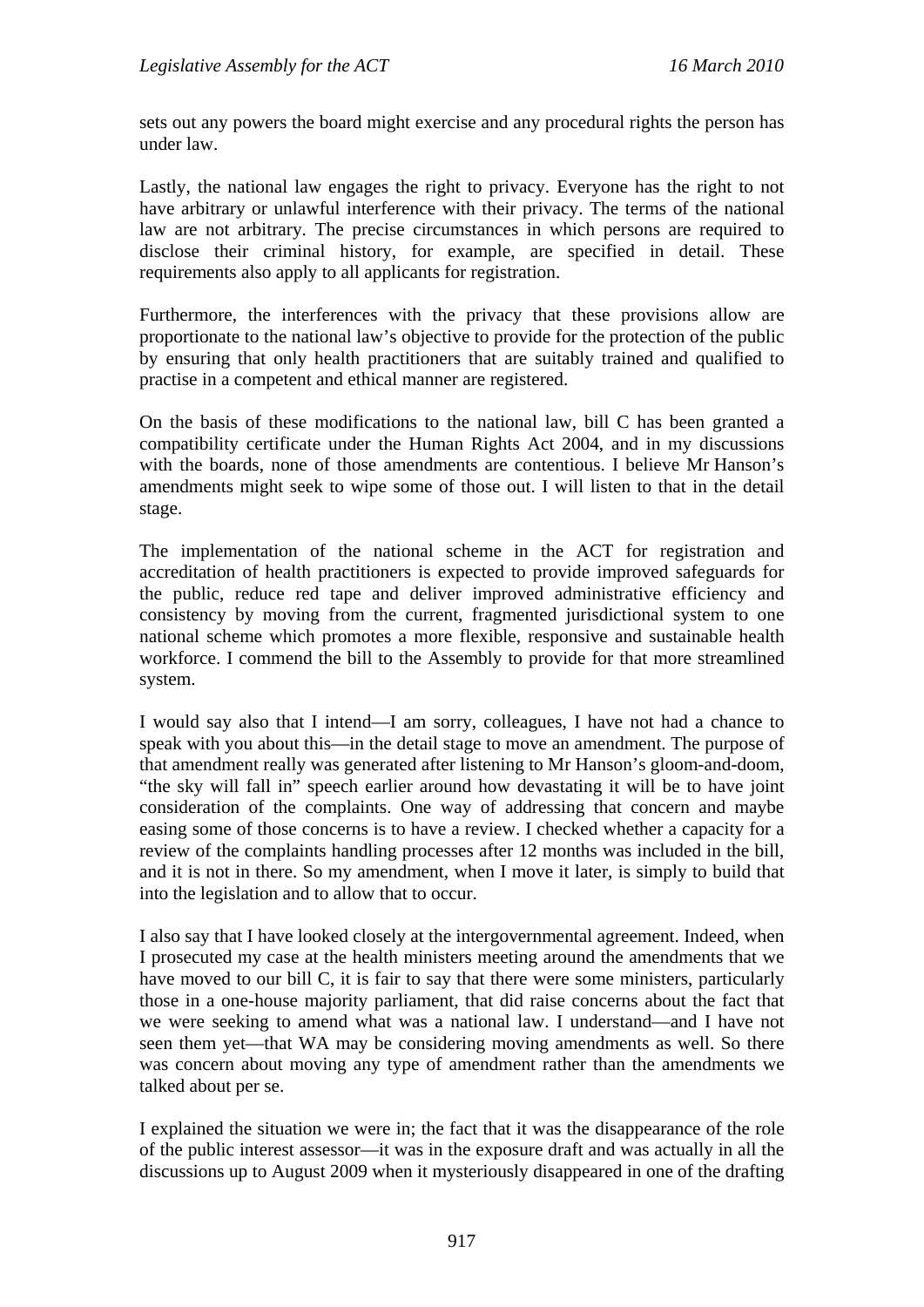efforts—that created this problem for the ACT. Prior to that, we could have allowed the Health Services Commissioner to be the public interest assessor and fulfil that function under the law. So when that disappeared, yes, we had a problem. It was pretty late in the process, and we had to work very quickly to look at how we could stay within the IGA and deliver the system that we believe is the best for the ACT. Even though Mr Hanson does not expressly say it, the amendments that he will move will diminish the current complaints handling processes in the territory.

**Mr Hanson**: No.

**MS GALLAGHER**: They will.

**Mr Hanson**: No.

**MS GALLAGHER**: That is exactly the problem that we have been trying to fix. They will remove the role of the Health Services Commissioner in jointly considering all complaints that come. Even though she may have a focus on the systems issues as opposed to the standards issues, that is what the amendments do. Your amendments give all power to the boards and remove power from the Health Services Commissioner. That is essentially the problem that we have been trying to deal with here. The government have looked very closely at this, including our desire to implement the national law unamended, but we cannot do that without diminishing the role of the Health Services Commissioner, and we will not do that, either. That is why these amendments are so important today.

Question resolved in the affirmative.

Bill agreed to in principle.

#### **Detail stage**

Clauses 1 to 10, by leave, taken together and agreed to.

Proposed new clause 10A.

**MS GALLAGHER** (Molonglo—Deputy Chief Minister, Treasurer, Minister for Health and Minister for Industrial Relations) (5.08): Pursuant to standing order 182A(b), I seek leave to move an amendment to this clause; it is minor and technical in nature.

Leave granted.

**MS GALLAGHER**: I move amendment No 1 circulated in my name *[see schedule 1 at page 934]*.

I table a supplementary explanatory statement on the government amendment. I do apologise for not consulting over this amendment and for bringing it so late, but the issue arose only at lunch, when I checked through the bill. I thought there was a review clause in there. This just says: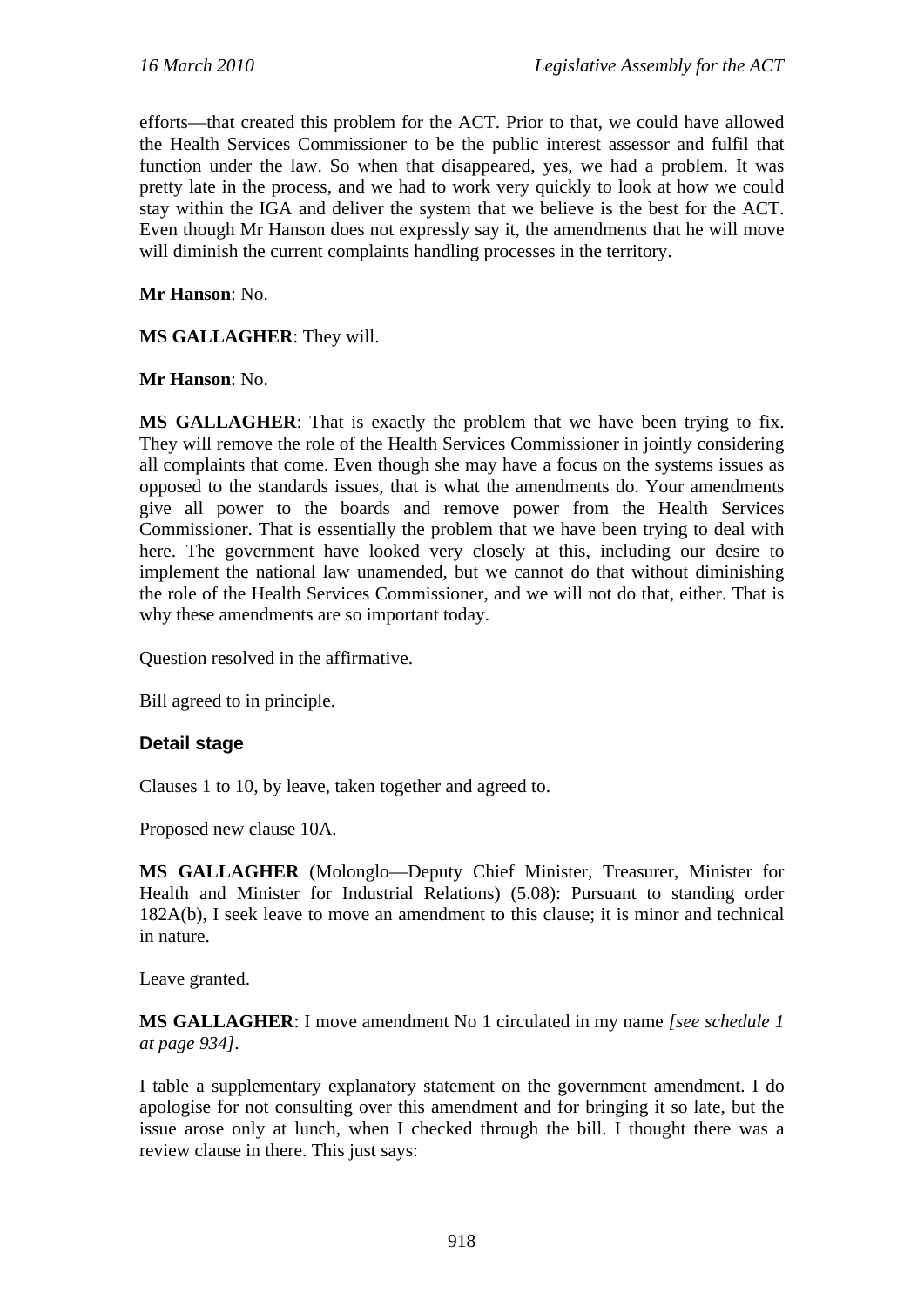(1) The Minister must as soon as practicable after 1 July 2011—

that is, one year after the full year of operation of the act—

- (a) review the operation of this Act in relation to the relationship of the National Boards and the health complaints entity; and
- (b) present a report of the review to the Legislative Assembly.

And it must do so before 1 July 2012.

**MR HANSON** (Molonglo) (5.10): The opposition will be supporting the government's amendment. I welcome it. I think that it is important that we do review this legislation after a period of time of being enacted. Obviously, we have disagreements between the Greens, the Liberals and the government on this one, which is sometimes not unusual. But I think it is important that the final form of the legislation is reviewed after a period of time. I welcome that and I encourage the minister, when that review does occur, to embrace it as a genuine review. I am sure she will and I look forward to the results of that review being tabled in the Assembly in accordance with her amendment.

**MS BRESNAN** (Brindabella) (5.11): The Greens will also agree to this amendment. As Mr Hanson says, I think it is a sensible approach to have this review process. It does address concerns which have been raised through various boards and through the commissioner as well. It does provide an opportunity to look at how the act is working, to see how that joint consideration process is working and, as it says, to table the review in the Assembly so that it gives each member here a chance to see how that process has been working.

Amendment agreed to.

Proposed new clause 10A agreed to.

Clauses 11 to 14, by leave, taken together and agreed to.

Schedule 1, modification 1.1.

**MR HANSON** (Molonglo) (5.12): I move amendment No 1 circulated in my name *[see schedule 2 at page 934]*.

I will discuss all the amendments that I am putting on the table today in one go so that we do not have to go through it laboriously. The intent of the amendments is the same, and that is to amend the legislation as tabled by the government to reflect the model that has been introduced in the other parliaments, in the other states and territories, and to reflect the nationally consistent model. That is in accordance with the speech that I made at the in-principle stage. In essence—

**MADAM DEPUTY SPEAKER:** Just to clarify, Mr Hanson, you are going to move them all separately?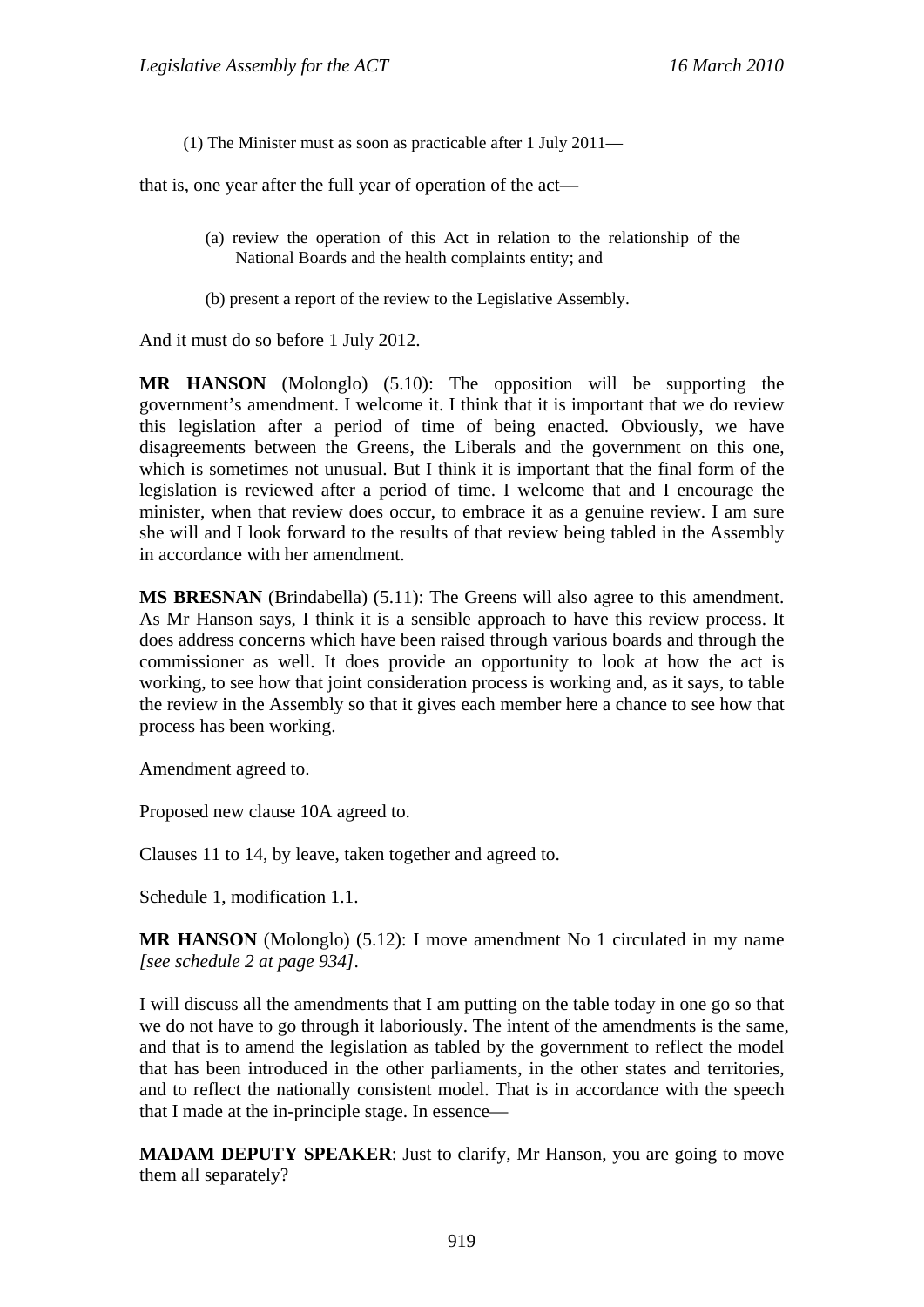**MR HANSON**: Yes, we will. It is just that in my speech on the amendments I will cover off on them, because they are very similar, rather than repeating the same speech each time with the same intent.

The point of the amendments that I am making is to essentially revert from what is being put forward by the government, which is a unique ACT model, and make it a consistent model with the other state and territory jurisdictions. That involves removing new section 150, which resembles the public interest assessor model which the minister outlined in her speech and which I outlined in mine, and modification of the other elements, outlined in the amendment I have put forward, in terms of the schedules that would be omitted from this bill.

**MS BRESNAN** (Brindabella) (5.14): The Greens will not be supporting Mr Hanson's amendments, as I indicated earlier. These amendments would effectively take us back to having only a peer review process and we would lose the very strong independent health complaints system that has been established over a number of years in the ACT. This system is essential to maintaining integrity and consumer confidence in the system we have and will be implementing through this bill we are debating today.

I have to say that there seems to have been a great deal of misunderstanding about what is being proposed through this bill. While the health complaints commissioner will essentially be at the top of the hierarchy when it comes to investigations, boards can at any time or at any stage initiate an investigation. For example, concerns were raised with me about boards being able to investigate more practice or individual related issues with medical professionals and that this would not be able to happen if the health complaints commissioner was investigating a matter. This is not the case, as a board can initiate such an investigation while the commissioner is investigating a related matter.

This bill retains the independent complaints process we currently have in the ACT but it also brings us into line with the national registration and accreditation processes. The ACT is therefore able to have the benefits of both processes, which provides the most robust process for consumers, which is what should be the key outcome.

The Greens, as I will speak to, have proposed an amendment which makes the role of the health complaints commissioner explicit in the legislation.

As I have already said, I have corresponded and met with the ACT boards, including the midwives and medical board. When we met with them, the midwives did actually say that they were essentially happy with the status quo, so again I think there has been some misunderstanding about how the process is going to operate.

I think we will still have the national process, as the other states will, but we will retain the involvement of the health complaints commissioner. As I have already said, it is extremely important. It is also incorrect to state that our legislation will be vastly different from that of other states. We have already seen that New South Wales has retained its health complaints process, as I discussed earlier. And, as the minister said, Western Australia is considering amendments and I believe some other states may do the same.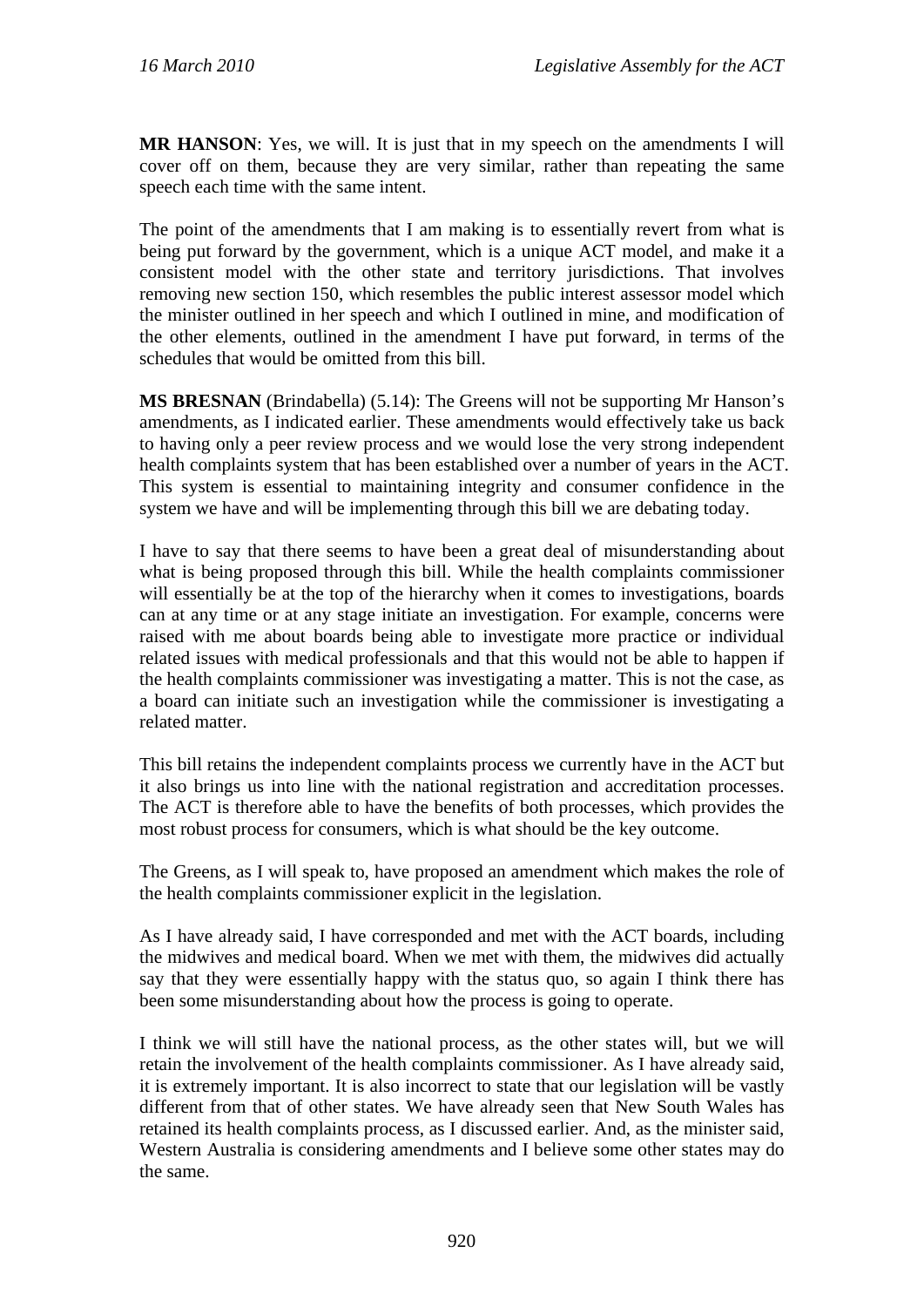We will have a slightly different process, but we will have essentially the same board process in place—just with the added assurance of the health complaints commissioner, which we already have here in the ACT.

**MS GALLAGHER** (Molonglo—Deputy Chief Minister, Treasurer, Minister for Health and Minister for Industrial Relations) (5.17): I am going to speak to the amendment, which is around the Human Rights Act. This amendment is around the national board's consideration of criminal history; it is not around the joint consideration or the complaints handling issue. This amendment seeks to remove the new section 35A which has been introduced as a key component for bill C to be compliant under the Human Rights Act.

I know that the Liberals never agreed with the Human Rights Act, but the fact is that the Human Rights Act is our law and if we did not have this, this law would be non-compliant with the Human Rights Act and would not get a Human Rights Act compatibility statement. This clause is essential for our jurisdiction and it is very important that Mr Hanson's amendment does not get up today.

Question put:

That **Mr Hanson's** amendment be agreed to.

The Assembly voted—

Ayes 6 Noes 10

- Mr Coe Mr Smyth Mr Barr Mr Hargreaves Mr Doszpot Ms Bresnan Ms Le Couteur Mrs Dunne Ms Burch Ms Burch Ms Porter Mr Hanson Mr Corbell Mr Rattenbury Mr Seselja Ms Gallagher Mr Stanhope
- 
- 

Question so resolved in the negative.

Amendment negatived.

Schedule 1, modification 1.1 agreed to.

Schedule 1, modification 1.2 agreed to.

Schedule 1, modification 1.3.

**MS BRESNAN** (Brindabella) (5.22), by leave: I move amendments Nos 1 and 2 circulated in my name together *[see schedule 3 at page 935]*.

The amendments I am moving seek to allow the health commissioner to retain all of the investigatory powers that the commissioner currently has and to ensure that the status quo process continues.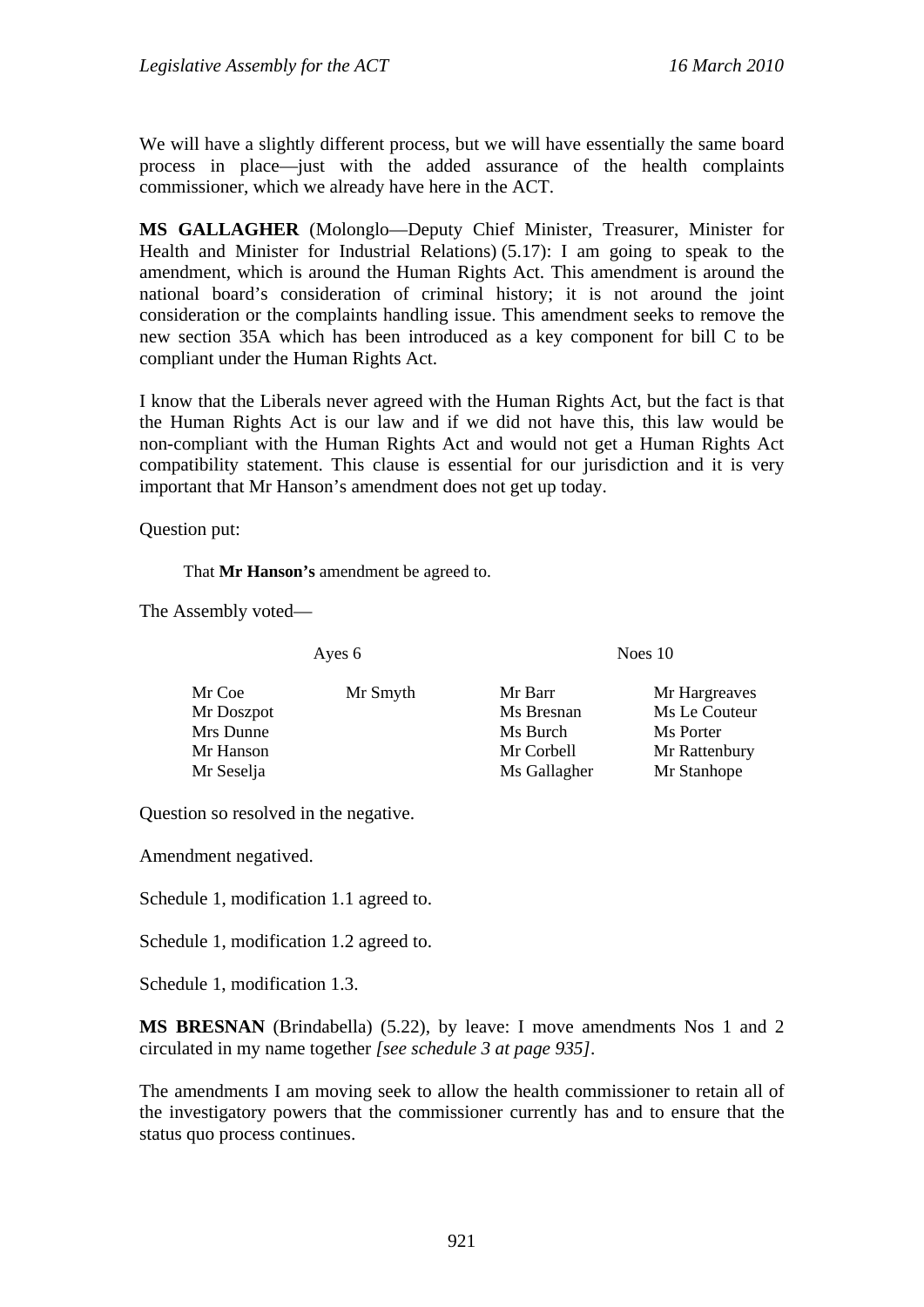The New South Wales government, as I have already talked about, did give serious consideration to the adoption of the national scheme and was able to get agreement from COAG, at an early stage, that it would go ahead with its own complaints system and retain the role of its health services commissioner. It does seem that the ACT human rights legislation and the ACT health complaints process, or commissioner, were not adequately considered in terms of how this would interact with the national legislation until the process had moved to bill C.

So we have before us a bill that tries to retain the status quo of the ACT health complaints system while still meeting the COAG agreement, but the results in some places are unclear.

Until now, the investigation of health complaints about health practitioners has always largely been in the domain of the Health Services Commissioner, as prescribed under the Human Rights Commission Act. Yet the explanatory statement says:

It is intended that the National Board will deal with matters relating to health practitioners and their conduct and the health complaints entity will deal with matters that are systemic or administrative in nature.

Yet the legislation does not provide for this.

As a crossbench member, I am unable to change the explanatory statement; it is up to the government to do that. But I can propose amendments to the legislation.

Clause 150 of bill B, which we are looking to adopt into our law, goes to the heart of how boards and health complaints entities must work together. The manner in which this clause is presented, however, and how the government plans to amend it via bill C, means that instead of the status quo continuing in full, the commissioner will have to jointly consider with the board whether or not investigations should go ahead and the investigations the commissioner is responsible for under human rights legislation. In every case now the commissioner will have to argue, through the joint consideration process, that they wish to pursue the investigation. And given that the health complaints commissioner's investigation of a case is more serious in hierarchy than a board investigating the matter, the commissioner will then continue with their investigation.

I am also proposing an amendment that allows the commissioner to refer a complaint to a board. This amendment was suggested by the health complaints commissioner. While I understand that such referral powers may already be possible under the legislation before us, the amendment would make the referral power more explicit and encourage greater trust between the boards and the commissioner.

It does have to be said that the process of implementation in the ACT could have been handled much better. Not adequately considering the current legislation and health complaints process we have in the ACT does seem to have led to a degree of misunderstanding about what has been proposed and resulting in a much more bureaucratic process than may have been necessary. And, as I already said, I think there has been a degree of misunderstanding about what has happened with the processes, and I believe this would clarify those.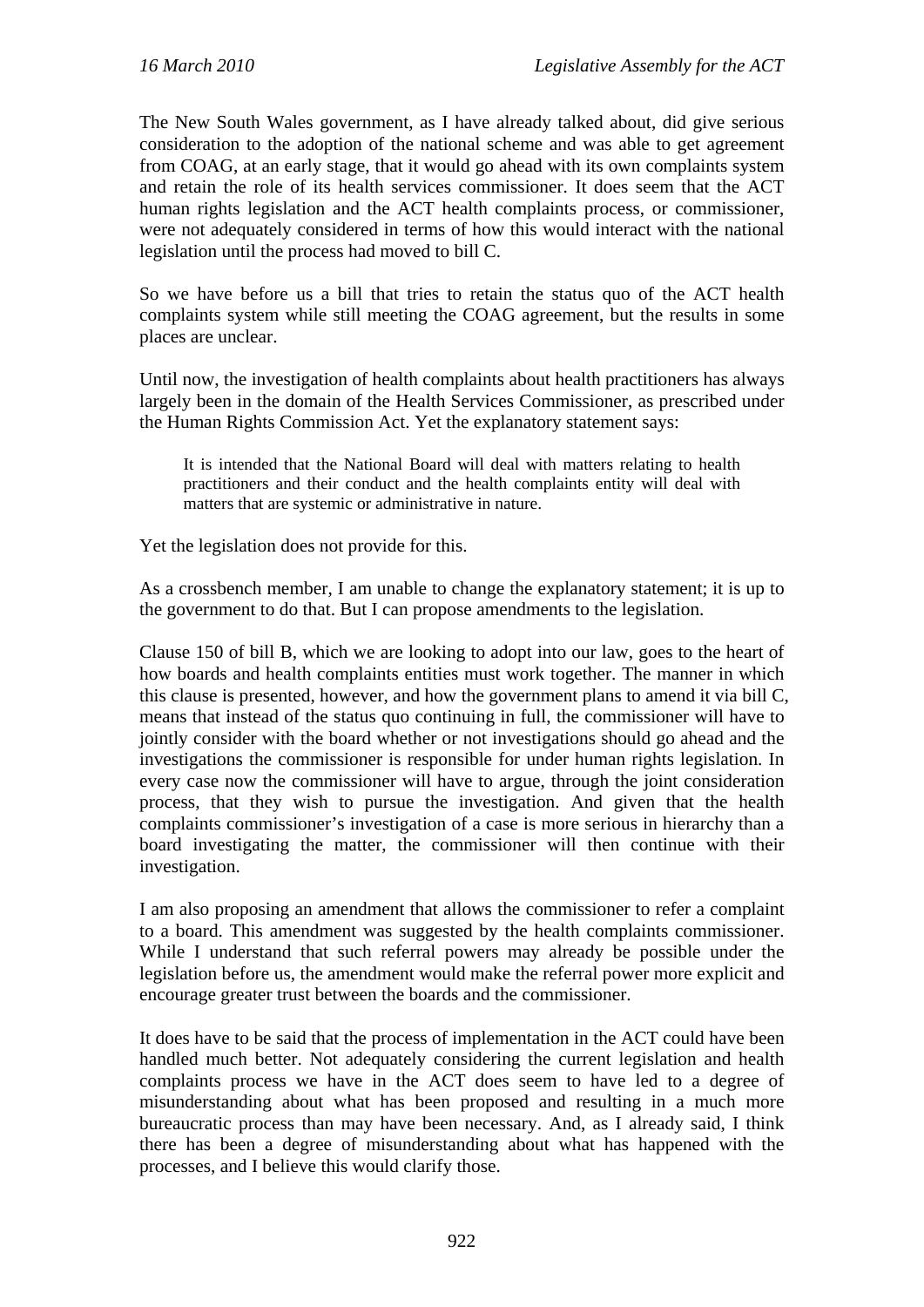**MS GALLAGHER** (Molonglo—Deputy Chief Minister, Treasurer, Minister for Health and Minister for Industrial Relations) (5.25): The government will not be supporting either amendment put forward by the ACT Greens.

The proposed ACT model is a joint consideration process whereby information is shared between the boards and the Health Services Commissioner. This is a more robust process than the standard bill B arrangements and it ensures that rogue practitioners do not slip through the net. It allows patterns of behaviour or gaps in the system to be picked up where otherwise they would be missed. In addition, the Health Services Commissioner operates as an independent monitor of complaints resolution in the ACT.

The ACT bill C mirrors the rigour of the current ACT complaints process and also seeks to ensure compliance with the ACT Human Rights Act. These amendments are necessary to allow any chance of the bill passing through the Assembly and being compliant with the act.

Under the proposed arrangements, the national boards and the Health Services Commissioner will both have a complaints handling and investigation role in the ACT. Since the Health Services Commissioner is entirely funded by the ACT government, this will be to the net benefit of the national scheme.

Amendment 1 moved by Ms Bresnan today would have the effect of removing the routine investigation role of the board in complaints matters. This is directly contrary to the spirit of the national law in which the boards have the key role in handling and investigating matters. The Greens' approach would be unacceptable to the boards and would also endanger ACT participation in the national scheme.

The proposed bill C seeks to reserve the role of the HSC as far as it is possible within the bounds of the national arrangements. Excluding the boards from investigations would overstep ACT compliance with the spirit of the national law. I know the law is made here, but that is the commitment that I have given as part of the national health ministers meeting when I was asked to explain the amendments we were moving. Whilst I would not say there was agreement necessarily, there was an acceptance of what we were doing. If I went and put these amendments on the table, there would be no acceptance of that as a position for the ACT and being part of the national scheme. Indeed, we would not be part of the national scheme.

The boards have indicated they do not support the Health Services Commissioner handling all complaints but they are happy for the Health Services Commissioner to handle system matters—indeed, we put that in the explanatory statement—while the boards handle practitioner matters and information sharing to take place.

If the proposed complaints handling arrangements are changed so that the HSC is doing all of the investigations, like in New South Wales, the ACT will be obliged to become a co-regulatory jurisdiction as per the current bill B. This will have major cost implications for the ACT. Funding for the Health Services Commissioner to handle all local complaints has been estimated at an approximate additional cost of \$700,000 per annum.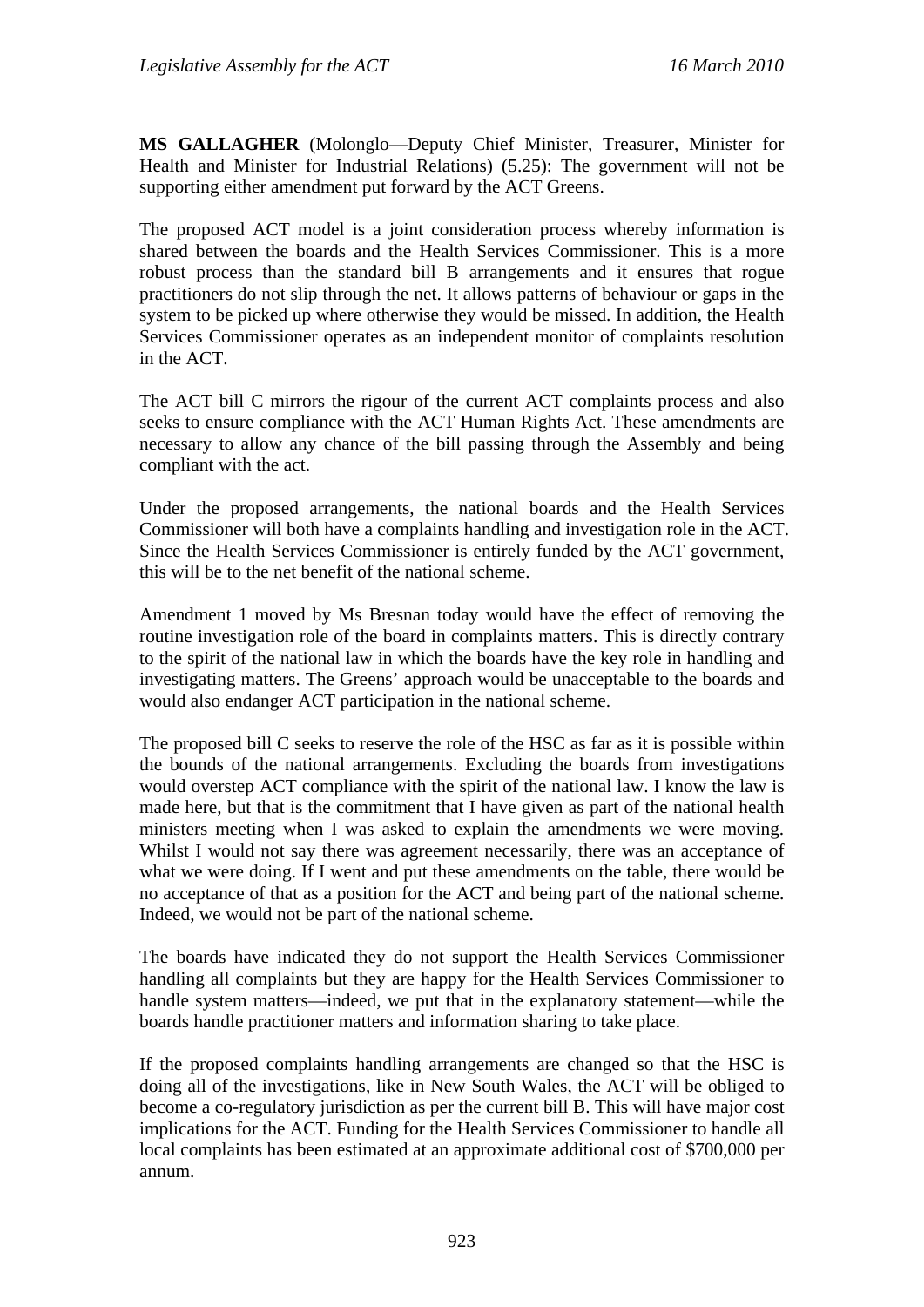To help defray these costs, the ACT would be forced to follow in New South Wales's footsteps and ask for a financial return from the scheme by registrants' fees and this again would not be looked on favourably by other states or territories or by the national board, as it weakens the financial base of the scheme.

In addition, a health services commissioner-centric model would weaken the complaints handling process. The cross-checking and shared information would cease, potentially allowing patterns of behaviour or gaps in the system to go on unnoticed or missed.

The thrust of the second amendment put forward by Ms Bresnan is already covered in the bill. The reporting arrangements proposed in bill C are intended to ensure a free flow of information between the Health Services Commissioner and the boards and, as my office discussed with the Greens, the Health Services Commissioner can, and should under the proposed arrangements, notify the boards that she is not going to continue with any investigation. Consequently, it is our view that the proposed addition of (4B) is not necessary.

**MR HANSON** (Molonglo) (5.29): I find myself in a rare moment of agreement with the minister. We will not be supporting the amendments as put forward by the Greens. In essence, as the minister says, they deviate too far from the spirit of the national law. I believe that the government's bill as presented has actually already done that, but this is a step beyond what has already been presented by the government. In line with the philosophy that we have adopted that we should be as nationally consistent as we can be, the Liberal opposition will not be supporting the Greens' amendments.

Amendments negatived.

Schedule 1, modification 1.3 agreed to.

Remainder of bill, by leave, taken as a whole.

**MR HANSON** (Molonglo) (5.31), by leave: I move amendments Nos 3 to 11 circulated in my name together *[see schedule 2 at page 934]*.

I think by now I have made my point about the intent of these amendments, so I will not labour the point. I understand the Greens and the government will not be supporting these, which is disappointing, obviously. But, in the interests of brevity and we have got some other important business to attend to today—I again say that the intent is simply in the interests of national consistency, the spirit of national law, and is not in any way a criticism of the Health Services Commissioner or necessarily advocating on behalf of the boards; it is simply to make sure that our legislation is consistent, and these amendments would do that.

**MS GALLAGHER**: (Molonglo—Deputy Chief Minister, Treasurer, Minister for Health and Minister for Industrial Relations) (5.32): The government will not be supporting Mr Hanson's amendments. I think we did go to this at the in-principle stage. Essentially, Mr Hanson's amendments seek to remove the hierarchy of actions which are in place as the mechanism for resolving an impasse in the joint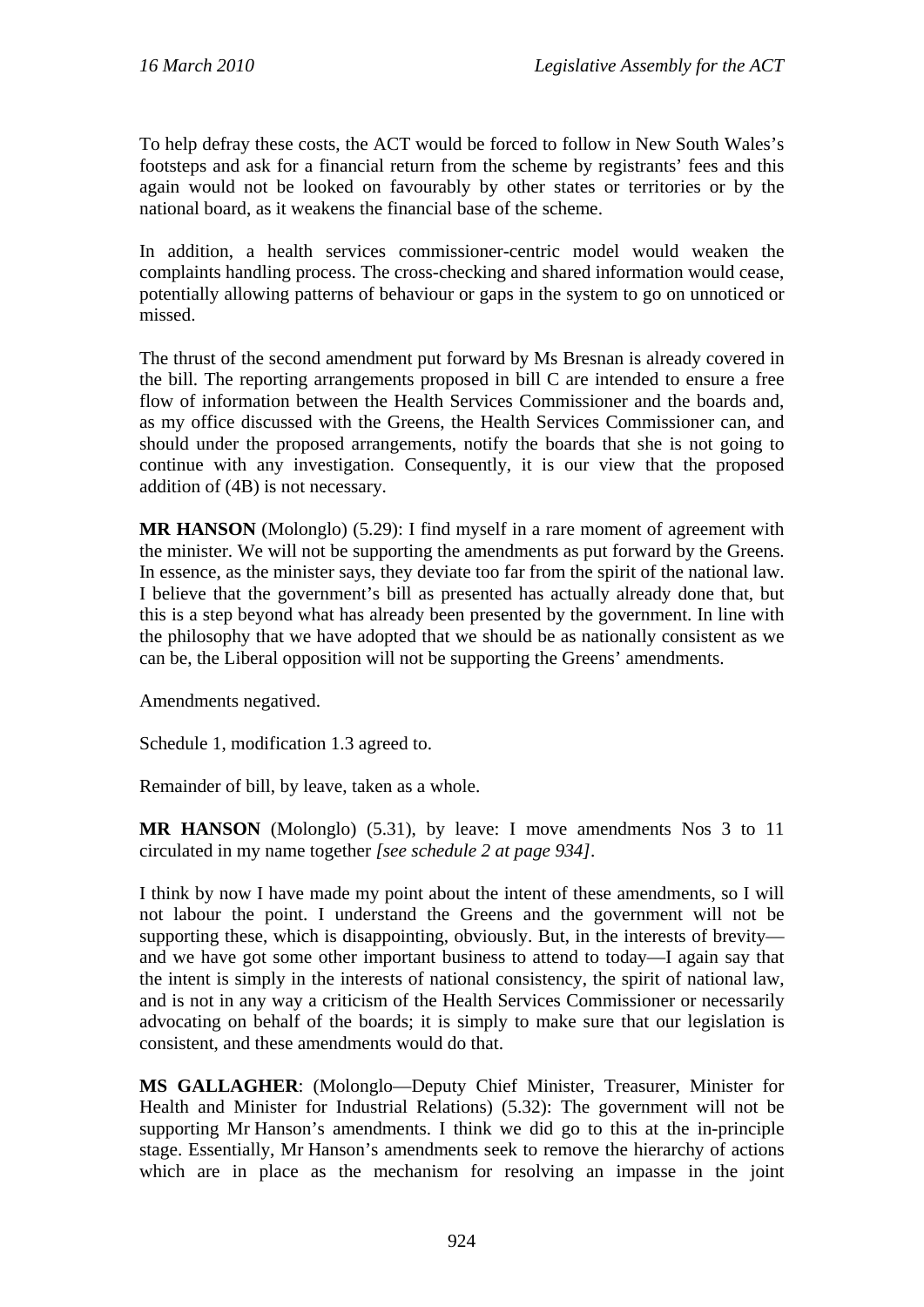consideration process. That is the first amendment. But all of the amendments go really to how the complaints handling process should be dealt with and go back to, I guess, strengthening the role of the boards, although the boards remain very strong, but reducing the role of the health complaints commissioner.

I understand this is the preferred position of the boards. I have met with all the boards as well. I have read their letters. I have listened to their arguments. But the reality for the ACT is that we have a system in place which, if we adopted the national law, would diminish the current system and the current role of the Health Services Commissioner.

This is something that other jurisdictions do not have to deal with. New South Wales does. It has chosen to deal with it in a different way. We thought we could deal with it with the role of the public interest assessor. When that role was removed, we were unable to do that and had to look for some alternative amendments. We have tried to find a situation that everybody could live with.

I accept that the Health Services Commissioner is not entirely happy, I accept that the boards are not entirely happy, I accept that the Liberals are not entirely happy, the Greens are not entirely happy, I am not entirely happy, no health minister in the country is entirely happy with the ACT in relation to this. But, to me, the system that we have tried to negotiate tries to meet halfway everybody's needs and, indeed, the review, I think, will assist us as legislators to understand the practical reality of the complaints handling process once it is in operation. I think it is only then that we will be able to understand whether the concerns raised by the boards, or indeed the concerns raised by the Health Services Commissioner, actually come to fruition through the real application of the law once it is in place. At that point in time, all of us sitting here, trying to understand what it might be like under the new scheme, will be better educated and will understand what it has actually been like under the scheme. That work is potentially a year away, and I will make sure that we get on to that as soon as we can and that that review is provided to members as soon as it is finished.

We cannot support a position which essentially diminishes the role of the Health Services Commissioner and indeed diminishes the current complaints handling processes across the health system. In a way, I am—after the beatings I take from the opposition about complaints handling—a little, tiny, incy bit surprised that they are seeking to diminish the current complaints handling process in the health system in the way that they have with these amendments today.

**MS BRESNAN** (Brindabella) (5.36): As I have already stated, the Greens will not be supporting these amendments. Again, as I have outlined fairly considerably through my speeches, we do not want to see a process where we go back essentially to a system of peer review processes for health complaints. We have been able to build up a very strong system here in the ACT over a number of years. It has been recognised as being a very strong system; I think particularly by consumers it would be recognised as such. To back away from that system I think would be a great loss to the ACT and would severely reduce the sort of system we have now in the ACT.

As the bill stands, there has obviously been a lot of work put into trying to have an integrated process whereby we have the health complaints commissioner but we do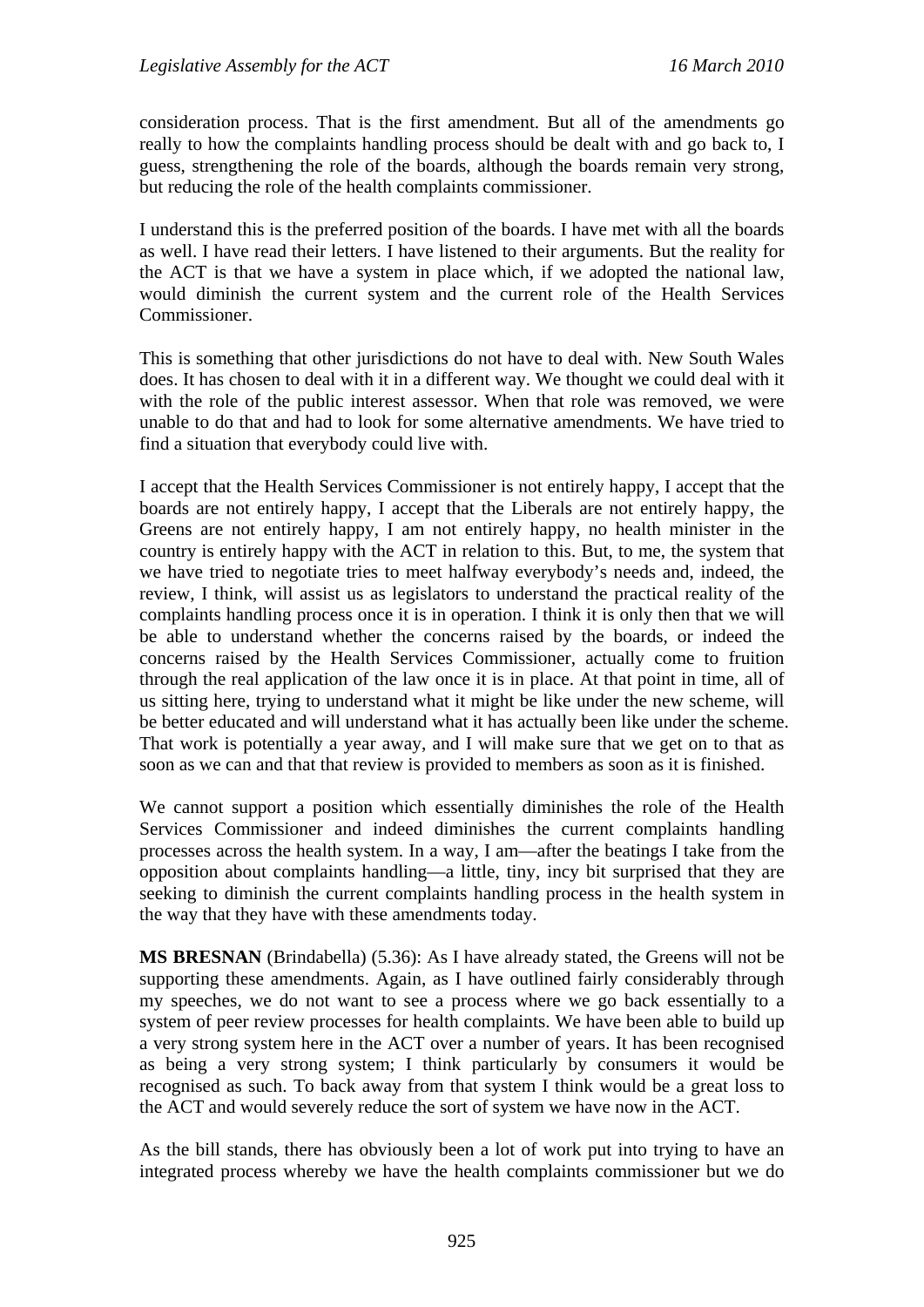integrate what is set out under the national legislation. As the minister has already said, nobody is completely happy with what has been proposed. From my conversations with the various boards and peak bodies and also the health complaints commissioner, yes, they have some problems with it, but they essentially do want the system we now have and for the status quo to keep going ahead, and that is what this bill attempts to do.

Again, as I have said, I think there has been some misunderstanding about how the processes will work, because boards can initiate investigations in particular matters while the health complaints commissioner is also investigating matters, so they still do have that power. There also has to be that joint consideration process. A lot of consideration has to go into the matters, and I do think that the amendment the minister has proposed to have that review will show how it has been working in practice, and that will be of benefit.

Amendments negatived.

Remainder of bill as a whole, as amended, agreed to.

Bill, as amended, agreed to.

# **Adjournment**

Motion (by **Mr Corbell**) proposed:

That the Assembly do now adjourn.

# **Schools—visits**

**MR DOSZPOT** (Brindabella) (5.38): Over the past several months, I have had the great pleasure of visiting a number of ACT government schools. At my request, the minister's office, through the department of education, facilitated these visits. I note my thanks for the record. But I have to say that I do question the need for the draconian measures enforced by Minister Barr that I, as shadow minister for education, cannot visit any school without his express permission. All my requests have to be channelled through his office. Over the past few weeks, I have visited Kaleen high school, Black Mountain school, Theodore primary school, Melrose high school and Gordon primary school, while last year I also visited Kingsford Smith school, Cranleigh school, Duffy primary, Lake Tuggeranong college and Calwell high school.

There has been one consistent factor in each of my visits, and that is the enthusiasm with which ACT principals have showcased their schools. I have been most impressed with their dedication and pride in their schools and the school community. It is a shame that I was not able to visit these schools when students were there. This seemed to be the feeling of the principals as well, as it became quite apparent that they would like to present their schools in operational mode and all the principals seemed quite relieved to learn that these times were not of my choosing.

The fact that each visit that has been organised for me this year has been organised outside of school hours has not been a problem for me. I am aware of the time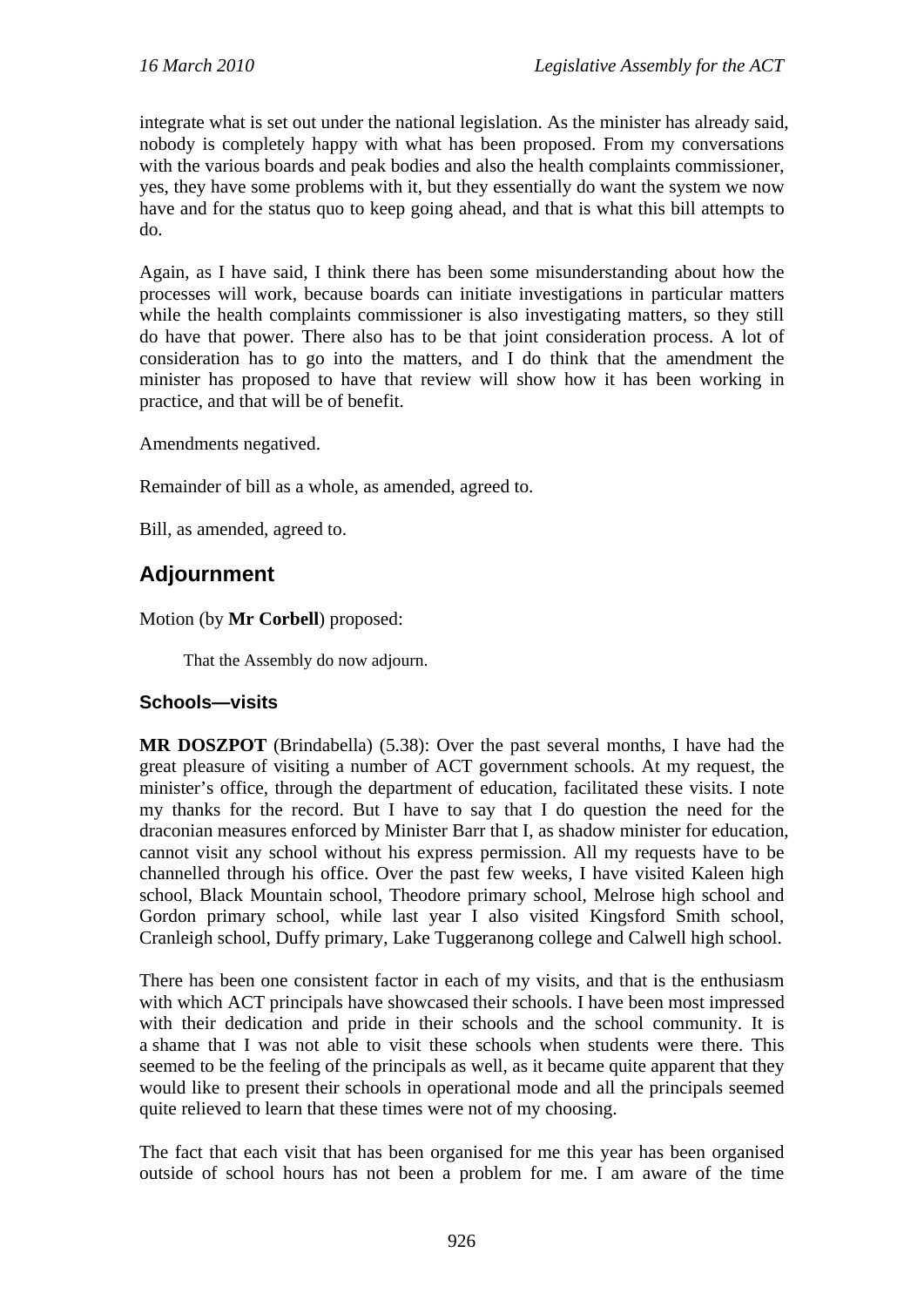constraints on school and staff, and I stress that my visits should in no way interfere with the operations of schools. However, it would be very nice to see the schools as they should be seen, filled with students.

The purpose of my visits is to get firsthand knowledge of one of my key portfolio areas, education. I have made a commitment to visit every school to gain a greater understanding of the issues facing our schools and principals and see firsthand the great work that is being done by our educators in the ACT. I congratulate the principals, teaching staff, families and extended communities of these schools that I have visited to date and I look forward to fulfilling my goal of visiting every school in the ACT during the next two years.

In closing, I would like to pose a question for the minister for education. I am still rather perplexed as to why all the visits this year have been scheduled for after normal school hours. I would hope there are no sinister reasons for this and that the minister will give directions to his staff to ensure that this issue is corrected for future visits. Or better still, I would like to see the minister dispense with this archaic protocol policy and allow my staff to talk directly to education department staff in order to better facilitate a school visitation program.

# **Canberra Citizen of the Year**

**MR HANSON** (Molonglo) (5.42): Just recently, Rotary was announced as the 2010 Canberra Citizen of the Year. It is a little unusual that an organisation has been named as the Citizen of the Year but I certainly commend it. I think it is a very worthy announcement and I, indeed, commend the Chief Minister for having done so.

There are 17 Rotary clubs across the ACT and they all follow their motto "service above self". The clubs are all engaged in local work in their local areas but also have an international focus, sending shelter boxes to areas of international tragedy where natural disasters have occurred. I am a very proud member of Rotary but I would have to say that I am probably in many ways one of the least deserving members of Rotary to participate.

**Mrs Dunne**: You are not claiming to be a Canberran of the Year, are you?

**MR HANSON**: No, I am certainly not. But with respect to participation in the Rotary clubs as an organisation, the wonderful organisation that they are, there are some people that put in hours and hours of selfless service to the community. I do not pretend for an instant to be one of them. I am very proud to participate in a very minor way with my club. Talking about my club, which is the Rotary Club of Weston Creek, there are members who have been members for countless years and who have been participating in projects within the Weston Creek area, in the ACT more broadly and in activities supporting international endeavours for many years.

What I would like to do is read out some of the names of those people from my Rotary club who do participate so fully in our community and are so deserving of this award: Cliff Armitage, Lionel Barrett, Jacqui Burke, Jim Benson, Bede Curtis, Tim Dalton, Peter Dinn, John Donnelly, David Edwards, Warwick Elliott, our president, Damian Farrell, Simon Felgate, Mal Ferguson, Greg Fisher, John Gibson,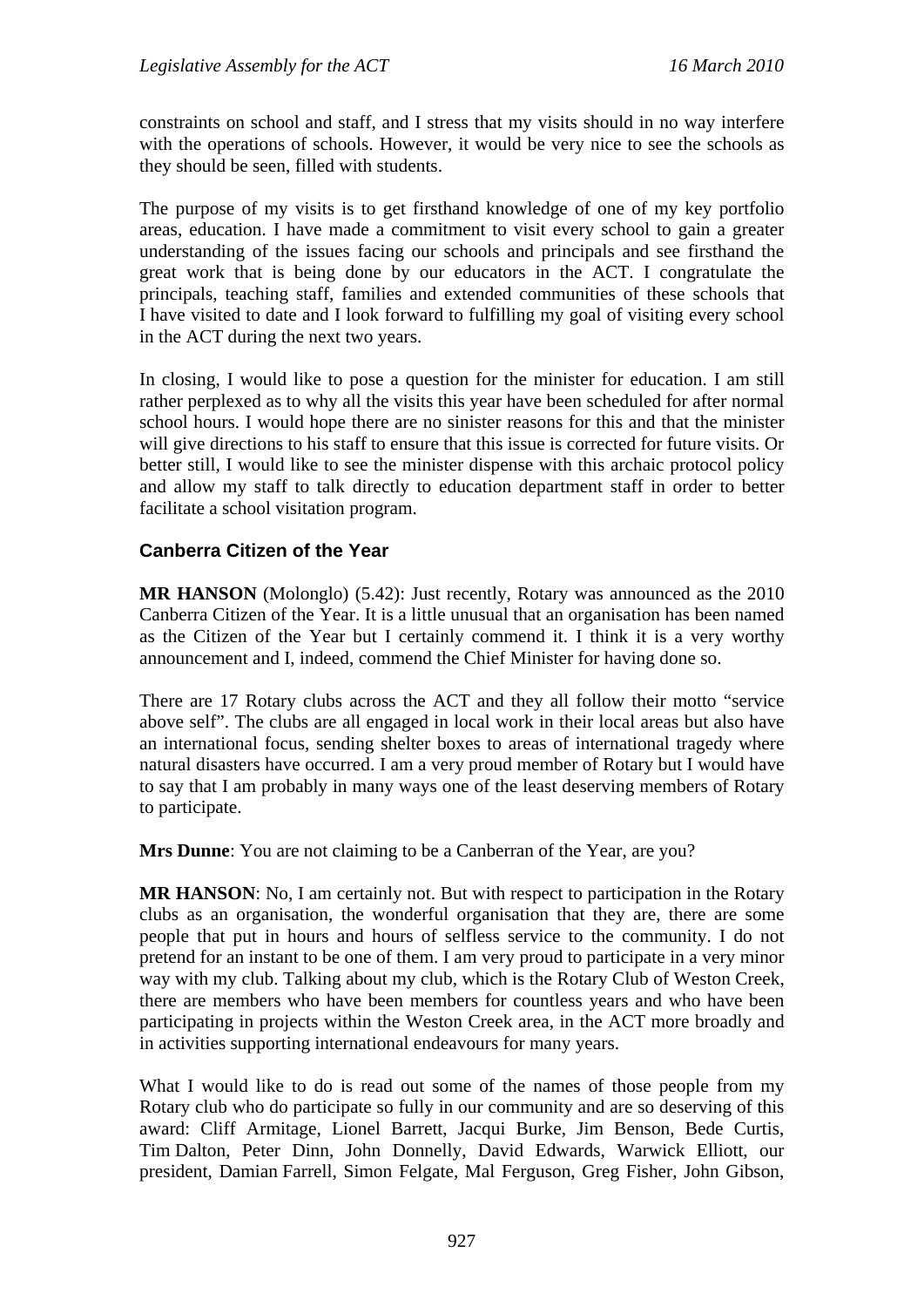Graham Giles, Ronit Goldberger, who sadly has had to leave our club recently and go back to Israel, John Green, Claude Hastir, John Kennedy, Anne Lomax, Jan MacNutt, Margaret McIver, Terry Mernagh, Ashley Pagett, Roy Pubal, Dennis Puniard, Janice Paull, Keith Richmond, Ken Riordan, Prasan Sharp, John Shinerock, Mark Spill, Barry Starr, John Sykes, Hugh Taylor, Warren Turton, Jack White, and Lionel Wood. If there are any names missing from my local Weston Creek Rotary Club, I am sure I will be fined most heavily at the next meeting.

## **International Social Work Day**

**MS BURCH** (Brindabella—Minister for Disability, Housing and Community Services, Minister for Children and Young People, Minister for Ageing, Minister for Multicultural Affairs and Minister for Women) (5.44): I would like to bring to the attention of the Assembly that today is International Social Work Day, a day to celebrate the role that social workers play in our community. It is an important role and one that I have gained a greater appreciation of since I have become minister. Social Work Day has been growing in recognition since it was started 10 years ago by the Australian Association of Social Workers and this year groups of social workers will celebrate the day in different ways around Australia.

Across government departments such as the Department of Disability, Housing and Community Services and ACT Health, there are large numbers of social workers that are employed. In DHCS alone there are 649 front-line workers, many working in child protection and Therapy ACT. These are qualified youth workers, psychologists, occupational therapists, speech pathologists, physiotherapists and other social workers. In the non-government community section in the ACT we have many hundreds more. Regardless of where they work, all confront the challenges of working with our most disadvantaged and vulnerable citizens on a daily basis.

In supporting Social Work Day, organisations demonstrate their appreciation of the professional work social workers do. The day is not intended to promote any sort of professional rivalry or exclusivity and other staff may wish to celebrate Social Work Day with their social work colleagues.

Today my office has been wearing bleeding heart badges symbolising that compassion is not a vice. And my bleeding heart reflects my interest in gardening. We have had bricks and mortar, we have had the Finnish flag, we have had music and of course we have had the ALP logo. We also took time out for morning tea, which consisted of a chocolate cake in the shape of a bleeding heart. I am pleased to say there is not a skerrick of that chocolate cake left now.

How a society treats its most vulnerable is a reflection on its values. Without our social workers employed by government and the community sector, the social good we are committed to would not be possible. I am proud of this Labor government's role in assisting our most disadvantaged. I believe that people should be thanked for doing their job and today I thank social workers for what they do and hope that this day has raised awareness of the issues that are confronted by them in the course of their everyday work.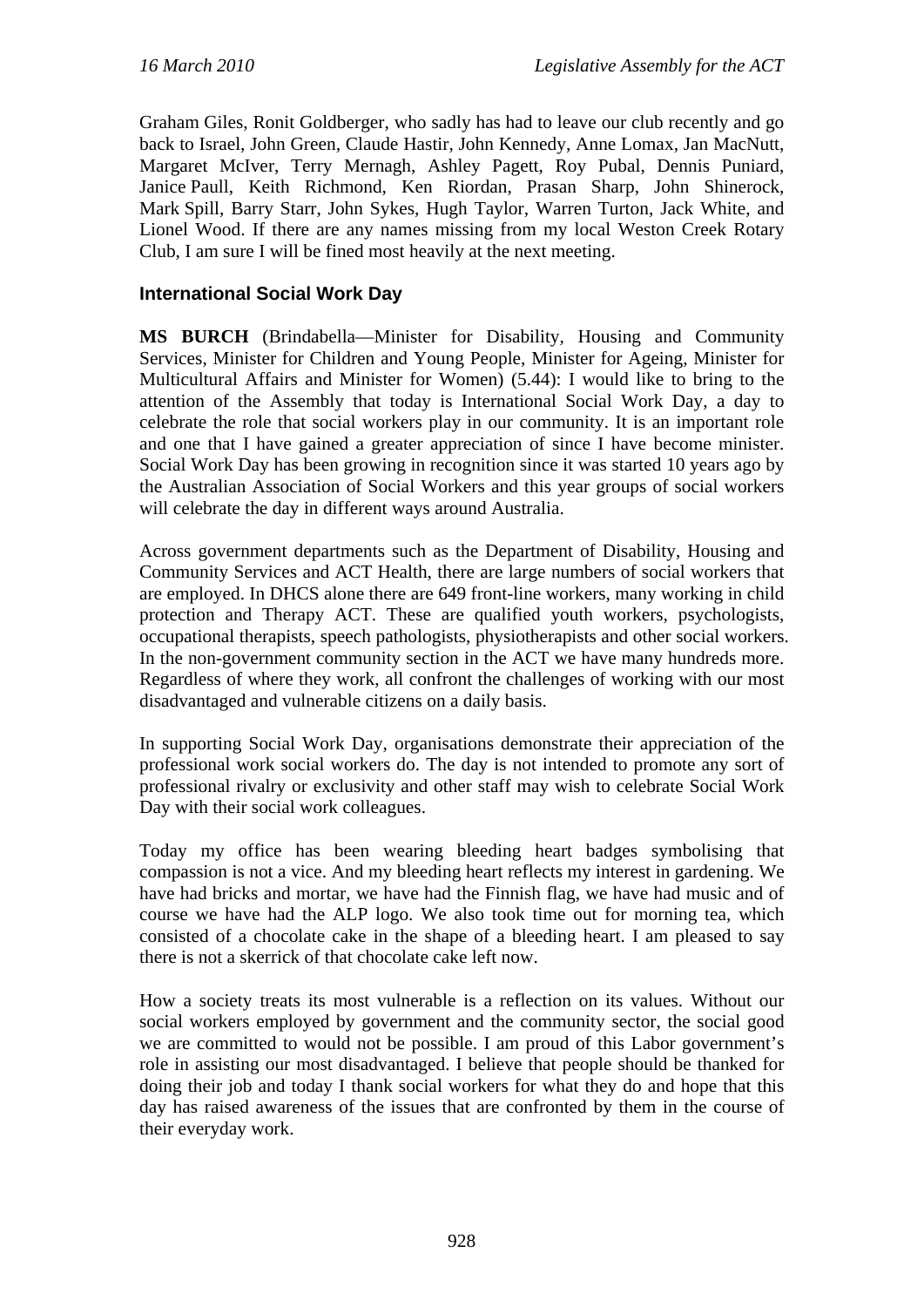# **Lights! Canberra! Action!**

**MS PORTER** (Ginninderra) (5.47): I rise this afternoon to speak about the recent event held in the city on Friday evening last. This was the screening of several films, all finalists in Lights! Canberra! Action! for 2010. I have attended and officiated at this event over a number of years and I was pleased to attend once again to help hand out the awards. I would like to commend all those who were in any way associated with these excellent short films, held this time in Garema Place and in conjunction with Flipart, which certainly added to the enjoyment of the evening.

I will go through the various awards and winners. I would like to particularly commend Benjamin Murphy, the student who was awarded for his film *That Flipping Assignment* for best student film. This young man is a student who took various themes and sites that have been included to give us an amusing and clever interpretation using the techniques of flipping adult roles with student roles, himself acting as a class teacher. I think that this young man has a huge future in front of him. He has demonstrated his talent through that short film. If he chooses to direct or be involved in making films in any way or acting, I am sure he has a tremendous future in that regard.

The winners are: best sound design, Andrew Mooney for *Broken*; best acting performance, Nikki Randall for *I Wish I Was a Lion*; best cinematography, Scott Wombey for *Broken*; best art direction, Kate Warnock and Sally Lowes for *Within a Dream*; best editing, Nicholas E Vevers for *Reverse Graffiti*; best screenplay, Christian Doran for *Broken*; best original music, Mitchell Berk for *Reverse Graffiti*; best director, Christian Doran for *Broken*; best use of an item—you would have to show several items; each of the films had to show each of these items in the production of their short film—was *Chester*—flipside killer, flipped out faces—and James Hunter, the producer. Best student film, as I said before, went to Benjamin Jack Murphy, the producer; best use of theme, *That Flipping Assignment*, again went to Benjamin Jack Murphy, and best film went to Christian Doran, producer, for *Broken*. That was a very chilling interpretation of the themes indeed.

The overall quality of this year's finalists was very clear. I believe each year the quality improves and the films are more polished. I congratulate everyone that was involved in those productions.

I would also join with those opposite to congratulate the Rotary clubs of the ACT on winning the Canberra Citizen of the Year and also to all the recipients of the gold awards—those many people who have lived in Canberra for 50 years or more, including your dear wife, Mr Assistant Speaker, who was awarded a gold award on that occasion. I congratulate each one of those people and thank them for the contribution that they have made to this place that we all now call home. I encourage people to go across the road to the Canberra Museum and Gallery and have a look at the gold exhibition over there, which, I believe, will be added to up until our centenary.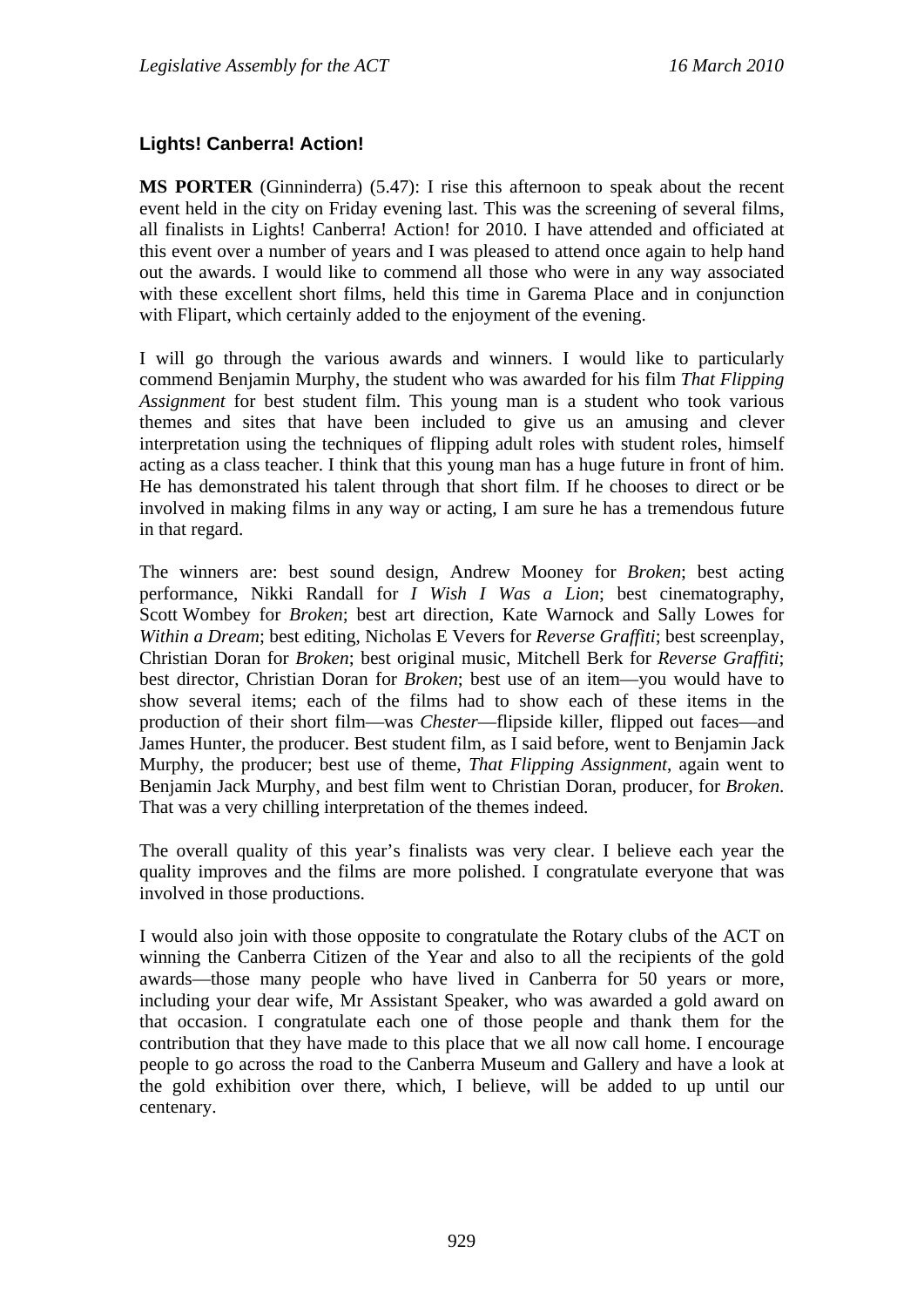## **Catholic education**

**MRS DUNNE** (Ginninderra) (5.50): As time did not allow me during the debate on the matter of public importance, I would like to add my words in honour of Catholic Schools Week. I want to do this mainly because I am a product of the Catholic school system, and I take the point that Ms Le Couteur made during her speech about the theme of open minds, open hearts. I would like to pay tribute to the multitude of people who contributed to my education.

I received all of my education at St Carthage's primary school in Lismore, at St Mary's college, and the final years in cooperation between St Mary's college and St Joseph's Marist Brothers high school in Lismore. I would like to pay tribute to some of the great religious who formed me in my formative years: Sister Stanislaus, Sister Carthage, Sister Jude, Sister Charles, Mother Berchmans, who taught me trigonometry and geometry for a very long time, Sister Assumpta, Sister Maria Goretti, Sister Margaret, Sister Chanel, Sister Damian, Sister Josephine, Brother Kenneth, Brother Coleman, Brother Paul and Brother Kevin. They all contributed significantly to my education and to the education of thousands of others in Lismore.

At the same time, I want to pay tribute to the Catholic schools in my electorate: St Michael's in Kaleen, which has a number of functions this week; the school that my older children attended, St Monica's in Evatt, whose fete it is on Saturday—and as the former convenor of the jam stall there, I have a particular fondness for their fete— St Thomas Aquinas in Charnwood, which, as other members have spoken about, is participating in the "charny carny" on Saturday; St John the Apostle's in Florey, St Vincent's, Aranda, St Matthew's in Page and the Holy Spirit school at Gold Creek, along with St Francis Xavier high school in Florey.

These schools have made a significant contribution to the lives of people in the ACT over many years and often through considerable adversity. My colleague Mr Doszpot touched on the issues of funding and the funding ratios for schools in the ACT. It has long been the case that non-government schools generally and Catholic schools in particular in the ACT do very badly in the funding formula with the combination of commonwealth funding and ACT funding. ACT parents do make substantial contributions out of their own pockets to the education of their children in these schools and other schools like it across the ACT.

I wish to pay tribute to all the teachers and principals of those schools and the parents who contribute so much through their fees and their support of the Catholic education system through their support of fetes and through volunteering for sport and other community activities around the schools. I also want to pay tribute to the children of those schools. I hope that they have as beneficial an education and appreciate their education as much as those of us who have gone before them had and do.

I commend the Catholic education system for the work that has been done for well over a century in this country to create a great education for millions of people and for contributing to erasing many social differences in this country through its great contribution to education.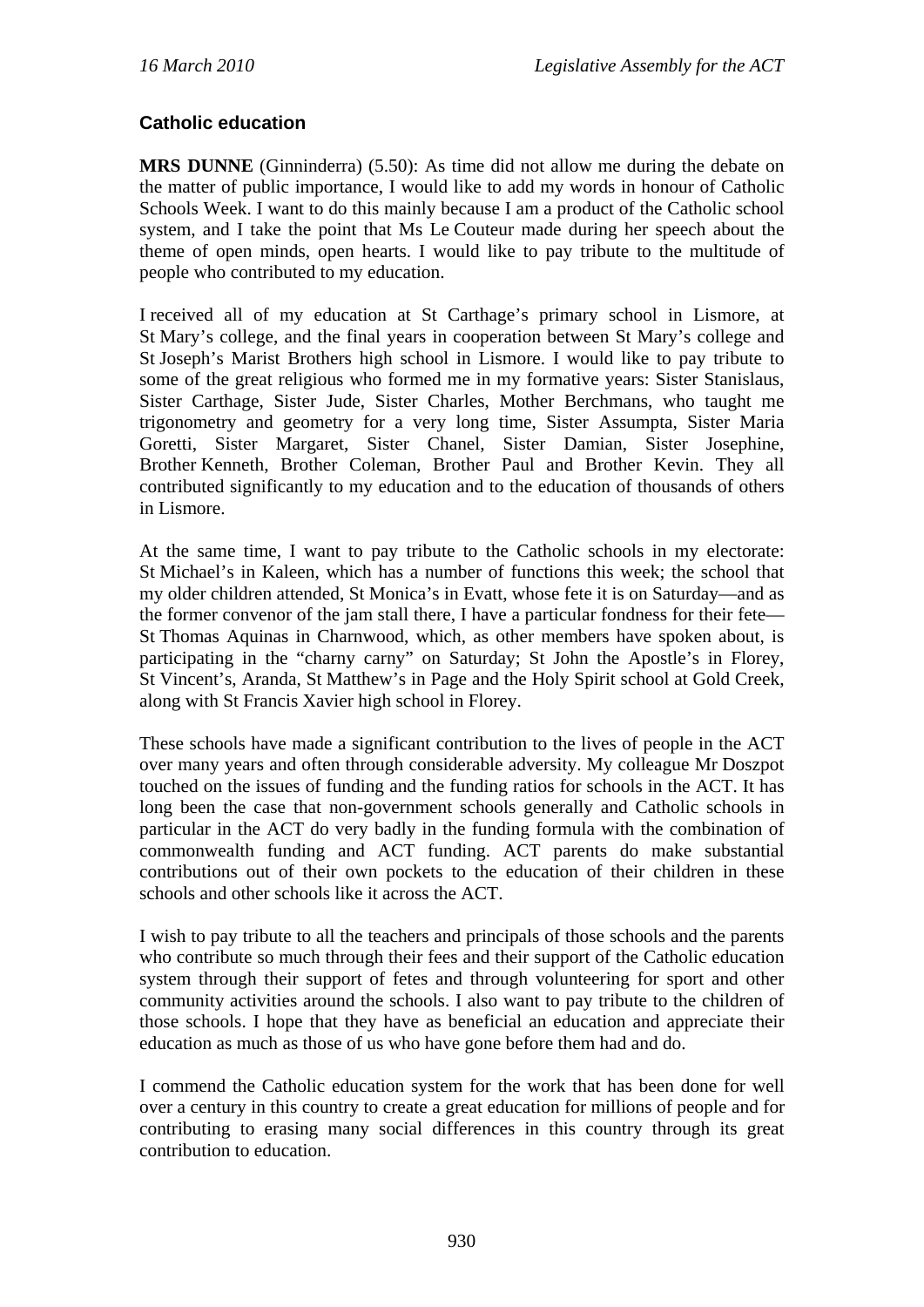## **National sheepdog trials**

**MR COE** (Ginninderra) (5.54): On Sunday just past, I went to the championships of the national sheepdog trials in Hall. The championships are a wonderful celebration of rural and regional communities, farming, friends, family, the village of Hall and, of course, sheepdogs. The national trials began in 1942 to raise money for Legacy. The prestigious event has been visited by the Duke of Gloucester, Governors-General, Queen Elizabeth II, the Duke of Edinburgh and many other dignitaries. It is Australia's premier event and is very well regarded throughout the world.

The village of Hall punches above its weight. It is a defined and tight-knit community that evolves with the times whilst championing its rich heritage. The strength of the community is depicted by the huge community support the trials receive. The sponsors and supporters of the 2010 championships were Manuel Notaras, the owner of Parkwood; Peter Vest, the manager of Parkwood; Craig Starr, from the Gold Creek homestead; the Working Kelpie Council of Australia; Morris Bros Automotive in Dickson; Cusacks of Canberra; Ross Dodge; Sabine Muller-Glissman; Barbara Brown; and the Village of Hall Progress Association. In addition, I also thank Canberra Rural Stock Feeds, Greenwood Energy, Hall Premier Store, the Hall P&C, Hall Rotary, Hall vet surgery, Hazleton's Hall Village Motors, Hudson's at the Gardens, Jeir Creek Wines and the Wood Duck Inn.

I was very pleased to attend the dinner on Thursday night, which was also attended by the legendary Ian "Macca" McNamara from the ABC program *Australia All Over*. He led the crowd in a couple of classic Australian songs and provided much entertainment in what was already a very enjoyable evening.

I would also like to thank the Hall ladies sheepdog trial committee for their fantastic work in putting the event together. The ladies are Diane Aston, Marion Banyard, Garrie Greenwood, Angie Hazlehurst, Trish McIntyre, Margaret Morris, Margaret Monohan and Helen White.

Finally, if time permits, I would like to acknowledge the winners> For the 2010 national open championship, the judge was Mr Barry Paton of Koroit, Victoria; first place was Malcolm Taylor from Bridport, Tasmania, with Somerville Floss; No 2 was Daniel Stephens from Cobar, New South Wales, with Romlee Ray; third was Greg Prince from Dubbo, New South Wales, with Prince's Whitey; fourth was Bruce Lang of Whitton, New South Wales, with Collis Nessie; fifth was Charlie Cover from Yass, New South Wales, with Windeyer Trish; sixth was Pip Hudson from Dubbo with Romlee Rain; and seventh was Bill Davidson from Hallsville, New South Wales, with Nardoo George. The Queen's trophy and the Duke of Gloucester sash went to Malcolm Taylor from Bridport, Tasmania, with Somerville Floss.

The 2010 national improver championship: judge was Mr Barry Paton from Koroit, Victoria; No 1 was Graeme Henry from Ballimore, New South Wales, with Windeyer Suzie Q; No 2 was Bill Priest from Bunyan, New South Wales, with Riverside Blossom; No 3 was Leigh Foster from Tennyson, New South Wales, with Rockbarton Max; No 4 was Ray Polack from Dubbo, New South Wales, with Romlee Peggy Sue; No 5 was Jim Luce from Cowra, New South Wales, with Renow Ned; and No 6 was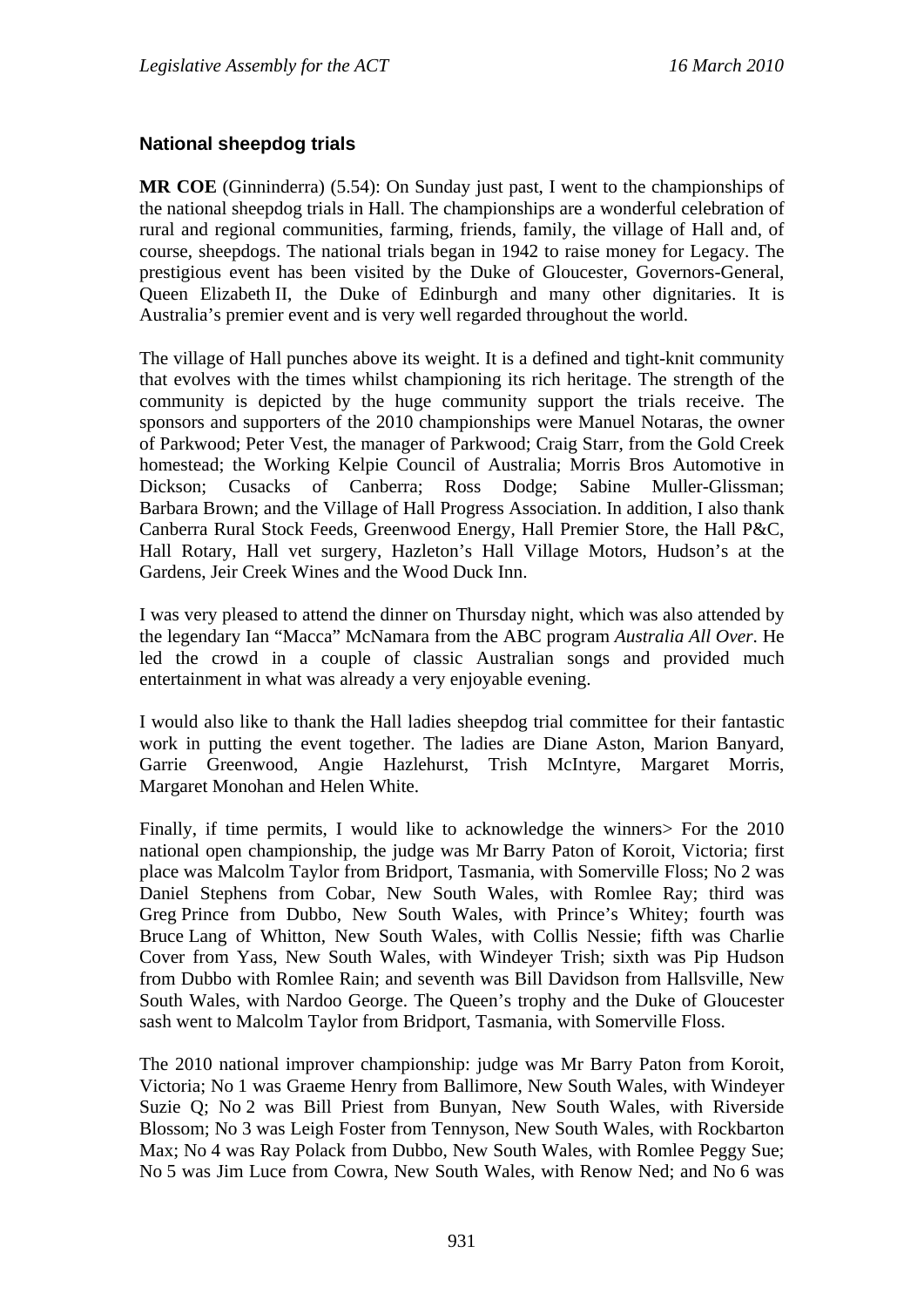Lew Noble from Lara, Victoria, with Noble Heir Shaq. The Governor-General's sash went to Graeme Henry from Ballimore, New South Wales, for Windeyer Suzie Q.

The 2009 national maiden championship: the judge was Mr Will Goggin from Bredbo, New South Wales; first was Jim Dodge, from Snake Valley, Victoria, with Viewfield Soldier; second was Laurie Slater from Murrumbateman, New South Wales, with Wynella Rollo; third was Tony Elliott from Gundagai, New South Wales, with Aubun Harvey; fourth was Tony Elliott from Gundagai, New South Wales, with Ryan's Whiske; fifth was Greg Prince from Dubbo, New South Wales, with Glenmar Hutch; and sixth was John Perry from Bredbo, New South Wales with Reidsville Dice. The New Zealand High Commission shield went to Jim Dodge from Snake Valley, Victoria, with Viewfield Soldier.

The champion of champions was Malcolm Taylor from Bridport, Tasmania, with Somerville Floss. The Ross Dodge trophy was won by Malcolm Taylor from Bridport, Tasmania, with Somerville Floss. The Cusacks of Canberra trophy was won by Greg Prince from Dubbo, New South Wales, with Prince's Whitey, and also Pip Hudson from Dubbo, New South Wales, with Romlee Rain. The Lawrie Tong memorial trophy was won by Graeme Henry from Ballimore, New South Wales, with Windeyer Suzie Q. The George Westcott trophy was won by Greg Prince from Dubbo, New South Wales, with Glenmar Hutch. The Working Kelpie Council of Australia Inc trophy was won by Jim Luce from Cowra, New South Wales, with Renow Ned. The Ladies trophy and sash was won by Leigh Foster from Tennyson, New South Wales, with Rockbarton Max. Finally, the national first time trophy and sash was won by Fred Cook from Scone, New South Wales, with Nardoo Chloe.

In conclusion, the National Sheep Dog Trial Championships is a wonderful event and one I am very proud to have take place in the electorate that I represent. We all look forward to the 2011 event.

## **Canberra Raiders Canberra Montessori school**

**MR SESELJA** (Molonglo—Leader of the Opposition) (5.59): I want to pay tribute to the Canberra Raiders who had their season launch on 4 March at the West Belconnen Leagues Club. My wife and I were very pleased to be able to attend and to enjoy the hospitality that was offered by the Canberra Raiders.

I have got to say that I think there are some really impressive characters around the Raiders Club. I had the opportunity on the night to speak to John McIntyre, who never ceases to impress me with his wisdom. He has just been such a tireless advocate and worker for the Canberra Raiders. Of course, I mention also Don Furner and David Furner, the coach. I would like to pay tribute to the work that they are doing and, indeed, to the welcome that we were given, as well as, indeed, Simon Hawkins, who looked after us on the night as well. It was a good turnout, as always. It was good to see so many sponsors getting behind the Raiders.

I would also like to acknowledge some of those sponsors who are getting behind each of the individual players: the Lighthouse Waterfront Pub, Canberra Toyota, Mooseheads, Walter Turnbull, City Group, Lennock Motors, Monaro Screens,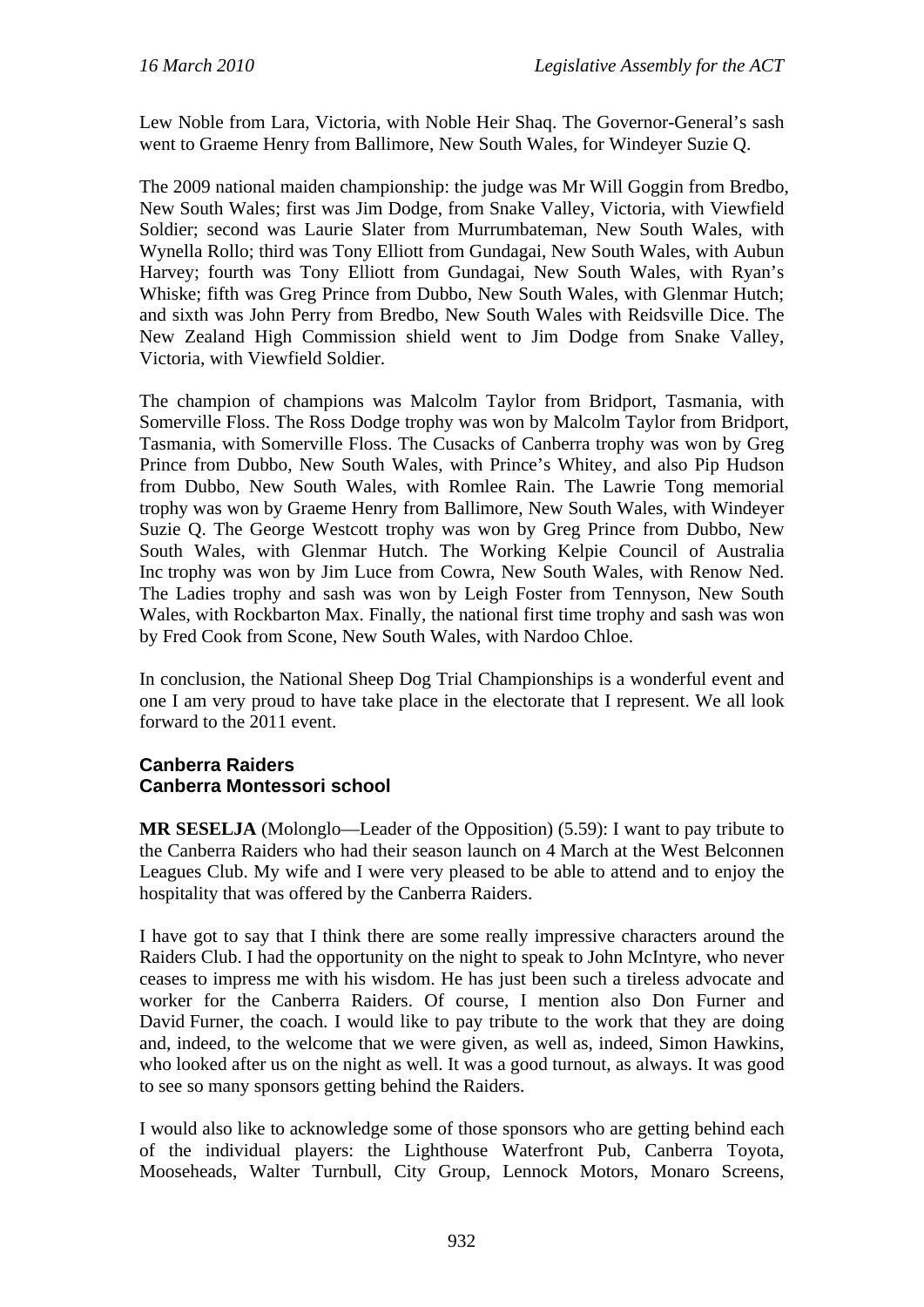Leighton Homes, Konica Minolta, allbids.com.au, Austbrokers, OPC IT, CountryLink, Crust Gourmet Pizza, My Kinda Cleaning, Jim Murphy Airport and Market Cellars, Slaven Mazda as well as Shooters Wholesale Warehouse, Jerseys Megastore and G & A Painters. We are very grateful to all of those businesses for getting behind the Canberra Raiders. Without those sponsors and without all the fans who turn up regularly, the Canberra Raiders would not exist.

I would just like to pay tribute to the management and coaching staff of the Canberra Raiders and say how impressed I was with them. I mention also some of the senior players, particularly Alan Tongue, now Terry Campese and others who I think always acquit themselves very well in public. I think they are great ambassadors for the Canberra Raiders within our community.

I also wanted briefly to make mention of the Canberra Montessori school. I had the opportunity, along with Steve Doszpot and other colleagues, to attend the opening of a new multipurpose building in Holder. I was extraordinarily impressed with the students. I was impressed with their singing. I was impressed with their behaviour. I had the opportunity to speak to a number of the parent body, many of whom have been involved for many years going back with the Montessori school.

I think the school offers something very different. I think it offers something unique, but I think it offers something very important to our educational community and, indeed, to our broader community. I would like to pay tribute to the new principal, Jack Rice, who impressed me. I think he impressed everyone there with his humour in the speech that he gave. He has come from Canada and he has already, I think, made an impression on the community.

The student body sang a couple of songs, one of which was *Waltzing Matilda.* Afterwards Jack Rice, the Canadian principal, said to me, "I'm looking forward to finding out what that song means." I think it was an interesting and very endearing comment from someone who is new to Australia but who is already making a great impact. So, to Jack Rice and to all of the parents and staff at the Canberra Montessori school, I would like to thank them for their welcome. I would like to put on record how impressed I was with the school, with all of those associated with the school but, most particularly, with the students and the way they behaved and with the way they sang and entertained us all.

Obviously, I also acknowledge other members of parliament who attended. Annette Ellis and Senator Gary Humphries were also there for the opening.

Question resolved in the affirmative.

## **The Assembly adjourned at 6.04 pm.**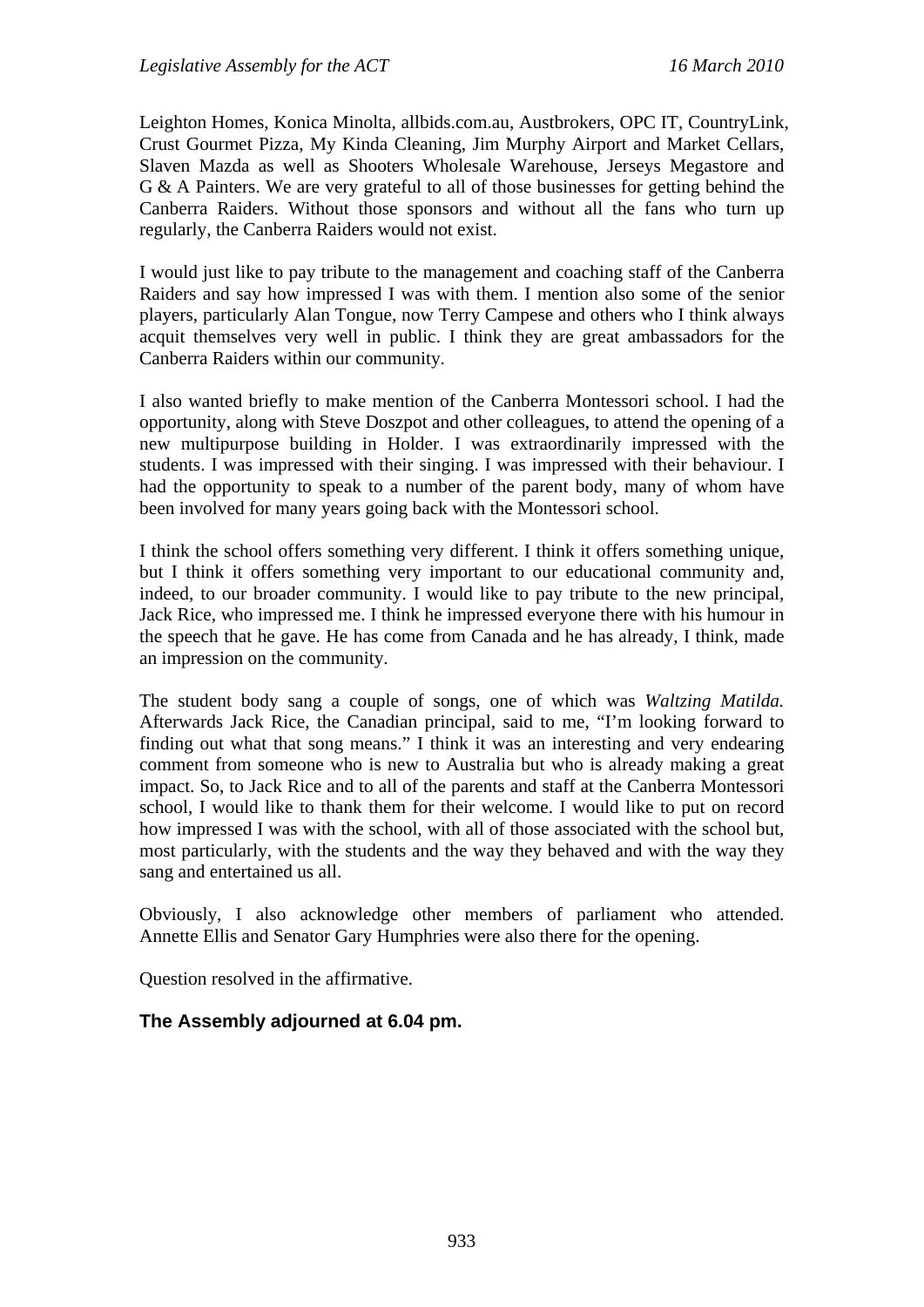# **Schedules of amendments**

## **Schedule 1**

## **Health Practitioner Regulation National Law (Act) Bill 2009**

Amendment moved by the Minister for Health

**1 Proposed new clause 10A Page 5, line 20—** 

*insert* 

#### **10A Review of Act**

- (1) The Minister must as soon as practicable after 1 July 2011—
	- (a) review the operation of this Act in relation to the relationship of the National Boards and the health complaints entity; and
	- (b) present a report of the review to the Legislative Assembly.
- (2) This section expires on 1 July 2012.

## **Schedule 2**

## **Health Practitioner Regulation National Law (Act) Bill 2009**

```
Amendments moved by Mr Hanson
```

```
1 
Schedule 1, modification 1.1 
Page 8, line 5— 
            omit 
3 
Schedule 1, modification 1.5 
Page 10, line 8— 
            omit 
4 
Schedule 1, modification 1.11 
Proposed new section 167 (4) 
Page 12, line 8— 
            omit 
5 
Schedule 1, modification 1.16 
Page 13, line 6— 
            omit 
6 
Schedule 1, modification 1.17 
Page 13, line 19—
```